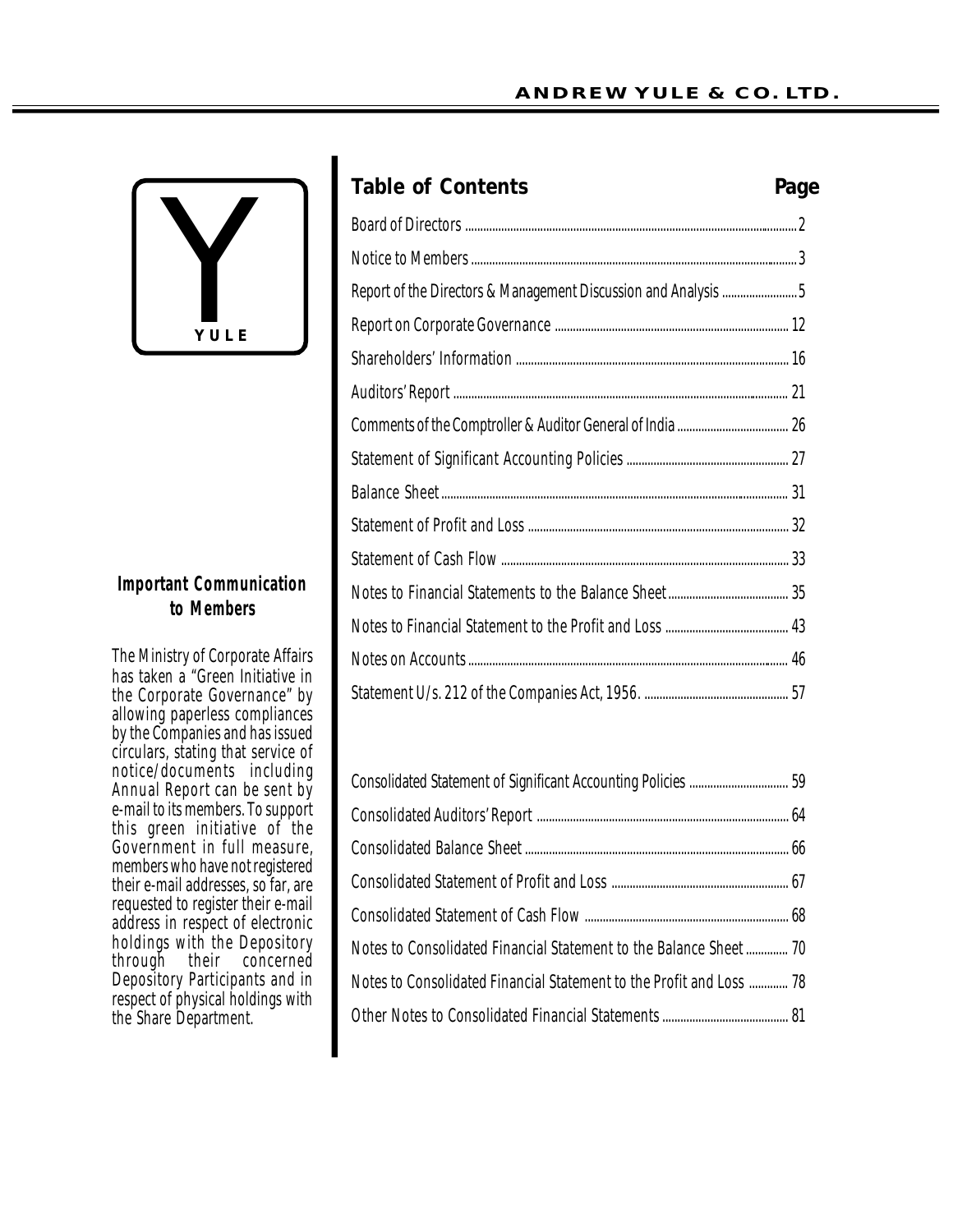#### **BOARD OF DIRECTORS**

| Kallol Datta – <i>(Chairman and Managing Director)</i> |  |
|--------------------------------------------------------|--|
|                                                        |  |

- **S. Swaminathan – Director (Planning)**
- **Amitava Dhar – Director (Finance)**
- **Sunil Munshi – Director (Personnel)**
- **Harbhajan Singh – Non-Executive Director**
- **S. K. Goyal – Non-Executive Director**
- **A. R. Nagappan – Special Director (BIFR Nominee)**

### **FINANCIAL CONTROLLER & COMPANY SECRETARY**

**Debabrata Bandyopadhyay**

#### **REGISTERED OFFICE**

**'Yule House' 8, Dr. Rajendra Prasad Sarani, Kolkata – 700 001.**

#### **Office at :**

**404, Guru Angad Bhavan, 71, Nehru Place, New Delhi – 110 019.**

# *Auditor*

**GUPTA & CO., Chartered Accountants, 3C Arihant, 53A, Mirza Ghalib Street, Kolkata – 700 009.**

# *Principal Bankers*

**Allahabad Bank**

**Bank of Baroda**

**State Bank of India**

**Union Bank of India**

**United Bank of India**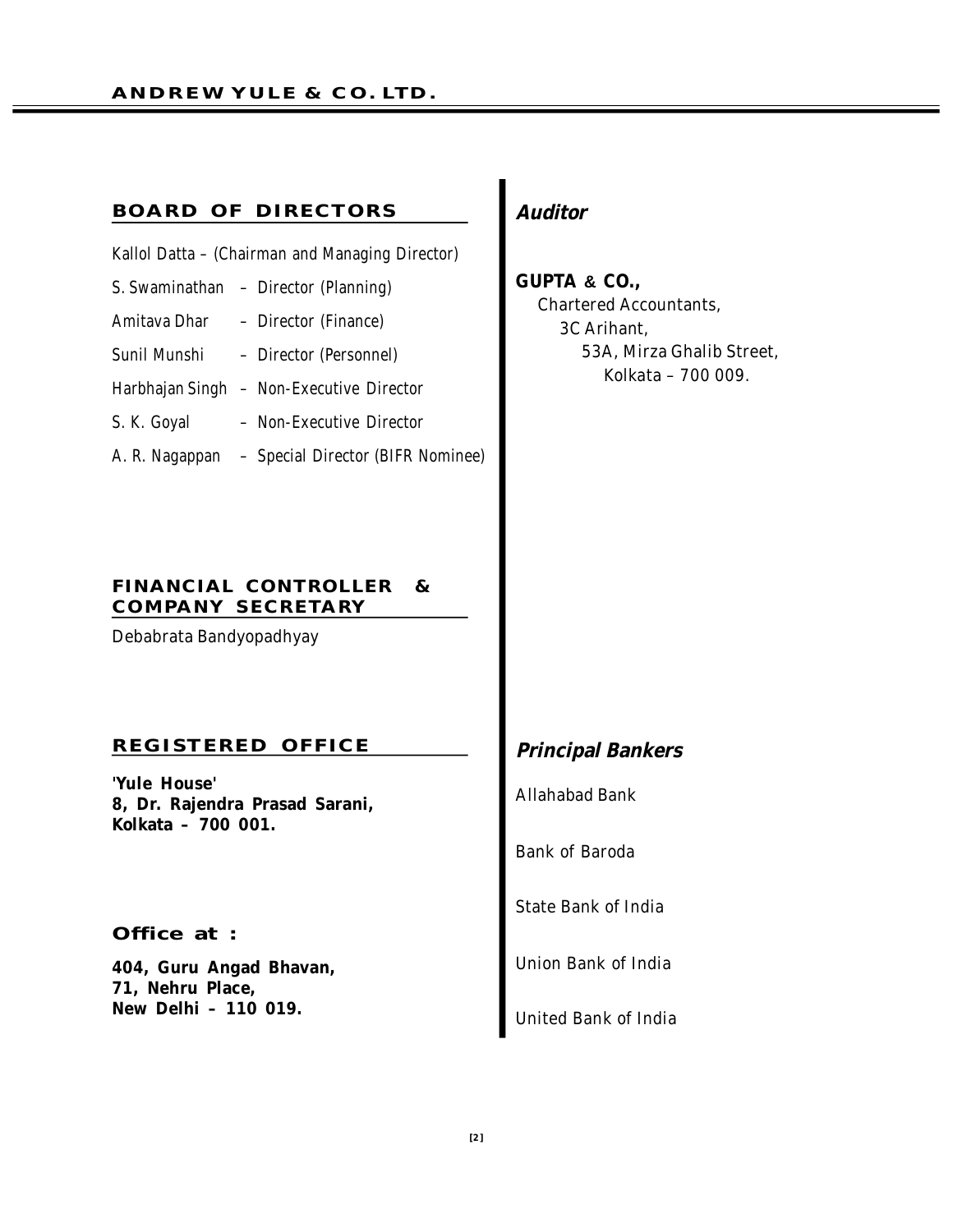# **NOTICE TO MEMBERS**

NOTICE is hereby given that the Annual General Meeting of the members of Andrew Yule & Company Limited will be held at the Williamson Magor Hall of The Bengal Chamber of Commerce & Industry, Royal Exchange, 6, Netaji Subhas Road, Kolkata-700 001 on Friday, the 21st September, 2012 at 11-00 a.m. to transact the following business :

- 1. To consider and adopt the Profit & Loss Account for the year ended 31st March, 2012, Balance Sheet as at that date and the Reports of the Board of Directors and the Auditors thereon.
- 2. To fix the remuneration payable to the statutory Auditors of the Company for the financial year ending  $31<sup>st</sup>$  March, 2013.
- 3. To appoint a Director in place of Shri Harbhajan Singh who retires by rotation and being eligible offers himself for re-appointment.

# **SPE CIAL BUSINESS :**

To consider and if thought fit, to pass with or without modifications the following resolution :–

# As an Ordinary Resolution :

4. "Resolved that Shri S.K. Goyal be and is hereby appointed a Director of the Company."

The Registers of Members and Share Transfer Registers of the Company will remain closed from 14<sup>th</sup> September, 2012 to 21<sup>st</sup> September, 2012, both days inclusive.

## **Regis ter ed Office :**

"Yule House",

8, Dr. Rajendra Prasad Sarani, By Order of the Board, Kolkata-700 001. D. Bandyopadhyay Financial Controller & Company Secretary.

- Notes : 1. A member who is entitled to attend and vote at this Meeting may appoint a proxy to attend and vote in his/ her stead. Proxies, in order to be effective must be received at the Company's Registered Office not less than forty-eight hours before the commencement of the Meeting (i.e. upto 11-00 a.m. 19th September, 2012).
	- 2. In terms of Clause (aa) to Sub-Section 8 of Section 224 of the Companies Act, 1956 (Act) the remuneration payable to the auditor(s) appointed under Section 619 of the Act by the Comptroller & Auditor General of India shall be fixed by the Company in General Meeting or in such manner as the Company in General Meeting may determine.
	- 3. The Register of Members and Share Transfer Registers of the Company will remain closed from 14th September, 2012 to 21st September, 2012, both days inclusive.
	- 4. Members holding shares in more than one account are requested to intimate the Share Department of the Company, the Ledger Folios to enable the Company to consolidate the same into one account.
	- 5. Members are requested to produce the enclosed attendance slip duly signed as per the specimen signature recorded with the Company for admission to the meeting hall.
	- 6. Members, who hold shares in de-materialised form are requested to bring their client ID and DP ID Nos. for easier identification of attendance at the meeting.
	- 7. Members holding shares in physical form are requested to notify immediately any changes in their address to the Company or its Registrar & Share Transfer Agent. In case their shares are held in dematerialized form, this information should be passed on directly to their respective Depository Participants without any delay.
	- 8. KINDLY BRING YOUR COPY OF THE ANNUAL REPORT TO THE MEETING.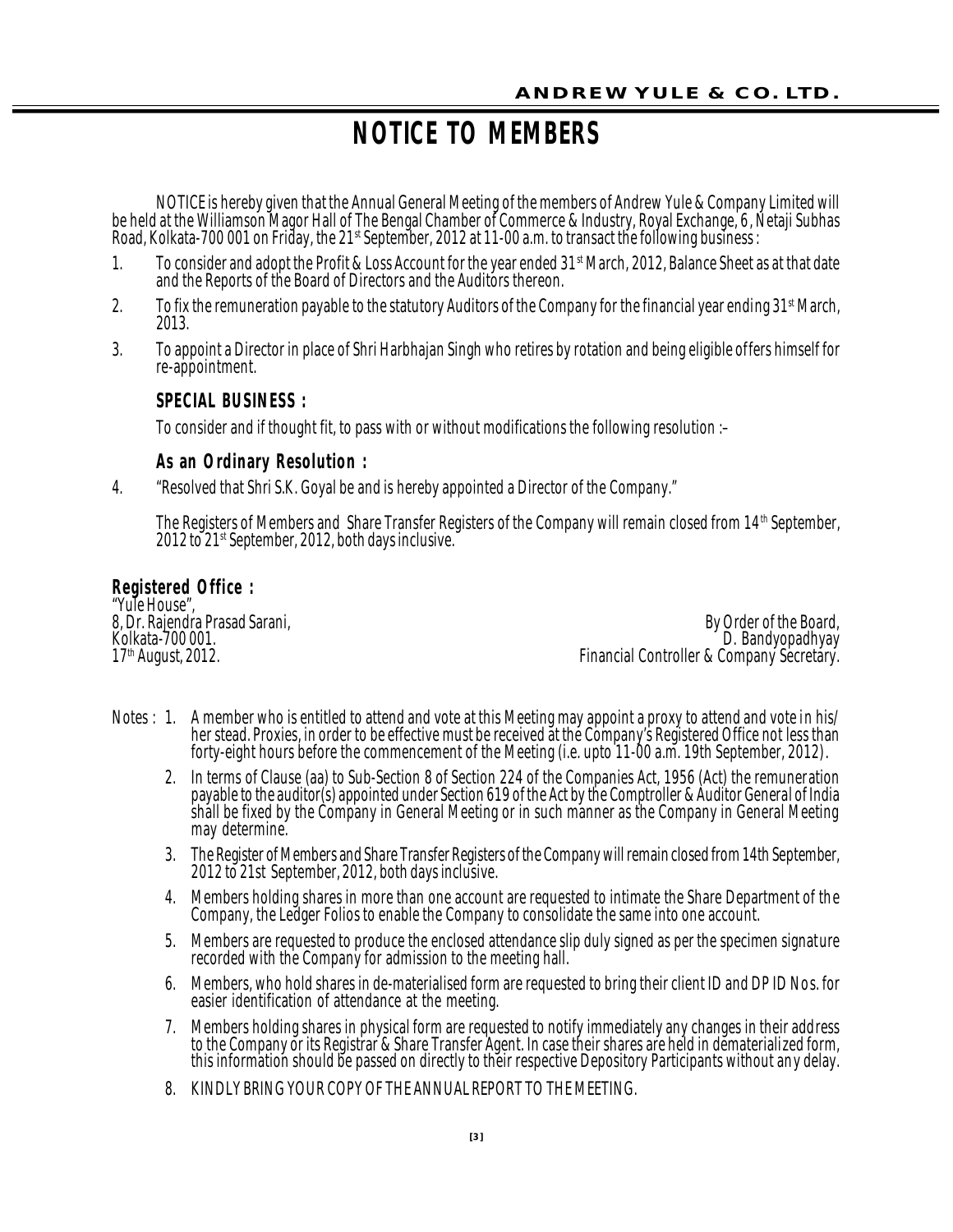# EXPLANATORY STATEMENT PURSUANT TO SECTION 173(2) OF THE COMPANIES ACT, 1956.

## **Item No. 4 :**

Shri S.K. Goyal, Director (Finance) to the Government of India, Department of Heavy Industry, was appointed a Part-time Director with effect from 18th April, 2012, in place of Shri R. Asokan and will hold office till the conclusion of ensuing Annual General Meeting. Notice under Section 257 of the Act along with requisite fees have been received from one of the members of the Company proposing the appointment of Shri Goyal as Director of the Company and he had agreed to act as Director, if appointed.

None of the Directors other than Shri Goyal is interested in this Resolution.

The Board recommends this Resolution for approval by the Shareholders.

# **Details of Directors seeking appointment in forthcoming Annual General Meeting (Pursuant to Clause 49 of the Listing Agreement )**

| Name of Directors     | Date of<br>Birth        | Date of<br>Appointment | Expertise in specific areas.                                                       | Qualification                                                                                                                                           | Other Companies in<br>which Directorship<br>held                                                                                                                                                                                                              |
|-----------------------|-------------------------|------------------------|------------------------------------------------------------------------------------|---------------------------------------------------------------------------------------------------------------------------------------------------------|---------------------------------------------------------------------------------------------------------------------------------------------------------------------------------------------------------------------------------------------------------------|
| Shri Harbhajan Singh. | 23th November,<br>1955. | 8th January,<br>2010.  | Joint Secretary to the Government<br>of India, Department of Heavy<br>Industry.    | IAS                                                                                                                                                     | Hindustan Paper<br>Corporation Ltd.<br>Cement<br>Corporation of<br>India Ltd.<br>HMT Ltd.<br><b>HMT</b> Machine<br><b>Tools Limited</b><br><b>HMT</b> International<br>Limited<br>Heavy<br>Engineering<br>Corporation<br>NTPC-BHEL Power<br>Projects (P) Ltd. |
| Shri S.K. Goyal.      | 18th July,<br>1960.     | 18th April,<br>2012.   | Director (Finance) to the<br>Government of India, Department<br>of Heavy Industry. | An Associate<br>Member of<br>the Institute<br>of Chartered<br><b>Accountants</b><br>of India and<br>Institute of<br>Company<br>Secretaries<br>of India. |                                                                                                                                                                                                                                                               |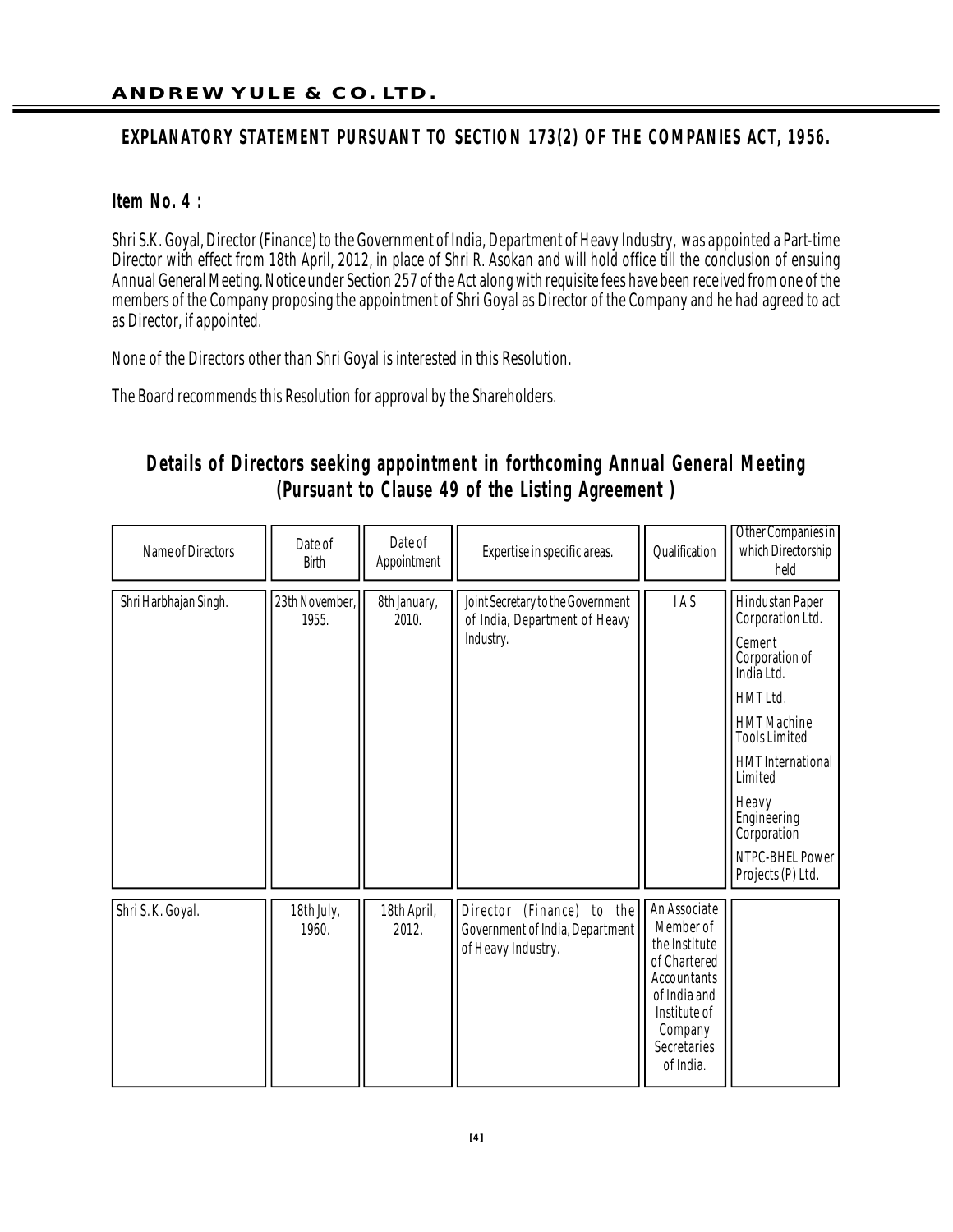# **REPORT OF THE DIRECTORS & MANAGEMENT DISCUSSION AND ANALYSIS FOR THE FINANCIAL YEAR ENDED 31ST MARCH, 2012.**

Your Directors have pleasure in presenting the Annual Report and Accounts of the Company for the financial year ended 31st March, 2012.

# **01.0 FINANCIAL RESULTS :**

| $\lceil \cdot  akh $ |
|----------------------|
| 1,199.69             |
|                      |
|                      |
| 15.06                |
| 1,184.63             |
|                      |
| 84.69                |
| 1,269.32             |
|                      |
| $(-)$ 5, 187, 19     |
|                      |
|                      |

# **02.0 DIVIDEND:**

In view of the accumulated loss which is yet to be absorbed, your Directors regret their inability to recommend payment of any dividend for the year ended 31st March, 2012.

# **03. 0 CONTRIBUTION TO NATIONAL EXCHEQUER :**

Your Company contributed `1103.65 lakhs during the year to national exchequer by way of taxes, duties, levies, cess, etc.

# **04. 0 OP ERAT I ONS :**

# **4 . 1 Tea :**

The Tea Division achieved a sales of `150.05 crores, earned a profit of `11.89 crores as compared to a profit of `15.53 crores in previous year.

**4 . 2 E l e c tr ic a l :**

During the year the Division achieved a sales of `85.91 crores and recorded a loss of `7.20 crores as compared to loss of `9.18 crores in previous year.

# **4 . 3 E n g in e e r in g :**

During the period under review the Division achieved a sales of 30.41 crores, and recorded a profit of `0.63 crores as compared to a profit of `10.85 crores (inclusive of extra-ordinary income of `5.98 crores) in previous year.

# **4 . 4 G en era l D iv is io n :**

During the period under review the Division recorded a profit of `6.68 crores as compared to a profit of `24.20 crores in previous year.

# **05. 0 BI FR STATUS :**

The Board for Industrial and Financial Reconstruction (BIFR) vide their letter dated 26th November, 2007, forwarded the sanctioned scheme as approved at the hearing held on 30th October, 2007, in terms of Section 19(3) read with Section 18(4) of SICA with the 'Cut-of-Date' of 31st March, 2006.

The impact of most of the reliefs and concessions given by Secured Creditors and other stakeholders viz. Government of India & Government of West Bengal, Government of Assam, WBIDC, P.F. Authorities, Nationalised Banks and others as per the approved Rehabilitation Scheme has been considered in the books of accounts during the year 2007-08 to 2011-12. Balance will be considered in the Books of Accounts for the year 2012-13.

# **06.0 AWARD AND RECOGNITION :**

Your Company has received consecutive three prestigious Awards namely Scope Excellence Award for turnaround in 2010. BRPSE Awards for Turnaround in 2011 and MOU Excellence Award in 2012.

MOU Excellence Award for 2009-10 was awarded by the Hon'ble Prime Minister of India, Dr. Manmohan Singh to Shri Kallol Datta, Chairman & Managing Director of your Company on 31.01.2012 at a ceremony held in Vigyan Bhawan, New Delhi.

# **07.0 FIXED DEPOSIT :**

Deposits from the public and others amounted to ` NIL as on 31st March, 2012.

# **08. 0 EXPORT :**

The Company's exports during the year were 1.19 crores on F.O.B. basis.

# **09.0 PROSPECTS:**

Your Company is on the verge of reaching another milestone of its proud existence of 150 years with the beginning of financial year 2012-13. The year 2011-12 be the fifth consecutive year of making profit by your company since its turnaround in 2007-08. Your Company has drawn up its Road Map to reach a turnover of `1000 crore by 2020, for which expansion and diversification programme are being taken up.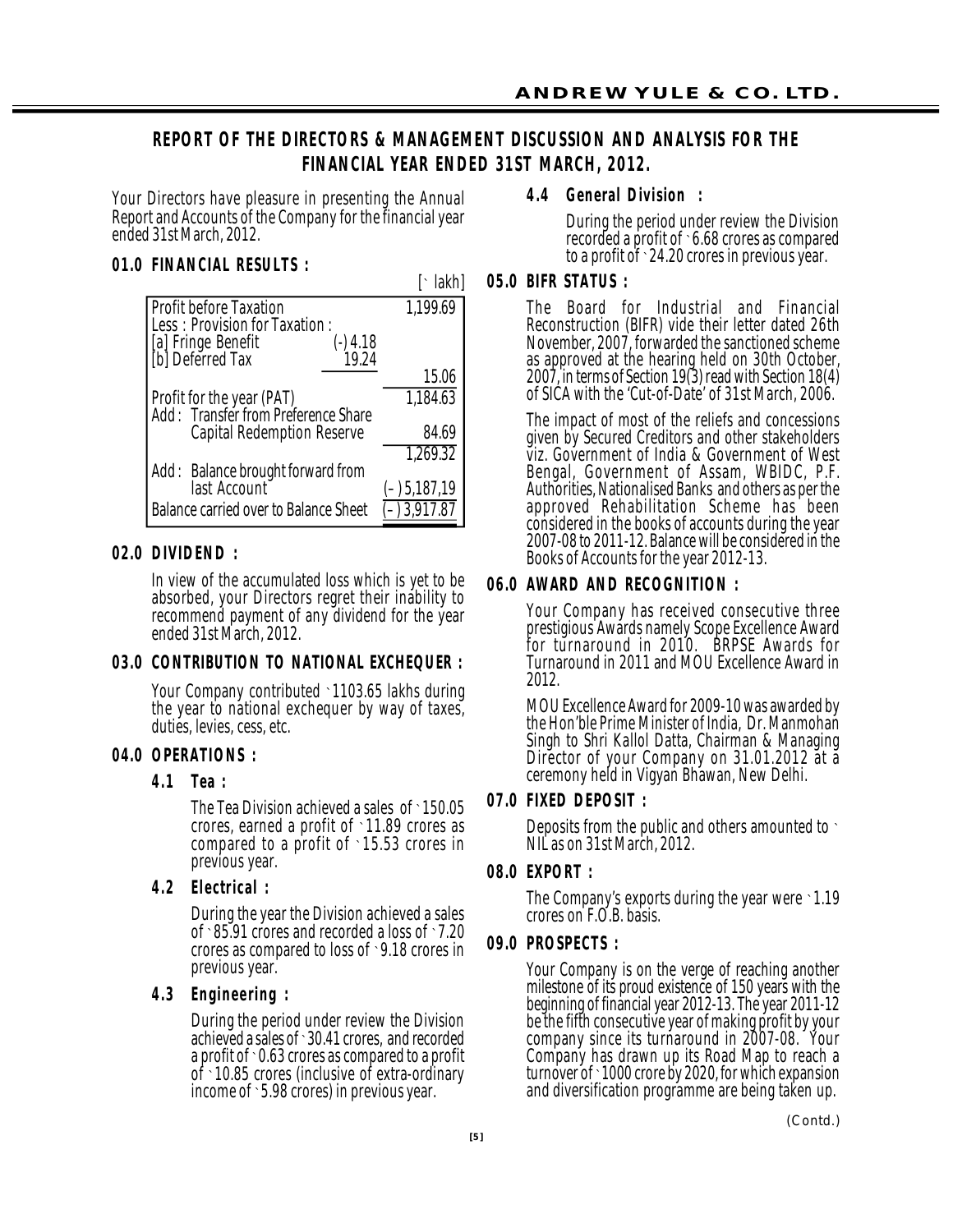Your Company's financial results in current fiscal year have been encouraging and it is expected that your Company will be able to set a new land mark in turnover and growth by the end of current financial year.

### **10. 0 SU B SI DI ARY :**

The performance of Hooghly Printing Co. Ltd. the wholly owned subsidiary continued to be profitable. The sales achieved was `1579.20 lakhs compared to `1125.86 lakhs in the previous year. The profit before tax recorded was `53.48 lakhs as against `31.48 lakhs in the year 2010-2011.

#### **11.0 CONSERVATION OF ENERGY, TECHNOLOGY ADOPTION AND FOREIGN EXCHANGE** EARNINGS :

As required under Section 217(1)(e) of the Companies Act, 1956 (Act) read with Rule 2 of the Companies (Disclosure of Particulars in the Report of Board of Directors) Rule 1988, the information is annexed.

### **12.0 AUDITORS' REPORT :**

In respect of the comments made by the Statutory Auditors in their report, your Directors have to state as under :

- [a] Diminition in the value of long term equity investment amounting to `27.88 lakhs in Yule Financing & Leasing Co., Ltd. (YFLC), a Company managed by AYCL, is in the opinion of the management not of a permanent nature and accordingly no provision has been made in the Accounts. A suitable disclosure in this regard has been made in the Note No.10.08.
- [b] Diminition in the value of long term equity investment in WEBFIL Ltd., is in the opinion of the management not of a permanent nature and possible loss, if any, is not ascertainable at this stage and accordingly no provision has been in the Accounts. A suitable disclosure in this regard has been made in the Note No.10.08.

#### 13.0 COMPTROLLER & AUDITOR GENERAL OF **INDIA'S REVIEW AND COMMENTS :**

The Comptroller and Auditor General of India has no comments upon or supplement to the Auditors' Report under Section 619(4) of the Companies Act, 1956, on the Accounts of the Company for the year ended 31st March, 2012, Review of the Accounts by the Comptroller & Auditor General of India is annexed to this report.

#### **14.0 HUMAN RESOURCES DEVELOPMENT :**

The Company considers its human resources as

valuable assets and endeavours to provide an environment where each employee is motivated to contribute his best to achieve the Company's objective. Training and development of its personnel is a priority and is ensured though succession planning, job rotation, on the job training & training programme workshops. Total number of training mandays during 2011-12 were 270 (2010-11 : 510) imparted in house, at some professional institutes in India and at Chambers of Commerce & Industry.

The total number of employees of the Company and its subsidiaries as on 31st March, 2012 stood at 15073.

#### **15.0 MAJOR ACCOUNTING POLICIES :**

The major accounting policies of the Company are annexed to the Accounts.

### **16.0 CORPORATE GOVERNANCE REPORT :**

As per Clause 49 of the Listing Agreement with the Stock Exchanges a Report on Corporate Governance together with a certificate from the Auditors regarding compliance of conditions of Corporate Governance is annexed and forms part of this Annual Report.

In respect of the comments made by the Statutory Auditors in their Report, your directors have to state that appointment of requisite number of Non-Executive Independent Directors on Board by Competent Authority is still under process.

#### **17. 0 C ORPORATE SOC IAL RESPONSIB IL IT Y :**

Your Company, under its CSR (Corporate Social Responsibility) Project Scheme, have taken up different projects viz. "Yule Centre for Learning" Vocational Training Centers, Medical Camps, Village Development Programme, Creation of Drinking Water Facilities, Awareness Programmes during 2011-12 on different types of social issue.

List of major CSR initiative had been taken by your Company during 2011-12 are :

[i] Night School for street children at Yule House –

'Yule Centre for Learning' have completed its first anniversary on 2nd March, 2012. It was set up for the children of ill-fated pavement dwellers residing in the vicinity of Company's Head Office. Your Company recognizes the issue of dropouts and downtrodden children which have serious social implication, hence care must be taken of such children to place them on the right track. Already 50 children had enrolled their name and regularly attending the classes.

- [ii] Drinking Water Facilities
	- [a] The Company is providing drinking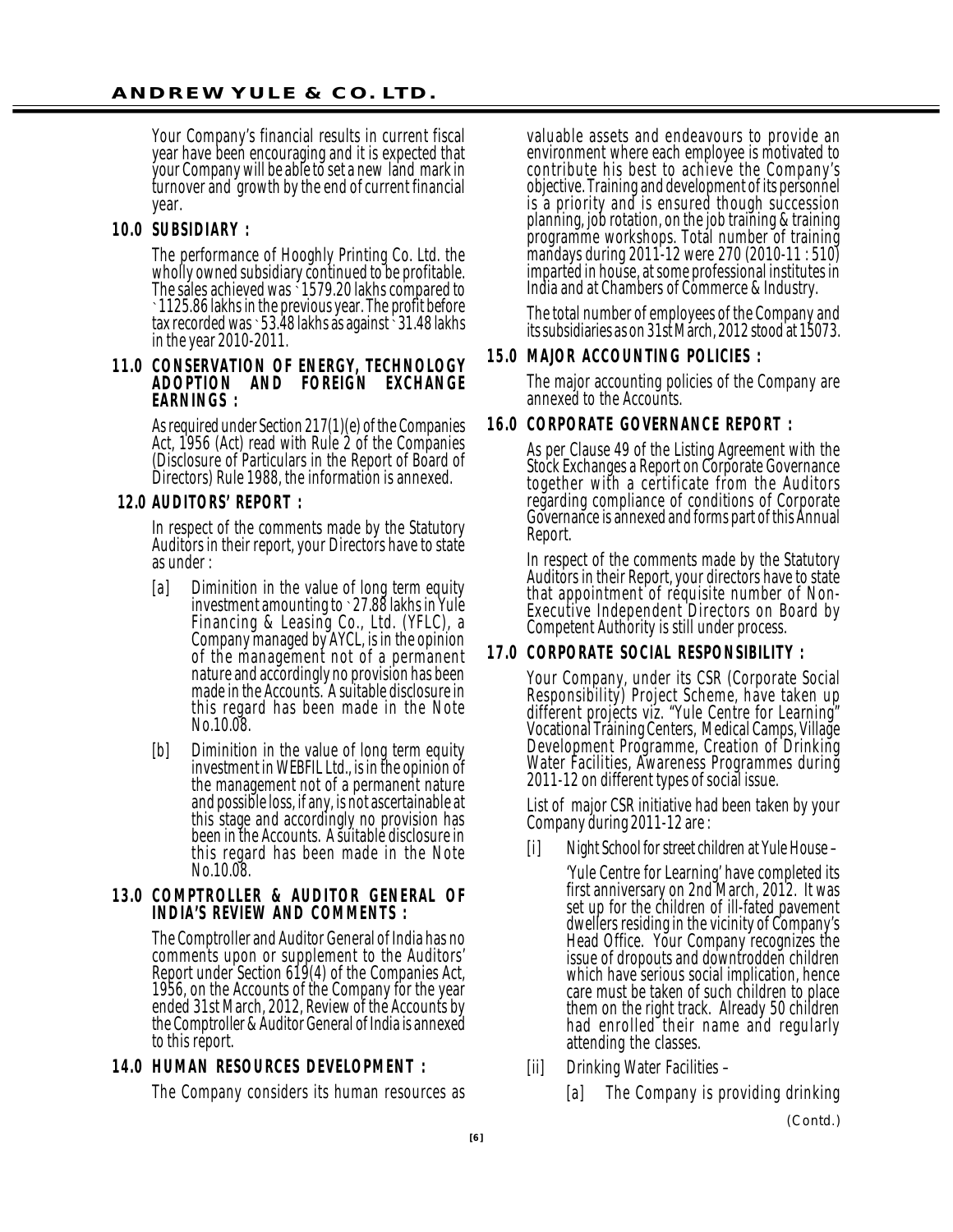water facilities to the Corporation School run by Perungudi Panchayet situated in the nearby area of Chennai Unit of Electrical Division. Company provides packed drinking water to 400 students and teacher

- [b] Three numbers of water hand pumps and one number of electric water pump were installed with shed and inaugurated on 12th December, 2011, in the village near Desam Tea Estate in the District of Dibrugarh, Assam in collaboration with the NGO "District Multipurpose Development and Information Centre" Naharkatia. This project aims at installing another two numbers of Electric Pumps with three numbers tank distributor taps.
- [iii] Vocational Training Centre –

Vocational Training Centre was set up in October, 2011 at Binaguri near Banarhat Tea Estate in the District of Jalpaiguri, West Bengal, in collaboration with a Siliguri based NGO "Niswarth" with the object of providing training and skill development of women and youth in the knowledge of computer, tailoring, mobile repairing and beautician courses.

[iv] Village Development Programme –

The Company had undertaken a project in a village called Kalagaiti, near Odlabari, P.S. Malbazar, District –Jalpaiguri, West Bengal in collaboration with NGO "Niswarth" to improve sanitation facilities by construction of Rural Toilets and providing safe drinking water with commissioning of Hand Pump.

[v] Medical Camp : Blood Donation & Dental Camp –

> Murphulani Tea Estate in association with a NGO "Bhavishya Nirman" (Moranhat) organized a Health Camp on 15th March, 2011. The Camp was organized in a local School. Health of 856 persons, residing in nearby locality, were examined by the specialized Doctors and Practitione ` Subsequently, Awareness Camps on Health-Education was organized on 10th April, 17th May, 19th June, 3rd July and 15th January, 2012.

> On 11th December, 2011, a Blood donation and a Dental Camp was organized in the Hospital of Karballa Tea Estate in Dooars, West Bengal.

[vi] AIDS / HIV Awareness Programme –

A programme was taken up in collaboration with NGO "Bhavishya Nirman" for installation of Free Condom Vending Machine (5 nos.) in the villages in and around Khowang, Bhamun and Rajgarh Tea Estates in Disbrugarh, Assam. Such machines have already been installed.

[vii] Women Empowerment Project for Free Sanitary Napkins Dispensation –

> Another programme was taken up in collaboration with NGO "Bhavishya Nirman" for free supply of sanitary napkins to the school going girls, near Khowang, Bhamun and Hingrijan Tea Estates in the District of Dibrugarh, Assam.

[viii] Vocational Training in livelihood trading for the Women on Jute Diversified Products -

> The Company had taken a project in collaboration with NGO "Sutanutir Sakhya", Kolkata at Rajarhat, Bishnupur 1 & 2 Panchayet, North 24 Parganas to provide Vocational Training to the women in Panchayet areas for skill development of Jute diversified and handicraft items.

[ix] Vocational Training Centre at "Rasapunja" Kolkata –

> Under CSR Project Scheme, Company had opened a Vocational Training Centre in association with NGO "Lily Foundation" on 11th November, 2011 at "Rasapunja", Thakurpukur, Kolkata with the mission to offer educational facility to younger generation on the downtrodden people of our society.

## **18.0 CONSOLIDATED FINANCIAL STATEMENTS:**

In accordance with Accounting Standard 21 Consolidated Financial Statements form part of this Annual Report & Accounts.

#### **19.0 DIRECTORS' RESPONSIBILITY STATEMENT :**

In terms of Section 217(2AA) of the Companies Act, 1956, your Directors confirm that :

- [i] In the preparation of annual accounts, the applicable accounting standards have been followed along with proper explanation relating to material departures wherever applicable.
- [ii] The Directors have selected such accounting policies and applied them consistently and made judgement and estimates that are reasonable and prudent so as to give a true and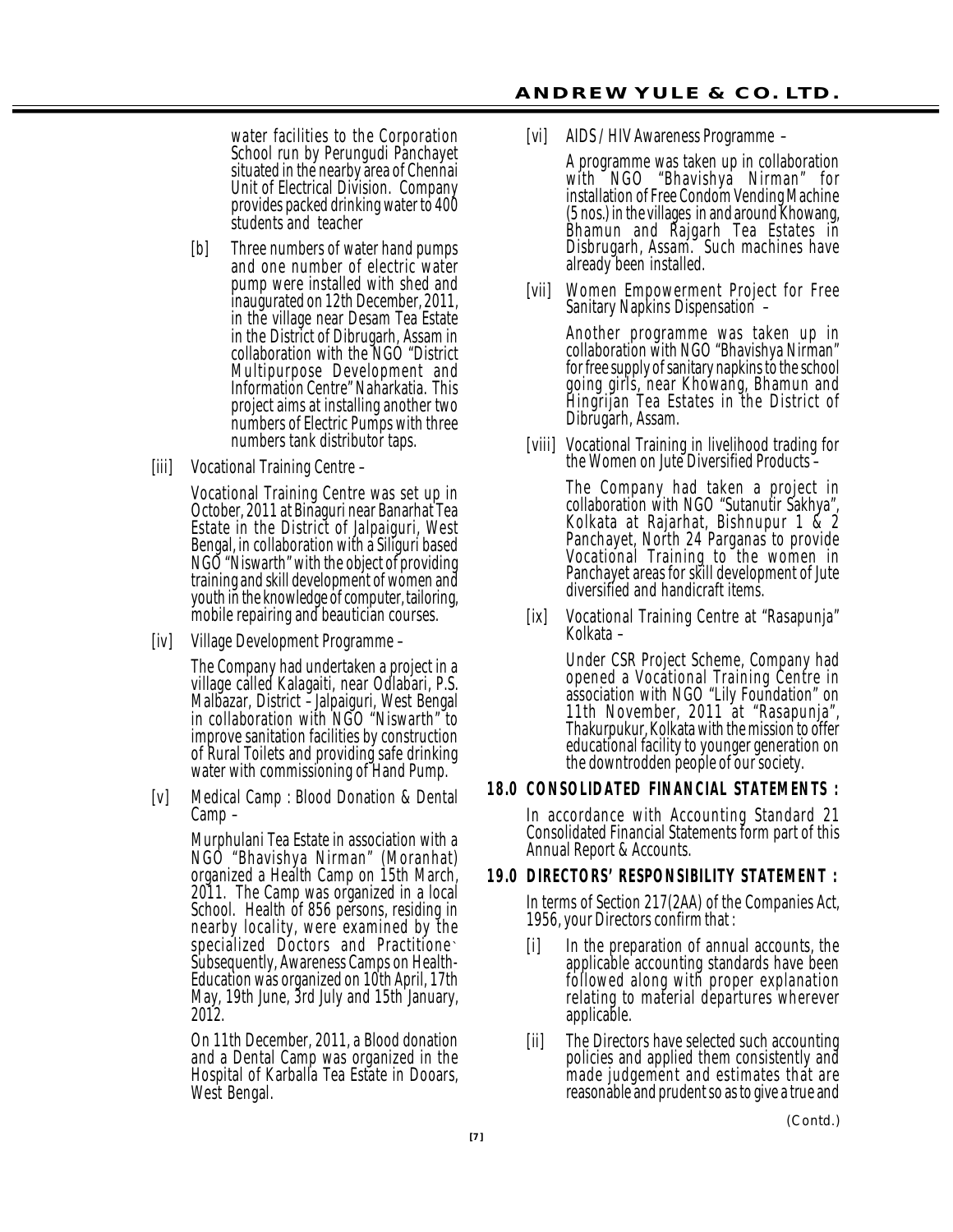fair view of the state of affairs of the Company as at the end of the Accounting year and of the profit/loss of the Company for that period.

- [iii] The Directors have taken proper and sufficient care for the maintenance of adequate accounting records in accordance with the provisions of this Act for safeguarding the assets of the Company and for preventing and detecting fraud and other irregularities.
- [iv] The Directors have prepared annual accounts on a going concern basis.

#### **20. 0 AUD I TORS :**

The Comptroller and Auditor General of India had appointed M/s. Gupta & Co., Chartered Accountants as Auditor for the year ended 31st March, 2012.

#### **21.0 DIRECTORS':**

The Central Government has appointed Shri Amitava Dhar as Director (Finance) of the Company for a period of five years with effect from 20th December, 2011 or till the date of his superannuation or until further order, whichever would be earliest.

Shri Indrajit Sengupta, Director (Personnel) retired from the services of the Company on expiry of his term of office on 30th June, 2012.

The Central Government has appointed Shri Sunil Munshi, as Director (Personnel) of the Company for a period of five years with effect from 2nd July, 2012 or till the date of his superannuation or until further order, whichever would be the earliest.

Shri R. Asokan, ceased to be Director with effect from 18th April, 2012 and Shri S.K. Goyal, Director (Finance), Department of Heavy Industry, was appointed as a Director in the casual vacancy caused by the vacation of the office of Shri R. Asokan. Shri Goyal will hold office until the forthcoming Annual General Meeting. A notice in writing under Section 257 of the Companies Act, 1956 has been received from a member signifying his intention to propose the appointment of Shri S.K. Goyal as Director of the Company at the Annual General Meeting.

The Board places on record its appreciation of the contribution made by Shri Indrajit Sengupta and Shri R. Asokan during their association with the Company.

Shri Harbhajan Singh, Director of the Company, retires from the Board by rotation and being eligible offers himself for re-appointment.

#### **22.0 ROLE OF VIGILANCE:**

The Vigilance Department of your Company contributed to various spheres of the Company's functions in a meaningful manner. Though the main stream activities are on prevention of corruption for which the orthodox methods of carrying out periodic and surprise inspection are in place, the Vigilance Department focused on revision of extant rules, procedures and systems to bring adequate transparency and reduce human interface in various operation of the Company.

CVC guidelines which was received by the Company from time to time were followed as preventive measures.

On the Punitive side, confidential enquiries and investigations were initiated on verifiable complaints brought to the notice of Vigilance Department and appropriate disciplinary action setin motion as and when mis-conduct were prima facie established.

### **23.0 RAJBHASA:**

Your Company is committed to the implementation of the Official Language Policy of Government of India and has complied with the requirements under the Official Language Act, 1963, and the rules thereunder.

#### **24. 0 PARTIC ULARS OF EMPLOY EES :**

No employee of the Company received remuneration in excess of the limit prescribed in Section 217(2A) of the Companies Act, 1956 read with the Companies (Particulars of Employees) Rules, 1975 as amended.

#### **25. 0 AC K N OW L E D G E ME N T :**

Your Directors place on record their appreciation of the endeavour of the employees at all levels and the services rendered by them.

The Board also gratefully acknowledges the valuable guidance, support and cooperation received from Department of Heavy Industry, Ministry of Heavy Industries & Public Enterprises, Government of India as well as other Ministries in both Central and State Governments.

The Board is also thankful to the Company's valued shareholders, esteemed customers for their valued patronage and for the support received from the bankers, financial institutions, bondholders and suppliers in India and abroad.

On behalf of the Board,<br>KALLOL DATTA Kolkata, KALLOL DATTA (KALLOL DATTA) KALLOL DATTA (KALLOL DATTA) KALLOL DATTA (KALLOL DATTA) KALLOL DATTA (KALLOL DATTA) KALLOL DATTA (KALLOL DATTA) KALLOL DATTA (KALLOL DATTA) KALLOL DATTA (KALLOL DATTA) KALLOL DATTA (KAL 17th August, 2012. Chairman & Managing Director.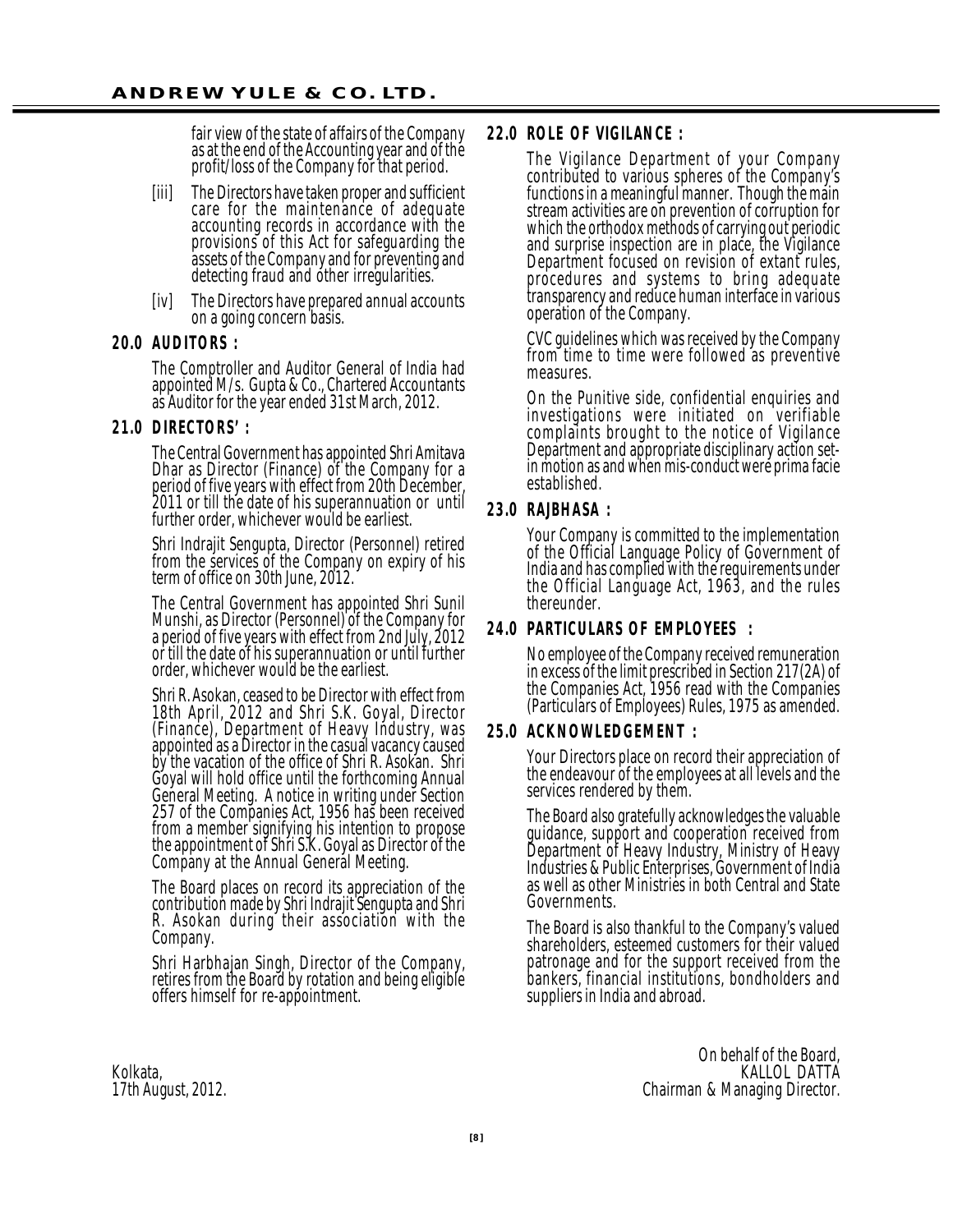# **ANNEXURE TO DIRECTORS' REPORT**

# **Management Discussion & Analysis.**

### **Business Scenario:**

The overall outlook for the year 2012-13 seems to be positive, considering the fact that, various strategic measures undertaken by the Company are produced the desired results, specially the improvement in operational efficiency.

With continued emphasis on improvement of yield and quality of tea along with the current favourable trend in both the domestic and international tea markets, your Tea Division is expected to yield better results in the year 2012-13.

Your Engineering and Electrical Divisions have been shown signs of improvements in spite of adverse market conditions. The market conditions are expected to recover as at present, the scenario in the areas, in which these Divisions operate, is undergoing a slower growth. The Company has drawn up a roadmap to augment the turnover in the coming years for which expansion and diversification programmes are being taken up.

#### **Opportunities & Threats:**

Your Tea Gardens have the potential to achieve higher yield, produce best quality of tea and to reach within the top 10 position in the Batting Order for each of the Tea Gardens. But, tea is a cyclic nature of business. It is price sensitive to domestic and global demand and limits scope of growth due to limitation of land. In addition, intensified Plantation programme is being carried out at the Tea Garden to sustain improvement in quality and yield.

The 12th five year plan envisages additional power generation to the tune of 76000 MW. Though, this will provide the demand for the products of Engineering and Electrical Divisions, the growth in the present operating segments is expected to be low. Hence, pressure on value additions is expected which is being planned to overcome by cost control measures and increase of turnover through diversification programme.

#### **Se g m e n tw is e P e r f o r m a n c e :**

The Company is a multi-segment Company as reported in Note No.10.16 in the Accounts.

#### **Outlook:**

The overall outlook for the year 2012-13 is expected to be positive in spite of adverse climatic conditions for Tea Division. For Engineering and Electrical Divisions the year 2012-13 will be a challenging one owing to lesser price realization consequent to idle capacities of the industries.

#### **Risk & Concerns:**

Apart from normal risk applicable to an industrial undertaking, the Company does not foresee any serious area of concern.

#### **Financial Performance:**

The detail financial performance of the Company are appearing in the Balance Sheet and Profit & Loss Account for the year. Results indicates an upward trend in Company's overall performance. It has ensured around 16% growth in turnover during the year 2011-12 as compared to the preceding year and recorded a profit of `11.85 crores before tax.

#### **Human Resource:**

During the year, employer and employee relationship remained cordial.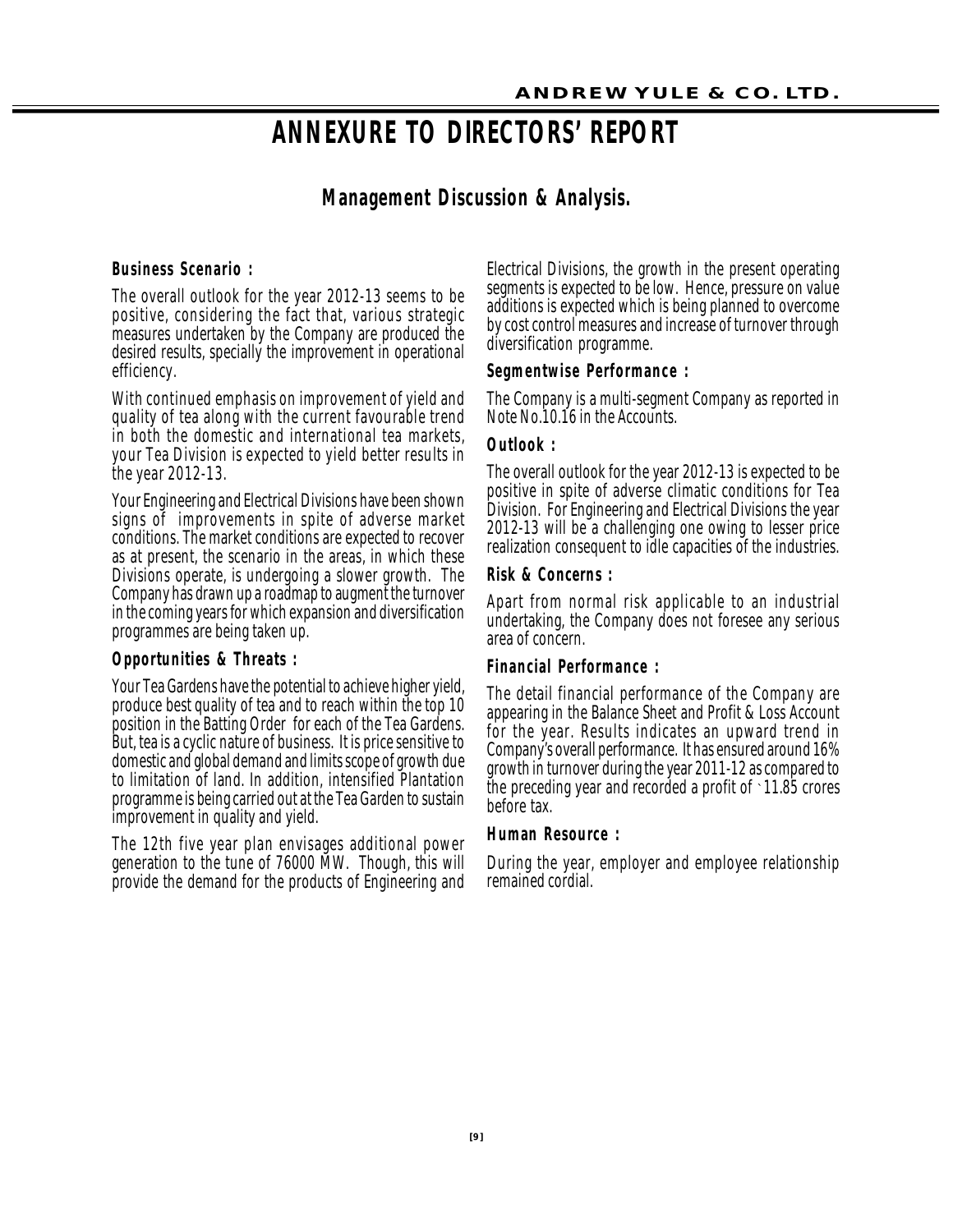# **INFORMATION PURSUANT TO SECTION 217(1)(e) OF THE COMPANIES ACT, 1956.**

## 1. **CONSERVATION OF ENERGY :**

## **[ A ] E n e r g y C o n s e r v a tion Me a s u r e s ta k e n :**

- [i] \_\_\_The Company has formulated Energy Management Policy to be implemented across all the Divisions of the Company.
- [ii] M/s. National Productivity Council (NPC) has been assigned the task of conducting Energy Audit in one of the tea Gardens, one of the manufacturing units of the Engineering Division and Chennai Unit of Electrical Division.
- [iii] The recommendations of the NPC's audit are under implementation in the Tea Gardens.
- [iv] Further, installation of energy efficient VFBD Driers and coal stove in Tea Gardens has been made for reduction of fuel consumption and energy cost. Though, upgradation of Panel Board and installation of Capacitor Banks in Tea Estates, the Division has aimed to obtain benefit in future. The Division has also plans to install energy efficient machinery in future in all the Tea Estates in a phased manner, in order to increase power factor efficiency.
- [v] The Audit is still to be completed in Engineering Division and the Chennai Unit and the recommendations are made available in the first half of the current fiscal and the same will be implemented.
- [vi] The improvement of the Power Factor has already been taken up across the various load centers of the manufacturing unit of all the Divisions.
- [vii] Impact of measures of the above :

Electrical energy consumed on light and fan have been significantly reduced. Further to the reduction in electrical energy by implementation of Energy Efficient Programme in the previous years, it is expected that the present study will enhance the savings after implementation of the recommendations in the Divisions.

|  | FORM-A                                       |  |  |  |
|--|----------------------------------------------|--|--|--|
|  | ANDREW YULE & COMPANY LIMITED : TEA DIVISION |  |  |  |

|           |                                                           |              | 2011-12     | 2010-11     |
|-----------|-----------------------------------------------------------|--------------|-------------|-------------|
| A.        | <b>CROP</b>                                               | KGS          | 10817271.00 | 11097331.00 |
| 1.        | <b>ELECTRICITY</b>                                        |              |             |             |
|           | PURCHASED<br>[a]                                          |              |             |             |
|           | <b>UNIT</b>                                               | <b>KWH</b>   | 9900718.00  | 9975756.00  |
|           | <b>TOTAL AMOUNT</b>                                       |              | 66010015.00 | 64151154.00 |
|           | RATE/UNIT                                                 |              | 6.67        | 6.43        |
|           | OWN GENERATION : THROUGH GENERATOR (DIESEL)<br>[b]<br>[1] |              |             |             |
|           | <b>UNIT</b>                                               | <b>KWH</b>   | 1249381.00  | 1439268.02  |
|           | <b>TOTAL FUEL COST</b>                                    |              | 18983390.00 | 21784075.81 |
|           | <b>TOTAL FUEL</b>                                         | LTRS.        | 483693.00   | 569176.00   |
|           | UNIT/LITRE OF DIESEL                                      | <b>KWH</b>   | 2.58        | 2.53        |
|           | RATE/UNIT                                                 |              | 15.19       | 15.14       |
|           | [ii] THROUGH GENERATOR (NATURAL GAS)                      |              |             |             |
|           | <b>UNIT</b>                                               | <b>KWH</b>   | 303772.00   | 305699.00   |
|           | UNIT/SCM OF GAS                                           | <b>KWH</b>   | 1.43        | 1.53        |
|           | <b>RATE/UNIT</b>                                          |              | 7.28        | 6.09        |
| 2.        | COAL<br>QUANTITY                                          | МT           | 5142.00     | 5815.672    |
|           | <b>TOTAL COST</b>                                         |              | 31969657.00 | 28260147.99 |
|           | RATE                                                      | $\cdot$ /MT  | 6217.00     | 4859.31     |
| 3.        | <b>FURNACE OIL</b>                                        |              |             |             |
|           | QUANTITY                                                  | LTRS.        | 36650.00    | 113424.00   |
|           | <b>TOTAL COST</b>                                         |              | 1603696.00  | 4127979.18  |
|           | <b>RATE</b>                                               | $\cdot$ /LTR | 43.76       | 36.39       |
| 4.        | USE OF GAS FOR PROCESSING                                 |              |             |             |
|           | QUANTITY                                                  | SCM          | 3058623.00  | 3442082.00  |
|           | <b>TOTAL COST</b>                                         |              | 28203345.00 | 26478094.00 |
|           | <b>RATE/UNIT</b>                                          |              | 9.22        | 7.69        |
| <b>B.</b> | <b>CONSUMPTION PER UNIT OF PRODUCTION</b>                 |              |             |             |
|           | PRODUCTS BLACK TEA                                        |              |             |             |
|           | <b>ELECTRICITY</b>                                        | KWH/KG       | 1.06        | 1.06        |
|           | <b>FURNACE OIL</b>                                        | LTR/KG       | 0.02        | 0.06        |
|           | COAL                                                      | KG/KG        | 1.10        | 1.20        |
|           | <b>NATURAL GAS</b>                                        | SCM/KG       | 0.50        | 0.55        |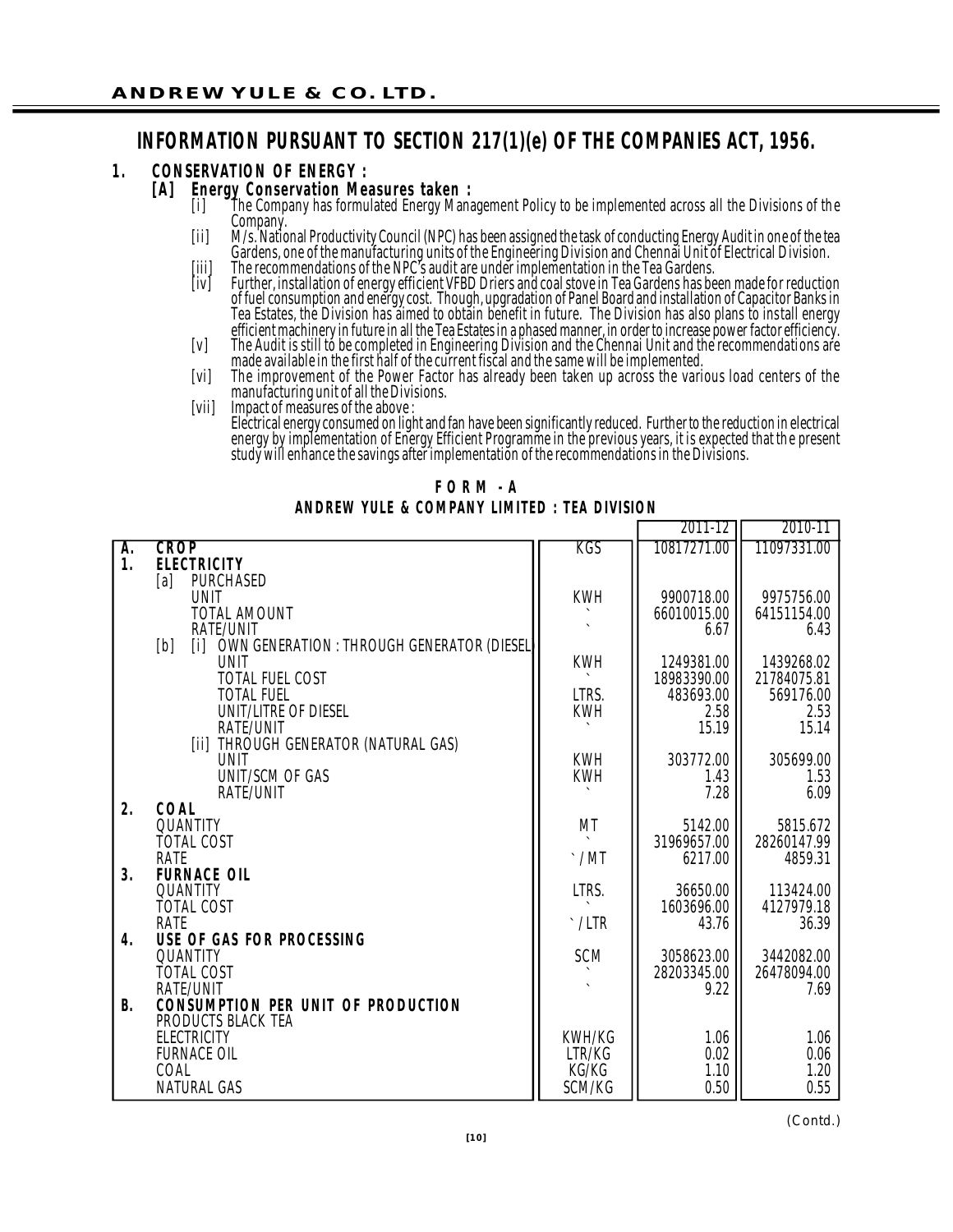# **F O R M - B**

# [A] PARTICULARS FOR TECHNOLOGY ABSORPTION, RESEARCH & DEVELOPMENT (R&D):

# [i] Specific areas in which R&D was carried out by the Company :

- [a] Engineering Division has developed the following equipment and accessories of Industrial Fans :
	- By developing high tensile stainless steel plate, high speed ID fan for Gas boosting application has been developed.
	- The designs of the silencers have been simplified and executed for various fan applications.
	- The Evase design has been suitably modified and executed for various fan applications.
- [b] Electrical Division has completed the development of 33KV PCVCB and the same has been finally validated after completion of the balance tests.
- [c] The design for the range enhancement of the Impulse Voltage Generator to test 220 KV class transformers has been finalized.

# [ii] Benefit derived as well as results of the above R&D Works :

Orders have been received and executed for high speed ID fans with HT stainless steel plates. The simplified silencers' designs and modified E-base designs have been taken up for regular production.

## **[iii] Future Plan of Action :**

- The Engineering Division proposes to take up New Series of Fan in 42 and 65/2 series to improve the Energy Efficiency of the Fan.
- Optimization of design of fan components through EFA.
- The Electrical Division has plans to develop higher rating of 11 KV class Breaker
- The enhancement of range of Impulse Voltage Generator is under progress and expected to be completed in this current Fiscal.B.

# [B] TECHNOLOGY ABSORPTION, ADAPTATION AND INNOVATION :

- [i] Efforts Made :The efforts made by Engineering and Electrical Division have resulted in increased range of production, thus, improving the turnover.
- [ii] Benefits derived :The R&D effort help to cater the need of changing requirements of the industry for achieving extra edge on this competitive market.
- [iii] Particulars of Imported Technology in the last 5 years : Nil.

# [C] **FOREIGN EXCHANGE EARNING AND OUTGO :**

| Foreign Exchange earnings were | $\cdot$ 119.10 lakh |
|--------------------------------|---------------------|
| Foreign Exchange outflow were  | $\cdot$ 6.97 lakh   |

On behalf of the Board,<br>KALLOL DATTA Kolkata, kolkata, kolkata, kolkata, kolkata, kolkata, kolkata, kolkata, kolkata, kolkata, kolkata, kolkata, ko 17th August, 2012. Chairman & Managing Director.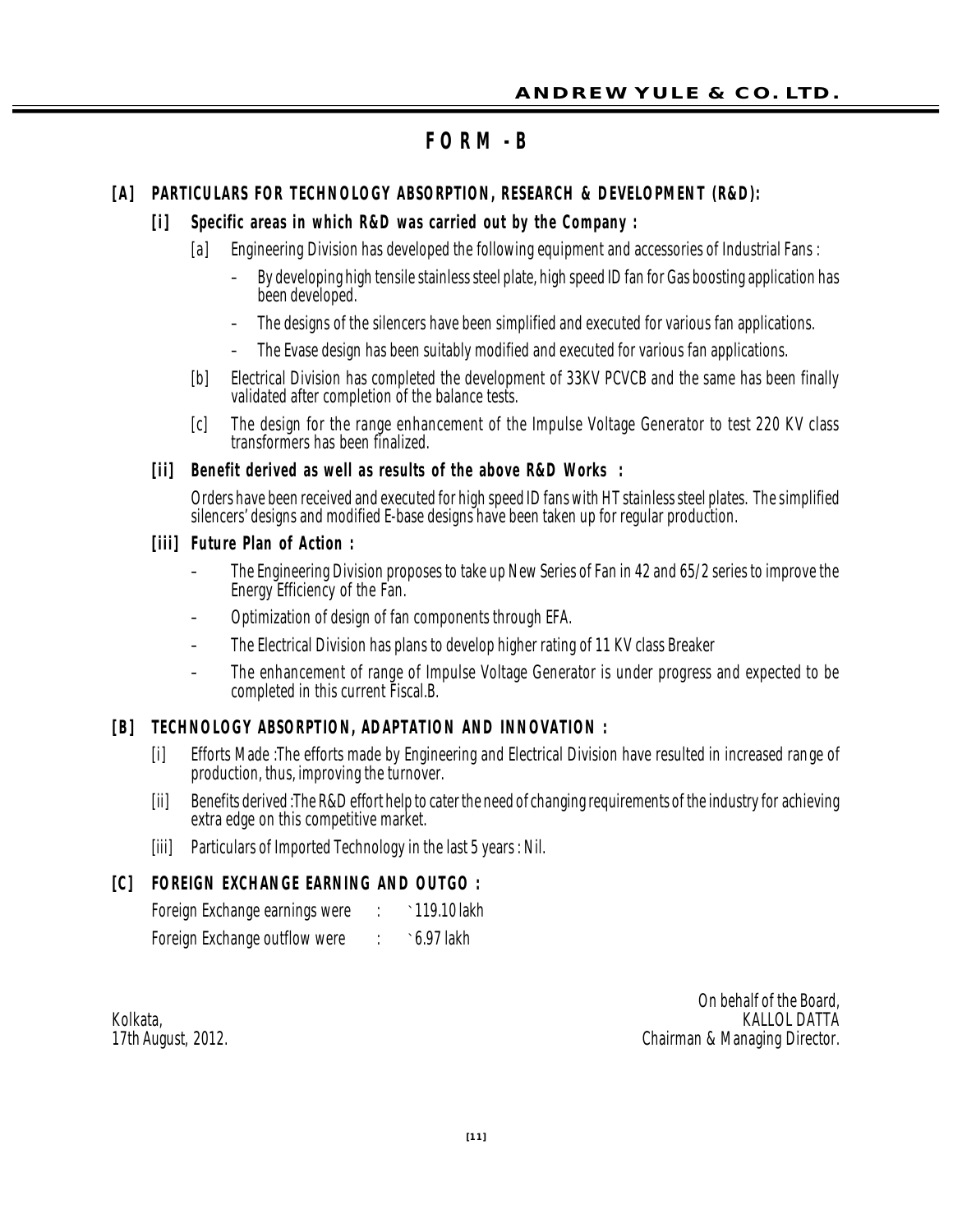# **REPORT ON CORPORATE GOVERNANCE**

In accordance with Clause 49 of the Listing Agreement with the Stock Exchanges in India (Clause 49) and some of the best practices followed internationally on Corporate Governance, the report containing the details of governance systems and processes at Andrew Yule & Company Limited is as under :

## **01. C om p an y 's Ph ilo s op h y :**

The Company is committed to attain the highest standard of Corporate Governance by placing emphasis on transparency, professionalism, accountability, integrity and to promote ethical conduct throughout the organization with the main object to enhance the value of all stakeholders namely shareholders, customers, creditors, employees and bankers.

#### **02. Bo ard of Dir ectors :**

In terms of the Company's Corporate Governance Policy, all statutory and other significant and material information are placed before the Board of Directors to enable it to discharge its responsibilities of strategic supervision of the Company as trustees of the Shareholders.

### **2.1 Composition:**

The Board of Directors of the Company comprises of eminently qualified Executive and Non-Executive Directors. The total number of Directors of the Company as on 31st March, 2012 was seven of which four (4) were whole-time Directors, viz. Chairman & Managing Director, Director (Personnel), Director(Finance), Director (Planning), two(2) were part-time Non-Executive DHI Nominee Directors and one (1) Special Director appointed by BIFR.

The composition of the Board of Directors and the number of other Directorship and Membership/Chairmanship held by the Directors in the Committees of various Companies as on 31st March, 2012 are given below :–

|                            |                                        | No. of other<br>Directorship<br>held as on |           | <b>Committee Membership</b><br>held in other<br>Companies (xx) |
|----------------------------|----------------------------------------|--------------------------------------------|-----------|----------------------------------------------------------------|
| Name of Directors          | Category of Directorship               | 31.03.2012.                                | As Member | As Chairman                                                    |
| 01. Shri Kallol Datta      | Chairman & Managing Director.          | 10                                         | 2         | Nil                                                            |
| 02. Shri Indrajit Sengupta | Director (Personnel)                   | 8                                          | 2         | Nil                                                            |
| 03. Shri Amitava Dhar      | Director (Finance)                     | 3                                          | 2         | Nil                                                            |
| 04. Shri S. Swaminathan    | Director (Planning)                    | 3                                          | Nil       | Nil                                                            |
| 05. Shri Harbhajan Singh   | Govt. Nominee - Non-Executive Director | h                                          | Nil       | Nil                                                            |
| 06. Shri R. Asokan         | Govt. Nominee - Non-Executive Director | 3                                          | Nil       | Nil                                                            |
| 07. Shri A.R. Nagappan     | Special Director - BIFR Nominee.       |                                            |           | Nil                                                            |

Exclude Directorship in Private Limited companies, foreign companies and companies under Section 25 of the Companies Act, 1956 and memberships of managing Committee of various, Chambers/bodies.

- xx Represents Membership/Chairmanship of Audit Committee, Investors Grievance Committee and Remuneration Committee.
- **Notes** :  $\rightarrow$  Shri Amitava Dhar was appointed as a Director w.e.f. 20th December, 2011.
	- Shri S.K. Goyal was appointed as a Director in place of Shri R. Asokan w.e.f. 18th April, 2012.
	- Shri Indrajit Sengupta, the erstwhile Director (Personnel) retired from the Board of Directors on 30th June, 2012 on attaining the age of superannuation.
	- Shri Sunil Munshi was appointed as Director (Personnel) w.e.f. 1st July, 2012.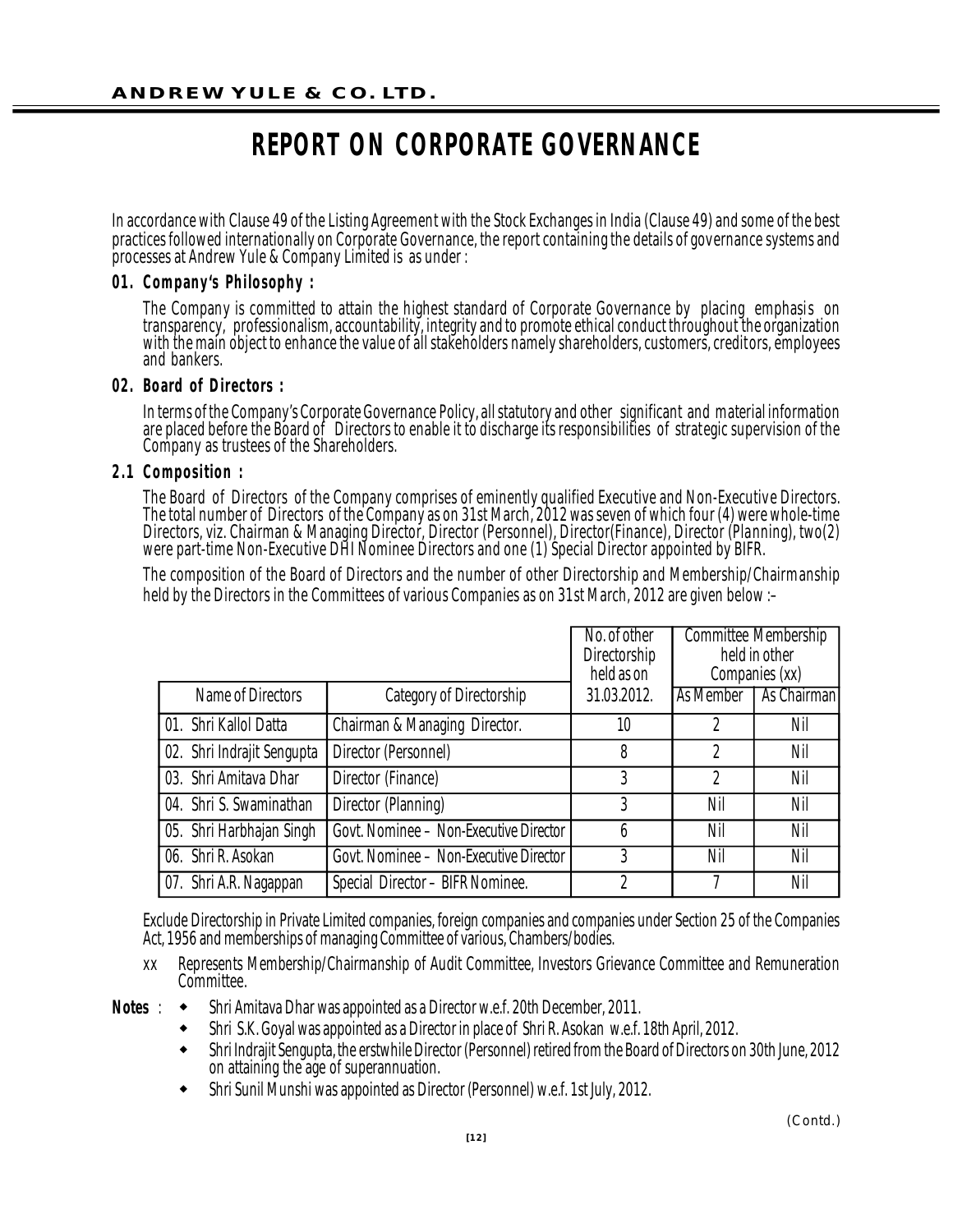# **2. 2 Board Meetings :**

Dates of Board Meetings are fixed in advance and agenda papers are circulated to Directors at least Seven days before the meeting.

## **Meetings and Attendance** :

During the financial year ended 31st March, 2012, Five Meetings of the Board of Directors were held on 21st April, 2011, 23rd June, 2011, 27th July, 2011, 17th November, 2011 and 20th March, 2012.

Attendance of Directors at the Board Meetings and at the Annual General Meeting (AGM) :–

| Name of Directors           | Attended | No. of Board Meetings   Attendance of the Last AGM held on<br>21st September, 2011 | <b>Remarks</b>                                                     |
|-----------------------------|----------|------------------------------------------------------------------------------------|--------------------------------------------------------------------|
| <b>Executive Directors:</b> |          |                                                                                    |                                                                    |
| [1. Shri Kallol Datta]      |          | Yes                                                                                | $\cdots$                                                           |
| [2. Shri Indrajit Sengupta] |          | Yes                                                                                | $\cdots$                                                           |
| 13. Shri Amitava Dhar       |          | No                                                                                 | Appointed as a Director<br>(Finance) w.e.f. 20th<br>Decembr, 2011. |
| 4. Shri S. Swaminathan      |          | Yes                                                                                | $\cdots$                                                           |
| Non Evenithin Directors     |          |                                                                                    |                                                                    |

Non-Executive Directors :

| ш                          | INO  | $\cdots$ |
|----------------------------|------|----------|
| w<br><u></u><br>.          | INO  | $\cdots$ |
| vuıı<br>v.<br><b>TUMUN</b> | נ טו | $\cdots$ |

## **03** Committee of the Board of Directors :

The Company is having a Committee of the Board of Directors, duly constituted by the Board of Directors, for last several years to supervise smooth functioning of the day to day operations of the Company and some of the major powers/ authorities delegated to the said Committee are as under :

- [i] General powers of management.
- [ii] To borrow monies upto the specified limit from Banks, Financial Institution and others for working capital purposes.
- [iii] To authorize creation of securities including Equitable mortgage on the immovable properties of the Company, execution of security documents pertaining to term loan, bridge loan , working capital loan, etc.
- [iv] To issue Indemnity Bonds and Powers of Attorney.
- [v] Opening of Accounts with Banks.
- [vi] To approve overseas tour for official purpose.
- [vii] Sale of Fixed Assets.
- [viii] To invest funds of the Company in Government Securities, long term deposit with Banks/Financial Institutions etc.
- [ix] To approve appointment of Consultants/Architects.
- [x] Approve transfer/transmission of shares.
- [xi] Carryout the function of shareholders/Investors Grievance Redressal Committee.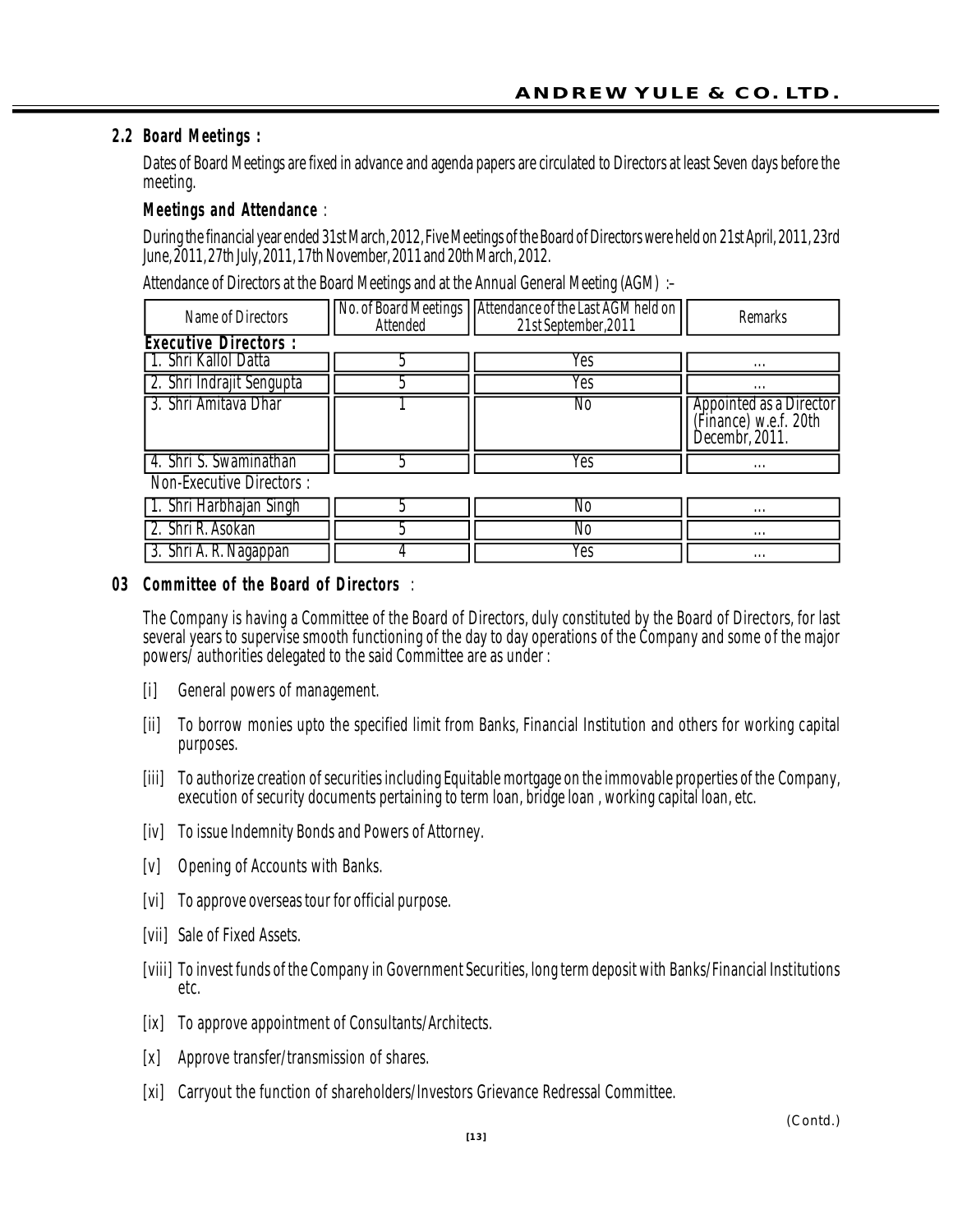| <b>Director</b>        | Designation                               | Status in the<br>Committee | Number of<br>Meetings held<br>2011-12 | Number of<br><b>Meetings</b><br>Attended | <b>Remarks</b>                                                          |
|------------------------|-------------------------------------------|----------------------------|---------------------------------------|------------------------------------------|-------------------------------------------------------------------------|
| Shri Kallol Datta      | Chairman &<br>Managing<br><b>Director</b> | Chairman                   | 17                                    | 16                                       |                                                                         |
| Shri Indrajit Sengupta | <b>Director</b><br>(Personnel)            | Member                     | 17                                    | 17                                       |                                                                         |
| Shri Sriprakash Kar    | <b>Director</b><br>(Finance)              | <b>Member</b>              | 17                                    |                                          | Ceased to be<br>Director<br>a<br>w.e.f. 20th<br>April, 2011.            |
| Shri S. Swaminathan    | <b>Director</b><br>(Planning)             | Member                     | 17                                    | 16                                       |                                                                         |
| Shri Amitava Dhar      | <b>Director</b><br>(Finance)              | <b>Member</b>              | $\cdots$                              | $\cdots$                                 | Appointed as<br>Member <sup>'</sup><br>a<br>w.e.f. 20th<br>March, 2012. |

As on 31st March, 2012 the Committee of the Board of Directors were comprised of the following :

The Minutes of the Committee of the Board of Directors are circulated as separate agenda item in the next meeting of the Board of Directors of the Company for noting and approval.

#### **0 4 . Au d it C o m m itte e :**

[a] Terms of reference :

The role and terms of reference of the Audit Committee cover the matters specified under Clause 49 of the Listing Agreements with the Stock Exchanges and Section 292A of the Companies Act,1956 besides other terms as may be referred to it by the Board of Directors.

[b] Composition of the Audit Committee :

As there was no Independent Director on the Board of Directors of the Company during the financial year 2011- 12, no Audit Committee was formed during the financial year 2011-12. Hence no meeting of the Audit Committee was held during the year.

#### **05. Remuneration Committee :**

- [a] The need for constitution of a Remuneration Committee is not felt by the Company in view of the fact that the Company is a Government Company in terms of Section 617 of the Companies Act,1956.The remuneration of the whole-time functional Directors and other terms and conditions are fixed by the Government of India.
- [b] The remuneration of the whole-time functional Directors include basic salary, allowances and perquisites as determined by the Government of India and also as per rules of the Company. The details of remuneration paid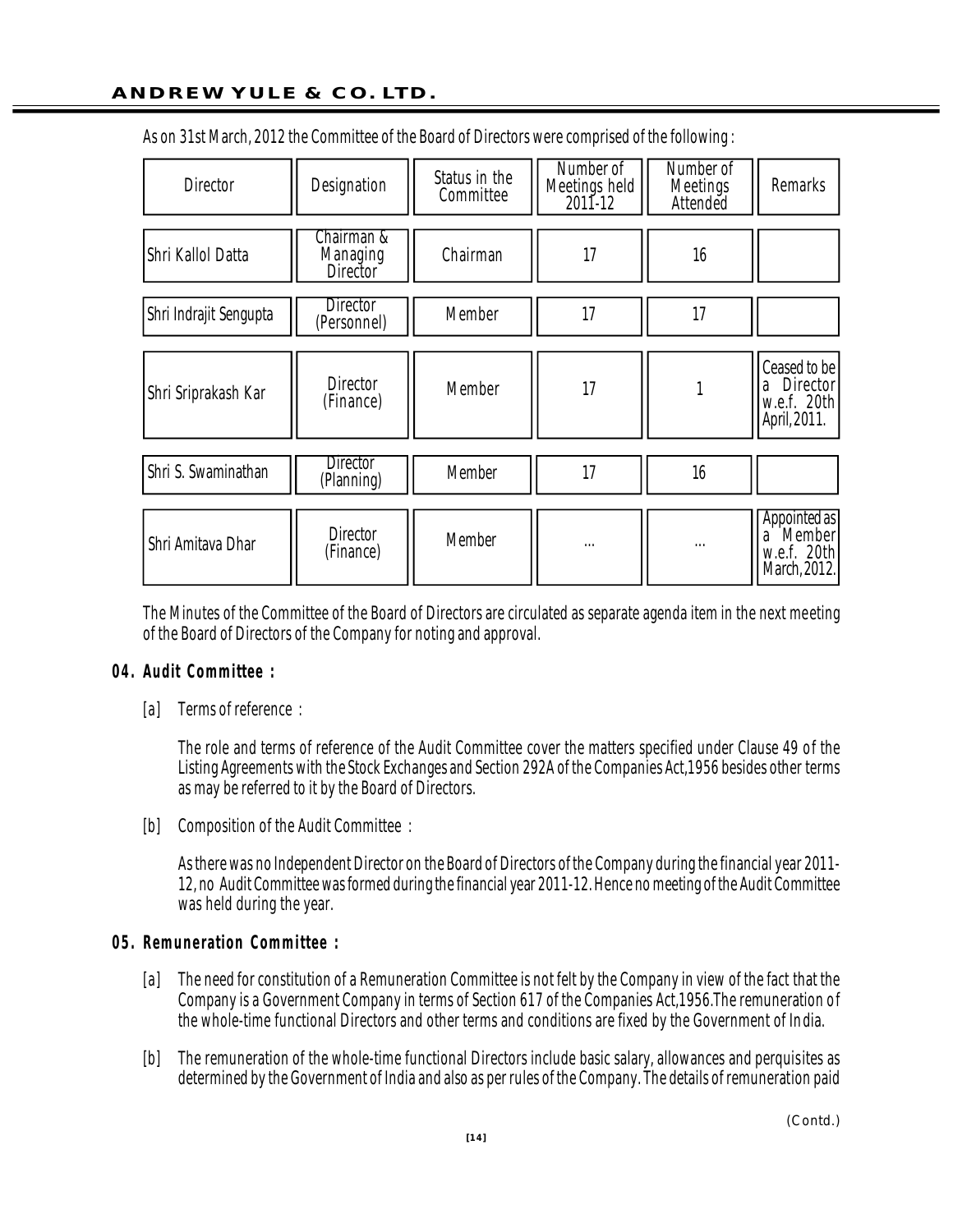| Name of Directors             | Salary(Rs.)  | Perquisite(Rs.) | [otal(Rs.)   |
|-------------------------------|--------------|-----------------|--------------|
| Shri Kallol Datta             | 13,24,886.00 | ,28,277.47      | 14,53,163.47 |
| <b>Shri Indrajit Sengupta</b> | 11,90,373.00 | 49,147.00       | 12,39,520.00 |
| Shri Sriprakash Kar           | 56,206.00    | 0.00            | 56,206.00    |
| Shri S. Swaminathan           | 10,63,319.00 | 63,832.00       | 11,27,151.00 |
| Shri Amitava Dhar             | 4,83,186.00  | 23,269.00       | 5,06,455.00  |

to all the whole-time functional Directors during the year ended 31st March, 2012 are given below :

The whole-time functional Directors are appointed for a period of five years or upto the date of Superannuation, whichever event occurs earlier. The appointment may, however, be terminated during the period by either side on three months' notice or on payment of three months' salary in lieu thereof.

No stock option Scheme is prevalent in the Company.

Non-Executive Directors are appointed by Government of India only and communicated through Department of Heavy Industries (DHI). None of the Non-executive Directors is holding any Equity Share of the Company.

## **06. Shareholders Grievance Redressal Committee :**

The matters relating to redressal of shareholders' complaints viz. transfer/transmission of shares, non-receipt of copy of Annual Report etc are being looked after by the Committee of the Board of Directors as mentioned under paragraph 3 of this Report. 3 (Three) complaints were received from the shareholders during the year 2011-2012 and all of them have been attended to.

There is no complaint lying pending.

Number of shares pending transfer as on 31st March, 2012 was : Nil

Shri Debabrata Bandyopadhyay, Financial Controller and Company Secretary is the Compliance Officer of the Company.

# **07. CODE OF CONDUCT :**

The Code of Conduct for the Directors and the Employees of the Company has been laid down by the Board and the same is posted on the website of the Company.

## **08. Risk Management :**

The Company has an integrated approach to managing risk inherent in various aspects of the business.

## **09. Disclosure:**

The details of the related party relationships and transactions, as required under Accounting Standard (AS) 18 "Related Party Disclosures" issued by ICAI are given under Note No. 10.18 of the Annual Audited Accounts as at 31st March, 2012.

There were no transactions of material nature with the Directors or their relatives etc. that may have potential conflict with the interests of the Company at large.

There were no instance of non-compliance by the Company, penalties, strictures imposed on the Company by the Stock Exchanges or SEBI or any statutory authority on any matter related to Capital markets, during the last three years.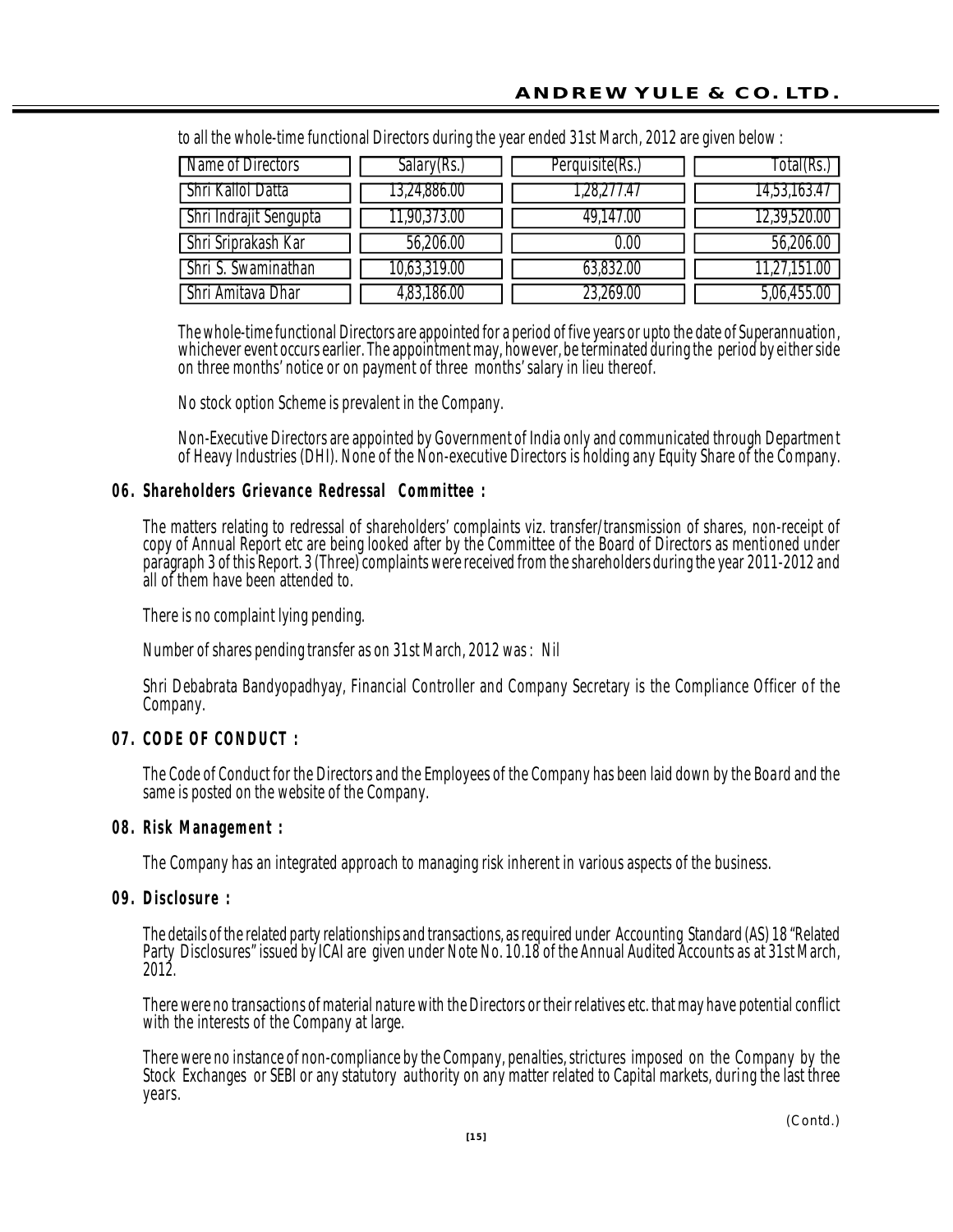# **10. GENERAL INFORMATION FOR SHAREHOLDERS : CIN of the Company – L63090WB1919GOI003229** Reqistration No.021-003229

| <b>Corporate and Registered Office</b>                                           | YuleHouse'<br>8, Dr. Rajendra Prasad Sarani,<br>Kolkata – 700 001.<br>Tel: 2242-8210, 2242-8550<br>E-mail: ay_secl@rediffmail.com/com.sec@andrewyule.com<br>Telegram <sup>*</sup> :"YULETIDE", Fax:91-33-2242-9770/2243-4741                                                                                                                         |
|----------------------------------------------------------------------------------|------------------------------------------------------------------------------------------------------------------------------------------------------------------------------------------------------------------------------------------------------------------------------------------------------------------------------------------------------|
| Date of Annual General Meeting,<br><b>Time and Venue</b>                         | 21st September, 2012 at 11-00 am.<br>Williamson Magor Hall of The Bengal Chamber of Commerce &<br>Industry, Royal Exchange, 6, Netaji Subhas Road, Kolkata-700 001.                                                                                                                                                                                  |
| <b>Financial Calendar</b>                                                        | April to March.                                                                                                                                                                                                                                                                                                                                      |
| Date of Book Closure                                                             | From 14th September 2012 to 21st September, 2012 (both days<br>inclusive)                                                                                                                                                                                                                                                                            |
| Listing on Stock Exchange                                                        | The Stock Exchange, Mumbai.                                                                                                                                                                                                                                                                                                                          |
|                                                                                  | The Listing Fees for the Financial Year 2011-12 has been paid to the<br>Stock Exchange, Mumbai on 29th April, 2011.                                                                                                                                                                                                                                  |
| <b>Shares in Suspense Account</b>                                                | Pursuant to Clause 5A(g) of the Listing Agreement it is hereby<br>confirmed that the Company has no Share remaining unclaimed<br>Suspense<br>Account<br>in the<br>and<br>lying<br>at<br>the<br>beginning of the financial year, nor was the Company approached<br>by any such Shareholder for transfer of such Shares<br>from such Suspense Account. |
| Market price Data, High, Low during the                                          |                                                                                                                                                                                                                                                                                                                                                      |
| month in the last financial year (2011-2012)<br>traded at BSE.                   | Please see Annexure - "A".                                                                                                                                                                                                                                                                                                                           |
| <b>Registrar and Transfer Agents</b>                                             | MCS LIMITED,<br>77/2A, Hazra Road, 3rd & 5th Floor, Kolkata-700 029.<br>Phone: 2476-7350/54, 2454-1892/93.                                                                                                                                                                                                                                           |
| <b>Share Transfer System</b>                                                     | Transfer of shares in physical form are registered and despatched<br>within 30 days from the date of their receipt, if documents are<br>complete in all respects. The Committee of the Board of Directors is<br>empowered to approve transfers.                                                                                                      |
| Share Transferred during the year                                                | Total number of Shares transferred in physical form during the year<br>was 4951 Shares (previous year - 6487 Shares).                                                                                                                                                                                                                                |
| Dematerialisation of Shares                                                      | 98.17 Equity Shares have been dematerialized upto 31st March, 2012 and held with National Securities Depositories Limited<br>(NSDL) and Central Depository Services (India) Ltd. (CDSL).                                                                                                                                                             |
| ISIN Code of the Company                                                         | INE 449C01025.                                                                                                                                                                                                                                                                                                                                       |
| Scrip Code of the Company                                                        | 526173.                                                                                                                                                                                                                                                                                                                                              |
| Scrip ID of the Company                                                          | ANDREWYU                                                                                                                                                                                                                                                                                                                                             |
| Distribution of Shareholding and<br>Shareholding pattern as on 31st March, 2012. | Please see Annexure - "B".                                                                                                                                                                                                                                                                                                                           |
| <b>Address for Correspondence</b>                                                | Shareholder's Correspondence should be addressed to:<br>Andrew Yule & Company Ltd., Share Department,<br>8, Dr. Rajendra Prasad Sarani, Kolkata- 700 001.<br>Telephone: 033 2242-8210/2242-8550<br>E-mail: ay_secl@rediffmail.com/com.sec@andrewyule.com                                                                                             |

Telegram :"YULETIDE", Fax:91-33-2242-9770/2243-4741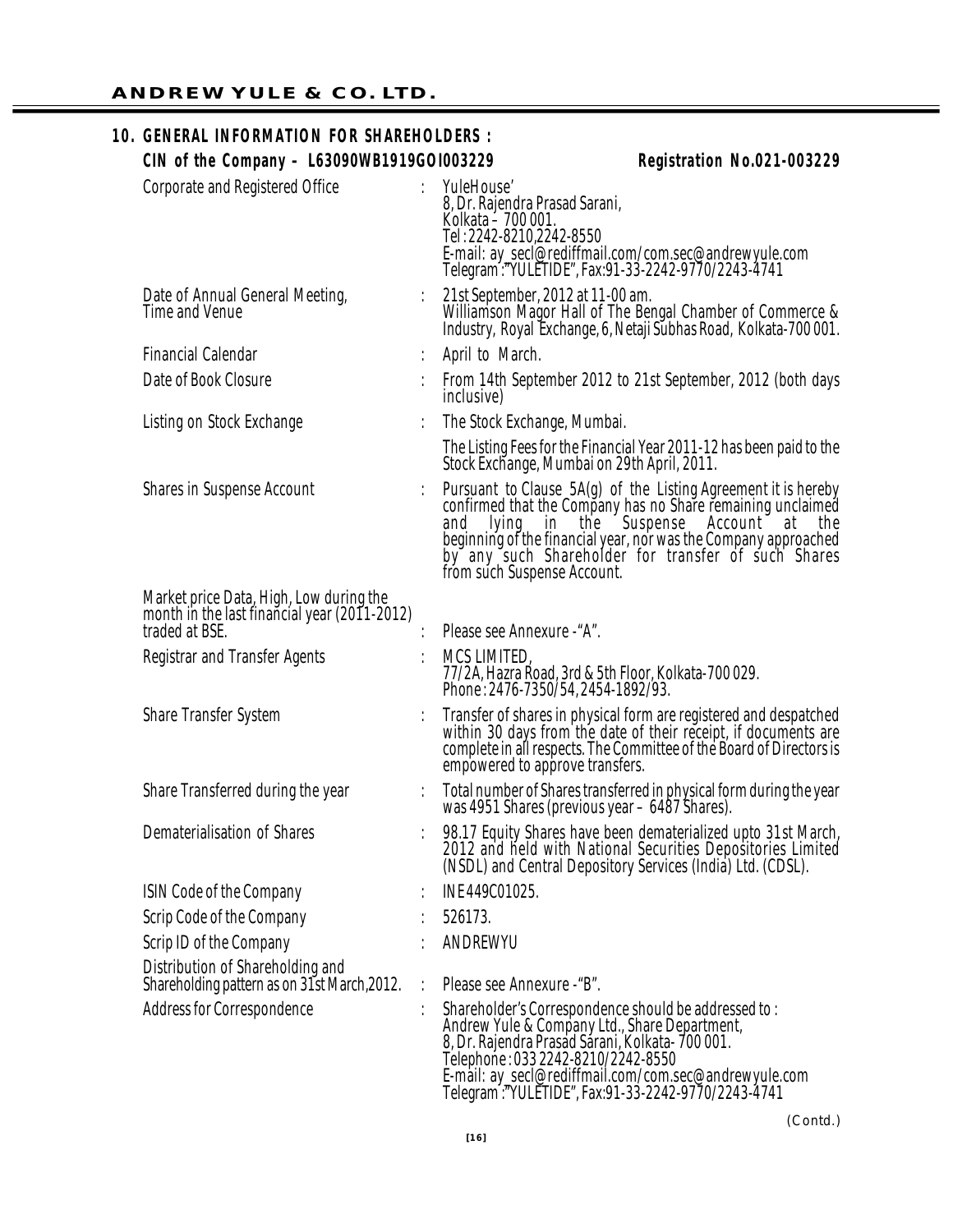# **MEANS OF COMMUNICATION**

Quarterly Results published in Financial Express and Ekdin. As required by SEBI, information/documents are filed in EDIFAR System from time to time. But no separate Half-yearly Report has been sent individually to the Shareholders.

# **General Body Meetings:**

Details of the General Meetings held in the last three years :–

[i] Annual General Meeting –



# **Special Resolutions :**

The details of the Special Resolution passed by the Company at the last three Annual General Meetings (AGM) is given herein below :–

| Jate of AGM | Subject matter of the resolution | Triggering Section of the Companies Act,1956. |
|-------------|----------------------------------|-----------------------------------------------|
|             |                                  |                                               |
|             |                                  |                                               |
|             |                                  |                                               |

## **Postal Ballot:**

No Special Resolution requiring Postal Ballot was placed before the last Annual General Meeting. No Special Resolution requiring Postal Ballot is being proposed at the ensuing Annual General Meeting.

#### **Plant Locations :**

The Company's plants are located at (i) 16A&B, Block "D", Kalyani, West Bengal, (ii) 14,Mayurbhanj Road, Kolkata-700 023, (iii) Mahatma Gandhi Road, Thakurpukur, Joka, 24 parganas (south), West Bengal, (iv) P-25, Transport Depot Road, Kolkata-700 088 and (v) 5/346, Old Mahabalipuram Road, Perungudi, Chennai – 600 096.

The Company's Tea Gardens are located in West Bengal and in Assam.

## **1 1 . C E O/ C F O C e r tific a tio n :**

The necessary certificates under Clause 49 (v) of the Listing Agreement has been placed before the Board of Directors.

## **12. Non-mandatory Requirements:**

The Company has not adopted the Non-Mandatory requirements given under Clause 49 of the Listing Agreement.

On behalf of the Board,<br>KALLOL DATTA Kolkata, kalifolia ya kwanzi wa kutoka wa wakazi wa wakazi wa wakazi wa wakazi wa wakazi wa wakazi wa wakazi w 14th August,2012 Chairman & Managing Director.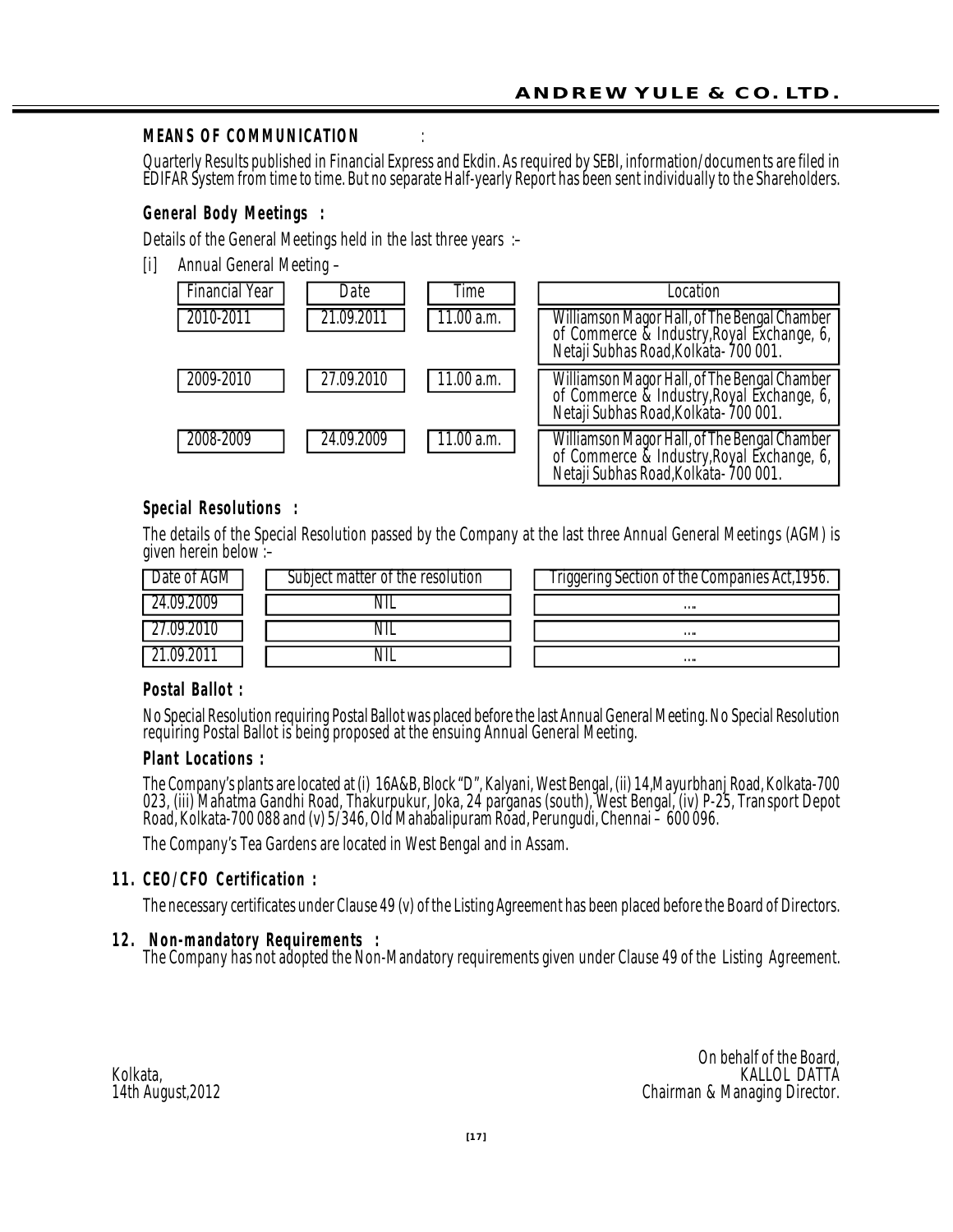| <b>ANNEXURE - "A"</b> |  |  |  |  |
|-----------------------|--|--|--|--|
|-----------------------|--|--|--|--|

#### **MARKET PRICE DATA : HIGH/LOW DURING EACH MONTH IN THE LAST FINANCIAL YEAR (2011-12)**  $\frac{1}{\sqrt{2\pi}}$  The Stock Exchange, Mumbai

|                    | The Stock Exchange, Mumbal |       | B.S.E. Sensex |            |
|--------------------|----------------------------|-------|---------------|------------|
| Month              | High                       | Low   | High          | <b>Low</b> |
|                    |                            |       |               |            |
| April, 2011        | 31.90                      | 25.40 | 19,811.14     | 18,976.19  |
| May, 2011          | 29.10                      | 23.40 | 19,253.87     | 17,786.13  |
| June, 2011         | 25.70                      | 21.10 | 18,873.39     | 17,314.38  |
| <b>July, 2011</b>  | 25.40                      | 22.20 | 19,131.70     | 18,131.86  |
| August, 2011       | 23.00                      | 17.10 | 18,440.07     | 15,765.53  |
| September, 2011    | 23.30                      | 17.70 | 17,211.80     | 15,801.01  |
| October, 2011      | 20.25                      | 18.05 | 17,908.13     | 15,745.43  |
| November, 2011     | 22.00                      | 15.60 | 17,702.26     | 15,478.69  |
| December, 2011     | 17.45                      | 12.30 | 17,003.71     | 15,135.86  |
| January, 2012      | 22.70                      | 14.00 | 17,258.97     | 15,358.02  |
| February, 2012     | 28.85                      | 20.35 | 18,523.78     | 17,061.55  |
| <b>March, 2012</b> | 24.65                      | 19.00 | 18,040.69     | 16,920.61  |

## **A NN EX UR E - "B "**

(i) DISTRIBUTION OF SHAREHOLDINGS AS ON 31ST MARCH, 2012.

| Shareholding (Range)<br>From              | 10                                                   | No. of Shares                                                                   | % of Total<br><b>Shares</b>                   | No. of<br><b>Shareholders</b>                 | % of Total<br><b>Shareholders</b>              |
|-------------------------------------------|------------------------------------------------------|---------------------------------------------------------------------------------|-----------------------------------------------|-----------------------------------------------|------------------------------------------------|
| 0<br>501<br>1001<br>2001<br>5001<br>10001 | 500<br>1000<br>2000<br>5000<br>10000<br><b>Above</b> | 30,09,007<br>21,13,132<br>18,03,920<br>28, 49, 769<br>20,27,615<br>31,43,35,035 | 0.92<br>0.65<br>0.55<br>0.88<br>0.62<br>96.38 | 19,406<br>2,457<br>1,140<br>834<br>264<br>182 | 79.92<br>10.12<br>4.69<br>3.43<br>1.09<br>0.75 |
|                                           | <b>Total</b>                                         | 32,61,38,478                                                                    | 100.00                                        | 24,283                                        | 100.00                                         |

# (ii) SHAREHOLDING PATTERN OF THE COMPANY AS ON 31ST MARCH, 2012

| Category                                    | <b>No. of Shares</b> | % of total Shares |
|---------------------------------------------|----------------------|-------------------|
| <b>Central Government</b>                   | 30,42,89,706         | 93.30             |
| <b>Financial Institutions</b>               | 400                  | 0.00              |
| <b>Nationalised Banks</b>                   | 55,51,723            | 1.70              |
| <b>Mutual Funds</b>                         | 950                  | 0.00              |
| <b>Domestic Companies</b>                   | 26,63,522            | 0.82              |
| <b>Non-domestic Companies</b>               | 44.077               | 0.01              |
| <b>Resident Individual</b>                  | 1.32.78.612          | 4.07              |
| Non-Resident Individuals (Foreign National) | 22,471               | 0.01              |
| <b>Non-Resident Individuals (Indian)</b>    | 2,87,017             | 0.09              |
| <b>Director and their Relatives</b>         |                      | 0.00              |
| <b>Total:</b>                               | 32.61.38.478         | 100.00            |

| % of total Shares |        |
|-------------------|--------|
|                   | 93.30  |
|                   | 0.00   |
|                   | 1.70   |
|                   | 0.00   |
|                   | 0.82   |
|                   | 0.01   |
|                   | 4.07   |
|                   | 0.01   |
|                   | 0.09   |
|                   | 0.00   |
|                   | 100.00 |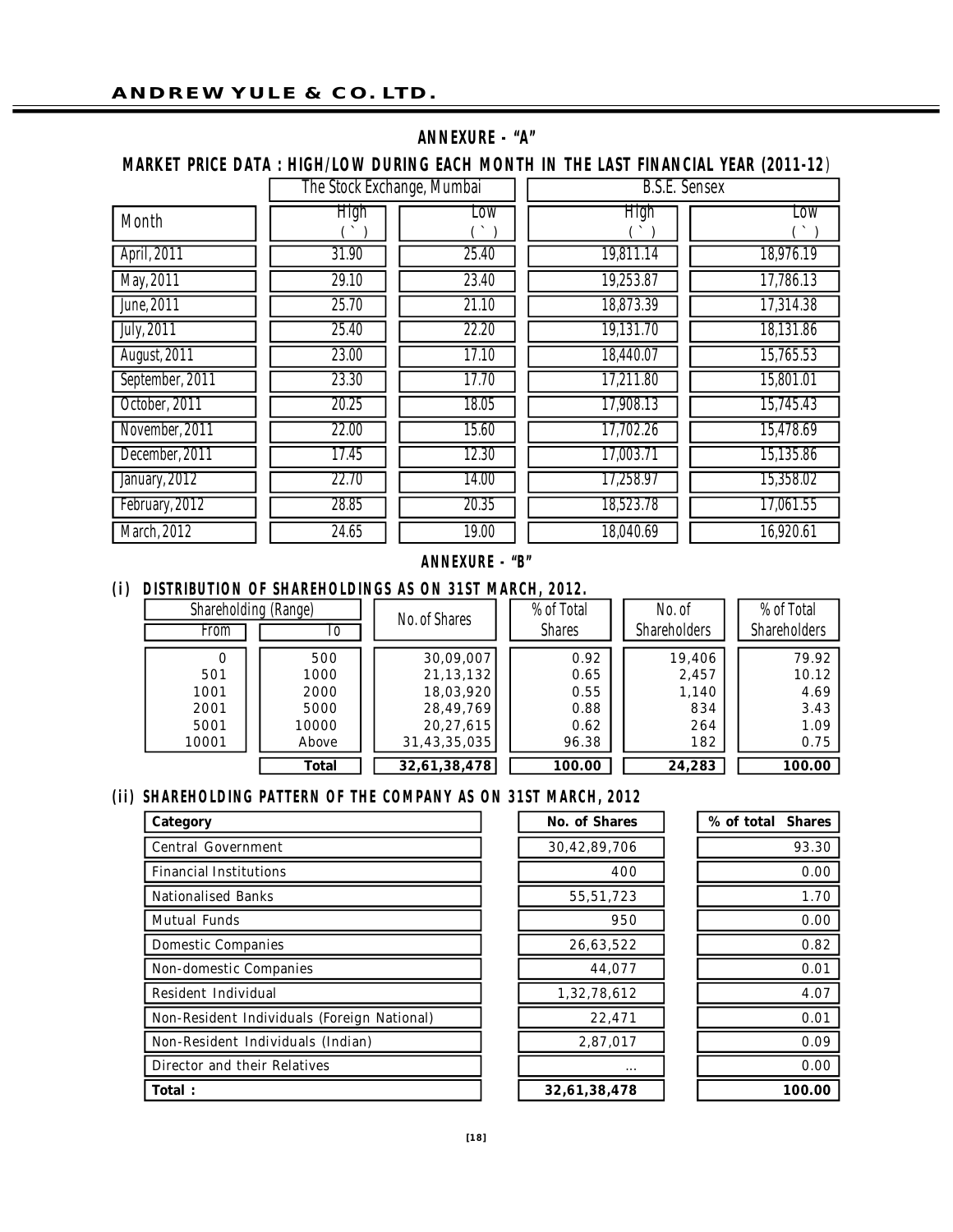# CEO CERTIFICATION under Clause 49(1)(D) of the Listing Agreement

# **DECL AR AT IO N.**

I confirm that all members of the Board of Directors and Senior Management personnel have affirmed compliance with the Code of Conduct for the year 2011-12.

Kolkata, kota kwa mwaka wa 1972, wapatao a wakazi wa 1972, wakazi wa 1972, wakati wa mshindi wa 1972, wakati w 16<sup>th</sup> April, 2012. 2012. **Chairman & Managing Director.** 

# **CEO AND CFO CERTIFICATION**

We, Kallol Datta, Chairman & Managing Director and Shri Amitava Dhar, Director (Finance) of Andrew Yule & Co., Ltd. certify that in terms of the requirement of Clause 49(v) of the Listing Agreement that we have reviewed the Financial Statement and the Cash Flow Statement of the Company for the financial year ended 31<sup>st</sup> March, 2012.

- 01. To the best of our knowledge, we certify that  $:-$ 
	- [a] these statements do not contain any materially untrue statement or omit any material fact or contain statements that are misleading;
	- [b] these statements together present a true and fair view of the Company's affairs and are in compliance with existing accounting standards, applicable laws and regulations; and
	- [c] these are no transactions entered into by the Company during the year which are fraudulent, illegal or violative of the Company's code of conduct.
- 02. For the purposes of financial reporting, we accept the responsibility for establishing and maintaining internal controls and that we have evaluated the effectiveness of the internal control systems of the Company pertaining to financial reporting and we have disclosed to the Auditors and the Audit Committee, and further state that there were no deficiencies in the design or operation of such internal controls.
- 03. We do further certify that there has been :
	- [a] no significant changes in internal controls during the year;
	- [b] no significant changes in accounting policies during the year; and
	- [c] no instances of fraud, of which we are aware during the period.

Kolkata, Amitava Dhar Kallol Datta Chairman & Managing Director.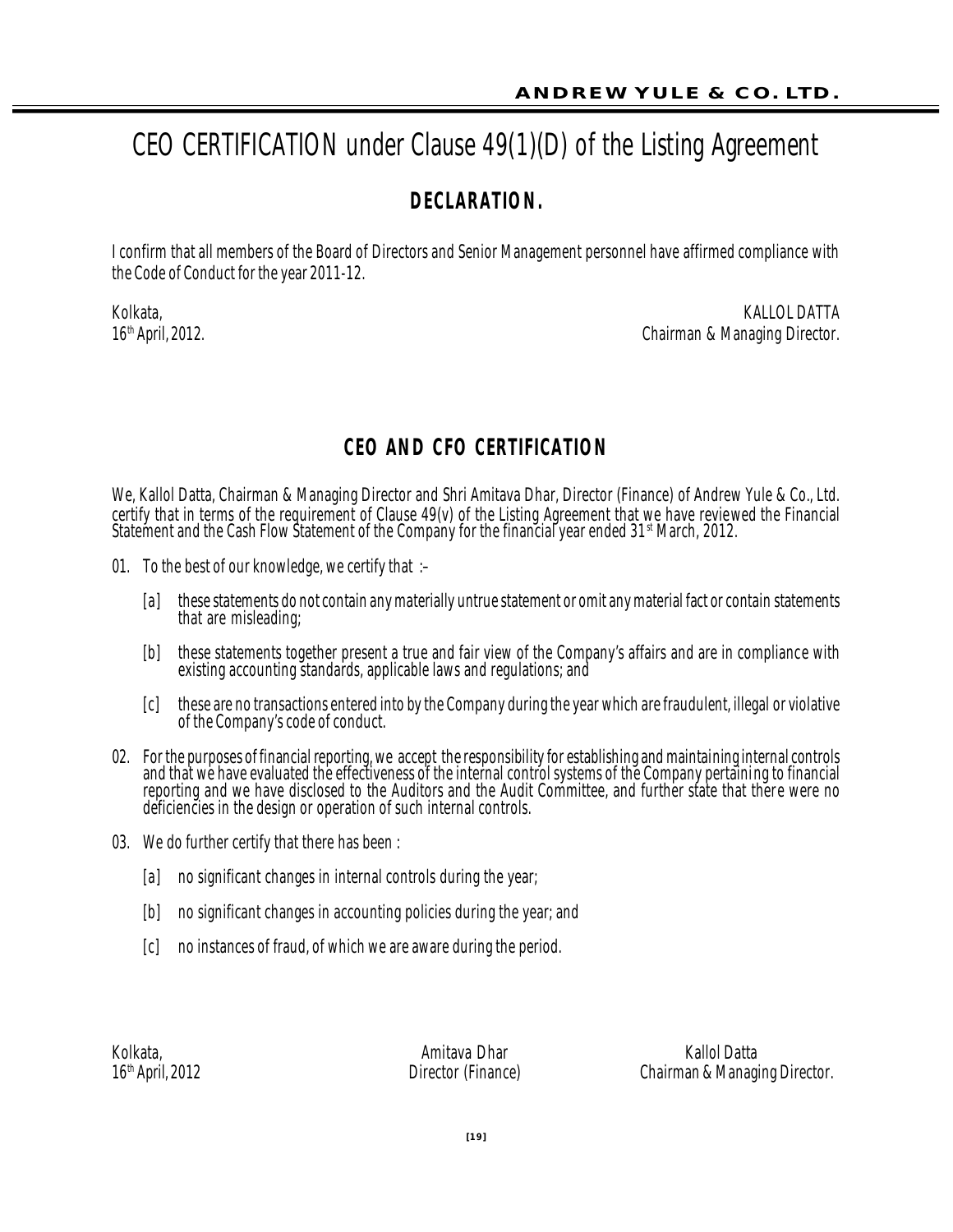# **CERTIFICATE ON COMPLIANCE FROM AUDITORS AS STIPULATED IN CLAUSE 49 OF THE LISTING AGREEMENT WITH THE STOCK EXCHANGES.**

# **To the Members of Andrew Yule & Co. Ltd.**

We have examined the compliance of conditions of Corporate Governance by Andrew Yule & Company Limited for the year ended 31st March 2012, as stipulated in Clause 49 of the Listing Agreement of the said Company with stock exchange.

The compliance of conditions of Corporate Governance is the responsibility of the Management. Our examination has been limited to a review of the procedures and implementation thereof, adopted by the company for ensuring the compliance of the conditions of the Corporate Governance as stipulated in the said clause. It is neither an audit nor an expression of opinion on the financial statements of the Company.

In our opinion and to the best of our information and according to the explanations given to us and subject to our comments below:

- [i] The number of Non Executive Directors was less than fifty percent of the strength of Board of Directors during the financial year 2011-2012.
- [ii] The Board of Directors did not have any independent directors during the financial year 2011-2012. Consequently no Audit Committee could be reconstituted during the financial year 2011-2012.

We certify that the company has complied with the conditions of Corporate Governance as stipulated in Clause 49 of the above mentioned Listing Agreement.

We state that such compliance is neither an assurance as to the future viability of the Company nor of the efficiency or effectiveness with which the management has conducted the affairs of the Company.

> For Gupta & Co. Chartered Accountants Firm Registration No: 301028E ( A. Deb ) Partner.<br>Membership No: 062018

Kolkata, 14th August 2012.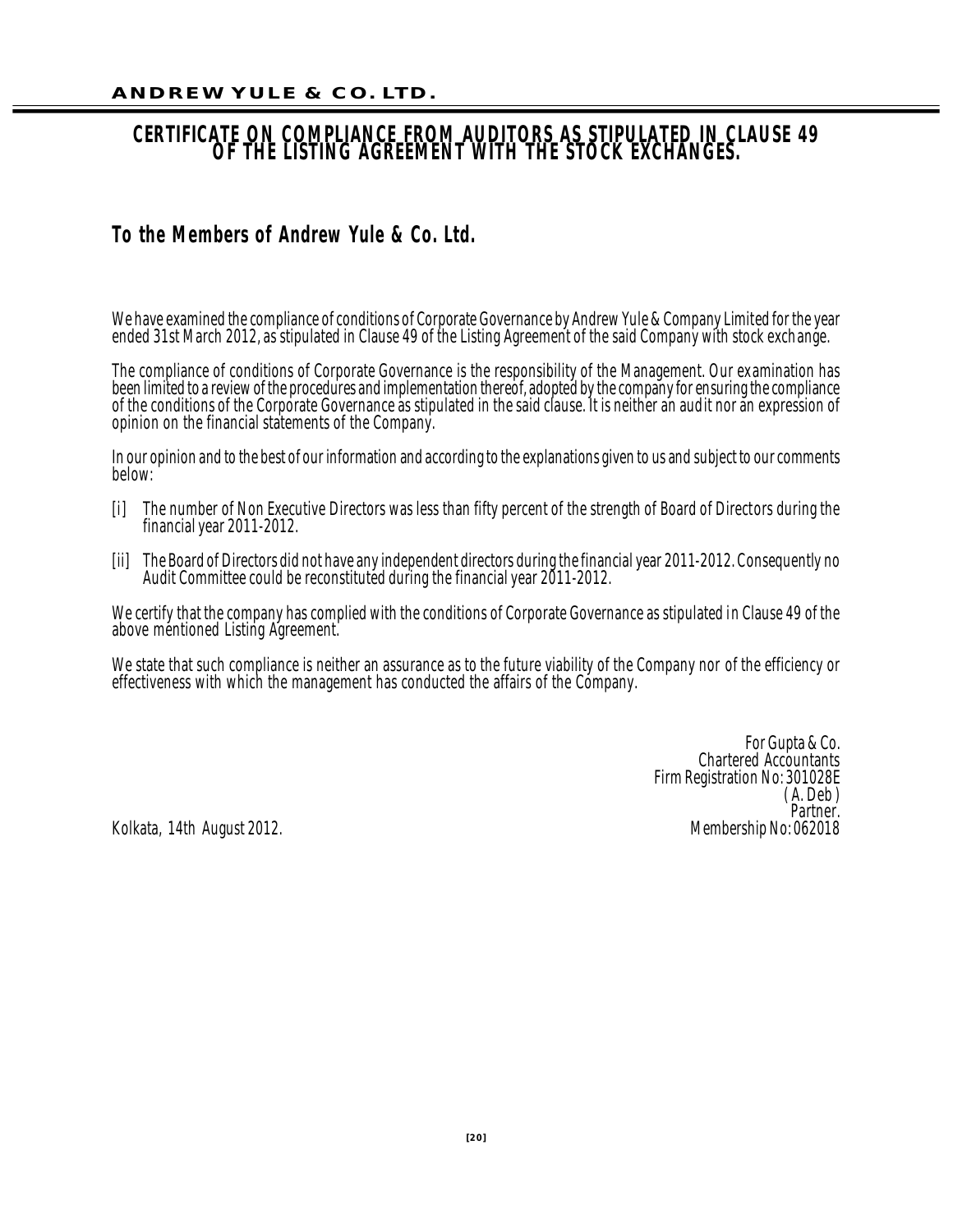# **AUDITORS' REPORT**

- 1. We have audited the attached Balance Sheet of **Andrew Yule & Company Limited** as at 31st March, 2012 and also the Statement of Profit and Loss and the Cash Flow Statement for the year ended on that date annexed thereto, which we have signed under reference to this report. These financial statements are the responsibility of the Company's Management. Our responsibility is to express an opinion on these financial statements based on our audit.
- 2. We conducted our audit in accordance with generally accepted auditing standards in India. Those Standards require that we plan and perform the audit to obtain reasonable assurance about whether the financial statements are free from material misstatements. An audit includes examining, on a test basis, evidences supporting the amounts and disclosures in the financial statements. An audit also includes assessing the accounting principles used and significant estimates made by Management, as well as evaluating the overall financial statement presentation. We believe that our audit provides a reasonable basis for our opinion.
- 3. As required by the Companies (Auditor's Report) Order, 2003, as amended by the Companies (Auditor's Report) (Amendment) Order, 2004, issued by the Central Government of India in terms of subsection (4A) of section 227 of the Companies Act, 1956, of India ("the Act") and on the basis of such checks as we considered appropriate and according to the information and explanations given to us, we enclose in the Annexure a statement on the matters specified in paragraphs 4 and 5 of the said Order.
- 4. Without qualifying our report we draw attention to Note No.10.03 that in the proceedings of hearing held on 30th October, 2007 before the Board for Industrial and Financial Reconstruction (BIFR). Rehabilitation Schedule of the Company with cut off date as 31st March, 2006 has been sanctioned which is in the process of implementation. The accounts for the year have been prepared on the principle applicable to a going concern after giving due consideration to the rehabilitation package.

# **TO THE MEMBERS OF ANDREW YULE & COMPANY LIMITED**

However, net worth of the Company has become positive at the year end.

- 5. Further, to our comments referred in paragraph 3 above, we report that :
	- *[i] Note No.10.08 regarding non provision against diminution in the value of investment in Yule Financing & Leasing Co. Limited amounting `27.88 lakhs.*
	- *[ii] Again, Note No.10.08 regarding non provision against diminution in the value of investment in equity shares of WEBFIL Limited which is not ascertainable at this stage.*
- 6. Read with our above comments :–
	- [a] We have obtained all the information and explanations which, to the best of our knowledge and belief were necessary for the purposes of our audit;
	- [b] In our opinion, proper books of account as required by law have been kept by the Company so far as appears from our examination of those books;
	- [c] The Balance Sheet, Statement of Profit and Loss and Cash Flow Statement dealt with by this report are in agreement with the books of account;
	- [d] In our opinion, the Balance Sheet, Statement of Profit and Loss and the Cash Flow Statement dealt with by this report have been prepared in compliance with the Accounting Standard (AS) referred to in Section 211(3C) of the Act.
- 7. In terms of Notification No. G.S.R 829(E) dated 21st October, 2003, issued by the Central Government, the requirement of Clause (g) of Sub-section (1) of Section 274 of the Act is not applicable to a Government Company.
- *8. Had the observations made under item No. 5(i) above been considered, the profit for the year after provision for taxation would have been `1156.75 lakhs as against the reported profit of `1184.63*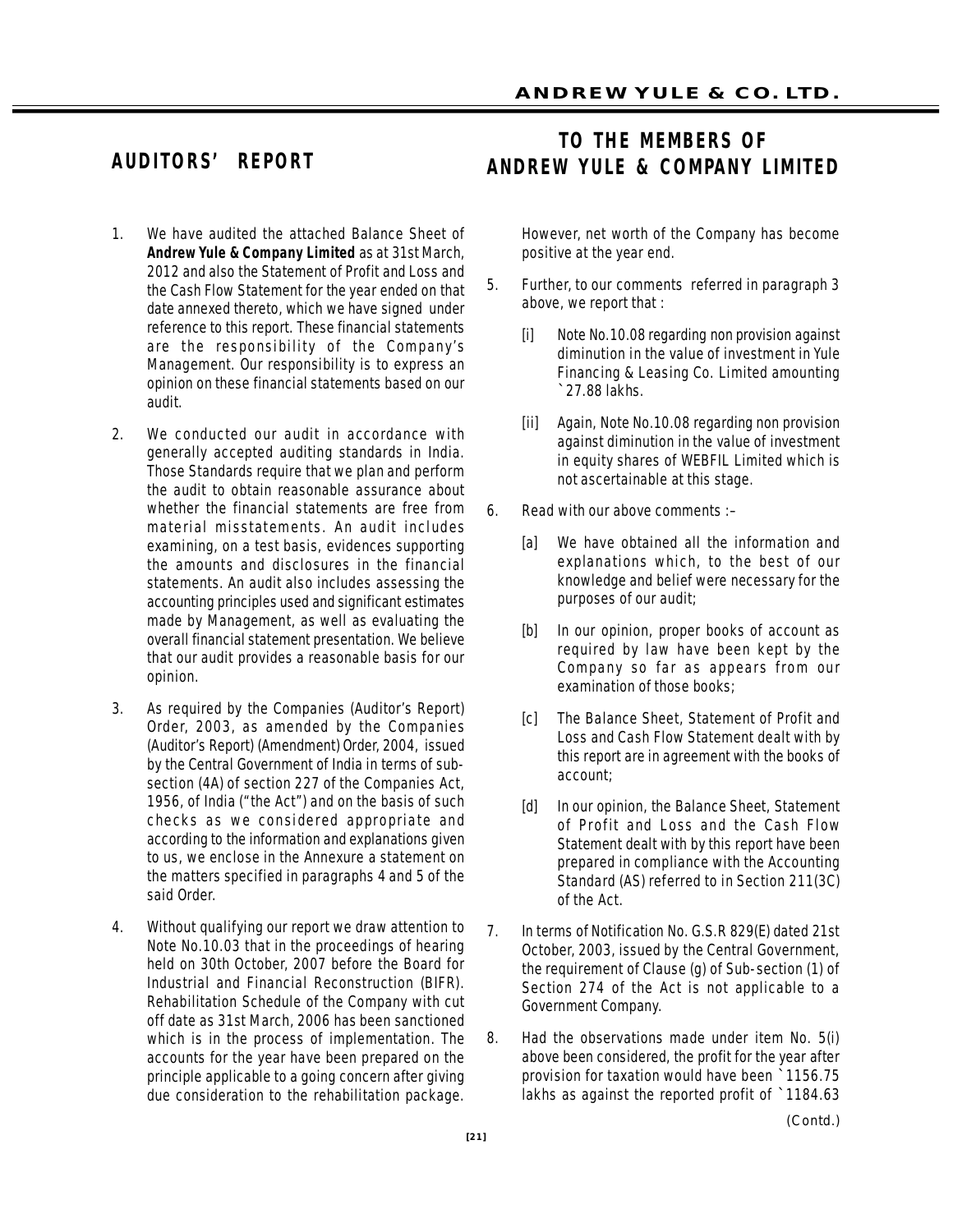*lakhs, Reserves & Surplus would have been ` 6916.88 lakhs as against the reported Reserves & Surplus of `6944.76 lakhs and the value of investments would have been `835.43 lakhs as against the reported value of `863.31 lakhs.*

*Further, the impact of investment in equity shares on profit for the year after provision for taxation, Reserves and Surplus and Investments, as stated in item 5(ii) above, could not be ascertained at this stage.*

9. In our opinion and to the best of our information and according to the explanations given to us, the said accounts read with the accounting policies and notes on accounts *together with our observations in paragraph 5 above and Note 10.11*

*and also our comments in paragraphs 2, 7 and 11 in the Annexure to this report,* give the information required by the Act in the manner so required and give a true and fair view in conformity with the accounting principles generally accepted in India :–

- [i] in the case of the Balance Sheet, of the state of affairs of the Company as at 31st March, 2012;
- [ii] in the case of the Statement of Profit and Loss, of the "profit" of the Company for the year ended on that date, and
- [iii] in the case of the Cash Flow Statement, of the cash flows of the Company for the year ended on that date.

For GUPTA & CO. *Chartered Accountants Firm's Registration No.301028E* (CA A. Deb) Partner Membership No.062018

Kolkata – 2nd July, 2012.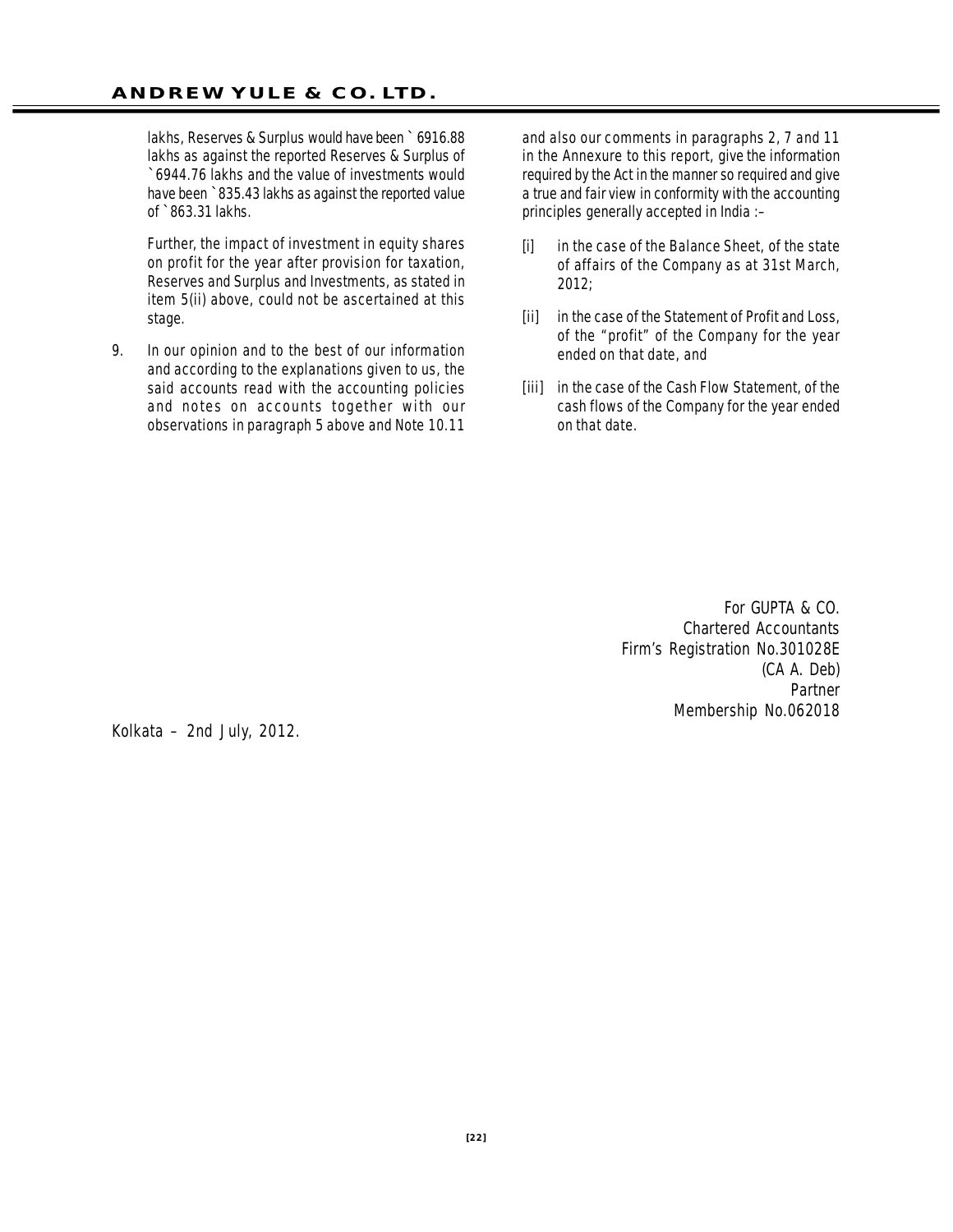# **ANNEXURE TO AUDITORS' REPORT REFERRED TO IN PARAGRAPH 3 OF OUR REPORT OF EVEN DATE**

- 1. [a] The Company has maintained proper records, showing full particulars including quantitative details and situation of its fixed assets.
	- [b] The fixed assets of the Company are physically verified by the management according to a phased programme designed to cover all the items over a period of three years, which is considered to be reasonable having regard to the size of the Company and the nature of its assets. Pursuant to the programme, a physical verification of fixed assets was carried out by the Company during the year. According to the information and explanations given to us, no material discrepancies were noticed on such verification.
	- [c] During the year, in our opinion, any substantial part of fixed assets has not been disposed off by the Company.
- 2. [a] The inventory of the Company has been verified by the Management during the year. In our opinion, the frequency of verification of high value items is reasonable, but for other items, frequency of verification needs to be improved.
	- [b] In our opinion, the procedures of physical verification of inventory followed by the Management were found reasonable for high value items and adequate in relation to the size of the Company and the nature of its business, but for other items the procedure needs improvement to make it adequate in relation to the size and nature of its business.
	- [c] On the basis of our examination of records of inventory, in our opinion, the Company has maintained proper records of inventory for high value items and the discrepancies noticed on physical verification between the physical stocks and book records have been properly dealt with in the books of account, mainly for high value items.
- 3. [a] According to the information and explanations

given to us, the Company has not granted any secured or unsecured loans to any companies, firms or other parties listed in the register maintained under Section 301 of the Companies Act, 1956 during the year.

- [b] In view of the above, clauses 4(iii) (b) to (d) of the Order are not applicable to the Company.
- [c] The Company has not taken any secured or unsecured loans from any company, firm or other party covered in the register maintained under section 301 of the Companies Act, 1956 during the year.
- [d] Accordingly, clauses 4(iii)(f) and (g) of the Order are not applicable to the Company.
- 4. In our opinion and according to the information and explanations given to us, there is an adequate internal control system commensurate with the size of the Company and the nature of its business with regard to purchase of inventory and fixed assets and sale of goods and services. On the basis of our examination of the books and records, we have neither come across nor have we been informed of any continuing failure to correct major weakness in such internal control system.
- 5. In respect of contracts or arrangements referred to in Section 301 of the Companies Act, 1956 –
	- [a] In our opinion and according to the information and explanations given to us, the transaction made pursuant to contracts or arrangements that need to be entered in the Register maintained under Section 301 of the Companies Act, 1956 have been so entered.
	- [b] In our opinion and according to the information and explanations given to us, the transaction made in pursuant to contracts/ arrangements entered in the Register maintained under Section 301 of the Companies Act, 1956 and exceeding the value of `5,00,000/- in respect of each party during the year have been made at prices, which appear reasonable as per information available with the Company.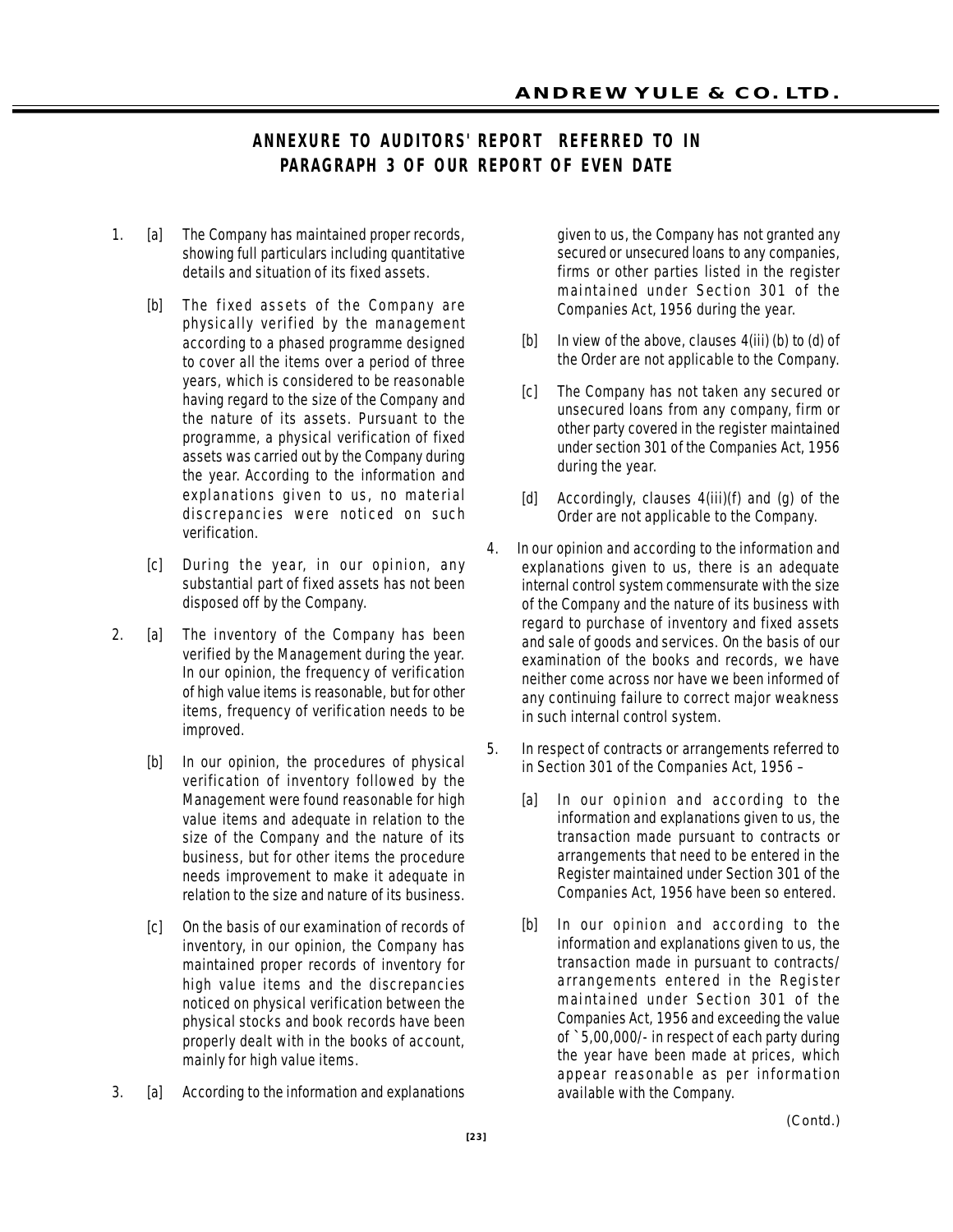- 6. According to the information and explanations given to us, the Company has not accepted any deposits from the public during the year. Therefore, the provisions of Clause (IV) of Paragraph 4 of the Order are not applicable to the Company.
- 7. The Company has its own Internal Audit Department. The Company has also appointed outside agencies in respect of Internal Audit of operating Divisions. In our opinion, the present internal audit system is generally commensurate with the size of the Company and nature of its business. However, it is felt that such audit should be more in-depth and coverage should be enlarged.
- 8. We have broadly reviewed the books of account maintained by the Company relating to the manufacture of industrial fans, tea and power transformers pursuant to the rules made by the Central Government for maintenance of cost records under section 209(1)(d) of the Companies Act, 1956 and we are of the opinion that prima facie the prescribed accounts and records have been maintained. We have not, however, made a detailed examination of the records with a view to determine whether they are accurate or complete. To the best of our knowledge and according to the information given to us Central Government has not issued any order u/s 233B of the Companies Act, 1956 for any of the products of the Company for the year.
- 9. [i] According to the latest information given and explanations offered and according to the books and records of the Company as produced, there is no undisputed statutory dues and the Company is generally regular in depositing undisputed dues including Provident Fund, Investors Education Fund, Employees State Insurance Premium, TDS, Custom Duty, Excise Duty, Cess etc. and there is no undisputed statutory dues as at 31st March, 2012 for a period of more than six months from the date they became payable.
	- [ii] As at 31st March, 2012 according to the records of the company and the information and explanations given to us, the particulars of dues on account of sale tax, entry tax, and agricultural income tax, professional tax and excise duty that have not been deposited on account of any dispute are furnished below :–

| Name of<br>Statute             | Nature of<br>dues       | Amount<br>$('$ lacs) | Period to<br>which<br>amount<br>relates                                                                     | Forum where<br>the dispute<br>is pending                                                             |
|--------------------------------|-------------------------|----------------------|-------------------------------------------------------------------------------------------------------------|------------------------------------------------------------------------------------------------------|
| <b>Income Tax</b><br>Act.      | Income Tax<br>(Penalty) | 50.53                | 1988-89<br>&<br>2004-05                                                                                     | C.I.T.(Appeal)                                                                                       |
|                                | Income Tax              | 132.74               | 2009-10                                                                                                     | C.I.T.(Appeal)                                                                                       |
| W.B.Sales<br>Tax and<br>VAT    | W.B.Sales<br>Tax & VAT  | 27.53                | Pre-amal-<br>aamation                                                                                       | Appellate<br>Authority                                                                               |
|                                |                         | 2854.49              | 1979-80,<br>1986-87<br>to<br>1988-89<br>1996-97,<br>1998-99,<br>2000-01,<br>2001-02,<br>2004-05.<br>2006-07 | Moved Revision<br>before the<br>West Bengal<br>Commercial<br>Tax Appellate<br>& Revisional<br>Board. |
|                                |                         | 345.04               | 1973-74,<br>1994-95,<br>1997-98,<br>1999-2000<br>& 2003-04                                                  | Appellate Auth-<br>ority West<br>Bengal Taxation<br>Ťribunal.                                        |
|                                |                         | 76.53                | 2007-08 &<br>2008-09                                                                                        | Appellate<br>Authority before<br>Sr.J.C.C.T.                                                         |
|                                |                         | 538.45               | 1985-86,<br>1992-93,<br>1997-98,<br>1999-2000,<br>2003-04                                                   | Appellate<br>Authority before<br>the High Court.<br>Kolkata.                                         |
|                                |                         | 49.34                | 1980-81,<br>1982-83<br>to<br>1984-85                                                                        | Appellate<br>Authority,<br>SoD                                                                       |
| Assam<br>Sales Tax<br>VAT      | Assam<br>Gardens        | 152.93               | 1996-97<br>to<br>1998-99                                                                                    | Appellate Auth-<br>ority Revenue<br>Board.                                                           |
| Orissa<br>Sales Tax<br>and VAT | Orissa Sales<br>Tax     | 161.83               | 1999-2000<br>&<br>2000-2001                                                                                 | Appellate Auth-<br>ority Tribunal<br>at High Court<br>Cuttack.                                       |
|                                |                         | 6.64                 | 2001-02                                                                                                     | 2nd Appellate<br>Authority<br>Berhampore                                                             |
| Central<br>Excise              | Central<br>Excise       | 469.70               | 1996-97,<br>1998-99.<br>1992-93.<br>1993-94.<br>1989-90.<br>1990-91,<br>2001 to<br>2003&<br>2007-08         | Appeal at<br>CESTAT.                                                                                 |
|                                |                         | 29.52                | 1995-96<br>to<br>1998-99 &<br>2008-09                                                                       | Appeal at<br>Commissioner                                                                            |
|                                |                         | 52.59                | 1991 to<br>1993                                                                                             | Appeal at<br>High Court.<br>Kolkata.                                                                 |

#### **Annexure-A**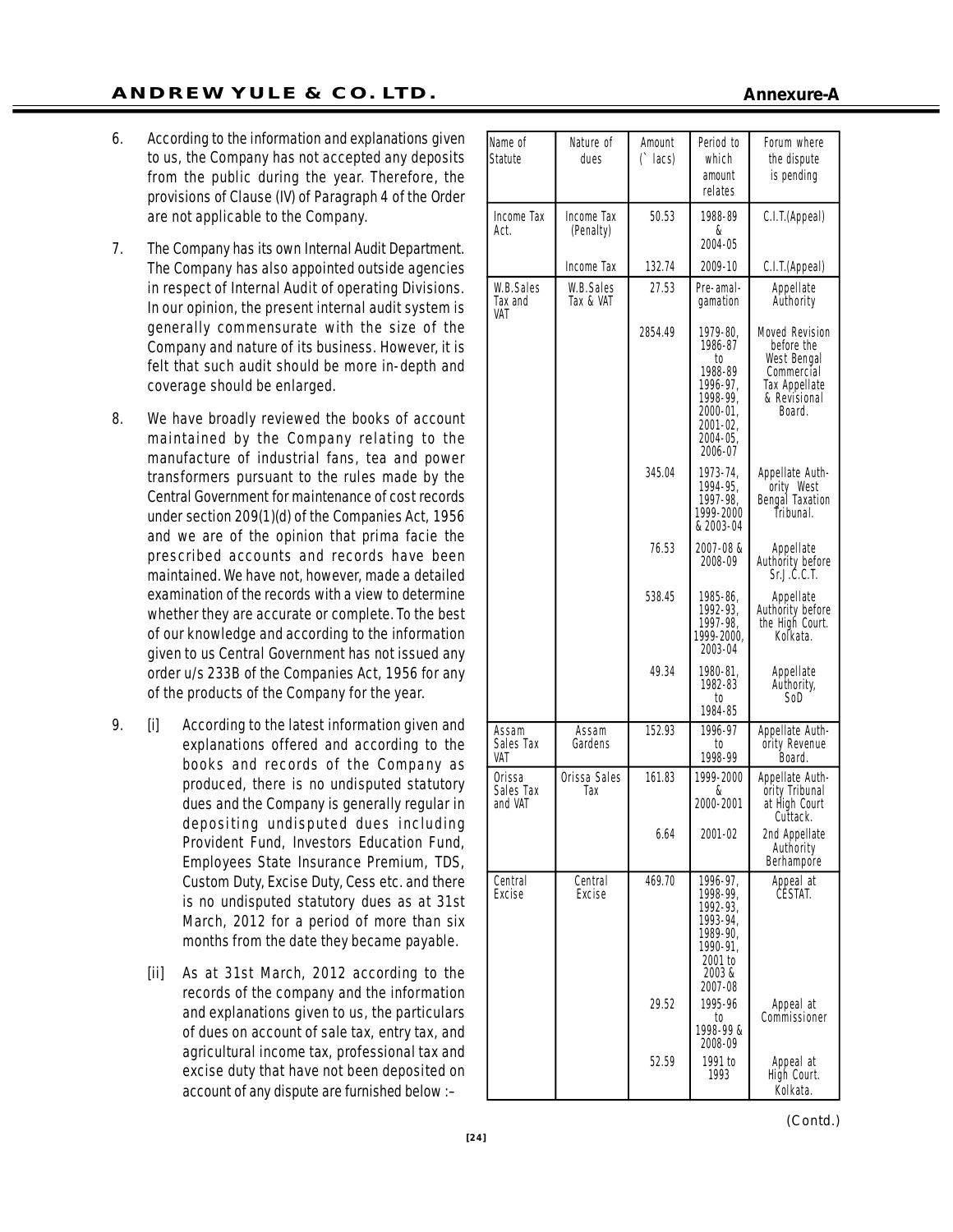- 10. The net worth of the Company became positive (`31.35 crore) without considering Share Pending Allotment of `1.50 crore and Revaluation Reserve of `103.33 crore at the end of the financial year. However, the accumulated loss of the Company is more than fifty percent of its net worth. The company has not incurred Cash Loss in the financial year and the immediately preceding financial year.
- 11. As appearing in the record and according to the information and explanations given to us, taking into account the reliefs, concessions and restructuring of dues payable to Financial Institutions and Banks as per sanctions scheme as per order of BIFR dated 30th October, 2007, and fresh arrangement with Banks/financial institutions, the Company has not defaulted in repayment of dues to them except repayment of Short Term Borrowings from a bank amounting to `353.79 lacs.
- 12. In our opinion and according to the information and explanations given to us, the Company has not granted any loans and advances on the basis of security by way of pledge of shares, debentures and other securities.
- 13. The provisions of any special statute as specified under Clause 4(xiii) of the Order are not applicable to the Company.
- 14. In our opinion and according to the information and explanations given to us, the Company is not a dealer or trader in shares, securities, debentures and other investments.
- 15. According to the information and explanations given to us, the terms and conditions of the guarantee given by the Company amounting to

`593.00 lakhs and outstanding as at 31st March, 2012, for loans taken from bank by the other Companies, in our opinion, are not prima facie prejudicial to the interest of the Company.

- 16. In our opinion and according to the information and explanations given to us, the term loans were applied for the purpose for which the loans were obtained.
- 17. Based on the information and explanations given to us and on an overall examination of the Balance Sheet of the Company, in our opinion, there are no funds raised on a short term basis which have been used for long term investment, and vice versa.
- 18. It appears from the records that the Company has not made any preferential allotment of shares to any Party or Company covered in the register maintained under section 301 of the Companies Act, 1956 during the year.
- 19. As explained to us, wherever applicable, securities have been created in respect of Bond issued by the Company.
- 20. The Company has not raised any money by public issues during the year.
- 21. During the course of our examination of the books and records of the Company carried out in accordance with the generally accepted auditing practices in India, and according to the information and explanations given to us, we have neither come across any instance of fraud on or by the Company, noticed or reported during the year, nor have we been informed of any such case by the management.

For GUPTA & CO. *Chartered Accountants Firm's Registration No.301028E* (CA A. Deb) Partner Membership No.062018

Kolkata – 2nd July, 2012.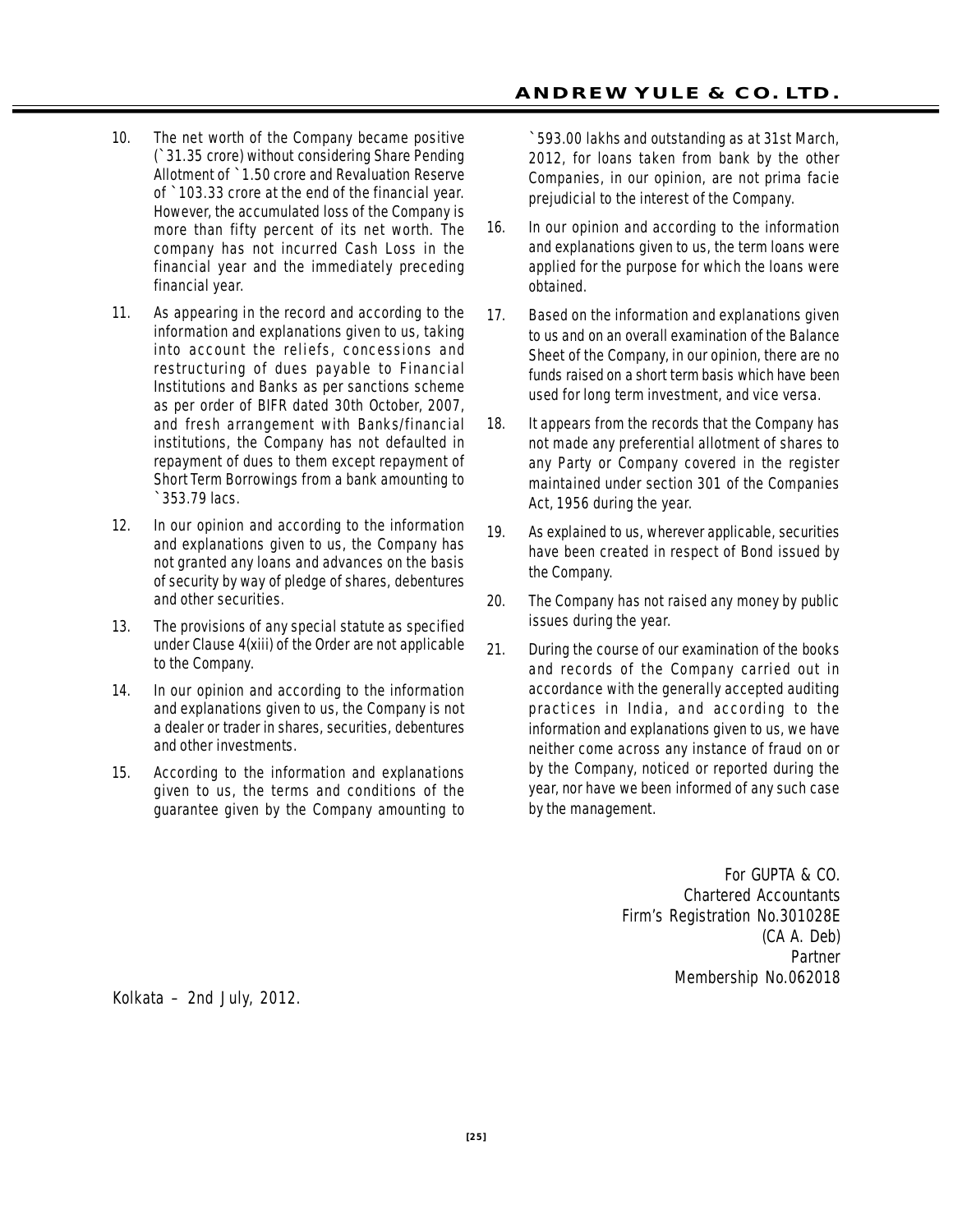# **COMMENTS OF THE COMPTROLLER AND AUDITOR GENERAL OF INDIA UNDER SECTION 619(4) OF THE COMPANIES ACT, 1956 ON THE ACCOUNTS OF ANDREW YULE & COMPANY LIMITED, KOLKATA, FOR THE YEAR ENDED 31ST MARCH, 2012**

The preparation of financial statements of Andrew Yule & Company Limited, Kolkata, for the year<br>ended 31st March, 2012 in accordance with the financial reporting framework prescribed under ended 31st March, 2012 in accordance with the financial reporting framework prescribed under the Companies Act, 1956 is the responsibility of the Management of the Company. The Statutory Auditors appointed by the Comptroller and Auditor General of India under Section 619(2) of the Companies Act, 1956 are responsible for expressing opinion on these financial statements under Section 227 of the Companies Act, 1956 based on independent audit in accordance with the Auditing and Assurance Standards prescribed by their professional body, the Institute of Chartered Accountants of India. This is stated to have been done by them vide their Audit Report dated 2nd July, 2012.

I, on behalf of the Comptroller and Auditor General of India, have conducted a supplementary audit under Section 619(3)(b) of the Companies Act, 1956 of the financial statements of Andrew Yule & Company Limited, Kolkata, for the year ended 31st March, 2012. This supplementary audit has been carried out independently and is limited primarily to inquires of the Statutory Auditors and Company personnel and a selective examination of some of the accounting records. On the basis of my audit, nothing significant has come to my knowledge which would give rise to any comment upon or supplement to Statutory Auditors' Report under Section 619(4) of the Companies Act, 1956.

For and on behalf of the Comptroller & Auditor General of India (Nandana Munshi) Principal Director of Commercial Audit Dated, Kolkata & Ex-Officio Member, Audit Board–I, the 1st August, 2012. The state of the 1st August, 2012.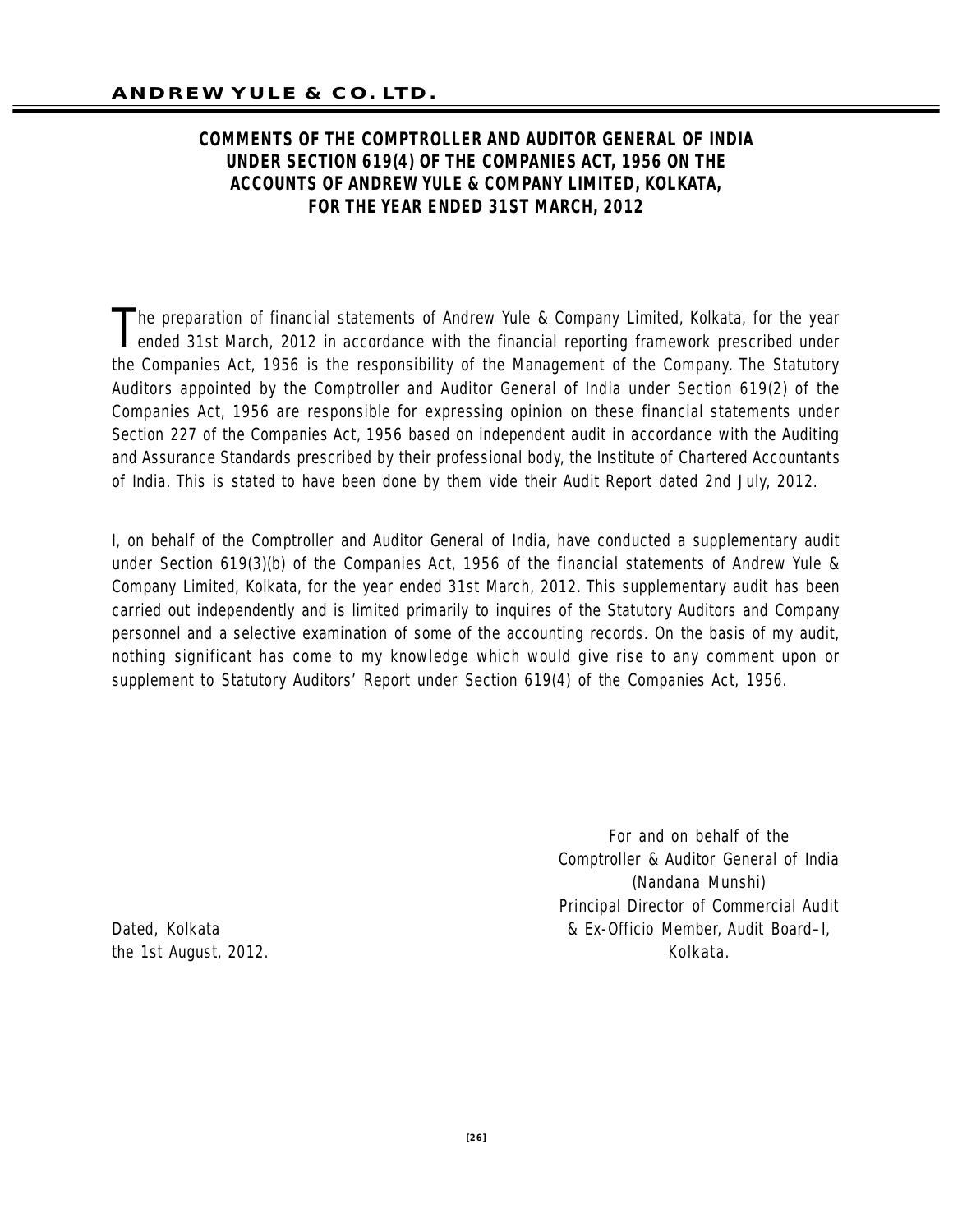# **Note 9 – Significant Accounting Policies**

The Financial Statements have been prepared under the historical cost convension on accrual basis adjusted by revaluation of Fixed Assets in compliance with all materials aspect of applicable Accounting Standards in India and in accordance with the Company's (Accounting Standards) Rules, 2006 and the relevat provisions of the Companies Act, 1956.

#### **9.1 Reserves :**

- [a] Central and State Subsidies received by the Company are retained in Special Reserve until the conditions stipulated in the respective schemes are complied with, and the same are credited to Profit and Loss Account or Capital Reserve after the expiry of the specified period depending upon the nature of the subsidy.
- [b] Sales value of fixed assets and investments to the extent it exceeds the original cost of the relevant asset is credited to Profit and Loss Account. Provided, however, loss/diminution in value of assets acquired through amalgamation/merger are adjusted against the Capital Reserve created out of the same.

#### **9.2 Fixed Assets :**

- [a] The Physical verification of fixed assets is carried out in a phased manner so as to cover each item of the fixed assets over a period of 3 years.
- [b] Machinery manufactured by one Unit/Division for use in another Unit/Division are accounted for at Works/Factory cost of the Transferor Unit.
- [c] The gross fixed assets are valued at actual cost and other related expenses incurred to bring them to their present condition. The gross amount of interest on loans utilised for various expansion/ diversification schemes is capitalised till the commissioning of the projects. Further, no interest for inter-unit transfer of funds on Capital Account is considered for the above purpose.
- [d] Depreciation is provided on the Assets other than Estates on straight line method in accordance with the provisions of Section 205(2)(b) read with Schedule XIV to the Companies Act, 1956 from the date the assets are put to use.
- [e] No amortisation of cost of long-term leasehold land is done. However, fee payable for renewal of lease of land is charged as expenditure in the Statement of Profit and Loss as and when the payment is due.
- [f] Liquidated damages recovered by the Company for delayed construction and delayed supply of equipment are treated as Other Income.
- [g] Grant/Subsidy in respect of capital expenditure is accounted for as per applicable Accounting Standard and depreciations on the assets acquired out of such subsidy is adjusted there against.
- [h] Expenditure incurred/capitalised in respect of projects abandoned/to be abandoned are accounted for in compliance of relevant Accounting Standard.
- [i] The carrying amount of assets are reviewed at each Balance Sheet date if there is any indication of impairment based on internal/external factors. An asset is treated as impaired when the carrying cost of assets exceeds its recoverable value. An impairment loss is recognised in the Statement of Profit and Loss Account where the carrying amount of an asset exceeds its recoverable amount. The impairment loss recognised in prior accounting periods is reversed if there has been a change in the estimate of recoverable amount.

#### **9.3 Intangible Assets**

Intangible Assets expected to provide future enduring economic benefits are stated at cost less amortisation. Cost comprises purchase price and directly attributable expenditure on making the assets ready for its intended use.

#### **9.4 Inventories** :

- [a] Stocks of stores, spares, raw materials etc., are valued at lower of cost or net realisable value. However, materials and other items held for use in production of inventories are not written down below cost if the finished products in which those will be incorporated are expected to be sold at or above cost. Cost is determined on weighted average cost basis.
- [b] Provisions for slow and non moving stores lying for more than three years but less than five years are made at 15% of Book Value for such stores remaining more than 5 years, provision @ 36.25% of Book Value are made. Provision for obsolate stores are made at 100% of Book Value.
- [c] Work-in-Progress is valued at Works Cost. Works cost includes direct materials, labour and manufacturing overhead. All losses on Work-in-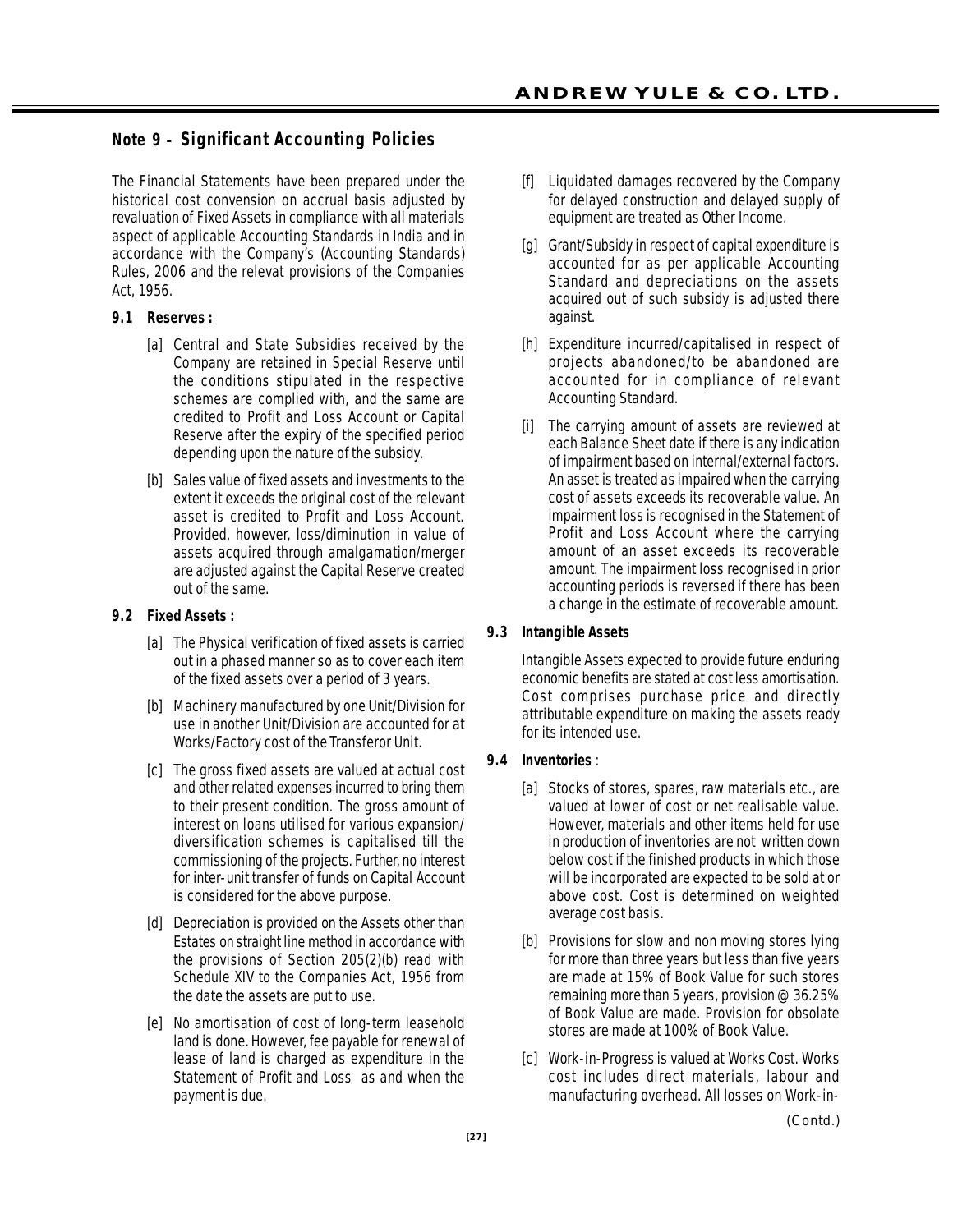Progress incurred upto the end of the year and losses estimated for further Works Cost to be incurred on such jobs are taken into account and duly provided for.

While valuing the contract jobs in progress at the close of the year, future estimated losses are considered only in respect of jobs valued at Rs.25.00 lakhs or more and/or physical progress whereof as per technical estimate, is minimum 50%.

- [d] Royalty liabilities calculated with reference to Sales as per the collaboration agreements are considered as selling expenses and thus, have not been considered for the purpose of valuation of stocks of Work-in-Progress and finished goods.
- [e] Inter-Unit transfers of own manufactured stores, spares, raw materials etc., if lying in stock at the close of the year, are valued at estimated Works/ Factory cost of the Transferor Unit.
- [f] Excise Duty, Insurance and Freight outward in connection with transfer of finished goods from factories to branches have been considered for valuation of branch stock at the close of the year.
- [g] Stocks of finished goods including Finished goods-in-transit are valued at estimated total cost or net realisable value, whichever is lower. Estimated total cost covers all costs excluding administration overheads, selling and distribution overheads and interest. However, for Finished Goods-in-Transit, the estimated total cost includes expenses on Freight and Insurance incurred for delivery of such Finished goods.
- [h] Imported materials lying in bonded warehouse and at Port are valued at cost including Customs Duty, Port Charges etc.
- [i] Loose Tools are amortised over a period of 5 years.
- [j] Stock of scrap, is valued on the basis of estimated/ actual realised value as the case may be. However tea waste is not valued.
- [k] Export benefits against Advance Licences are considered at the time of actual consumption of the imported materials. Advance Licences in hand at the close of the year are not accounted for.

#### **9.5 Investments :**

Non Current Investments are stated at cost. Provision for diminution in the value of long term investment is made only if such a decline is other than of temporary nature in the opinion of the Management.

Current Investments are carried at lower of cost and fair value.

#### **9.6 Sales :**

- [a] [i] Sales against Ex-Works/FOR Contracts are booked on the basis of deliveries to transport carriers upto 31st March, irrespective of whether the goods have been received by the customers by 31st March or not. Sales in respect of transactions against FOR destination contracts are booked for the goods actually received by customers by 31st March.
	- [ii] Despatches against FOR destination contracts not reaching the customers within the close of the year, are shown as Finished goods-intransit.
- [b] Partial deliveries are accounted for in accordance with the billing schedule as per the terms of Sales Contract.
- [c] Tea sales against contracts are accounted for on the basis of delivery orders and on completion of sale in auction centres in accordance with the norms of tea trade.
- [d] Sales returns, if any, upto the cut-off date i.e. 30th April, are accounted for.
- [e] Except in disputed cases, escalation/deescalation claim bills are accounted for on the basis of the terms of the relevant contracts.
- [f] Export sales are accounted for with reference to the date of Bill of Lading.
- [g] Freight and other charges recoverable under the terms of the sales contract are included in sales.

#### **9.7 Dividend Receipts :**

Dividends declared and received within the close of the accounting year are accounted for in respect of investments held by the Company.

- **9.8 Other Income :**
	- [a] [i] Insurance and other claims are accounted for on the basis of amounts admitted;
		- [ii] Sales Tax, Excise Duty and Customs Duty refunds are accounted for on the basis of assessment/refund orders received;
		- [iii] Central/State Subsidies from Government and Tea Board are accounted for on the receipt of intimation of grant.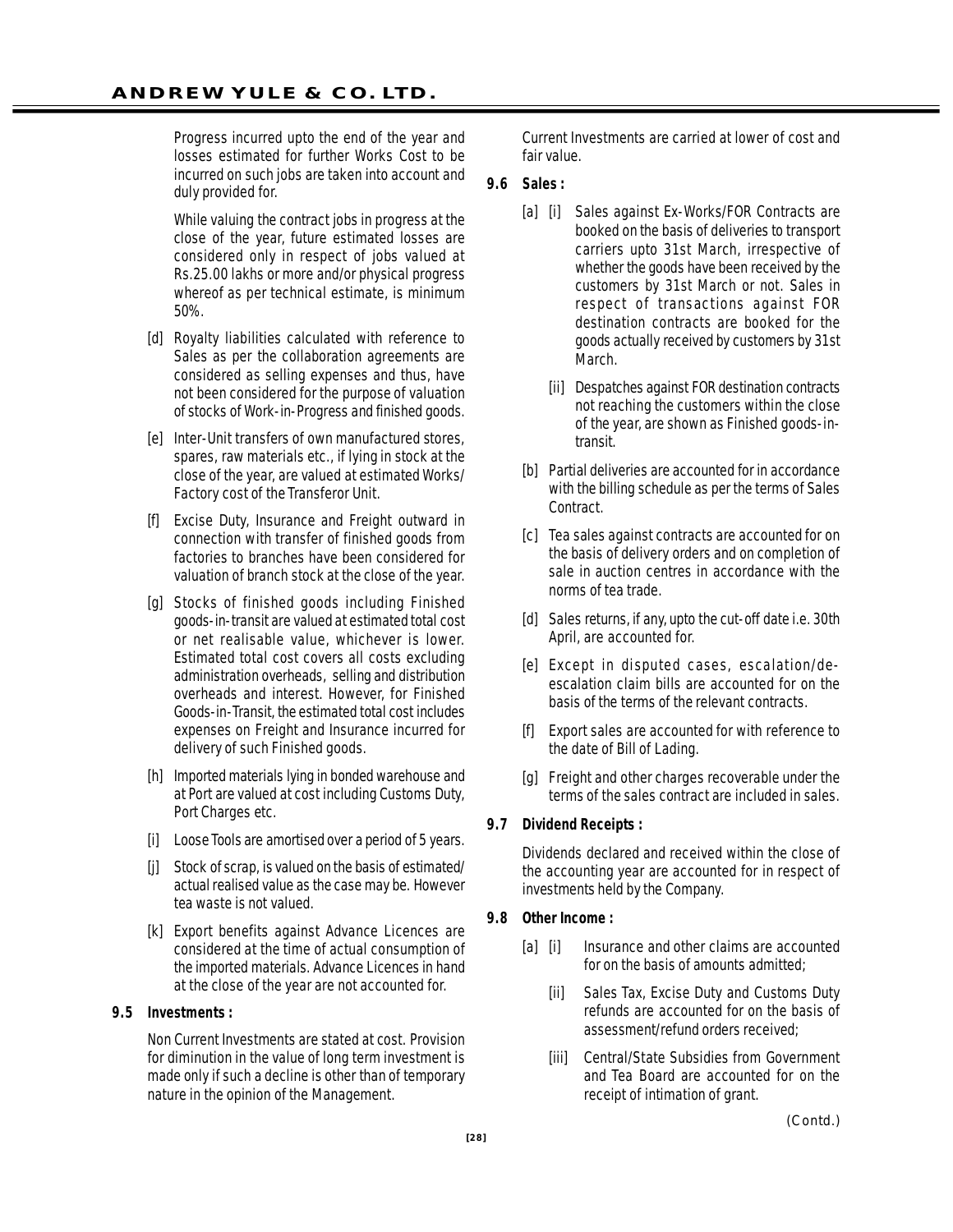- [b] Interest receivable from customers as per stipulation of the Sales Contract on account of late receipt of full/proportionate payments are accounted for to the extent such interest is ascertainable with respect to the payment so far received.
- [c] Export/Deemed Export benefits are accounted for on completion of despatches in terms of the contract.
- [d] Liquidated Damages recovered by the Company for delayed execution and delayed supply of equipment/spares are treated as Other Income.

#### **9.9 Purchases :**

- [a] Insurance charges incurred in relation to the incoming goods where materials are directly relatable are accounted for in respect of individual items; otherwise, such insurance premium is charged off to Statement of Profit and Loss.
- [b] In case of goods purchased from overseas, the shipment is treated as goods-in-transit:
	- [i] in case of both CIF and C&F Contracts, from the date of intimation received from bank;
	- [ii] in case of FOB Contracts, from the date of actual shipment as per Bill of Lading.

Customs Duty is charged on the basis of the date of arrival in port.

#### **9.10 Other Revenue Expenses :**

- [a] Issue of materials/components as free replacements during the guarantee period, which can not be provided being unknown, is accounted for on actual despatches. Known free replacements upto the close of the accounting year are provided for.
- [b] Liability in respect of rectification work/ replacement involving estimated value above `0.25 lakh per case is booked on the basis of claims from the customers admitted by the Company wherever it is possible to estimate.
- [c] Liabilities in respect of Liquidated Damages are provided if and to the extent, not disputed by the Company. Liquidated Damages disputed by the Company are treated as contingent liability. The amount of liability/contingent liability is estimated on the basis of contracted terms and the facts of each case to the extent of revenue recognised.
- [d] Liability in respect of commission is provided in proportion to sales.
- [e] Interest on delayed payments of Income Tax/ Agricultural Income-Tax is accounted for on the basis of assessment orders of the Tax Authorities, if not disputed by the Company or actual payment effected, as the case may be.
- [f] Payment of Technical Know how Fees is accounted for in compliance with the relevant Accounting Standard.
- [g] Provision for unrealised profit is made in respect of partially completed composite/turnkey contracts on the basis of proportionate direct cost on the revenue recognised.
- [h] Medicine purchase for Tea Estates are all charged out as per consistent practice.
- [i] Guarantee commission is taken in the year of guarantees issued/renewed.

#### **9.11 Taxation**

- [i] Taxation comprises of Income Tax, Agricultural Income Tax (both Assam and West Bengal), Deferred Tax and Wealth Tax. These taxes other than Deferred Taxes are measured as the amount expected to be paid to the Tax Authorities in accordance with the Indian Income Tax Act, 1961, West Bengal Agricultural Income Tax Act, 1944, Assam Agricultural Income Tax Act, 1939 and Wealth Tax Act, 1957 respectively.
- [ii] Deferred Tax is measured based on the tax rates and the tax laws enacted or substantively enacted at the Balance Sheet date. Deferred Tax assets/liabilities is recognised, subject to the consideration of prudence, on timing differences, being the difference between taxable income and accounting income that originate in one period and are capable of reversal in one or more subsequent periods in the Statement of Profit and Loss and the cumulative effect thereof is reflected in the Balance Sheet.
- [iii] In respect of proceedings pending before the various Income Tax/Agricultural Income Tax Authorities on account of Appeal/Rectification filed by the Company, adjustments are made on final settlement of such proceedings.

#### **9.12 Contingent Liabilities and Contingent Assets :**

Disputed liabilities and claims against the Company including claims by Tax Authorities (for example,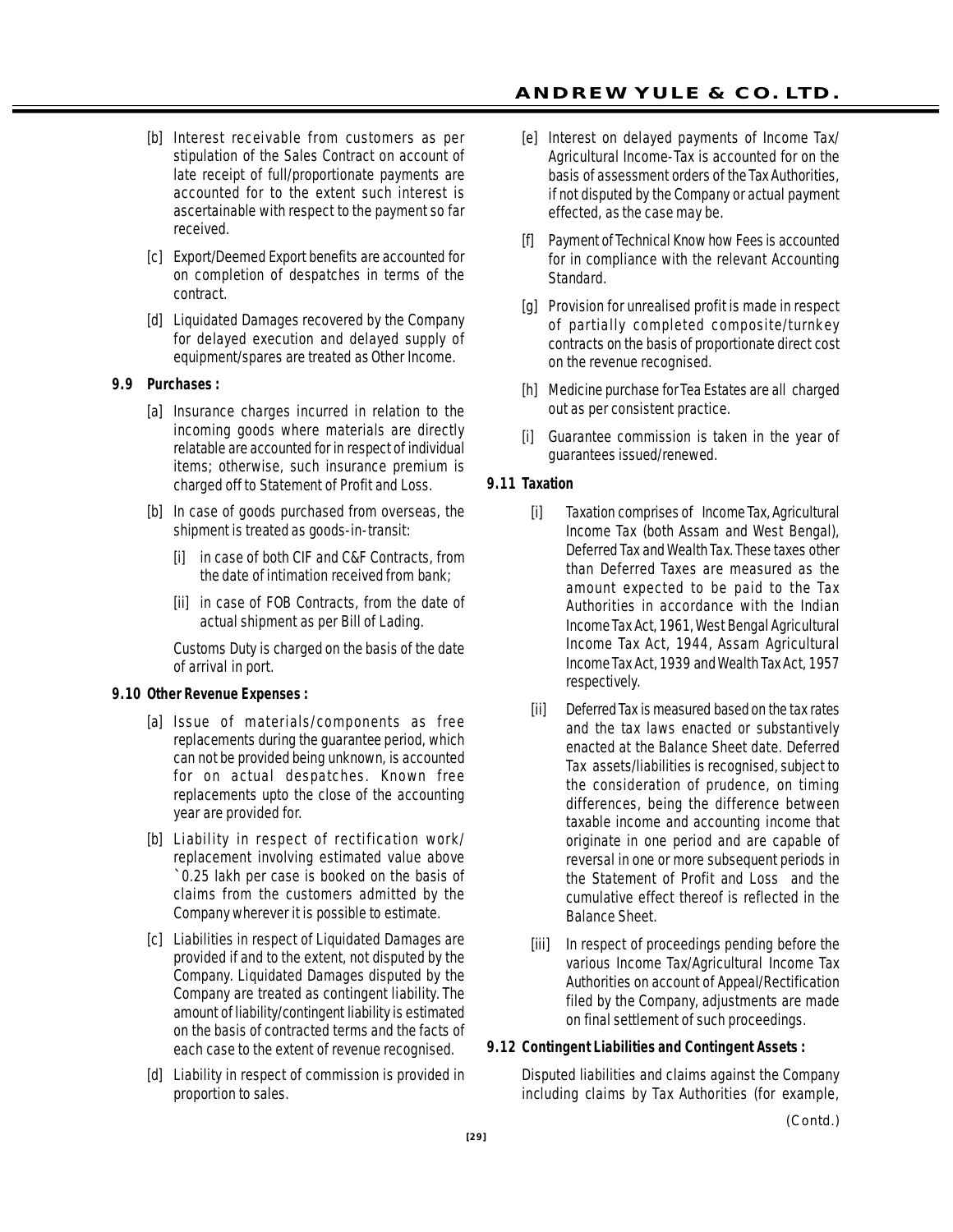Income-tax, Sales tax etc.) pending in appeal, are treated as contingent liabilities. Contingent assets are not accounted for.

Contingent liabilities are considered by using a substantial degree of estimates in compliance with Accounting Standard-29.

#### **9.13 Booking/Writing Back of Liabilities :**

- [a] For providing liabilities, cut-off date is 30th April but all known liabilities, if material, are booked as far as practicable.
- [b] Liabilities, which are more than 5 years old and not likely to materialise, are written back except government debts. In case of extraordinary items only, separate disclosure is given in the accounts.

#### **9.14 Conversion of Foreign Currencies :**

- [a] Foreign currency loans to finance fixed assets including technical know-how fees are converted either at the exchange parity rate ruling at the close of the accounting year or at the fixed rate when the exchange is booked in advance, as the case may be. Necessary adjustments with regard to such exchange rate difference are made to secured loans, fixed assets and depreciation.
- [b] In respect of any import of materials both under CIF, FOB and C&F Contracts, purchases are booked at the exchange rates ruling on the date of Bill of Entry. The exchange difference, if any, arising from the difference between the above rate and the rate at which the actual payment is made or at the rate prevailing on 31st March, whichever is earlier, is accounted for in the Statement of Profit and Loss.
- [c] Exports/Overseas Sales are booked at the rates ruling on the date of bill of lading. Exchange difference, if any, relating to such bills arising either on realisation of the proceeds or on conversion thereof at the exchange rate ruling at the close of the year, whichever is earlier, is accounted for in the Statement of Profit and Loss.
- [d] Receivables and Payables in foreign currency are reported in the Balance Sheet at the parity rate ruling at the close of the financial year. The exchange difference arising on the settlement of such receivables/payable or on reporting such receivables/payables at rates different from those at which those are initially recorded during the

period or reported in previous Balance Sheet is accounted for in the Statement of Profit and Loss.

[e] Wherein contract for import or export is covered by forward exchange contract any premium or discount at inception of such contract and any other gain or loss arising out of exchange differences between the forward contract rate and the rate on the day of reporting are treated in compliance with Accounting Standard-11.

#### **9.15 Research and Development Costs :**

Expenditure in relation to Research and Development activities are expensed out in the year in which they are incurred.

#### **9.16 Employee Benefits :**

- [a] Defined Contribution Schemes (DCS) : Company's contribution towards Provident Fund and Employees State Insurance paid/payable during the year to the Appropriate Authorities are charged to the Statement of Profit and Loss.
- [b] Company's liabilities towards Defined Benefit Schemes for Gratuity, Superannuation and Pension, value of Plan Assets of the Trustee managed Funds maintained for meeting such liabilities, contribution to those Funds and benefits paid out of such Funds are ascertained and accounted for on the basis of independent actuarial valuation as per the requirement of Accounting Standard-15 (Revised 2005) on "Employee Benefit".

In respect of a section of employees, the Company's liability towards Defined Benefit for Provident Fund is determined and accounted for on the basis of prescribed contributions to the respective Trustee managed Funds and shortfall, if any, in plan assets as per Audited Accounts of such Fund.

In respect of post retirement Defined Benefit Scheme of Leave Encashment, the Company's liability is determined and accounted for on the basis of independent actuarial valuation as required by Accounting Standard-15 (Revised 2005) though there is no funding for such liability.

[c] Leave encashment and Pension fund is unfunded but benefits have been determined and accounted for in accordance with Accounting Standard-15 (Revised 2005).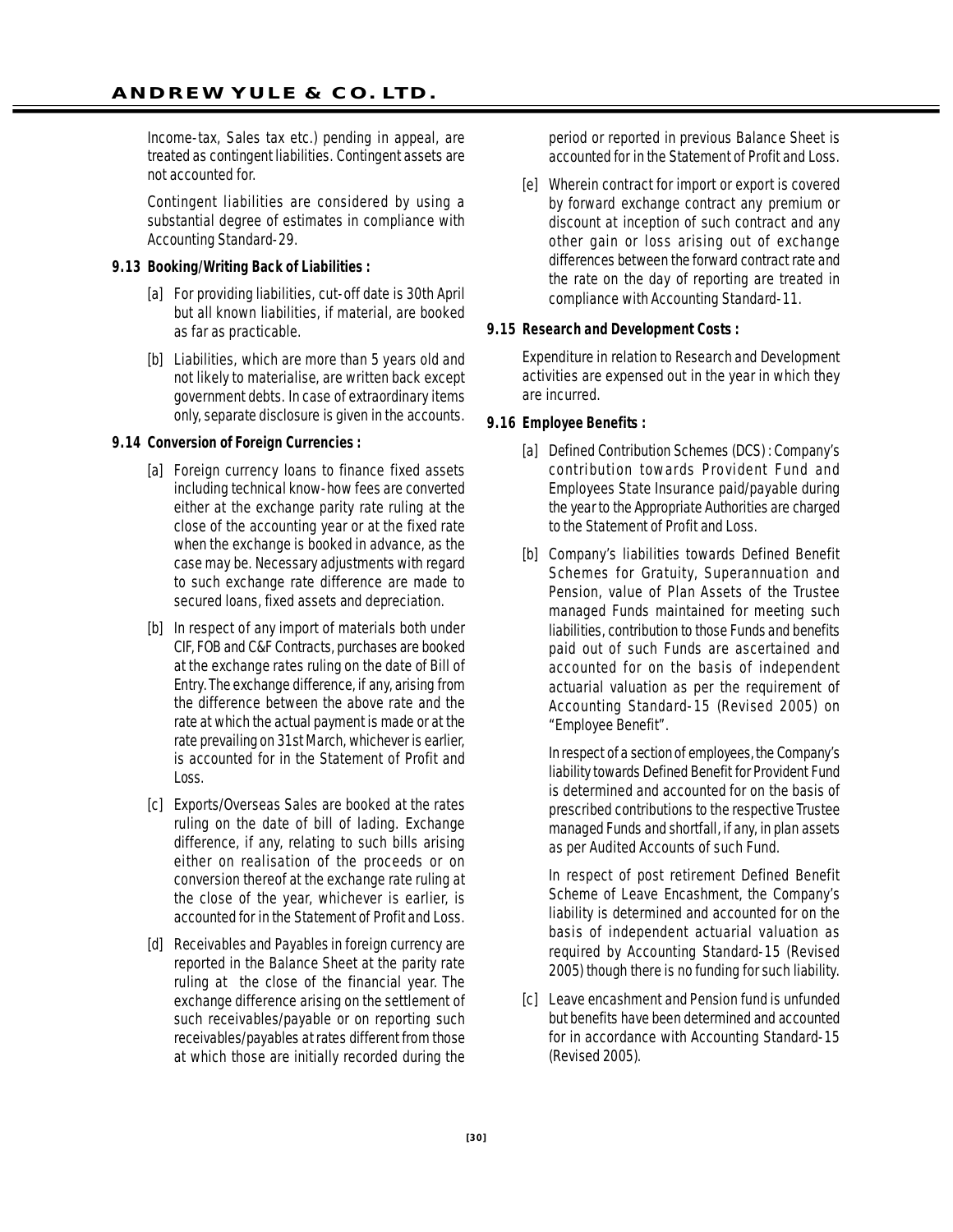|                                        |                  |             | $\Gamma$ in lakh] |
|----------------------------------------|------------------|-------------|-------------------|
|                                        |                  | As at 31st  | As at 31st        |
| Particulars                            | Note No.         | March, 2012 | March, 2011       |
| <b>EQUITY AND LIABILITIES</b>          |                  |             |                   |
|                                        |                  |             |                   |
| [1] Shareholders' Funds                | 1                |             |                   |
| [a] Share Capital                      | 1.1              | 6522.77     | 6372.77           |
| [b] Reserves and Surplus               | 1.2              | 6944.76     | 5749.55           |
| [2] Share application money pending    |                  |             |                   |
| allotment                              | $\mathbf 2$      | 150.00      | 300.00            |
| [3] Non-Current Liabilities            | 3                |             |                   |
| [a] Long Term Borowings                | 3.1              | 6851.28     | 9007.12           |
| [b] Deferred Tax Liabilities           |                  | 361.61      | 342.37            |
| [c] Other Long Term Liabilities        | 3.2              | 94.82       | 214.49            |
| [d] Long Term Provisions               | 3.3              | 1072.76     | 1039.03           |
| [4] Current Liabilities                | 4                |             |                   |
| [a] Short Term Borrowings              | 4.1              | 2605.89     | 868.22            |
| [b] Trade Payables                     | 4.2              | 6069.52     | 5305.27           |
| [c] Other Current Liabilities          | 4.3              | 13099.91    | 12839.10          |
| [d] Short Term Provisions              | 4.4              | 700.17      | 418.08            |
|                                        | Total:           | 44473.49    | 42456.00          |
| II. ASSETS                             |                  |             |                   |
| [1] Non-Current Assets                 |                  |             |                   |
| [a] Fixed Assets                       | 5                |             |                   |
| [i] Tangible Assets                    | 5                | 17409.38    | 16998.45          |
| [ii] Intangible Assets                 | 5                | 13.62       | 14.27             |
| [iii]Capital Work-in-Progress          | 5                | 331.27      | 313.47            |
| [b] Non-Current Investments            | 5.1              | 863.31      | 861.12            |
| [c] Long Term Loans and Advances       | 5.2              | 1652.85     | 2036.71           |
| [d] Other Non-Current Assets           | 5.3              | 528.70      | 361.31            |
| [2] Current Assets                     | $\boldsymbol{6}$ |             |                   |
| [a] Current Investments                | 6.1              | 1.55        | 2.19              |
| [b] Inventories                        | 6.2              | 3395.89     | 3711.55           |
| [c] Trade Receivables                  | 6.3              | 7580.65     | 4265.52           |
| [d] Cash and Bank Balances             | 6.4              | 10172.50    | 10897.19          |
| [e] Short Term Loans and Advances      | 6.5              | 2109.06     | 2833.86           |
| [f] Other Current Assets               | 6.6              | 414.71      | 160.36            |
|                                        |                  |             |                   |
|                                        | Total:           | 44473.49    | 42456.00          |
| <b>Significant Accounting Policies</b> | 9                |             |                   |

# **BALANCE SHEET AS AT 31ST MARCH, 2012**

**Other Notes to Financial Statements 10** 

**D. BANDYOPADHYAY,** *Financial Controller & Company Secretary.* **KOLKATA – 2nd July, 2012.** }

**On behalf of the Board,**

**K. DATTA,** *Chairman and Managing Director.* **S. SWAMINATHAN**  $\lambda$ **AMITAVA DHAR** *Directors.*

#### **In terms of our attached Report of even date.**

**For GUPTA & CO.,** *Chartered Accountants, Firm Registration No.301028E* **(CA ARNAB DEB ) Partner,<br>Membership No. 62018** 

**Kolkata – 2nd July, 2012.**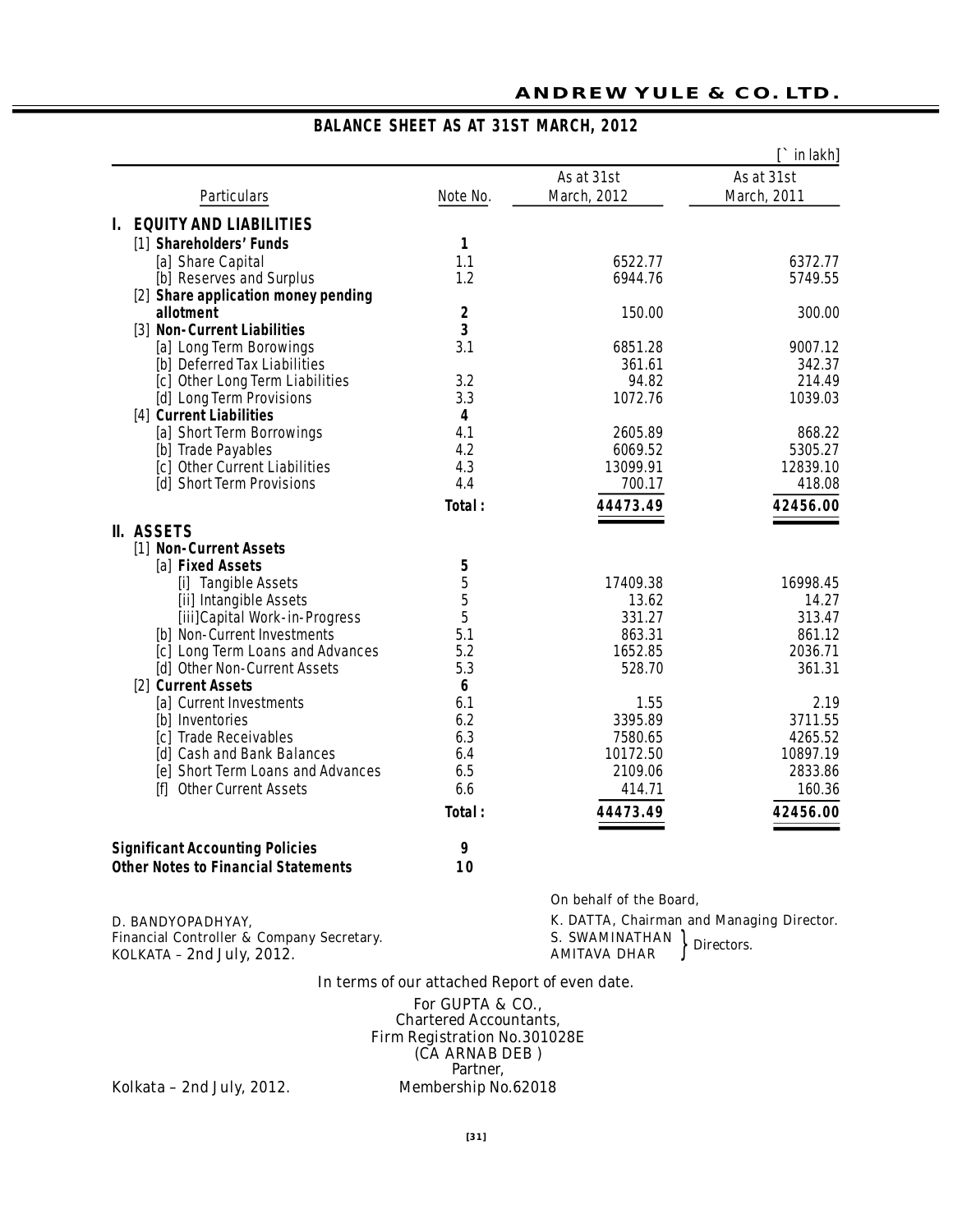|                                                         |                |                    | $\Gamma$ in lakh]  |
|---------------------------------------------------------|----------------|--------------------|--------------------|
|                                                         |                | For the year ended | For the year ended |
| Particulars                                             | Note No.       | 31st March, 2012   | 31st March, 2011   |
| <b>INCOME</b><br>I.                                     | $\overline{7}$ |                    |                    |
| <b>Revenue from Operations</b>                          | 7.1            | 29069.19           | 24991.30           |
| Other Income                                            | 7.2            | 1172.77            | 3670.65            |
| <b>Total Revenue [A]</b>                                |                | 30241.96           | 28661.95           |
| <b>II. EXPENSES</b>                                     | 8              |                    |                    |
| <b>Cost of Materials Consumed</b>                       | 8.1            | 10948.78           | 8389.69            |
| <b>Changes in Inventories of Finished Goods</b>         | 8.2            | 512.34             | $(-) 162.83$       |
| <b>Employee Benefits Expenses</b>                       | 8.3            | 10005.13           | 9539.30            |
| <b>Finance Costs</b>                                    | 8.4            | 1649.51            | 1738.85            |
| <b>Depreciation and Amortisation Expenses</b>           | 8.5            | 426.31             | 423.11             |
| <b>Other Expenses</b>                                   | 8.6            | 5761.07            | 5007.87            |
| <b>Total Expenses [B]</b>                               |                | 29303.14           | 24935.99           |
| <b>Profit before Exceptional and Extraordinary</b>      |                |                    |                    |
| items and Tax [A-B]                                     |                | 938.82             | 3725.96            |
| Exceptional Item [Refer Note No.10.12]                  |                | 260.87             |                    |
| Profit before Extraordinary Items and Tax               |                | 1199.69            | 3725.96            |
| <b>Extraordinary Items</b>                              |                |                    | 409.90             |
| <b>Profit Before Tax [PBT]</b>                          |                | 1199.69            | 4135.86            |
| <b>Tax Expenses:</b>                                    |                |                    |                    |
| <b>Fringe Benefit Tax</b>                               |                | $(-)$ 4.18         | $\cdots$           |
| <b>Deferred Tax</b>                                     |                | 19.24              | 3.54               |
| <b>Total Tax Expenses</b>                               |                | 15.06              | 3.54               |
| Profit for the year                                     |                | 1184.63            | 4132.32            |
| Basic & Diluted earnings per share before extraordinary |                |                    |                    |
| income [Note No.10.20]                                  |                | $\degree$ 0.37     | $\hat{}$ 1.23      |
| Basic & Diluted earnings per share after extraordinary  |                |                    |                    |
| income [Note No.10.20]                                  |                | 0.37               | $\degree 1.36$     |
| <b>Significant Accounting Policies</b>                  | 9              |                    |                    |
| <b>Other Notes to Financial Statements</b>              | 10             |                    |                    |

#### **STATEMENT OF PROFIT AND LOSS FOR THE YEAR ENDED 31ST MARCH, 2012**

|                                                                                                               | On behalf of the Board.                      |                                                                       |  |
|---------------------------------------------------------------------------------------------------------------|----------------------------------------------|-----------------------------------------------------------------------|--|
| D. BANDYOPADHYAY.<br><b>Financial Controller &amp; Company Secretary.</b><br><b>KOLKATA - 2nd July, 2012.</b> | <b>S. SWAMINATHAN</b><br><b>AMITAVA DHAR</b> | K. DATTA, <i>Chairman and Managing Director.</i><br><b>Directors.</b> |  |
|                                                                                                               |                                              |                                                                       |  |

#### **In terms of our attached Report of even date.**

**For GUPTA & CO.,** *Chartered Accountants, Firm Registration No.301028E* **(CA ARNAB DEB ) Partner,<br>Membership No. 62018** 

**Kolkata – 2nd July, 2012.**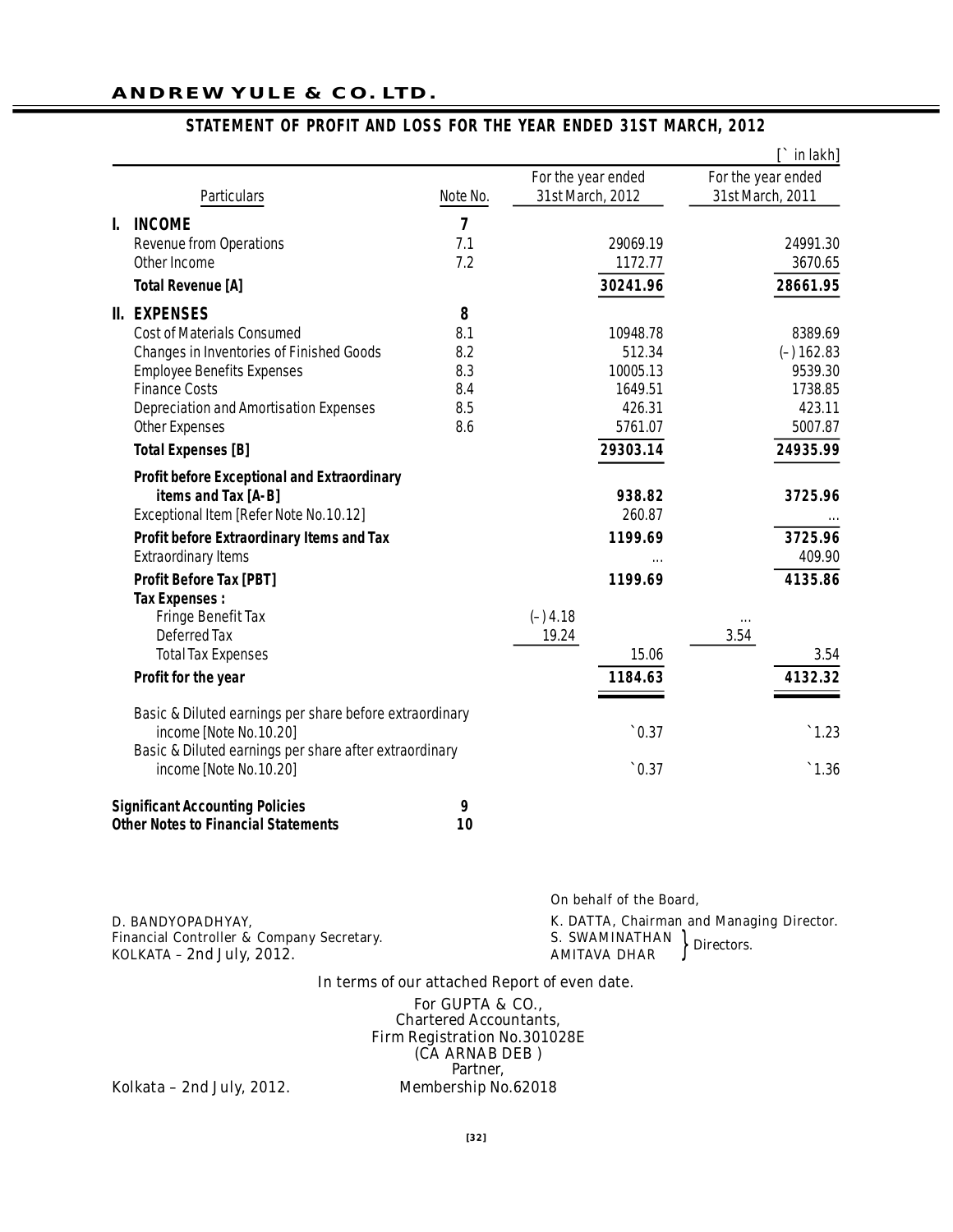|                                                     |                           | $\Gamma$ in lakh]         |
|-----------------------------------------------------|---------------------------|---------------------------|
|                                                     | As at 31st<br>March, 2012 | As at 31st<br>March, 2011 |
| [A] CASH FLOW FROM OPERATING ACTIVITIES :           |                           |                           |
| Net Profit before Tax and extraordinary items       | 1199.69                   | 3729.76                   |
| Adjustments for:                                    |                           |                           |
| <b>Depreciation/Impairment of Assets</b>            | 426.31                    | 423.11                    |
| Interest charged                                    | 1591.14                   | 1673.10                   |
| <b>Investment Income</b>                            | (990.56)                  | (880.75)                  |
| Subsidy Credited to Profit and Loss Account         | (12.51)                   | (77.19)                   |
| Operating profit before changes in amount of        |                           |                           |
| <b>Current Liabilities and Current Assets</b>       | 2214.07                   | 4868.03                   |
| Adjustment for:                                     |                           |                           |
| <b>Trade Receivables</b>                            | (1867.62)                 | 1434.85                   |
| Inventories                                         | 315.66                    | (648.88)                  |
| Trade payable                                       | 2288.78                   | (1374.62)                 |
| <b>Cash Generated from Operations</b>               | 2950.89                   | 4279.38                   |
| Wealth Tax paid                                     | (3.85)                    | (3.76)                    |
| <b>Cash-flow before Extraordinary Items</b>         | 2947.04                   | 4275.62                   |
| <b>Extraordinary Income</b>                         |                           | 409.90                    |
| <b>NET CASH FROM OPERATING ACTIVITIES (A)</b>       | 2947.04                   | 4685.52                   |
| [B] CASH FLOW FROM INVESTING ACTIVITIES :           |                           |                           |
| Purchase of Fixed Assets (including Capital WIP and |                           |                           |
| Pre-operative Expenditure)                          | (854.39)                  | (424.08)                  |
| Loans                                               | 183.81                    | (145.91)                  |
| Decrease in Subsidy                                 |                           | (9.26)                    |
| Subsidy credited to Profit and Loss Account         | 12.51                     | 77.19                     |
| <b>Decrease in Current Investments</b>              | 0.64                      |                           |
| Income from other Investments                       | 736.21                    | 1016.00                   |
| <b>NET CASH FROM INVESTING ACTIVITIES (B)</b>       | 78.78                     | 513.94                    |

# **STATEMENT OF CASH FLOW FOR THE YEAR ENDED 31ST MARCH, 2012**

*(Contd.)*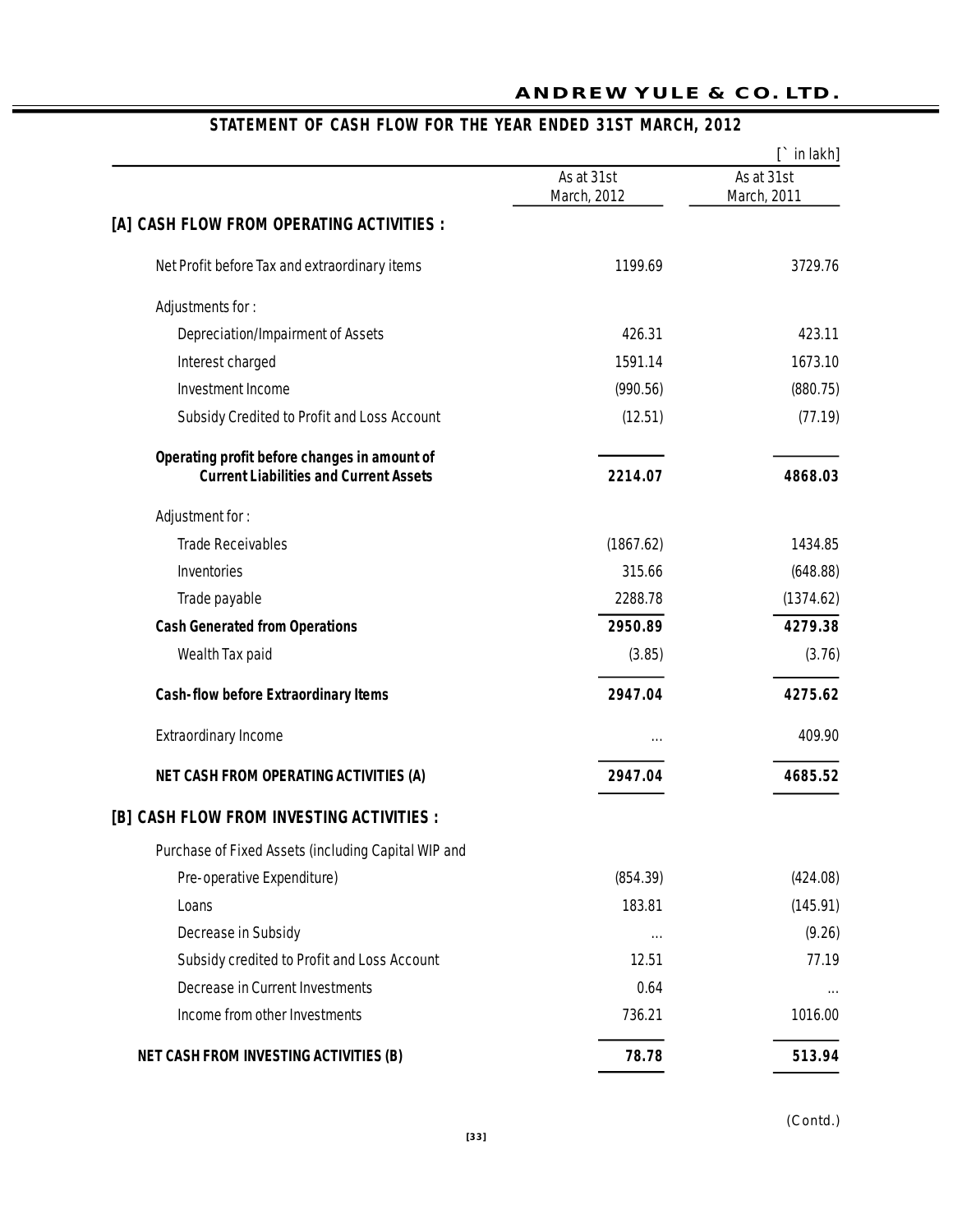#### **ANDREW YULE & CO. LTD.**

|                                                                                               |                           | $\Gamma$ in lakh          |
|-----------------------------------------------------------------------------------------------|---------------------------|---------------------------|
|                                                                                               | As at 31st<br>March, 2012 | As at 31st<br>March, 2011 |
| <b>[C] CASH FLOW FROM FINANCING ACTIVITIES :</b>                                              |                           |                           |
| <b>Net Proceeds from borrowings</b>                                                           | (2155.86)                 | (1900.74)                 |
| Interest paid                                                                                 | (921.04)                  | (2162.38)                 |
| Advance against equity                                                                        |                           | (547.00)                  |
| <b>Proceeds from Equity</b>                                                                   | $\ddotsc$                 | 446.20                    |
| <b>NET CASH USED IN FINANCING ACTIVITIES [C]</b>                                              | (3076.90)                 | (4163.92)                 |
| <b>NET CHANGES IN CASH AND CASH EQUIVALENT [A+B+C]</b>                                        | (51.08)                   | 1035.54                   |
| CASH AND CASH EQUIVALENT Opening Balance as at 1st April, 2011                                | 3908.22                   | 2872.68                   |
| CASH AND CASH EQUIVALENT Closing Balance as at 31st March, 2012                               | 3857.14                   | 3908.22                   |
| Cash Flow Statement has been prepared by following Indirect Method mentioned in AS-3<br>$[1]$ |                           |                           |
| Break-up of Cash and Cash equivalent<br>$[2]$                                                 |                           |                           |
| Cash in hand                                                                                  | 19.83                     | 42.95                     |
| Postage and Stamps in hand                                                                    |                           | 0.03                      |
| Cheques in hand                                                                               | 11.89                     | 21.66                     |
| Remittance in transit                                                                         | 2.52                      | 2.99                      |
| <b>Balance with scheduled Banks:</b>                                                          |                           |                           |
| <b>On Current Account</b>                                                                     | 583.31<br>3239.59         | 1090.70<br>2749.89        |
| Fixed Deposit with Banks maturing within 3 months                                             |                           |                           |
|                                                                                               | 3857.14                   | 3908.22                   |

#### **STATEMENT OF CASH FLOW FOR THE YEAR ENDED 31ST MARCH, 2012 –** *(Contd.)*

[3] Suitable modifications have been made in the prescribed form to provide for adequate information.

[4] Figures of the previous year have been re-grouped/re-arranged wherever necessary.

**D. BANDYOPADHYAY,** *Financial Controller & Company Secretary.* **KOLKATA – 2nd July, 2012. But also recreatly. Example 2nd July, 2012.** *K***OLKATA – 2nd July, 2012.** *ROLKATA – 2nd July, 2012.* 

**On behalf of the Board, K. DATTA,** *Chairman and Managing Director.* **S. SWAMINATHAN AMITAVA DHAR** *Directors.*

#### **In terms of our attached Report of even date.**

**For GUPTA & CO.,** *Chartered Accountants, Firm Registration No.301028E* **(CA ARNAB DEB )** *Partner,*<br>**Membership No.62018** 

**Kolkata – 2nd July, 2012.**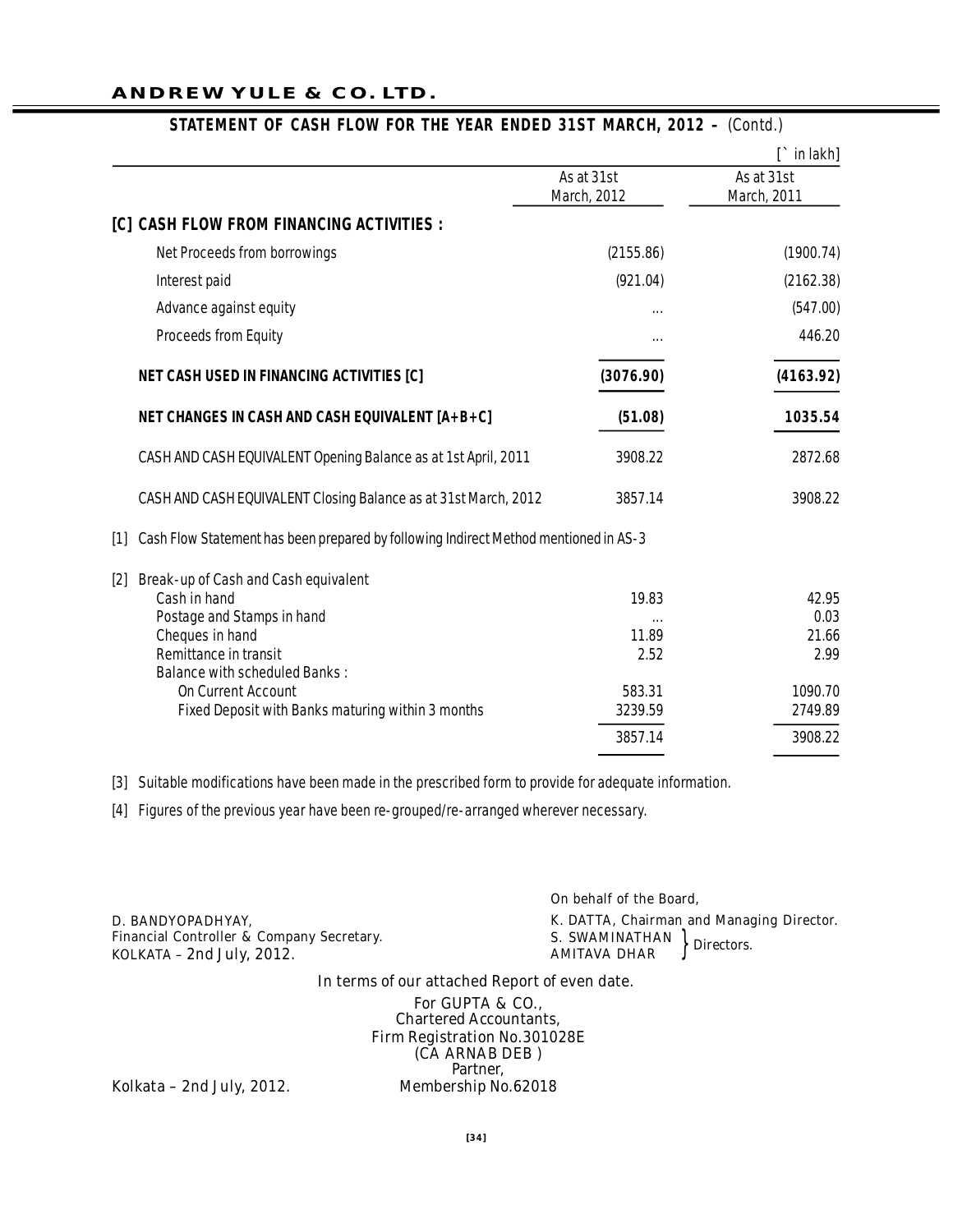|                                                                                                                                                                                                                                                                                                                                                                                                                                                      |                           | $\hat{a}$ in lakh]        |
|------------------------------------------------------------------------------------------------------------------------------------------------------------------------------------------------------------------------------------------------------------------------------------------------------------------------------------------------------------------------------------------------------------------------------------------------------|---------------------------|---------------------------|
|                                                                                                                                                                                                                                                                                                                                                                                                                                                      | As at 31st<br>March, 2012 | As at 31st<br>March, 2011 |
| Note 1.1 - SHARE CAPITAL<br>Authorised:<br><b>Equity Shares</b>                                                                                                                                                                                                                                                                                                                                                                                      |                           |                           |
| 375000000 (Previous year 375000000) of `2/- each                                                                                                                                                                                                                                                                                                                                                                                                     | 7500.00                   | 7500.00                   |
| Issued, Subscribed and Fully Paid-up:<br><b>Equity Shares</b>                                                                                                                                                                                                                                                                                                                                                                                        |                           |                           |
| 326138478 (Previous year 318638478) of `2/- each<br>[Out of above 600000 shares issued as Bonus Shares<br>by Capitalisation of General Reserve, 2135344 shares<br>issued pursuant to a contract without payment being<br>received in cash and 1157600 shares issued to Govt.<br>of India in the name of President of India pursuant to<br>Transformer & Switchgear Ltd. and Brentford Electric<br>India Ltd. against compensatio money paid by them] | 6522.77                   | 6372.77                   |
|                                                                                                                                                                                                                                                                                                                                                                                                                                                      | 6522.77                   | 6372.77                   |
| <b>Particulars</b>                                                                                                                                                                                                                                                                                                                                                                                                                                   | As at 31st<br>March, 2012 | As at 31st<br>March, 2011 |
| Authorised:<br>375000000 (Previous year 375000000) Equity<br>Shares of `2/- each<br>Issued, Subscribed and Paid-up:                                                                                                                                                                                                                                                                                                                                  | 7500.00                   | 7500.00                   |
| 326138478 (Previous year 318638478) Equity<br>Shares of `2/- each                                                                                                                                                                                                                                                                                                                                                                                    | 6522.77                   | 6372.77                   |

# **NOTES TO FINANCIAL STATEMENTS AS AT 31ST MARCH, 2012**

The details of Shareholder holding more than 5% shares as at 31st March set out below :

|                            | 31st March, 2012 |       | 31st March, 2011 |       |
|----------------------------|------------------|-------|------------------|-------|
|                            | No. of           |       | No. of           |       |
| Nature of the Shareholders | shares           | %age  | shares           | %age  |
| President of India         | 30,42,89,706     | 93.30 | 29,67,89,706     | 93.14 |

The reconciliation of the number of shares outstanding as at 31st March :

|                                            | 31st March, 2012 |         | 31st March, 2011 |         |
|--------------------------------------------|------------------|---------|------------------|---------|
|                                            | No. of           |         | No. of           |         |
|                                            | <b>Shares</b>    | Value   | <b>Shares</b>    | Value   |
| Equity shares at the beginning of the year | 31,86,38,478     | 6372.77 | 29,63,28,478     | 5926.57 |
| Issued during the year                     | 75,00,000        | 150.00  | 2,23,10,000      | 446.20  |
| Equity shares at the end of the year       | 32,61,38,478     | 6522.77 | 31,86,38,478     | 6372.77 |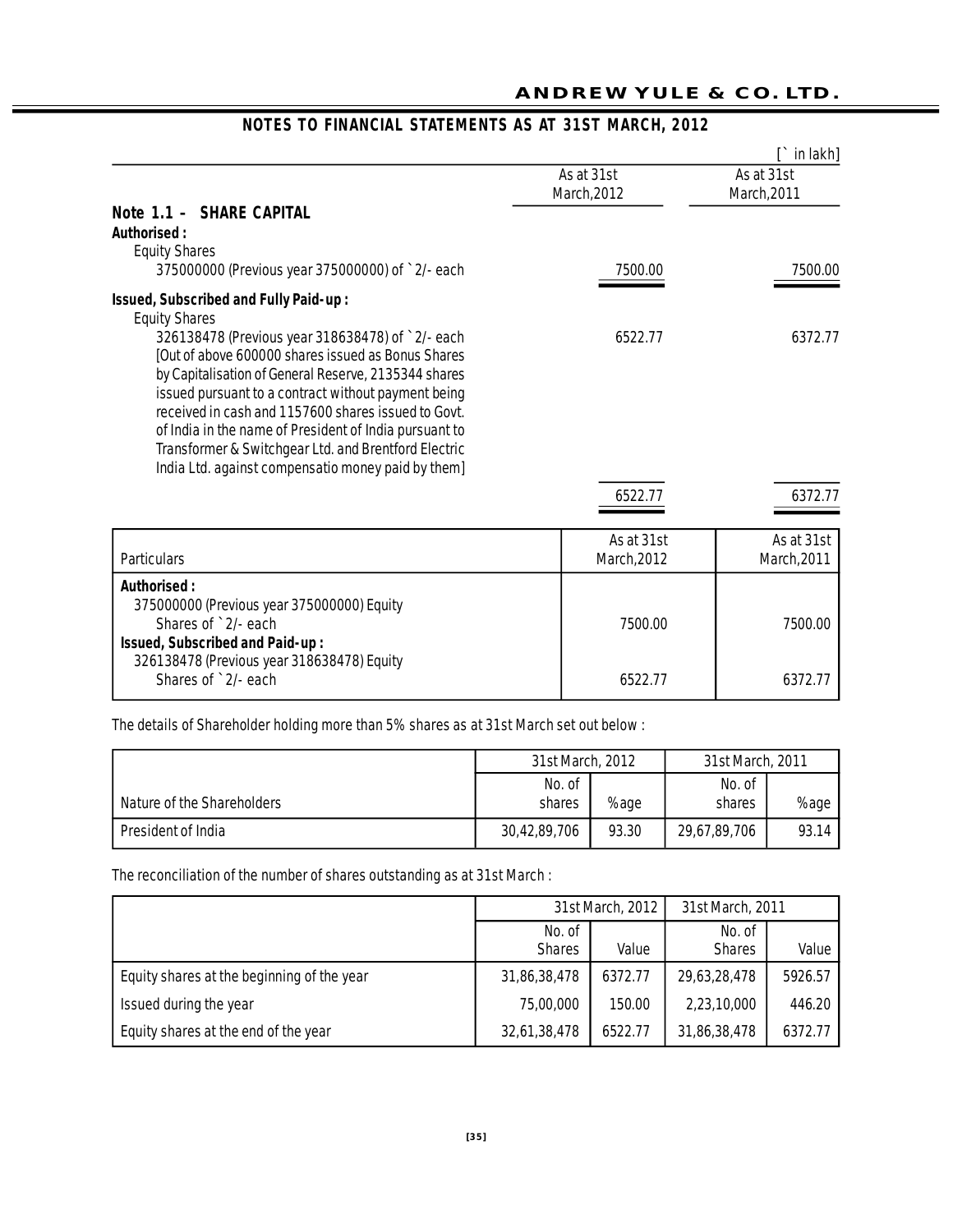### **ANDREW YULE & CO. LTD.**

|                                                                                                               |                 |                           |                 | $\Gamma$ in lakh]         |
|---------------------------------------------------------------------------------------------------------------|-----------------|---------------------------|-----------------|---------------------------|
|                                                                                                               |                 | As at 31st<br>March, 2012 |                 | As at 31st<br>March, 2011 |
| Note 1.2 - RESERVES AND SURPLUS<br><b>Capital Reserve:</b><br>General:                                        |                 |                           |                 |                           |
| <b>Balance as per Last Account</b>                                                                            |                 | 402.64                    |                 | 402.64                    |
| <b>Preference Share Capital Redemption Reserve:</b><br>General:                                               |                 |                           |                 |                           |
| <b>Balance as per Last Account</b>                                                                            | 84.69           |                           | 84.69           |                           |
| Less: Transfer to Profit & Loss Account                                                                       | 84.69           |                           |                 |                           |
| <b>Revaluation Reserve:</b><br>General:                                                                       |                 |                           |                 | 84.69                     |
| <b>Balance as per Last Account</b>                                                                            |                 | 10332.52                  |                 | 10332.52                  |
|                                                                                                               |                 |                           |                 |                           |
| <b>Other Reserves:</b><br>Special:<br>Central/State Subsidy for Capital Assets:                               |                 |                           |                 |                           |
| <b>Balance as per Last Account</b>                                                                            |                 | 11.40                     |                 | 11.40                     |
| Tea Board Subsidy for Capital Assets:                                                                         |                 |                           |                 |                           |
| Balance as per Last Account                                                                                   | 101.43          |                           | 110.69          |                           |
| Add: During the year                                                                                          | 23.09           |                           | 1.18            |                           |
| Less: Transfer to Profit and Loss Account                                                                     | 124.52<br>12.51 |                           | 111.87<br>10.44 |                           |
|                                                                                                               |                 | 112.01                    |                 | 101.43                    |
| <b>State Housing Subsidy</b>                                                                                  |                 | 4.06                      |                 | 4.06                      |
| <b>Balance of Profit &amp; Loss A/c. as per Last Account</b><br><b>Transfer from Preference Share</b><br>Add: | $(-) 5187.19$   |                           | $(-)$ 9319.51   |                           |
| <b>Capital Redemption Reserve</b>                                                                             | 84.69           |                           |                 |                           |
| Add:<br>Profit during the year                                                                                | 1184.63         |                           | 4132.32         |                           |
|                                                                                                               |                 | $(-)$ 3917.87             |                 | $(-)$ 5187.19             |
|                                                                                                               |                 | 6944.76                   |                 | 5749.55                   |
|                                                                                                               |                 |                           |                 |                           |
|                                                                                                               |                 |                           |                 |                           |

# **NOTES TO FINANCIAL STATEMENTS AS AT 31ST MARCH, 2012**

# **Note 2 – SHARE APPLICATION MONEY PENDING ALLOTMENT**

| [Refer Note No.10.03(a)]   |          |        |
|----------------------------|----------|--------|
| State Bank of India        | 150.00   | 150.00 |
| <b>Government of India</b> | $\cdots$ | 150.00 |
|                            | 150.00   | 300.00 |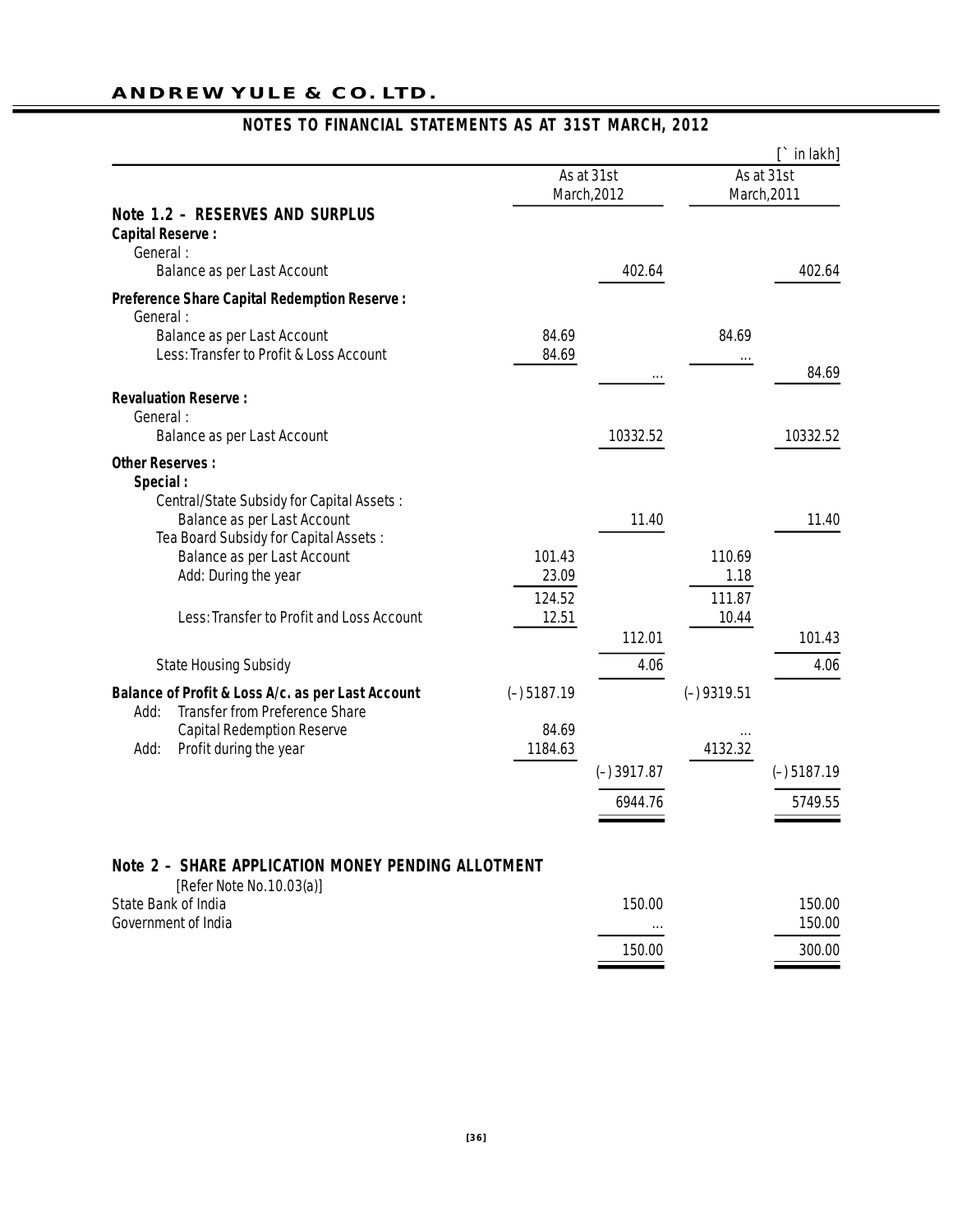|                                                                                                                                                                                                                                                                                                                                                                                                                                                                                                                                                                                                                                                                                                                                                                                                                                                                                                                                                                                                                                                        |                           |         |                           | $\Gamma$ in lakh] |
|--------------------------------------------------------------------------------------------------------------------------------------------------------------------------------------------------------------------------------------------------------------------------------------------------------------------------------------------------------------------------------------------------------------------------------------------------------------------------------------------------------------------------------------------------------------------------------------------------------------------------------------------------------------------------------------------------------------------------------------------------------------------------------------------------------------------------------------------------------------------------------------------------------------------------------------------------------------------------------------------------------------------------------------------------------|---------------------------|---------|---------------------------|-------------------|
|                                                                                                                                                                                                                                                                                                                                                                                                                                                                                                                                                                                                                                                                                                                                                                                                                                                                                                                                                                                                                                                        | As at 31st<br>March, 2012 |         | As at 31st<br>March, 2011 |                   |
| <b>Note 3.1 - LONG TERM BORROWINGS</b><br><b>Secured Loans:</b>                                                                                                                                                                                                                                                                                                                                                                                                                                                                                                                                                                                                                                                                                                                                                                                                                                                                                                                                                                                        |                           |         |                           |                   |
| Bonds:<br>9.1% Secured Redeemable Non-Convertible 10 Years Bond<br>(To be redeemed on 22nd February in the years<br>2015, 2016 and 2017 in three equal instalment)                                                                                                                                                                                                                                                                                                                                                                                                                                                                                                                                                                                                                                                                                                                                                                                                                                                                                     | 2000.00                   |         | 2000.00                   |                   |
| 9% Secured Redeemable Non-Convertible 12 Years Bond<br>(Secured by creation of 2nd charge on Mortgage<br>of Banarhat and Karballa Tea Estates)                                                                                                                                                                                                                                                                                                                                                                                                                                                                                                                                                                                                                                                                                                                                                                                                                                                                                                         |                           |         | 500.00                    |                   |
| Term Loans from Scheduled Banks [Refer Point No.10.14<br>(The above loans comprising State Bank of India (SBI)<br>`716.00 lakh, Bank of Baroda (BOB) `2884.18 lakh,<br>Allahabad Bank ` 279.47 lakh, United Bank of India<br>(UBI) `151.48 lakh, Union Bank of India `41.43 lakh,<br>out of the above loans from SBI and BOB are secured<br>by whole of the Company's present and future stock<br>of raw materials, Work in Progress, Finished goods<br>and manufactured goods and articles, stores,<br>components and spares, other movable properties<br>wherever situated, book debts and all other curret<br>assets, claims, rights to movable properties by way<br>of first charge ranking pari-passu inter-se without<br>any preference to one over the other and loans from<br>Allahabad Bank, UBI and Union Bank of India are<br>secured by hypothecation of the whole of crops, book<br>debts and all other movable assets both present and<br>future and by equitable mortgage of all immovable<br>properties of the designated Tea Estates) | 4072.56                   |         | 4743.75                   |                   |
| <b>Other Loans</b><br>(Secured by a charge on certain movable and<br>immovable Assets of Banarhat, Hoolungooree and<br>Khowang Tea Estate ranking subsequent to the charge<br>in favour of Bank on these assets for `39.10 lakh for<br>Tea Board Special purpose Tea Fund Loan and<br>`581.70 lakh from West Bengal Govt. Sales Tax loan<br>to be secured by residuary charge of certain<br>immovable properties ranking next only to charges                                                                                                                                                                                                                                                                                                                                                                                                                                                                                                                                                                                                          | 620.80                    |         | 587.41                    |                   |
| in favour of the Bank)                                                                                                                                                                                                                                                                                                                                                                                                                                                                                                                                                                                                                                                                                                                                                                                                                                                                                                                                                                                                                                 |                           | 6693.36 |                           | 7831.16           |
| <b>Unsecured Loans:</b><br>West Bengal Industrial Development Corpn. Ltd.<br><b>Government of India</b>                                                                                                                                                                                                                                                                                                                                                                                                                                                                                                                                                                                                                                                                                                                                                                                                                                                                                                                                                | 89.92                     |         | 179.56                    |                   |
|                                                                                                                                                                                                                                                                                                                                                                                                                                                                                                                                                                                                                                                                                                                                                                                                                                                                                                                                                                                                                                                        | 68.00                     | 157.92  | 996.40                    | 1175.96           |
|                                                                                                                                                                                                                                                                                                                                                                                                                                                                                                                                                                                                                                                                                                                                                                                                                                                                                                                                                                                                                                                        |                           | 6851.28 |                           | 9007.12           |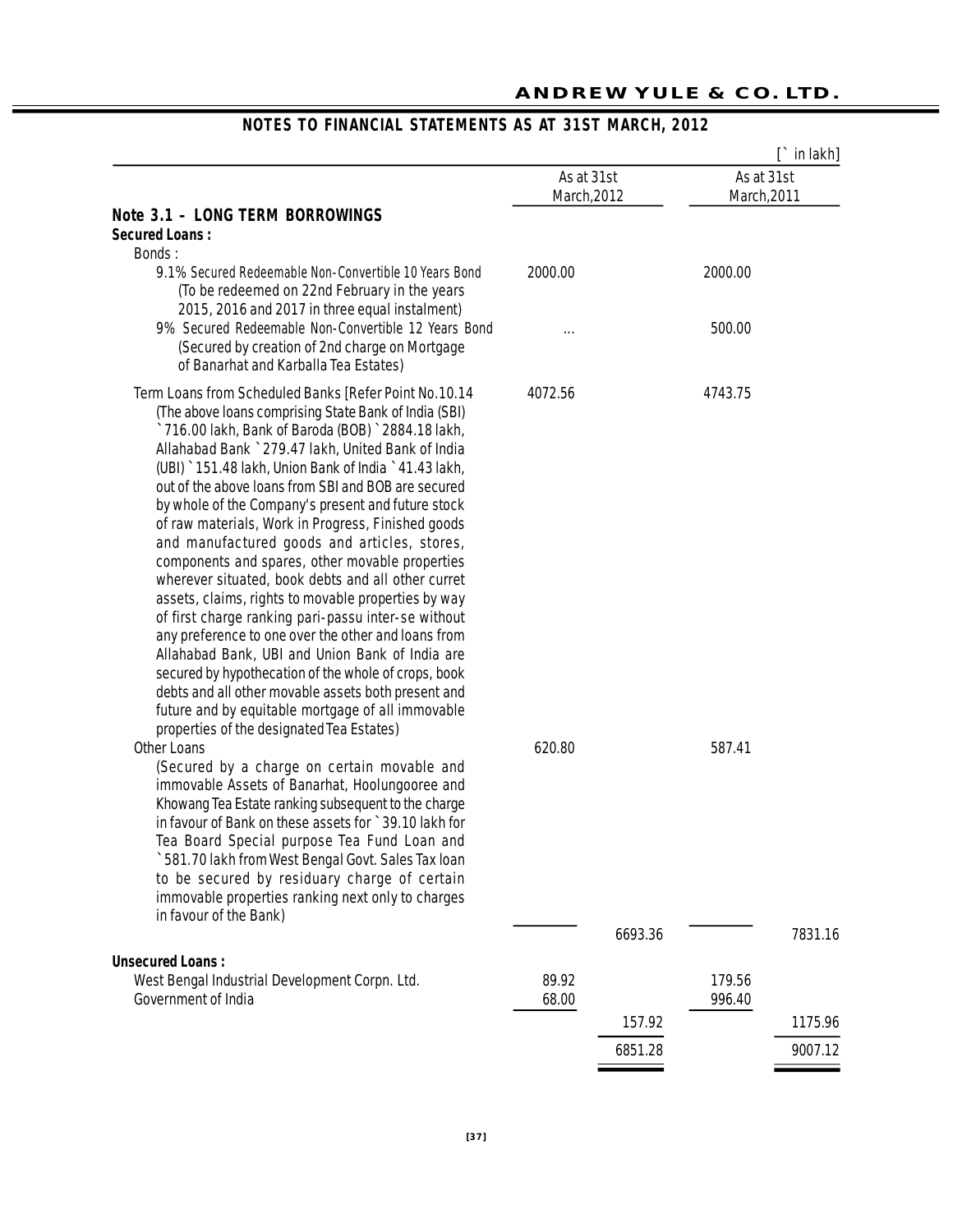## **ANDREW YULE & CO. LTD.**

|                                                                                               |                   |             |                   | $\Gamma$ in lakh] |
|-----------------------------------------------------------------------------------------------|-------------------|-------------|-------------------|-------------------|
|                                                                                               |                   | As at 31st  | As at 31st        |                   |
| Note 3.2 - OTHER LONG TERM LIABILITIES                                                        |                   | March, 2012 | March, 2011       |                   |
| <b>Security Deposit from Related Parties</b>                                                  |                   | 28.80       |                   | 148.80            |
| <b>Others (Security Deposit, Earnest Money Deposit)</b>                                       |                   | 66.02       |                   | 65.69             |
|                                                                                               |                   | 94.82       |                   | 214.49            |
|                                                                                               |                   |             |                   |                   |
| <b>Note 3.3 - LONG TERM PROVISIONS</b>                                                        |                   | 485.91      |                   |                   |
| Provision for Employee Benefits (Gratuity)<br>Provision for Tax (Income Tax, Wealth Tax, FBT) |                   | 274.91      |                   | 376.53<br>376.75  |
| <b>Provision for Contingencies</b>                                                            |                   | 11.23       |                   | 11.23             |
| Others (Provision for Employees' Benefit and Capital Work-in-Progress)                        |                   | 300.71      |                   | 274.52            |
|                                                                                               |                   | 1072.76     |                   | 1039.03           |
| Note 4.1 - SHORT TERM BORROWINGS<br>Secured:                                                  |                   |             |                   |                   |
| <b>From Banks</b>                                                                             |                   | 2605.89     |                   | 868.22            |
| (Comprising of Union Bank of India `6.37 lakh,                                                |                   |             |                   |                   |
| Allahabad Bank ` 1211.51 lakh, State Bank of India                                            |                   |             |                   |                   |
| 241.00 lakh, Bank of Baroda `1147.01 lakh secured                                             |                   |             |                   |                   |
| by hypothecation of inventories, book debts and                                               |                   |             |                   |                   |
| certain movable and immovable properties)                                                     |                   |             |                   |                   |
|                                                                                               |                   | 2605.89     |                   | 868.22            |
| Note 4.2 - TRADE PAYABLE                                                                      |                   |             |                   |                   |
| For Goods and Services [Refer Note No.10.06]                                                  |                   | 6069.52     |                   | 5305.27           |
|                                                                                               |                   | 6069.52     |                   | 5305.27           |
| <b>Note 4.3 - OTHER CURRENT LIABILITIES</b>                                                   |                   |             |                   |                   |
| <b>Current Maturity on Long Term Debt</b>                                                     |                   |             |                   |                   |
| Government of India<br><b>Others</b>                                                          | 4250.00<br>537.49 |             | 3419.60<br>723.23 |                   |
| (Comprising of Bank of Baroda ` 106.82 lakh, Allahabad                                        |                   |             |                   |                   |
| Bank `135.00 lakh, United Bank of India `75.00 lakh,                                          |                   |             |                   |                   |
| Union Bank of India ` 41.43 lakh and WBIDC ` 179.24 lakh)                                     |                   |             |                   |                   |
|                                                                                               |                   | 4787.49     |                   | 4142.83           |
| Interest accrued but not due on borrowings                                                    |                   |             |                   |                   |
| Government of India                                                                           | 258.18            |             | 536.81            |                   |
| <b>Others</b>                                                                                 | 19.40             |             | 30.04             |                   |
|                                                                                               |                   | 277.58      |                   | 566.85            |
| Interest accrued and due on borrowings<br>Government of India                                 | 2364.69           |             | 1487.13           |                   |
| Others (Comprising of W.B. Housing Loan `0.68 lakh,                                           |                   |             |                   |                   |
| State Bank of India ` 706.50 lakh, and                                                        |                   |             |                   |                   |
| Bank of Baroda ` 87.34 lakh)                                                                  | 794.52            |             | 712.71            |                   |
|                                                                                               |                   | 3159.21     |                   | 2199.84           |
| <b>Advance and Deposits received from Customers</b>                                           |                   | 656.78      |                   | 419.94            |
| <b>Unclaimed Preference Shares</b>                                                            |                   |             |                   | 0.80              |
| <b>Related Parties</b>                                                                        |                   | 120.00      |                   |                   |
| Others Payable (Employees' dues, Other Contractual                                            |                   | 4098.85     |                   | 5508.84           |
| obligation and Statutory Dues)                                                                |                   |             |                   |                   |
|                                                                                               |                   | 13099.91    |                   | 12839.10          |
| <b>Note 4.4 - SHORT TERM PROVISIONS</b>                                                       |                   |             |                   |                   |
| Others:                                                                                       |                   |             |                   |                   |
| Other Provisions (Stock Obsolescence, Contingencies and Food Stuff)                           |                   | 700.17      |                   | 418.08            |
|                                                                                               |                   | 700.17      |                   | 418.08            |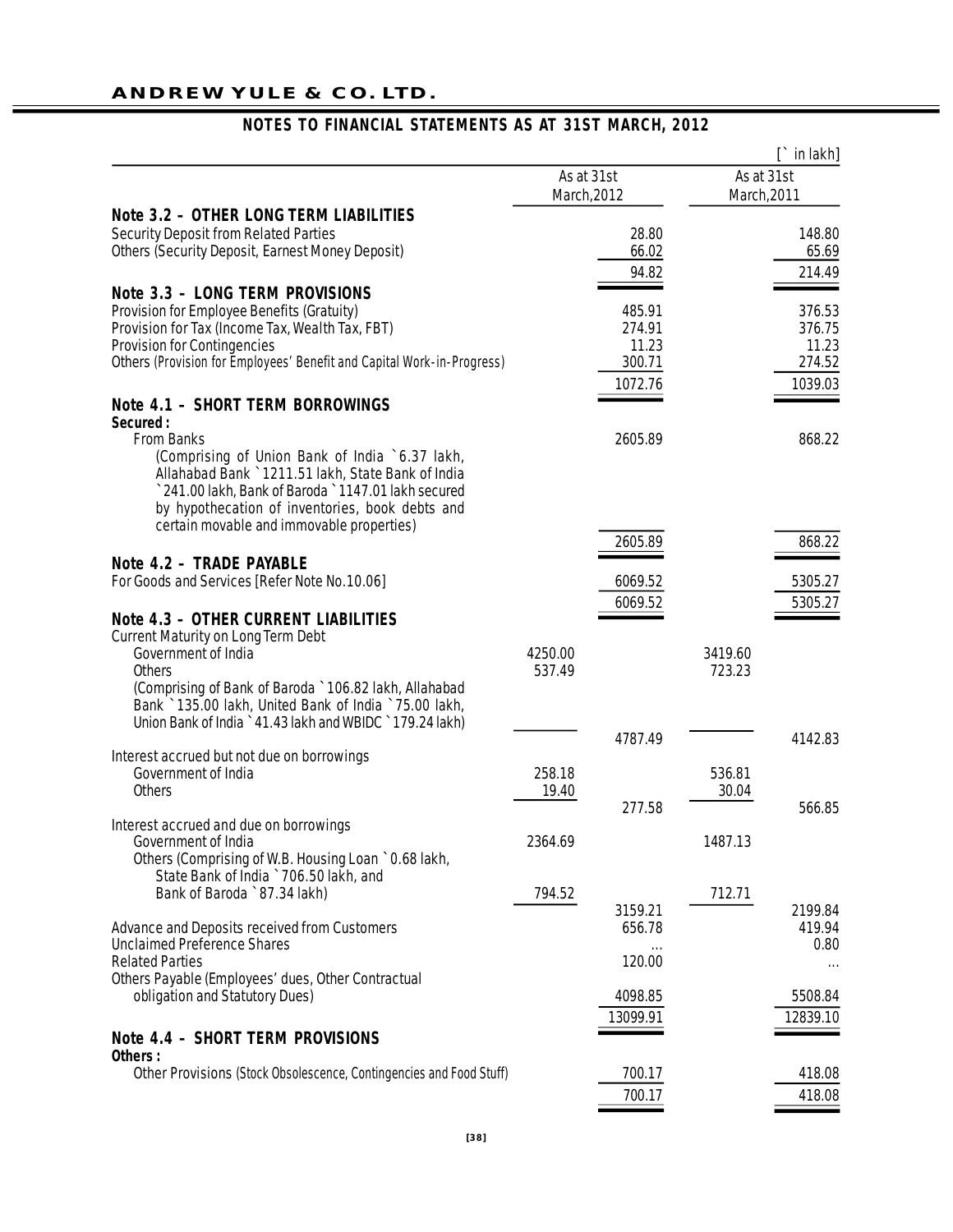ANDREW YULE & CO. LTD. **ANDREW YULE & CO. LTD.**

 $\hat{\mathbf{r}}$ 

NOTES TO FINANCIAL STATEMENTS AS AT 31ST MARCH, 2012 **NOTES TO FINANCIAL STATEMENTS AS AT 31ST MARCH, 2012**

| FIXED ASSETS<br>Note 5 -                                                                                               |                                                       |                                      |                                                            |                                                       |                          |                 |                                                      |                          |                                |                       |                                | in lakh]                  |
|------------------------------------------------------------------------------------------------------------------------|-------------------------------------------------------|--------------------------------------|------------------------------------------------------------|-------------------------------------------------------|--------------------------|-----------------|------------------------------------------------------|--------------------------|--------------------------------|-----------------------|--------------------------------|---------------------------|
|                                                                                                                        |                                                       | GROSS BI                             | 0 <sup>o</sup>                                             |                                                       |                          |                 | DEPRECIATION                                         |                          | <u>IMPAIRMEN</u><br>OF ASSETS  |                       | に<br>当                         | <b>BLOCK</b>              |
| Description of Assets                                                                                                  | Value as at<br><b>Cost/Book</b><br>1st April,<br>2011 | Adjustments Ad<br>during the<br>year | justments<br>Additions/ Less: Sales/<br>during the<br>year | 31st March<br>Value as at<br><b>Cost/Book</b><br>2012 | March, 2011<br>Upto 31st | For the<br>year | during the year<br>Adjustments<br>Less: On<br>Sales/ | March, 2012<br>Upto 31st | March,<br>Upto<br>2011<br>31st | During<br>the<br>year | March, 2012<br>As at 31st      | March, 2011<br>As at 31st |
| development and leasehold<br>2010-11 \15.10 lakhs)<br>Land (including cost of<br>land `15.10 lakhs;<br>Tangible Assets | 175.39                                                | $\vdots$                             | ÷                                                          | 175.39                                                | ÷                        | $\vdots$        | ÷                                                    | ţ.                       | $\vdots$                       | $\vdots$              | 175.39                         | 175.39                    |
| garden development expn.)]<br>Estates [Leasehold (including                                                            | 12469.46                                              | 4.15                                 | 19.50                                                      | 12454.11                                              | 255.47                   | 5.78            | 0.01                                                 | 261.24                   | $\vdots$                       | ÷                     | 12192.87                       | 12213.99                  |
| <b>Buildings</b>                                                                                                       | 3024.44                                               | 195.59                               | 0.41                                                       | 3219.62                                               | 1261.28                  | 58.54           | 1.65                                                 | 1318.17                  | 5.78                           | ÷                     | 1895.67                        | 1757.38                   |
| Roads and Culverts                                                                                                     | 53.75                                                 | 11.21                                | ፡                                                          | 64.96                                                 | 16.71                    | 1.10            |                                                      | 17.81                    |                                | ÷                     | 47.15                          | 37.04                     |
| Plant and Equipments                                                                                                   | 4868.82                                               | 398.17                               | 34.34                                                      | 5232.65                                               | 3016.32                  | 229.05          | $(-) 1.58$                                           | 3246.95                  | 96.41                          | ÷                     | 1889.29                        | 1756.09                   |
| Drawings, Designs and                                                                                                  | 74.99                                                 |                                      |                                                            | 74.99                                                 | 40.91                    |                 | 0.01                                                 | 40.90                    | 34.09                          |                       |                                |                           |
| Electrical Installations<br>Tracings etc.                                                                              | 887.88                                                | 74.28                                | ÷<br>÷                                                     | 962.16                                                | 458.51                   | ÷<br>35.52      | $(-) 0.01$                                           | 494.04                   | ÷                              | ÷                     | 468.12                         | $(-) 0.01$<br>429.37      |
| Water Installations                                                                                                    | 499.03                                                | 47.20                                | 0.24                                                       | 545.99                                                | 253.32                   | 20.83           | 0.22                                                 | 273.93                   | ÷                              | ÷                     | 272.06                         | 245.71                    |
| Furniture and Fixtures<br>Office Equipments                                                                            | 373.10                                                | 6.80<br>17.94                        | 69.19                                                      | 17.94<br>310.71                                       | 288.21                   | 1.49<br>11.19   | 46.76<br>$(-) 11.17$                                 | 252.64<br>12.66          | $\overline{0}$ .01             |                       | 58.06<br>5.28                  | 84.88                     |
| Vehicles                                                                                                               | 675.01                                                | 163.79                               | 16.05                                                      | 822.75                                                | 376.40                   | 55.96           | 15.10                                                | 417.26                   | $\vdots$<br>$\vdots$           | $\vdots$<br>÷         | 405.49                         | 298.61                    |
| Intangible Assets<br><b>TOTAL</b>                                                                                      | 23101.87                                              | 919.13                               | 139.73                                                     | 23881.27                                              | 5967.13                  | 419.46          | 50.99                                                | 6335.60                  | 136.29                         | $\vdots$              | 17409.38                       | 16998.45                  |
| Computer Software                                                                                                      | 34.37                                                 | 6.31                                 | $\vdots$                                                   | 40.68                                                 | 20.10                    | 6.85            | $(-) 0.11$                                           | 27.06                    | $\vdots$                       | ÷                     | 13.62                          | 14.27                     |
| Capital Work-in-Progress (Tangible)<br><b>TOTAL</b>                                                                    | 23136.24<br>366.00                                    | 925.44<br>236.14                     | 139.73<br>218.34                                           | 383.80<br>23921.95                                    | 5987.23                  | ÷<br>426.31     | 50.88                                                | 6362.66                  | 52.53<br>136.29                | $\vdots$<br>$\colon$  | $\frac{1}{17423.00}$<br>331.27 | 17012.72<br>313.47        |
| <b>TOTAL</b>                                                                                                           | 23502.24                                              | 1161.58                              | 358.07                                                     | 24305.75                                              | 5987.23                  | 426.31          | 50.88                                                | 6362.66                  | 188.82                         | $\vdots$              | 17754.27                       | 17326.19                  |
| PREVIOUS YEAR'S TOTAL                                                                                                  | 23235.98                                              | 560.33                               | 294.07                                                     | 23502.24                                              | 5721.94                  | 423.11          | 157.82                                               | 5987.23                  | 188.82                         | $\vdots$              | 17326.19                       |                           |
|                                                                                                                        |                                                       |                                      |                                                            |                                                       |                          |                 |                                                      |                          |                                |                       |                                |                           |

 $\equiv$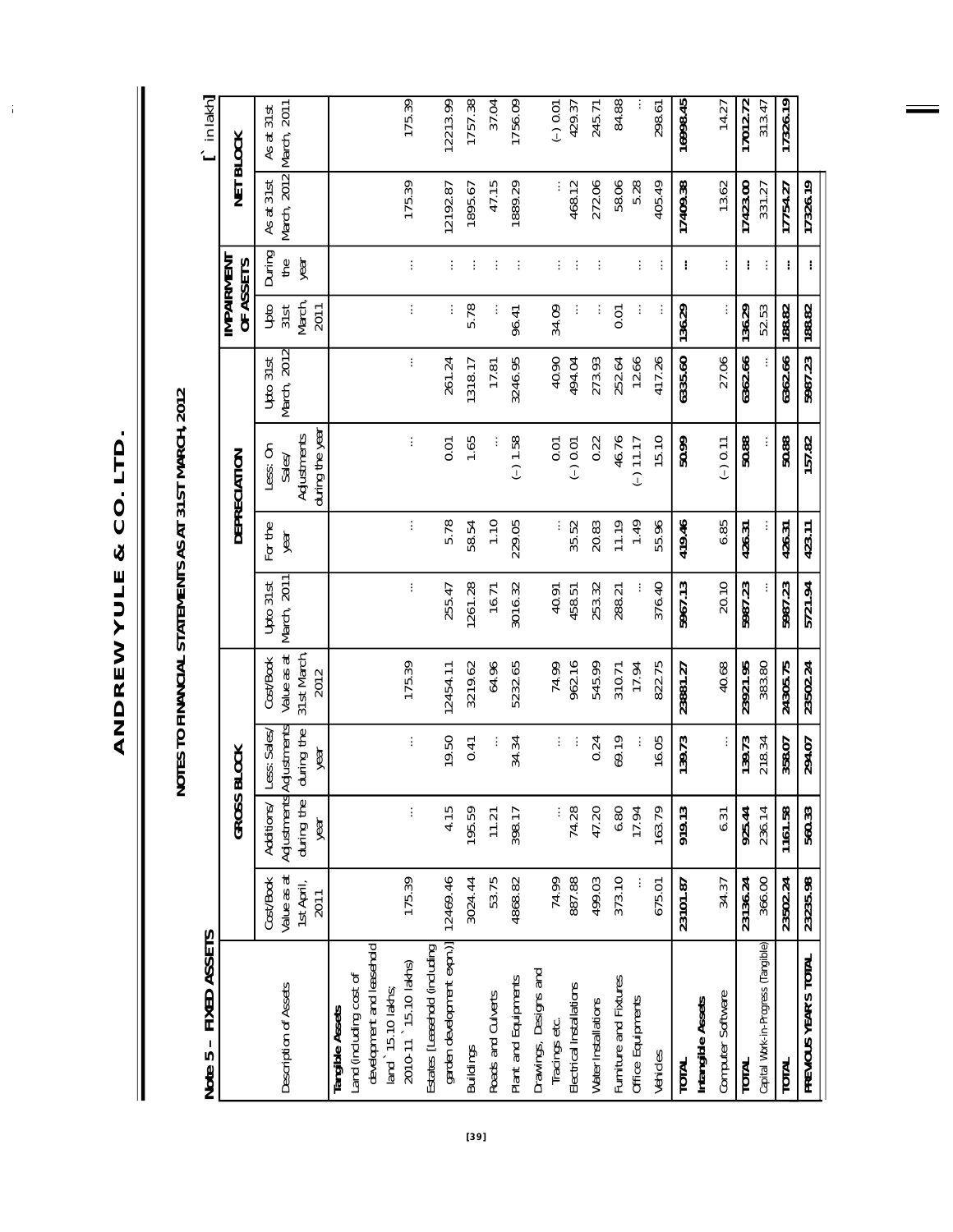## **ANDREW YULE & CO. LTD.**

|                                                                                          |                   |                     |                   | $\Gamma$ in lakh]   |
|------------------------------------------------------------------------------------------|-------------------|---------------------|-------------------|---------------------|
|                                                                                          | No. of<br>Shares/ | Face<br>Value       |                   | <b>Book Value</b>   |
| <b>Note 5.1 - NON-CURRENT INVESTMENTS</b>                                                |                   | Units per Share/    | As at             | As at               |
| Equity Shares in Subsidiary Company-Non-Trade Investments :<br>1.                        |                   | Unit                | 31.03.2012        | 31.03.2011          |
| Unquoted :                                                                               |                   |                     |                   |                     |
| Hooghly Printing Co. Ltd.                                                                | 10,27,128         | 10                  | 103.20            | 103.20              |
| Yule Engineering Ltd.-Ordinary Shares                                                    | 50,000            | 10                  | 5.00              | 5.00                |
| Yule Electrical Ltd. - Ordinary Shares                                                   | 50,000            | 10                  | 5.00              | 5.00                |
| 2. In Other Companies-Non-Trade Investments :<br><b>Equity Shares (Fully Paid):</b>      |                   |                     |                   |                     |
| Quoted:<br>Yule Financing & Leasing Co. Ltd.                                             | 3,00,000          | 10                  | 27.88             | 27.88               |
| DPSC Ltd.                                                                                | 34,500            | 1                   | 0.01              | 0.01                |
| Tide Water Oil Co. (India) Ltd.                                                          | 2,28,390          | 10                  | 141.07            | 141.07              |
| <b>WEBFIL Ltd.</b>                                                                       | 1,45,000          | 10                  | 14.50             | 14.50               |
| Fort Gloster Industries Ltd.                                                             | 1,040             | 10                  | 0.13              | 0.13                |
| Gloster Jute Mills Ltd.                                                                  | 416               | 10                  | $\cdots$          | $\cdots$            |
| Exide Industries Ltd.                                                                    | 2,12,714          | 1                   | 4.22              | 4.22                |
| The Gillapukri Tea and Industries Ltd.                                                   | 26                | 10                  | $\cdots$          | $\cdots$            |
| Unquoted :                                                                               |                   |                     |                   |                     |
| The Bengal Coal Co. Ltd.                                                                 | 10,305            | 100                 | 0.51              | 0.51                |
| Katras Jherriah Coal Co. Ltd.                                                            | 60,260            | 10                  | 6.95              | 6.95                |
| The New Beerbhoom Coal Co. Ltd.                                                          | 1,05,355          | 10                  | 12.27             | 12.27               |
| The Statesman Ltd.                                                                       | 9,966             | 100                 | 4.70              | 4.70                |
| ABC Tea Workers Welfare Services                                                         | 750               | 10                  | 0.08              | 0.08                |
| 6% Cumulative Redeemable Preference Shares-WEBFIL Ltd.                                   | 20,44,000         | 10                  | 204.40            | 204.40              |
| Woodlands Multispeciality Hospital Ltd.                                                  | 23,200            | 10                  | 0.66              | 0.66                |
| <b>Bonds (Fully Paid):</b>                                                               |                   |                     |                   |                     |
| <b>Unquoted</b><br>WEBFIL Ltd. Zero Rate Unsecured Redeemable Bond                       | 305               | 1,00,000            | 305.00            | 305.00              |
| 3. Units (Fully Paid) :<br>Quoted:                                                       |                   |                     |                   |                     |
| Unit Trust of India                                                                      |                   |                     |                   |                     |
| <b>Balanced Fund</b>                                                                     | 1,63,261          | 10                  | 32.94             | 30.75               |
|                                                                                          | (1, 55, 400)      |                     | 868.52            | 866.33              |
| Less: Provision for diminution in value for long term investments                        |                   |                     | 5.21              | 5.21                |
|                                                                                          |                   |                     | 863.31            | 861.12              |
| [Investments are valued at cost]                                                         |                   |                     |                   |                     |
|                                                                                          |                   |                     |                   | <b>Book Value</b>   |
|                                                                                          |                   |                     | As at             | As at               |
|                                                                                          |                   |                     | 31.3.2012         | 31.3.2011           |
| <b>SUMMARY</b>                                                                           |                   |                     |                   |                     |
| 1. Subsidiary Company - Equity Shares<br>Other Companies (Non-Trade Investments) :<br>2. |                   |                     | 113.20            | 113.20              |
| Preference Shares                                                                        |                   |                     | 204.40            | 204.40              |
| <b>Equity Shares</b>                                                                     |                   |                     | 212.98            | 212.98              |
| <b>Bonds</b>                                                                             |                   |                     | 305.00            | 305.00              |
|                                                                                          |                   |                     | 722.38            | 722.38              |
| Unit Trust of India<br>3.                                                                |                   |                     |                   |                     |
| <b>Balanced Fund</b>                                                                     |                   |                     | 32.94             | 30.75               |
|                                                                                          |                   |                     | 868.52            | 866.33              |
|                                                                                          | As at 31.03.2012  |                     |                   | As at 31.03.2011    |
| Aggregate Value of Investments :                                                         | <b>Book Value</b> | <b>Market Value</b> | <b>Book Value</b> | <b>Market Value</b> |
| Quoted                                                                                   | 220.75            | 17379.04            | 218.56            | 14987.04            |
| Unquoted                                                                                 | 647.77            |                     | 647.77            |                     |
|                                                                                          | 868.52            |                     | 866.33            |                     |
|                                                                                          |                   |                     |                   |                     |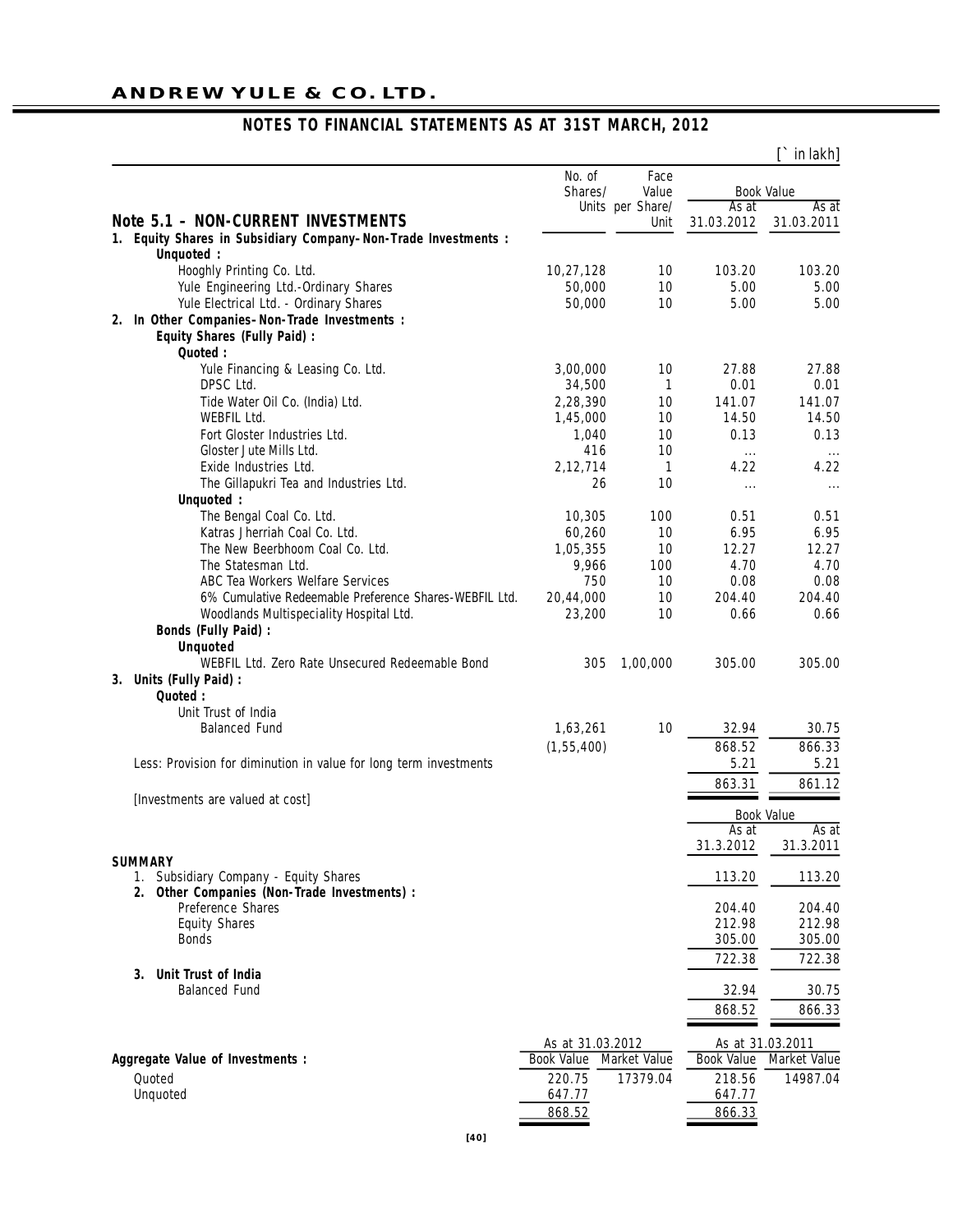|                                                                                                                                  |                   | $\Gamma$ in lakh]  |
|----------------------------------------------------------------------------------------------------------------------------------|-------------------|--------------------|
|                                                                                                                                  | As at 31st        | As at 31st         |
|                                                                                                                                  | March, 2012       | March, 2011        |
| <b>Note 5.2 - LONG TERM LOANS AND ADVANCES</b>                                                                                   |                   |                    |
| Capital Advance                                                                                                                  | 22.38             | 6.78               |
| <b>Security Deposit</b>                                                                                                          | 126.31            | 250.26             |
| Advance Income Tax and Other Tax                                                                                                 | 850.10            | 927.52             |
| Loans and Advance to related parties                                                                                             | 502.05            | 500.00             |
| <b>Other Loans and Advances</b>                                                                                                  | 152.01            | 352.15             |
|                                                                                                                                  | 1652.85           | 2036.71            |
| <b>Classification:</b>                                                                                                           |                   |                    |
| Unsecured- Considered Good                                                                                                       | 1652.85           | 2036.71            |
| <b>Considered Doubtful</b>                                                                                                       | 1808.42           | 1865.04            |
|                                                                                                                                  | 3461.27           | 3901.75            |
| Less: Provisions for Doubtful Advance                                                                                            | 1808.42           | 1865.04            |
|                                                                                                                                  | 1652.85           | 2036.71            |
|                                                                                                                                  |                   |                    |
| Note 5.3 - OTHER NON-CURRENT ASSETS                                                                                              |                   |                    |
| Others (Plan Assets for Superannuation Fund and Retention Money)                                                                 | 528.70            | 361.31             |
|                                                                                                                                  | 528.70            | 361.31             |
| Note 6.1 - CURRENT INVESTMENT (Investment in Mutual Fund)<br>Quoted:                                                             |                   |                    |
| <b>Unit Trust of India</b>                                                                                                       |                   |                    |
| <b>Balance Fund</b>                                                                                                              | 1.55              | 2.19               |
| (7860.423 No. of Units of face value of `10/- each) (Market<br>value of `20.93 each, total value `1.65 lakh - Valued at<br>cost) |                   |                    |
|                                                                                                                                  | 1.55              | 2.19               |
|                                                                                                                                  |                   |                    |
| Note 6.2 - INVENTORIES (At lower of cost and net realisable value)                                                               |                   |                    |
| Raw Materials, Components & Packaging Material                                                                                   | 1119.78<br>853.53 | 1110.45<br>1008.47 |
| <b>Work in Progress</b><br><b>Finished Goods</b>                                                                                 | 364.38            | 710.38             |
| <b>Stores and Spare Parts</b>                                                                                                    | 1023.91           | 822.36             |
| <b>Loose Tools</b>                                                                                                               | 9.26              | 9.13               |
| <b>Food Stuff</b>                                                                                                                | 11.38             | 25.71              |
| Scrap                                                                                                                            | 13.65             | 25.05              |
|                                                                                                                                  | 3395.89           | 3711.55            |
|                                                                                                                                  |                   |                    |
| <b>Note 6.3 - TRADE RECEIVABLES</b>                                                                                              |                   |                    |
| Trade Receivable :                                                                                                               |                   |                    |
| Unsecured:                                                                                                                       |                   |                    |
| Debts outstanding over six months :                                                                                              |                   |                    |
| <b>Considered Good</b>                                                                                                           | 1092.81           | 476.65             |
| <b>Considered Doubtful</b>                                                                                                       | 4273.24           | 4230.54            |
|                                                                                                                                  | 5366.05           | 4707.19            |
| <b>Less: Provision for Doubtful Debts</b>                                                                                        | 4273.24           | 4230.54            |
|                                                                                                                                  | 1092.81           | 476.65             |
| <b>Other Debts:</b>                                                                                                              |                   |                    |
| <b>Considered Good</b>                                                                                                           | 6487.84           | 3788.87            |
|                                                                                                                                  | 7580.65           | 4265.52            |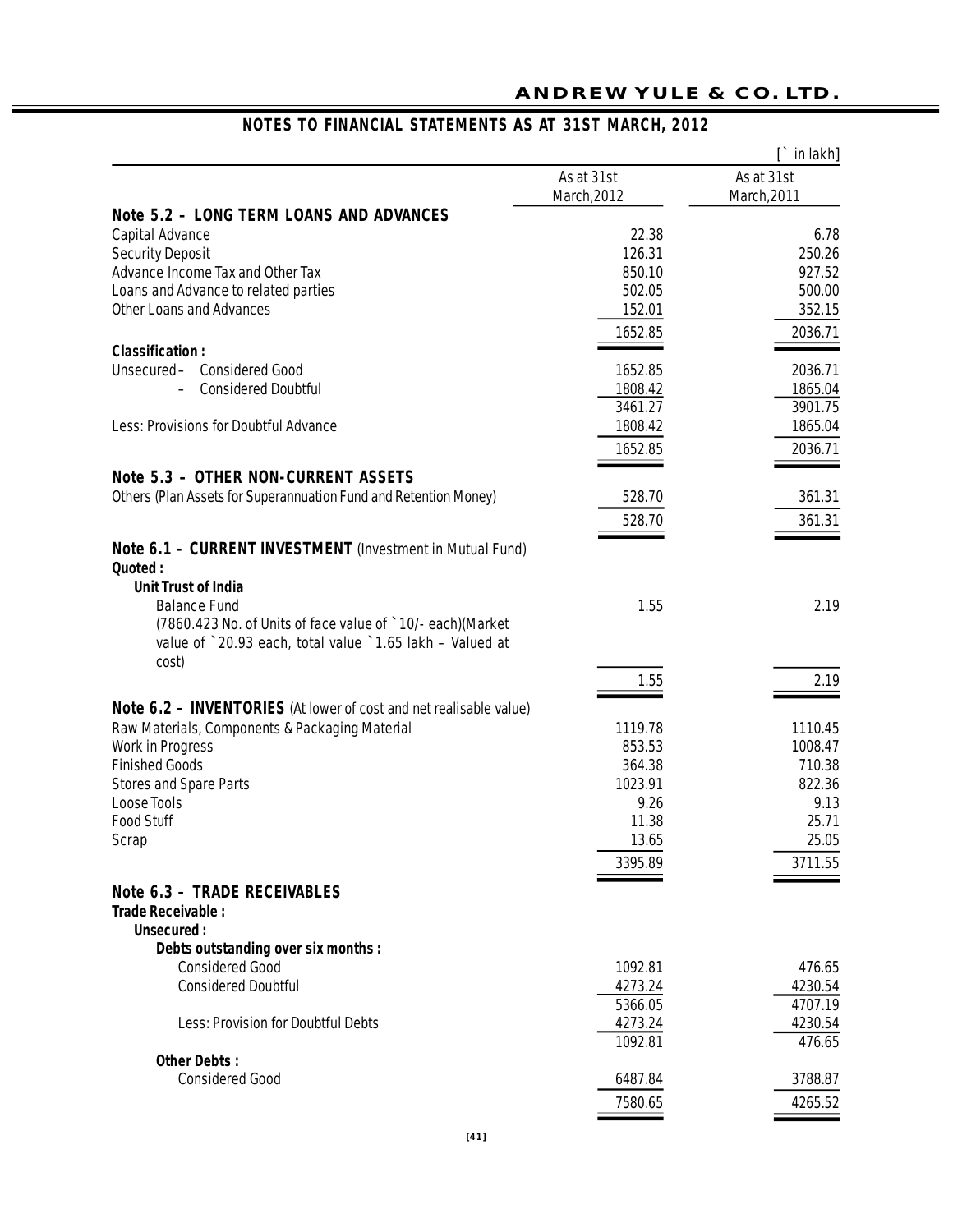## **ANDREW YULE & CO. LTD.**

|                                                             |                           |          |                           | $\hat{a}$ in lakh] |
|-------------------------------------------------------------|---------------------------|----------|---------------------------|--------------------|
|                                                             | As at 31st<br>March, 2012 |          | As at 31st<br>March, 2011 |                    |
| Note 6.4 - CASH AND BANK BALANCES                           |                           |          |                           |                    |
| <b>Cash and Cash Equivalents:</b>                           |                           |          |                           |                    |
| <b>Balance with Bank</b>                                    | 583.31                    |          | 1090.70                   |                    |
| Cheques in Hand                                             | 11.89                     |          | 21.66                     |                    |
| Cash in Hand                                                | 19.83                     |          | 42.95                     |                    |
| Postage and Stamps in hand                                  | $\cdots$                  |          | 0.03                      |                    |
| <b>Remittance in Transit</b>                                | 2.52                      |          | 2.99                      |                    |
| Deposit with Bank maturing within 3 months                  | 3239.59                   |          | 2749.89                   |                    |
| <b>Other Bank Balances:</b>                                 |                           | 3857.14  |                           | 3908.22            |
| Deposit with Bank maturing after 3 months                   | 4220.11                   |          | 4211.39                   |                    |
| <b>Margin Money with Bank</b>                               | 2095.25                   |          | 2776.78                   |                    |
|                                                             |                           | 6315.36  |                           | 6988.17            |
|                                                             |                           | 10172.50 |                           | 10896.39           |
| Unclaimed Preference Share Redemption Account               |                           |          |                           | 0.80               |
|                                                             |                           | 10172.50 |                           | 10897.19           |
| Including Deposit maturing more than 12 months `159.70 lakh |                           |          |                           |                    |
| Note 6.5 - SHORT TERM LOANS AND ADVANCES                    |                           |          |                           |                    |
| Loans and Advances to related parties                       |                           | 278.60   |                           | 353.33             |
| <b>Balance with Customs &amp; Central Excise</b>            |                           | 86.03    |                           | 111.93             |
| <b>Deposits</b>                                             |                           | 29.01    |                           | 259.09             |
| Advance recoverable in cash or in kind                      |                           | 1715.42  |                           | 2109.51            |
|                                                             |                           | 2109.06  |                           | 2833.86            |
| Notes:                                                      |                           |          |                           |                    |
| - Considered Good<br>Secured                                |                           | 13.73    |                           | 19.09              |
| Unsecured - Considered Good                                 |                           | 2095.33  |                           | 2814.77            |
| - Considered Doubtful                                       |                           | 0.28     |                           |                    |
|                                                             |                           | 2095.61  |                           | 2814.77            |
| <b>Less: Provision for Doubtful Debts</b>                   |                           | 0.28     |                           |                    |
|                                                             |                           | 2095.33  |                           | 2814.77            |
|                                                             |                           | 2109.06  |                           | 2833.86            |
| Note 6.6 - OTHER CURRENT ASSETS                             |                           |          |                           |                    |
| Others (Interest accrued on deposits)                       |                           | 414.71   |                           | 160.36             |
|                                                             |                           | 414.71   |                           | 160.36             |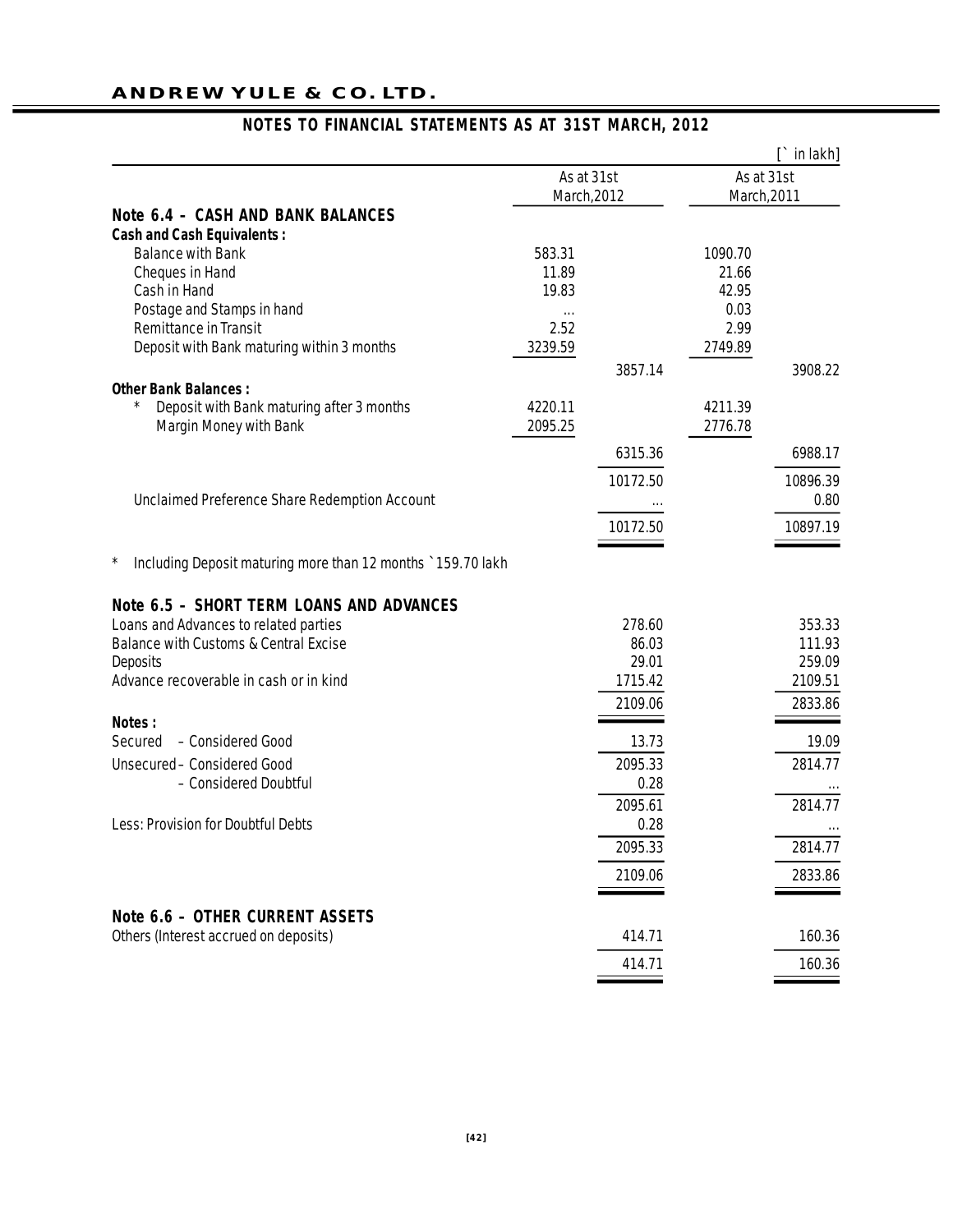| For the year ended<br>For the year ended<br>31st March, 2012<br>31st March, 2011<br><b>INCOME</b><br><b>Note 7.1 - REVENUE FROM OPERATIONS</b><br>Sale of Products<br>27980.46<br>24175.86<br>Sale of Services<br>427.22<br>458.66<br>2000.20<br>1320.94<br><b>Other Operational Income</b><br>30407.88<br>Less: Trade and Other Discount<br>212.46<br>30195.42<br>1126.23<br>Less: Excise Duty<br>29069.19<br>Note 7.2 - OTHER INCOME<br>Interest Income<br>842.34<br>141.29<br>Dividend Income on Long Term Investments<br>Net gain on sale of current investments<br>7.10<br>Other non-operating income (Tea Board Subsidy,<br>Adjustment of Tea Board Subsidy, Profit on Exchange,<br>Items relating to previous year, Provision no longer<br>required written back)<br>182.04<br>1172.77<br>Note 8.1 - COST OF MATERIAL CONSUMED<br>Opening Stock as at 1st April, 2011 :<br>Raw Materials, Components and Packing Materials<br>1110.45<br>889.42<br><b>Stores and Spare Parts</b><br>822.36<br>570.60<br><b>Loose Tools</b><br>9.13<br>8.06<br>1941.94<br>1468.08<br>4.21<br>Less: Book value of stocks sold/adj/written off<br>$\cdots$<br>1941.94<br>Purchase during the year:<br>Raw Materials, Components and Packing Materials<br>9619.64<br>7503.25<br><b>Stores and Spare Parts</b><br>1911.20<br>1686.57<br><b>Loose Tools</b><br>6.97<br>6.32<br>11537.81<br>9196.14<br>13479.75<br>Less: Closing Stock as at 31st March, 2012:<br>Raw Materials, Components and Packing Materials<br>1119.78<br>1110.45<br><b>Stores and Spare Parts</b><br>1023.91<br>822.36<br><b>Loose Tools</b><br>9.26<br>9.13<br>2152.95<br>11326.80<br>Less: Raw Materials and Stores used on various jobs<br>378.02<br>10948.78 |  |  | $\Gamma$ in lakh] |
|-------------------------------------------------------------------------------------------------------------------------------------------------------------------------------------------------------------------------------------------------------------------------------------------------------------------------------------------------------------------------------------------------------------------------------------------------------------------------------------------------------------------------------------------------------------------------------------------------------------------------------------------------------------------------------------------------------------------------------------------------------------------------------------------------------------------------------------------------------------------------------------------------------------------------------------------------------------------------------------------------------------------------------------------------------------------------------------------------------------------------------------------------------------------------------------------------------------------------------------------------------------------------------------------------------------------------------------------------------------------------------------------------------------------------------------------------------------------------------------------------------------------------------------------------------------------------------------------------------------------------------------------------------------------------------------------------------------------------|--|--|-------------------|
| 25955.46<br>229.81<br>25725.65<br>734.35<br>24991.30<br>750.24<br>118.46<br>12.05<br>2789.90<br>3670.65<br>1463.87<br>10660.01<br>1941.94<br>8718.07<br>328.38<br>8389.69                                                                                                                                                                                                                                                                                                                                                                                                                                                                                                                                                                                                                                                                                                                                                                                                                                                                                                                                                                                                                                                                                                                                                                                                                                                                                                                                                                                                                                                                                                                                               |  |  |                   |
|                                                                                                                                                                                                                                                                                                                                                                                                                                                                                                                                                                                                                                                                                                                                                                                                                                                                                                                                                                                                                                                                                                                                                                                                                                                                                                                                                                                                                                                                                                                                                                                                                                                                                                                         |  |  |                   |
|                                                                                                                                                                                                                                                                                                                                                                                                                                                                                                                                                                                                                                                                                                                                                                                                                                                                                                                                                                                                                                                                                                                                                                                                                                                                                                                                                                                                                                                                                                                                                                                                                                                                                                                         |  |  |                   |
|                                                                                                                                                                                                                                                                                                                                                                                                                                                                                                                                                                                                                                                                                                                                                                                                                                                                                                                                                                                                                                                                                                                                                                                                                                                                                                                                                                                                                                                                                                                                                                                                                                                                                                                         |  |  |                   |
|                                                                                                                                                                                                                                                                                                                                                                                                                                                                                                                                                                                                                                                                                                                                                                                                                                                                                                                                                                                                                                                                                                                                                                                                                                                                                                                                                                                                                                                                                                                                                                                                                                                                                                                         |  |  |                   |
|                                                                                                                                                                                                                                                                                                                                                                                                                                                                                                                                                                                                                                                                                                                                                                                                                                                                                                                                                                                                                                                                                                                                                                                                                                                                                                                                                                                                                                                                                                                                                                                                                                                                                                                         |  |  |                   |
|                                                                                                                                                                                                                                                                                                                                                                                                                                                                                                                                                                                                                                                                                                                                                                                                                                                                                                                                                                                                                                                                                                                                                                                                                                                                                                                                                                                                                                                                                                                                                                                                                                                                                                                         |  |  |                   |
|                                                                                                                                                                                                                                                                                                                                                                                                                                                                                                                                                                                                                                                                                                                                                                                                                                                                                                                                                                                                                                                                                                                                                                                                                                                                                                                                                                                                                                                                                                                                                                                                                                                                                                                         |  |  |                   |
|                                                                                                                                                                                                                                                                                                                                                                                                                                                                                                                                                                                                                                                                                                                                                                                                                                                                                                                                                                                                                                                                                                                                                                                                                                                                                                                                                                                                                                                                                                                                                                                                                                                                                                                         |  |  |                   |
|                                                                                                                                                                                                                                                                                                                                                                                                                                                                                                                                                                                                                                                                                                                                                                                                                                                                                                                                                                                                                                                                                                                                                                                                                                                                                                                                                                                                                                                                                                                                                                                                                                                                                                                         |  |  |                   |
|                                                                                                                                                                                                                                                                                                                                                                                                                                                                                                                                                                                                                                                                                                                                                                                                                                                                                                                                                                                                                                                                                                                                                                                                                                                                                                                                                                                                                                                                                                                                                                                                                                                                                                                         |  |  |                   |
|                                                                                                                                                                                                                                                                                                                                                                                                                                                                                                                                                                                                                                                                                                                                                                                                                                                                                                                                                                                                                                                                                                                                                                                                                                                                                                                                                                                                                                                                                                                                                                                                                                                                                                                         |  |  |                   |
|                                                                                                                                                                                                                                                                                                                                                                                                                                                                                                                                                                                                                                                                                                                                                                                                                                                                                                                                                                                                                                                                                                                                                                                                                                                                                                                                                                                                                                                                                                                                                                                                                                                                                                                         |  |  |                   |
|                                                                                                                                                                                                                                                                                                                                                                                                                                                                                                                                                                                                                                                                                                                                                                                                                                                                                                                                                                                                                                                                                                                                                                                                                                                                                                                                                                                                                                                                                                                                                                                                                                                                                                                         |  |  |                   |
|                                                                                                                                                                                                                                                                                                                                                                                                                                                                                                                                                                                                                                                                                                                                                                                                                                                                                                                                                                                                                                                                                                                                                                                                                                                                                                                                                                                                                                                                                                                                                                                                                                                                                                                         |  |  |                   |
|                                                                                                                                                                                                                                                                                                                                                                                                                                                                                                                                                                                                                                                                                                                                                                                                                                                                                                                                                                                                                                                                                                                                                                                                                                                                                                                                                                                                                                                                                                                                                                                                                                                                                                                         |  |  |                   |
|                                                                                                                                                                                                                                                                                                                                                                                                                                                                                                                                                                                                                                                                                                                                                                                                                                                                                                                                                                                                                                                                                                                                                                                                                                                                                                                                                                                                                                                                                                                                                                                                                                                                                                                         |  |  |                   |
|                                                                                                                                                                                                                                                                                                                                                                                                                                                                                                                                                                                                                                                                                                                                                                                                                                                                                                                                                                                                                                                                                                                                                                                                                                                                                                                                                                                                                                                                                                                                                                                                                                                                                                                         |  |  |                   |
|                                                                                                                                                                                                                                                                                                                                                                                                                                                                                                                                                                                                                                                                                                                                                                                                                                                                                                                                                                                                                                                                                                                                                                                                                                                                                                                                                                                                                                                                                                                                                                                                                                                                                                                         |  |  |                   |
|                                                                                                                                                                                                                                                                                                                                                                                                                                                                                                                                                                                                                                                                                                                                                                                                                                                                                                                                                                                                                                                                                                                                                                                                                                                                                                                                                                                                                                                                                                                                                                                                                                                                                                                         |  |  |                   |
|                                                                                                                                                                                                                                                                                                                                                                                                                                                                                                                                                                                                                                                                                                                                                                                                                                                                                                                                                                                                                                                                                                                                                                                                                                                                                                                                                                                                                                                                                                                                                                                                                                                                                                                         |  |  |                   |
|                                                                                                                                                                                                                                                                                                                                                                                                                                                                                                                                                                                                                                                                                                                                                                                                                                                                                                                                                                                                                                                                                                                                                                                                                                                                                                                                                                                                                                                                                                                                                                                                                                                                                                                         |  |  |                   |
|                                                                                                                                                                                                                                                                                                                                                                                                                                                                                                                                                                                                                                                                                                                                                                                                                                                                                                                                                                                                                                                                                                                                                                                                                                                                                                                                                                                                                                                                                                                                                                                                                                                                                                                         |  |  |                   |
|                                                                                                                                                                                                                                                                                                                                                                                                                                                                                                                                                                                                                                                                                                                                                                                                                                                                                                                                                                                                                                                                                                                                                                                                                                                                                                                                                                                                                                                                                                                                                                                                                                                                                                                         |  |  |                   |
|                                                                                                                                                                                                                                                                                                                                                                                                                                                                                                                                                                                                                                                                                                                                                                                                                                                                                                                                                                                                                                                                                                                                                                                                                                                                                                                                                                                                                                                                                                                                                                                                                                                                                                                         |  |  |                   |
|                                                                                                                                                                                                                                                                                                                                                                                                                                                                                                                                                                                                                                                                                                                                                                                                                                                                                                                                                                                                                                                                                                                                                                                                                                                                                                                                                                                                                                                                                                                                                                                                                                                                                                                         |  |  |                   |
|                                                                                                                                                                                                                                                                                                                                                                                                                                                                                                                                                                                                                                                                                                                                                                                                                                                                                                                                                                                                                                                                                                                                                                                                                                                                                                                                                                                                                                                                                                                                                                                                                                                                                                                         |  |  |                   |
|                                                                                                                                                                                                                                                                                                                                                                                                                                                                                                                                                                                                                                                                                                                                                                                                                                                                                                                                                                                                                                                                                                                                                                                                                                                                                                                                                                                                                                                                                                                                                                                                                                                                                                                         |  |  |                   |
|                                                                                                                                                                                                                                                                                                                                                                                                                                                                                                                                                                                                                                                                                                                                                                                                                                                                                                                                                                                                                                                                                                                                                                                                                                                                                                                                                                                                                                                                                                                                                                                                                                                                                                                         |  |  |                   |
|                                                                                                                                                                                                                                                                                                                                                                                                                                                                                                                                                                                                                                                                                                                                                                                                                                                                                                                                                                                                                                                                                                                                                                                                                                                                                                                                                                                                                                                                                                                                                                                                                                                                                                                         |  |  |                   |
|                                                                                                                                                                                                                                                                                                                                                                                                                                                                                                                                                                                                                                                                                                                                                                                                                                                                                                                                                                                                                                                                                                                                                                                                                                                                                                                                                                                                                                                                                                                                                                                                                                                                                                                         |  |  |                   |
|                                                                                                                                                                                                                                                                                                                                                                                                                                                                                                                                                                                                                                                                                                                                                                                                                                                                                                                                                                                                                                                                                                                                                                                                                                                                                                                                                                                                                                                                                                                                                                                                                                                                                                                         |  |  |                   |
|                                                                                                                                                                                                                                                                                                                                                                                                                                                                                                                                                                                                                                                                                                                                                                                                                                                                                                                                                                                                                                                                                                                                                                                                                                                                                                                                                                                                                                                                                                                                                                                                                                                                                                                         |  |  |                   |
|                                                                                                                                                                                                                                                                                                                                                                                                                                                                                                                                                                                                                                                                                                                                                                                                                                                                                                                                                                                                                                                                                                                                                                                                                                                                                                                                                                                                                                                                                                                                                                                                                                                                                                                         |  |  |                   |
|                                                                                                                                                                                                                                                                                                                                                                                                                                                                                                                                                                                                                                                                                                                                                                                                                                                                                                                                                                                                                                                                                                                                                                                                                                                                                                                                                                                                                                                                                                                                                                                                                                                                                                                         |  |  |                   |
|                                                                                                                                                                                                                                                                                                                                                                                                                                                                                                                                                                                                                                                                                                                                                                                                                                                                                                                                                                                                                                                                                                                                                                                                                                                                                                                                                                                                                                                                                                                                                                                                                                                                                                                         |  |  |                   |
|                                                                                                                                                                                                                                                                                                                                                                                                                                                                                                                                                                                                                                                                                                                                                                                                                                                                                                                                                                                                                                                                                                                                                                                                                                                                                                                                                                                                                                                                                                                                                                                                                                                                                                                         |  |  |                   |
|                                                                                                                                                                                                                                                                                                                                                                                                                                                                                                                                                                                                                                                                                                                                                                                                                                                                                                                                                                                                                                                                                                                                                                                                                                                                                                                                                                                                                                                                                                                                                                                                                                                                                                                         |  |  |                   |
|                                                                                                                                                                                                                                                                                                                                                                                                                                                                                                                                                                                                                                                                                                                                                                                                                                                                                                                                                                                                                                                                                                                                                                                                                                                                                                                                                                                                                                                                                                                                                                                                                                                                                                                         |  |  |                   |
|                                                                                                                                                                                                                                                                                                                                                                                                                                                                                                                                                                                                                                                                                                                                                                                                                                                                                                                                                                                                                                                                                                                                                                                                                                                                                                                                                                                                                                                                                                                                                                                                                                                                                                                         |  |  |                   |
|                                                                                                                                                                                                                                                                                                                                                                                                                                                                                                                                                                                                                                                                                                                                                                                                                                                                                                                                                                                                                                                                                                                                                                                                                                                                                                                                                                                                                                                                                                                                                                                                                                                                                                                         |  |  |                   |
|                                                                                                                                                                                                                                                                                                                                                                                                                                                                                                                                                                                                                                                                                                                                                                                                                                                                                                                                                                                                                                                                                                                                                                                                                                                                                                                                                                                                                                                                                                                                                                                                                                                                                                                         |  |  |                   |
|                                                                                                                                                                                                                                                                                                                                                                                                                                                                                                                                                                                                                                                                                                                                                                                                                                                                                                                                                                                                                                                                                                                                                                                                                                                                                                                                                                                                                                                                                                                                                                                                                                                                                                                         |  |  |                   |
|                                                                                                                                                                                                                                                                                                                                                                                                                                                                                                                                                                                                                                                                                                                                                                                                                                                                                                                                                                                                                                                                                                                                                                                                                                                                                                                                                                                                                                                                                                                                                                                                                                                                                                                         |  |  |                   |
|                                                                                                                                                                                                                                                                                                                                                                                                                                                                                                                                                                                                                                                                                                                                                                                                                                                                                                                                                                                                                                                                                                                                                                                                                                                                                                                                                                                                                                                                                                                                                                                                                                                                                                                         |  |  |                   |

## **NOTES TO FINANCIAL STATEMENTS FOR THE YEAR ENDED 31ST MARCH, 2012**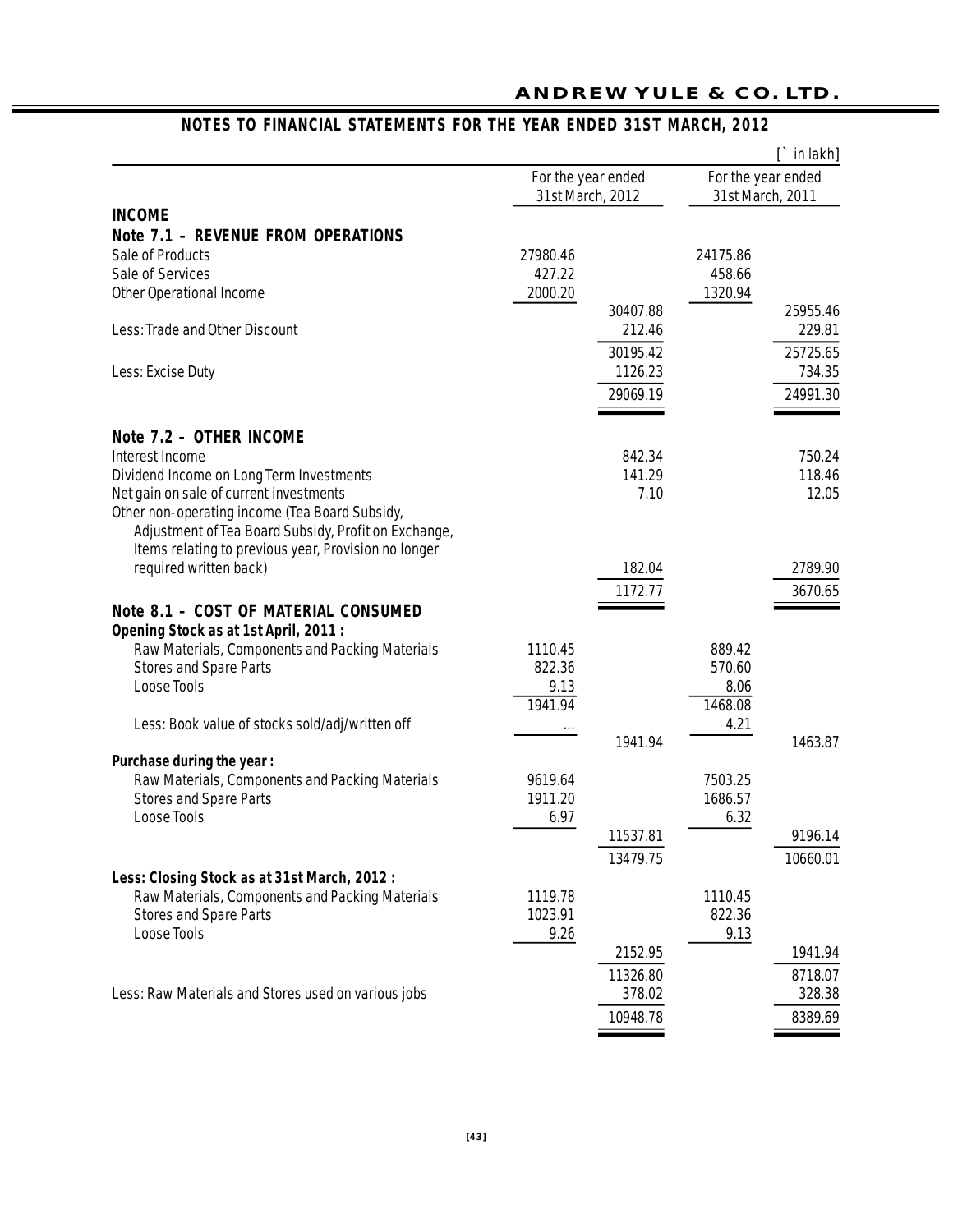## **ANDREW YULE & CO. LTD.**

|                                                                                                    |                                        |          |                  | $\Gamma$ in lakh]  |
|----------------------------------------------------------------------------------------------------|----------------------------------------|----------|------------------|--------------------|
|                                                                                                    | For the year ended<br>31st March, 2012 |          | 31st March, 2011 | For the year ended |
| Note 8.2 - CHANGES IN INVENTORIES OF FINISHED GOODS,<br><b>WORK-IN-PROGRESS AND STOCK IN TRADE</b> |                                        |          |                  |                    |
| Inventories (at close)                                                                             |                                        |          |                  |                    |
| <b>Finished Goods</b>                                                                              | 364.38                                 |          | 710.38           |                    |
| <b>Work in Progress</b>                                                                            | 853.53                                 |          | 1008.47          |                    |
| Scrap                                                                                              | 13.65                                  | 1231.56  | 25.05            |                    |
| Inventories (at commencement)                                                                      |                                        |          |                  | 1743.90            |
| <b>Finished Goods</b>                                                                              | 710.38                                 |          | 529.59           |                    |
| <b>Work in Progress</b>                                                                            | 1008.47                                |          | 1029.75          |                    |
| Scrap                                                                                              | 25.05                                  |          | 18.89            |                    |
|                                                                                                    |                                        | 1743.90  |                  | 1578.23            |
|                                                                                                    |                                        | 512.34   |                  | $(-) 165.67$       |
| Add: Excise duty on Acc/Dec on Finished Goods                                                      |                                        |          |                  | 2.84               |
|                                                                                                    |                                        | 512.34   |                  | $(-) 162.83$       |
|                                                                                                    |                                        |          |                  |                    |
| Note 8.3 - EMPLOYEE BENEFIT EXPENSES                                                               |                                        |          |                  |                    |
| <b>Salaries and Wages</b>                                                                          |                                        | 8143.41  |                  | 7777.79            |
| <b>Contribution to Provident and Other Funds</b>                                                   |                                        | 1100.30  |                  | 1051.16            |
| <b>Staff Welfare Expenses</b>                                                                      |                                        | 984.11   |                  | 908.01             |
|                                                                                                    |                                        | 10227.82 |                  | 9736.96            |
| Less: Incurred on Capital Jobs, Repair Jobs etc.                                                   |                                        | 222.69   |                  | 197.66             |
|                                                                                                    |                                        | 10005.13 |                  | 9539.30            |
| Note 8.4 - FINANCE COSTS                                                                           |                                        |          |                  |                    |
| <b>Interest Expenses</b>                                                                           |                                        | 1591.14  |                  | 1673.10            |
| Other Borrowing costs                                                                              |                                        | 58.37    |                  | 65.75              |
|                                                                                                    |                                        | 1649.51  |                  | 1738.85            |
|                                                                                                    |                                        |          |                  |                    |
| <b>Note 8.5 - DEPRECIATION AND AMORTISATION EXPENSES</b>                                           |                                        |          |                  |                    |
| <b>Depreciation on Tangible Assets</b>                                                             |                                        | 419.46   |                  | 415.74             |
| <b>Amortisation of Intangible Assets</b>                                                           |                                        | 6.85     |                  | 7.37               |
|                                                                                                    |                                        | 426.31   |                  | 423.11             |
|                                                                                                    |                                        |          |                  |                    |

## **NOTES TO FINANCIAL STATEMENTS FOR THE YEAR ENDED 31ST MARCH, 2012**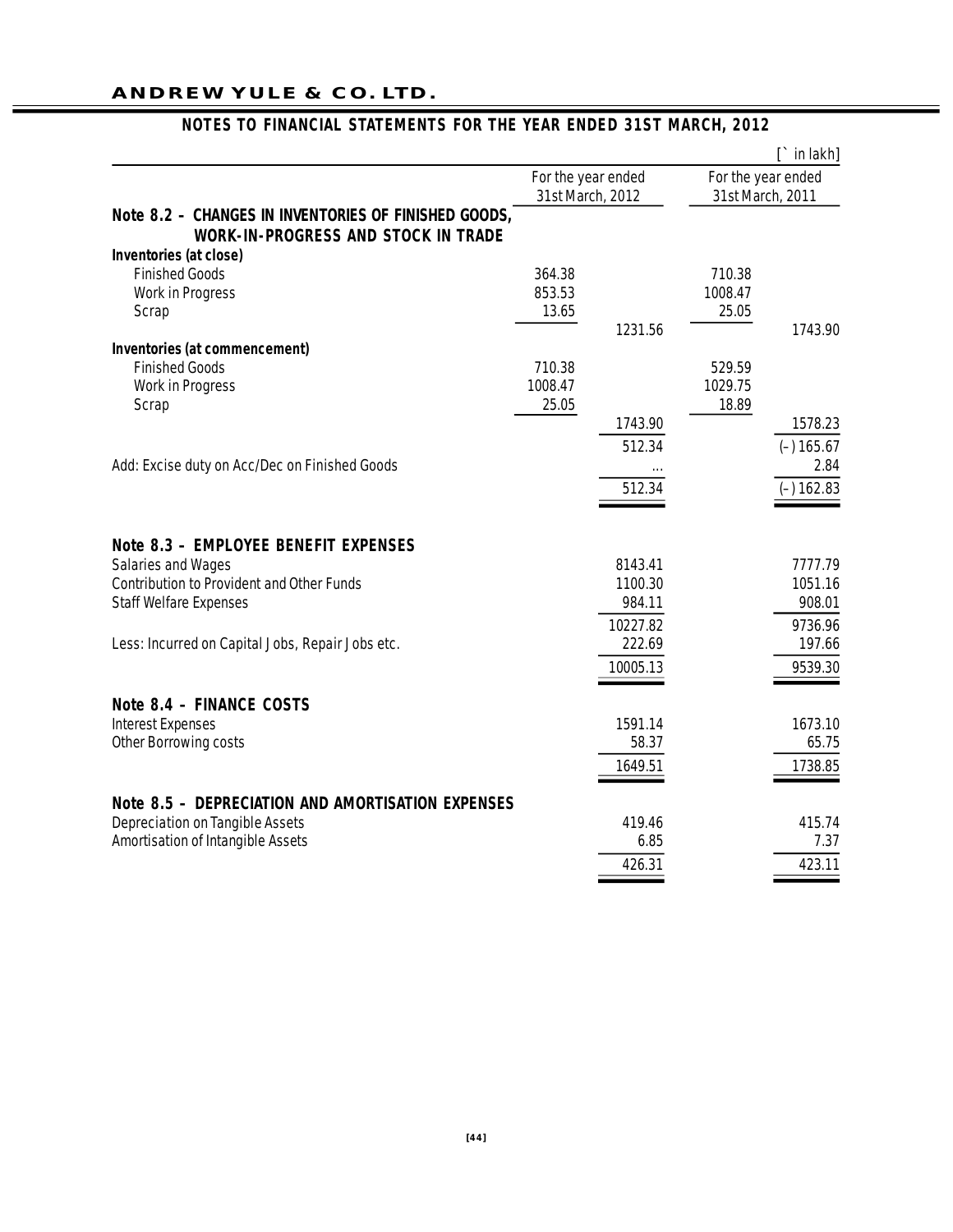|                                                        |                                        |         |                                        | $\Gamma$ in lakh] |
|--------------------------------------------------------|----------------------------------------|---------|----------------------------------------|-------------------|
|                                                        | For the year ended<br>31st March, 2012 |         | For the year ended<br>31st March, 2011 |                   |
| Note 8.6 - OTHER EXPENSES                              |                                        |         |                                        |                   |
| Power and Fuel                                         |                                        | 1666.93 |                                        | 1691.84           |
| Tea Cultivation and Manufacturing Expenses             |                                        | 409.56  |                                        | 299.45            |
| <b>Research and Development Expenses</b>               |                                        | 6.57    |                                        |                   |
| <b>Directors' Salaries and Fees</b>                    |                                        | 33.05   |                                        | 31.99             |
| Rent (Net)                                             |                                        | 36.15   |                                        | 30.35             |
| <b>Rates and Taxes</b>                                 |                                        | 31.12   |                                        | 30.28             |
| <b>Repairs and Maintenance:</b>                        |                                        |         |                                        |                   |
| <b>Buildings</b>                                       | 247.02                                 |         | 212.50                                 |                   |
| <b>Plant and Machinery</b>                             | 301.62                                 |         | 274.25                                 |                   |
| <b>Others</b>                                          | 68.64                                  |         | 41.23                                  |                   |
|                                                        |                                        | 617.28  |                                        | 527.98            |
| <b>Travelling Expenses and Upkeep of Vehicles</b>      |                                        | 552.04  |                                        | 472.85            |
| Insurance                                              |                                        | 35.21   |                                        | 30.14             |
| <b>Broker's Commission</b>                             |                                        | 173.07  |                                        | 188.13            |
| <b>Selling Expenses:</b>                               |                                        |         |                                        |                   |
| <b>Selling Agent's Commission</b>                      | 59.06                                  |         | 31.85                                  |                   |
| <b>Others</b>                                          | 563.12                                 |         | 467.58                                 |                   |
|                                                        |                                        | 622.18  |                                        | 499.43            |
| <b>Miscellaneous Expenses</b>                          |                                        | 879.47  |                                        | 740.23            |
| <b>Bank charges</b>                                    |                                        | 8.58    |                                        | 23.78             |
| <b>Excise Duty</b>                                     |                                        | 16.06   |                                        | 7.81              |
| <b>Assam Entry Tax</b>                                 |                                        | 3.30    |                                        | 4.72              |
| Assam Cess on Green Leaf                               |                                        | 97.91   |                                        |                   |
| West Bengal Primary and Rural Education Cess           |                                        | 17.84   |                                        |                   |
| <b>Tea Cess</b>                                        |                                        | 49.99   |                                        | 32.74             |
| <b>Education Cess</b>                                  |                                        | 1.01    |                                        | 0.97              |
| Net loss on Foreign Currency                           |                                        | 0.86    |                                        | 2.35              |
| <b>Auditor's Remuneration:</b>                         |                                        |         |                                        |                   |
| <b>As Auditor</b>                                      | 2.00                                   |         | 2.00                                   |                   |
| <b>For Taxation matter</b>                             | 0.75                                   |         | 0.52                                   |                   |
| <b>For Other Services</b>                              | 0.88                                   |         | 1.48                                   |                   |
| <b>For Reimbursement Expenses</b>                      | 0.16                                   |         | 0.05                                   |                   |
|                                                        |                                        | 3.79    |                                        | 4.05              |
| Item relating to previous years [Refer Point No.10.21] |                                        | 139.33  |                                        | 143.96            |
| Loss on sale/write off of stores                       |                                        |         |                                        | 2.72              |
| Loss on sale/write off of Fixed Assets                 |                                        |         |                                        | 19.48             |
| Liquidated Damages and Penalty etc.                    |                                        | 208.17  |                                        | 114.77            |
| Rectification/Replacement                              |                                        | 57.32   |                                        | 54.26             |
| <b>Provision for:</b>                                  |                                        |         |                                        |                   |
| <b>Doubtful Debts</b>                                  | 46.22                                  |         | 55.54                                  |                   |
| Doubtful Loans, Advances and Deposits                  | 24.57                                  |         |                                        |                   |
| <b>Food Stuff</b>                                      |                                        |         | 1.10                                   |                   |
| <b>Stock/Stores Obsolescence</b>                       | 26.51                                  |         |                                        |                   |
|                                                        |                                        | 97.30   |                                        | 56.64             |
|                                                        |                                        | 5764.09 |                                        | 5010.92           |
| Less: Amount transferred to Capital Jobs etc.          |                                        | 3.02    |                                        | 3.05              |
|                                                        |                                        |         |                                        |                   |
|                                                        |                                        | 5761.07 |                                        | 5007.87           |

## **NOTES TO FINANCIAL STATEMENTS FOR THE YEAR ENDED 31ST MARCH, 2012**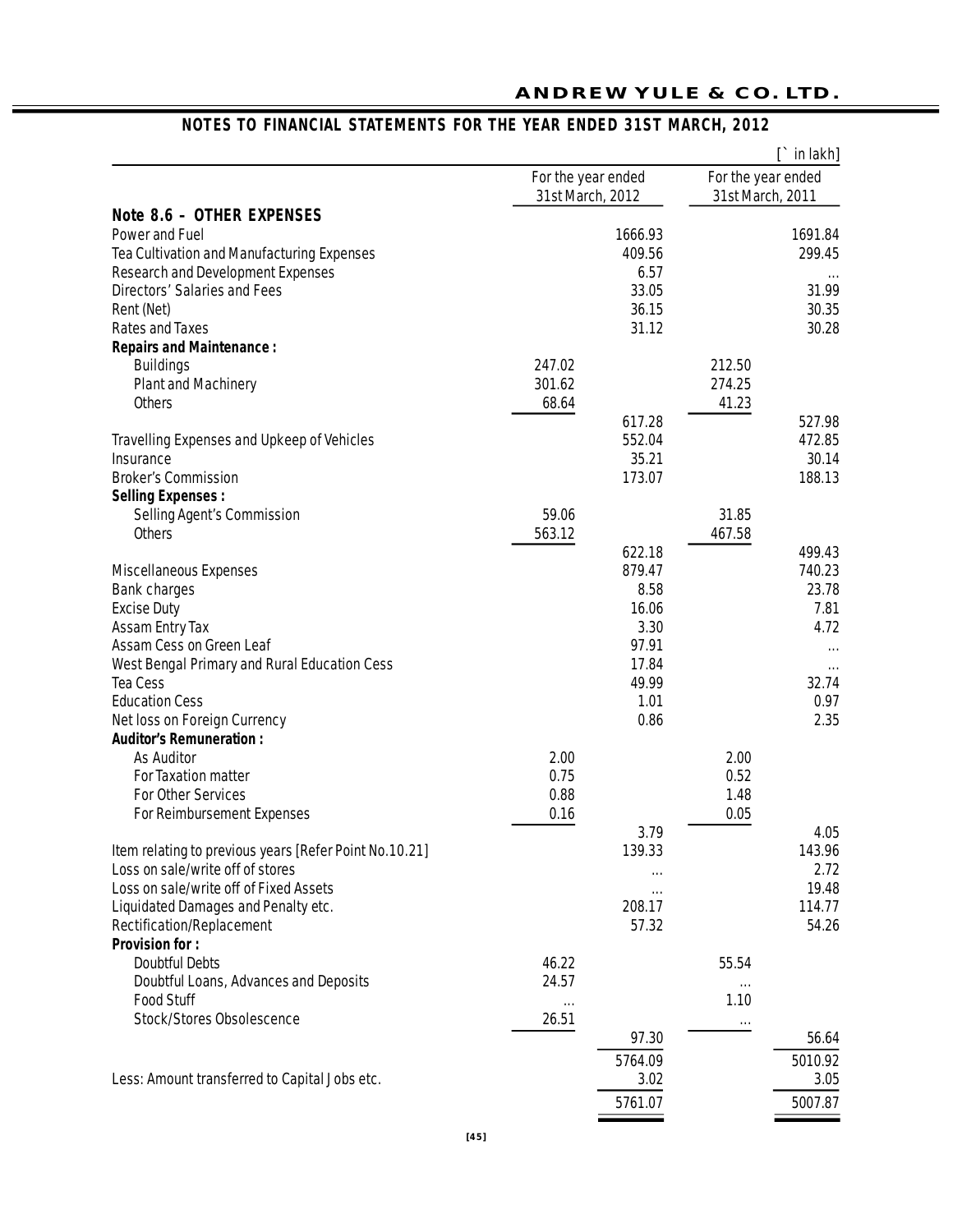**[**` in lakh**]**

#### **Note 10**

- 10.01 Estimated amount of contracts remaining to be executed on Capital Account `70.64 lakh (net of advances) (`342.01 lakh) and Other Commitments ` Nil (` Nil) not provided for.
- 10.02 Contingent liabilities not provided for in respect of :
	- [a] Claims against the Company not acknowledged as debts :
		- [i] Accrued interest of `555.96 lakh upto 31st March,2007 being the difference between `2728.96 lakh, the interest including penal interest due upto 31st March,2007 as per books of DHI and the interest waived amounting to `2173.00 lakh. The proposal for waiver of `555.96 lakh based on the principle of sanction by BIFR is under consideration of the GOI.
		- [ii] Others `68.77 lakhs (`416.98 lakh)
	- [b] Guarantees and Indemnities given to various Institutions and Authorities in connection with Company's operations amounting to `1932.23 lakh (`1909.23 lakh).
	- [c] Guarantees given to Banks on behalf of other Group and/or Associate Companies :
		- [i] \*India Paper Pulp Co. Ltd. `265.00 lakh (`265.00 lakhs).
		- [ii] Other Companies `328.00 lakh (`328.00 lakhs) on behalf of Hooghly Printing Co. Ltd., a Subsidiary of the Company.

\*In respect of item Nos.(i) above, although the notice of invocation of guarantees has been received neither any payment nor any provision has been made as the matter is sub-judice.

- [d] Disputed Sales Tax aggregating to `4212.78 lakh (`6686.40 lakh). The demand under the WBST, CST, AGST and OST Acts are according to the opinion of the Company, erroneously raised for which appeals have been preferred at higher Forums of Sales Tax Authority.
- [e] Aggregate Income Tax demands including penalty amounting to `183.27 lakh (`50.53 lakh) excluding interest not admitted, against which appeals have been preferred by the Company.
- [f] Disputed Excise/Customs Duty claims `551.81 lakh (`538.95 lakh) excluding interest against which appeal have been preferred by the Company.
- [g] Unexpired Letter of Credit opened by the Company's Bankers `1392.80 lakh (`828.18 lakh).

#### 10.03 **Sanctioned Rehabilitation Scheme approved by Board for Industrial and Financial Reconstruction (BIFR) vide Order dated 30th October, 2007 with the cut-off date of 31st March, 2006.**

Pursuant to Sanctioned Rehabilitation Scheme (hereinafter SRS) of BIFR stated above, the necessary effects have been given during the year in the Accounts as under :–

- [a] `150.00 lakh appearing in the Accounts as Share Pending Allotment represents 20% of funded interest upto cut off date i.e. 31st March, 2006 amounting to `748.00 lakh which was sanctioned by State Bank of India (SBI) as per terms of Sanctioned Rehabilitation Scheme dated 30th October, 2007 for conversion into Equity. Allotment of 7500000 Shares at Face Value of `2/- each aggregating to `150.00 lakh will be made on receipt of Sanction Letter from SBI and approval of the same by Company's Competent Authority.
- [b] In terms of the aforesaid order 46% of unsecured creditors amounting to `113.93 lakh (`110.21 lakh) except sub-judice matters has been written back during the year.
- 10.04 [a] Employee Benefits

The Company's contribution to Defined Contribution Plans aggregated to `824.36 lakhs (`813.21 lakhs) for the year ended 31st March, 2012 has been recognised under the line item Contribution to Provident and Other Funds on Note No.8.3 above.

|                                                       | 2011-12 | 2010-11 |
|-------------------------------------------------------|---------|---------|
| <b>Contribution to Provident Fund</b>                 | 815.41  | 805.01  |
| <b>Contribution to Employees State Insurance Fund</b> | 8.95    | 8.20    |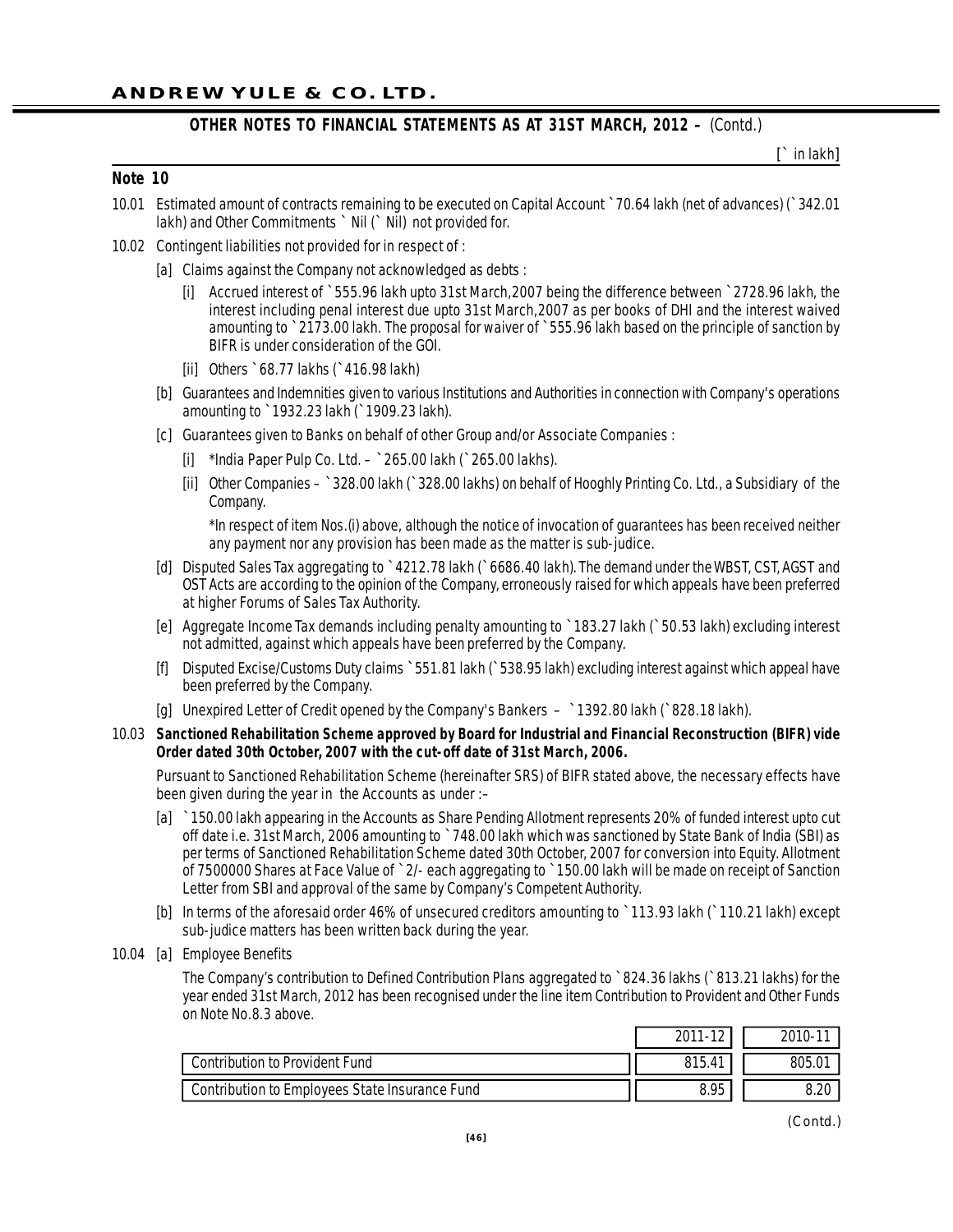## **Note 10 –** *(Contd.)*

**[**` in lakh**]**

| [b] The details of amount recognized in the financial statement in respect of the following Defined Employee Benefit |
|----------------------------------------------------------------------------------------------------------------------|
| Schemes are disclosed in the table below :                                                                           |

|                                                                                                                                                                                                                                                                                                                             |                                                          |                                                       | 2011-12                                               |                                                               |                                                                                                     |                                                      | 2010-11                                                 |                                                             |                                                          |                                                            | 2009-10                                                |                                                             |
|-----------------------------------------------------------------------------------------------------------------------------------------------------------------------------------------------------------------------------------------------------------------------------------------------------------------------------|----------------------------------------------------------|-------------------------------------------------------|-------------------------------------------------------|---------------------------------------------------------------|-----------------------------------------------------------------------------------------------------|------------------------------------------------------|---------------------------------------------------------|-------------------------------------------------------------|----------------------------------------------------------|------------------------------------------------------------|--------------------------------------------------------|-------------------------------------------------------------|
|                                                                                                                                                                                                                                                                                                                             |                                                          | Leave en-                                             |                                                       | Super-                                                        |                                                                                                     | Leave en-                                            |                                                         | Super-                                                      |                                                          | Leave en-                                                  |                                                        | Super-                                                      |
| <b>Employee Benefits</b>                                                                                                                                                                                                                                                                                                    | Gratuity                                                 | cashment                                              | Pension                                               | annuation                                                     | Gratuity                                                                                            | cashment                                             | Pension                                                 | annuation                                                   | Gratuity                                                 | cashment                                                   | Pension                                                | annuation                                                   |
| Defined benefit plans/Long term<br>compensated absences. As per actuarial<br>valuation as on 31st March, 2012<br>[I]<br>Change in present value of<br><b>Defined Benefit Obligations</b><br>during the year ended                                                                                                           |                                                          |                                                       |                                                       |                                                               |                                                                                                     |                                                      |                                                         |                                                             |                                                          |                                                            |                                                        |                                                             |
| 31st March, 2012<br>[1] Present value of DBO at<br>beginning of period<br><b>Current Service cost</b><br> 2 <br>$[3]$<br>Interest cost<br>Curtailment cost/(credit)<br>$[4]$<br>Settlement cost/(credit)<br>[5]<br>Plan amendments<br>[6]                                                                                   | 3517.50<br>178.57<br>279.85<br>$\cdots$<br>$\cdots$<br>. | 587.92<br>35.12<br>45.39<br>$\cdots$<br>$\ddotsc$<br> | 1.87<br>$\cdots$<br>0.14<br>$\cdots$<br>$\cdots$<br>. | 234.95<br>16.40<br>18.36<br>$\ddotsc$<br>$\cdots$<br>$\cdots$ | 3517.70<br>176.99<br>270.83<br>$\ddot{\phantom{a}}$<br>$\ddot{\phantom{a}}$<br>$\ddot{\phantom{0}}$ | 648.75<br>33.83<br>49.53<br>$\cdots$<br>$\cdots$<br> | 2.58<br>$\ddotsc$<br>0.20<br><br>$\ddotsc$<br>          | 230.28<br>8.71<br>18.34<br>$\cdots$<br>$\cdot$<br>$\ddotsc$ | 2903.43<br>147.93<br>217.83<br>$\cdots$<br>$\cdots$<br>. | 545.81<br>29.23<br>41.76<br>$\cdots$<br>$\cdots$<br>392.76 | 3.12<br>$\cdots$<br>0.23<br>$\ddotsc$<br>$\cdots$<br>. | 219.99<br>8.38<br>15.39<br>$\cdots$<br>$\cdots$<br>$\cdots$ |
| Acquisitions<br>[7]<br>Actuarial (Gains)/Losses<br>[8]<br>Benefits paid<br>[9]<br>[10] Present Value of DBO                                                                                                                                                                                                                 | $\cdots$<br>258.68<br>(331.94)                           | $\cdots$<br>211.39<br>(88.58)                         | $\cdots$<br>(0.20)<br>(0.31)                          | $\ddotsc$<br>148.89<br>(30.16)                                | $\ddot{\phantom{0}}$<br>21.92<br>(469.94)                                                           | $\cdots$<br>(47.40)<br>(96.19)                       | $\ddot{\phantom{a}}$<br>(0.53)<br>(0.38)                | (6.46)<br>(15.92)                                           | 216.78<br>(361.03)                                       | 79.48<br>(47.53)                                           | (0.27)<br>(0.50)                                       | 41.78<br>(55.26)                                            |
| at the end of period                                                                                                                                                                                                                                                                                                        | 3902.66                                                  | 791.24                                                | 1.50                                                  | 388.44                                                        | 3517.50                                                                                             | 587.92                                               | 1.87                                                    | 234.95                                                      | 3517.70                                                  | 648.75                                                     | 2.58                                                   | 230.28                                                      |
| [II]<br>Change in Fair value of Assets<br>during the year ended<br>31st March, 2012<br>[1] Plan assets at beginning<br>of period<br>[2] Actuarial Gain/(Loss)                                                                                                                                                               | 3140.99<br>93.16                                         | $\cdots$<br>$\ddotsc$                                 | $\cdots$<br>$\cdots$                                  | 546.85<br>182.07                                              | 3153.72<br>(162.60)                                                                                 | $\cdots$<br>$\cdots$                                 | <br>$\ddotsc$                                           | 548.68<br>(43.84)                                           | 3162.06<br>114.17                                        | $\cdots$<br>$\cdots$                                       | $\cdots$<br>$\cdots$                                   | 473.32<br>86.26                                             |
| Actual return on plan assets<br>$[3]$                                                                                                                                                                                                                                                                                       | 259.08                                                   |                                                       | $\cdots$                                              | 62.71                                                         | 255.81                                                                                              | $\cdots$                                             | $\ddotsc$                                               | 57.93                                                       | 238.52                                                   | $\cdots$                                                   | $\ddots$                                               | 44.36                                                       |
| Actual company contribution<br>$[4]$                                                                                                                                                                                                                                                                                        | 255.48                                                   | 88.58                                                 | 0.31                                                  | $\cdots$                                                      | 364.00                                                                                              | 96.79                                                | 0.38                                                    | $\cdots$                                                    |                                                          | 47.53                                                      | 0.50                                                   | .                                                           |
| Benefits paid<br>$[5]$                                                                                                                                                                                                                                                                                                      | (331.94)                                                 | (88.58)                                               | (0.31)                                                | (30.16)                                                       | (469.94)                                                                                            | (96.79)                                              | (0.38)                                                  | (15.92)                                                     | (361.03)                                                 | (47.53)                                                    | (0.50)                                                 | (55.26)                                                     |
| Plan assets at the end<br>[6]<br>of the period                                                                                                                                                                                                                                                                              | 3416.77                                                  | $\ddotsc$                                             |                                                       | 761.47                                                        | 3140.99                                                                                             |                                                      |                                                         | 546.85                                                      | 3153.72                                                  | $\cdots$                                                   | $\cdots$                                               | 548.68                                                      |
| [III]<br>Net assets/(liability) recognised<br>in Balance Sheet as at<br>31st March, 2012<br>[1] Present value of Defined<br><b>Benefit Obligation</b><br>Fair value of plan assets<br>121<br>Funded status[Surplus/(Deficit)]<br>$[3]$<br>Unrecognised past service cost<br>[4]<br>[5]<br>Net assets/(liability) recognised | 3902.66<br>3416.77<br>(485.89)<br>$\cdots$               | 791.24<br>(791.24)<br>$\ddotsc$                       | 1.50<br>(1.50)<br>$\cdots$                            | 388.44<br>761.47<br>373.03<br>$\ddot{\phantom{a}}$            | 3517.50<br>3140.99<br>(376.51)<br>$\ddot{\phantom{a}}$                                              | 587.92<br>(587.92)<br>$\cdots$                       | 1.87<br>(1.87)<br>$\ddot{\phantom{a}}$                  | 234.95<br>546.85<br>311.90<br>$\ddotsc$                     | 3517.70<br>3153.72<br>(363.98)<br>$\cdots$               | 648.75<br>(648.75)<br>$\cdots$                             | 2.58<br>$\cdots$<br>(2.58)<br>                         | 230.28<br>548.68<br>318.40<br>$\cdots$                      |
| in Balance Sheet                                                                                                                                                                                                                                                                                                            | (485.89)                                                 | (791.24)                                              | (1.50)                                                | 373.03                                                        | (376.51)                                                                                            | (587.92)                                             | (1.87)                                                  | 311.90                                                      | (363.98)                                                 | (648.75)                                                   | (2.58)                                                 | 318.40                                                      |
| [IV]<br><b>Components of employer</b><br><b>Expenses recognised in Profit</b><br>& Loss Account for the year<br>ended 31st March, 2012<br><b>Current Service Cost</b><br>$[1]$<br><b>Interest Cost</b><br>$\lceil 2 \rceil$<br>Expected return on plan assets<br>$[3]$                                                      | 178.57<br>279.85<br>(259.08)                             | 35.12<br>45.39<br>                                    | 0.14<br>.                                             | 16.40<br>18.36<br>(62.71)                                     | 176.99<br>270.83<br>(255.81)                                                                        | 33.83<br>49.53<br>                                   | 0.20<br>                                                | 8.71<br>18.34<br>(15.22)                                    | 147.93<br>217.83<br>(238.52)                             | 29.23<br>41.76<br>$\cdots$                                 | 0.23<br>$\cdots$                                       | 8.38<br>15.39<br>(44.36)                                    |
| Curtailment cost/(credit)<br>$[4]$<br>[5] Settlement cost/(credit)<br>Past Service Cost<br>[6]<br>Actuarial Losses/(Gains)<br>$[7]$<br>Total expenses recognized in the<br>[8]<br>statement of Profit & Loss Account                                                                                                        | $\cdots$<br><br>$\cdots$<br>165.52                       | $\cdots$<br>$\cdots$<br>$\cdots$<br>211.39            | $\cdots$<br>$\cdots$<br>.<br>0.20                     | $\ddotsc$<br>$\ddotsc$<br>$\ddotsc$<br>(33.18)                | $\ddot{\phantom{a}}$<br>$\ddot{\phantom{0}}$<br>$\ddot{\phantom{a}}$<br>184.52                      | $\cdots$<br>$\cdots$<br>$\cdots$<br>(47.40)          | $\cdots$<br>$\ddotsc$<br>$\ddot{\phantom{0}}$<br>(0.53) | (5.33)                                                      | $\cdots$<br>$\cdots$<br>392.76<br>102.61                 | $\cdots$<br>$\cdots$<br>$\cdots$<br>79.48                  | $\cdots$<br>$\cdots$<br>$\ddots$<br>(0.27)             | $\cdots$<br>$\cdots$<br>$\cdots$<br>(44.48)                 |
| under the head Salaries & Wages                                                                                                                                                                                                                                                                                             | 364.86                                                   | 291.90                                                | (0.06)                                                | (61.13)                                                       | 376.53                                                                                              | 35.96                                                | (0.33)                                                  | 6.50                                                        | 622.61                                                   | 150.47                                                     | (0.04)                                                 | (65.07)                                                     |
| $[V]$<br><b>Actuarial Assumptions</b><br><b>Discount Rate</b><br>$\lceil 1 \rceil$<br>Expected return on plan assets<br>$\left[ 2 \right]$<br>[3] Salary escalation<br>[4] Expected Average remaining                                                                                                                       | 8.75%<br>8.35%<br>5.00%                                  | 8.75%<br>NA<br>5.00%                                  | 8.75%<br>NA<br>NA                                     | 8.75%<br>NA<br>5.00%                                          | 8.35%<br>8.35%<br>5.00%                                                                             | 8.35%<br>NA<br>5.00%                                 | 8.35%<br>NA<br>NA                                       | 8.35%<br>NA<br>5.00%                                        | 8.25%<br>8.25%<br>5.00%                                  | 8.25%<br>NA<br>5.00%                                       | 8.25%<br>NA<br>NA                                      | 8.25%<br>NA<br>5.00%                                        |
| working lives of employees (years)                                                                                                                                                                                                                                                                                          | 18.45                                                    | 11.38                                                 | NA                                                    | 4.26                                                          | 18.44                                                                                               | 10.22                                                | NA                                                      | 2.85                                                        | 18.57                                                    | 9.52                                                       | NA                                                     | 4.38                                                        |
| Method of valuation<br>$\lceil 5 \rceil$                                                                                                                                                                                                                                                                                    |                                                          | Projected Unit Credit (PUC) Actuarial Method          |                                                       |                                                               |                                                                                                     | Projected Unit Credit (PUC) Actuarial Method         |                                                         |                                                             |                                                          | Projected Unit Credit (PUC) Actuarial Method               |                                                        |                                                             |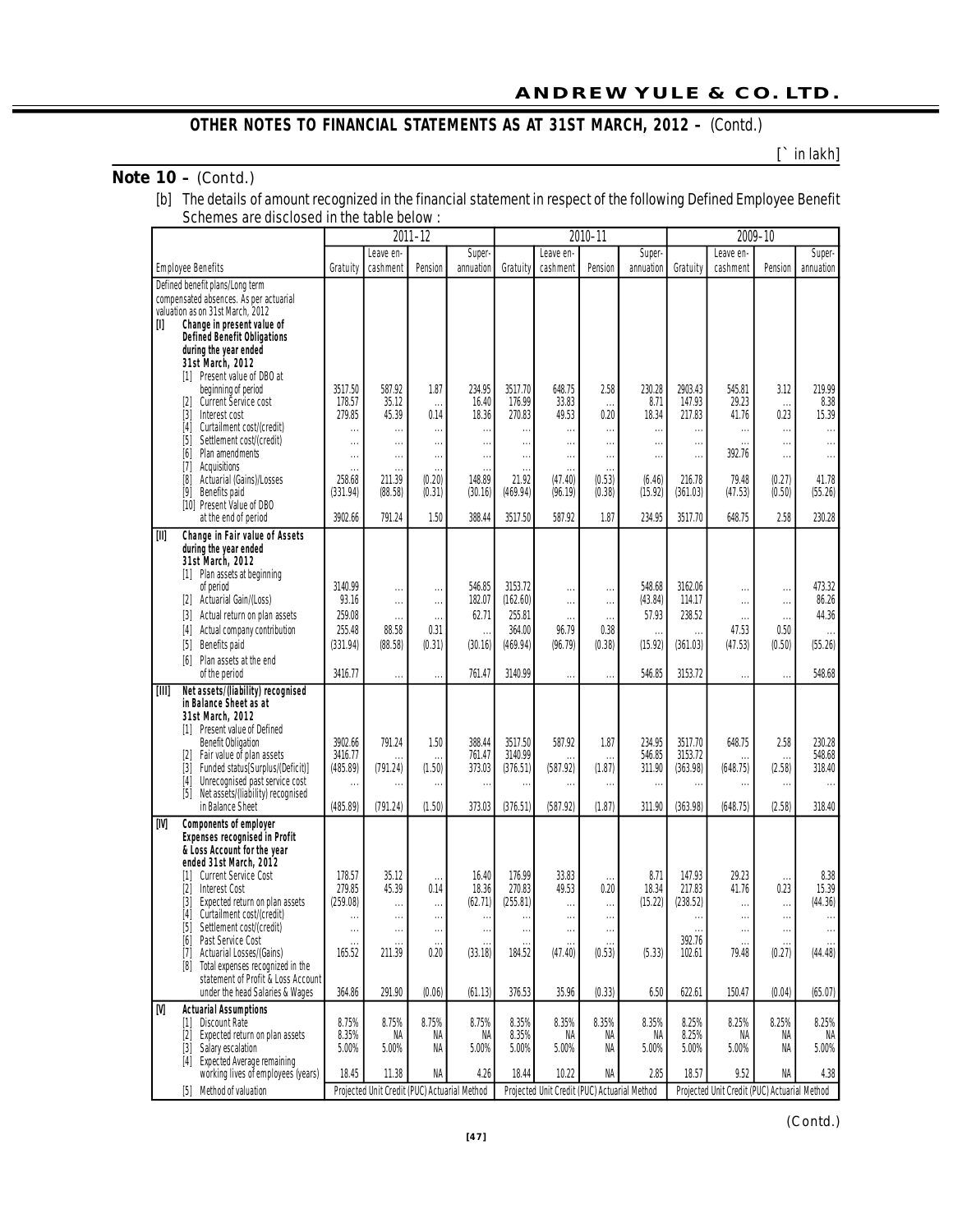**[**` in lakh**]**

#### **Note 10 –** *(Contd.)*

10.05 The medical benefits for the employees for domiciliary treatment is for a block of three years and shall lapse yearly thereafter if the concerned employee does not avail it. The liability towards such unavailed quantum of medical benefits has been determined on actual basis instead of actuarial valuation method since the eligible amount will remain fixed during the next block. The total amount of liability as on 31st March, 2012 is `178.38 lakh (`138.35 lakh) has been taken into account.

#### 10.06 Details of dues to Micro, Small and Medium Enterprises as per MSMED Act, 2006

| SI.No. | Details of dues to Micro, Small and Medium Enterprises as per MSMED Act, 2006                                                                                                                                                                                                                                                          | 2011-12              | 2010-11 |
|--------|----------------------------------------------------------------------------------------------------------------------------------------------------------------------------------------------------------------------------------------------------------------------------------------------------------------------------------------|----------------------|---------|
|        | The principal amount and the interest due thereon remaining unpaid to any supplier<br>as at the end of the year                                                                                                                                                                                                                        |                      |         |
|        | Principal Amount unpaid<br>[i]                                                                                                                                                                                                                                                                                                         |                      | 5.93    |
|        | <b>Interest Due</b><br>  [ii]                                                                                                                                                                                                                                                                                                          |                      | 0.64    |
| Ш      | The amount of interest paid by the buyer in terms of section 16, of the Micro Small<br>and Medium Enterprise Development Act, 2006 along with the amounts of the<br>payment madeto the supplier beyond the appointed day during the year                                                                                               |                      |         |
|        | Payment made beyond the Appointed Date<br> [i]                                                                                                                                                                                                                                                                                         |                      |         |
|        | Interest paid beyond the Appointed Date<br>[ii]                                                                                                                                                                                                                                                                                        | $\cdot$ .            |         |
| Ш      | The amount of interest due and payable for the period of delay in making payment (which<br>have been paid but beyond the appointed day during the year) but without adding the<br>Interest specified under Micro Small and Medium Enterprise Development Act, 2006.                                                                    |                      |         |
|        |                                                                                                                                                                                                                                                                                                                                        |                      |         |
| IV     | The amount of interest accrued and remaining unpaid at the end of the year; and                                                                                                                                                                                                                                                        | $\ddot{\phantom{a}}$ | 0.64    |
| V      | The amount of further interest remaining due and payable even in the succeeding years,<br>until such date when the interest dues as above are actually paid to the small enterprise<br>for the purpose of disallowance as a deductible expenditure under section 23 of the<br>Micro Small and Medium Enterprise Development Act, 2006. |                      |         |

The above disclosures are furnished by the Company based on information available with the Company in respect of the Registration status of its vendors/suppliedrs.

- 10.07 Provision for Liquidated damages amounting to `1888.14 lakh (`1749.96 lakh) has been set off against Trade Receivables.
- 10.08 [i] Diminution in the value of long term investment amounting to `27.88 lakh in Yule Financing & Leasing Co. Ltd. (YFLC) is in the opinion of the Management not of a permanent nature and accordingly no provision has been made in the Accounts.
	- [ii] Diminution in the value of Long Term Investments in Equity Shares of WEBFIL Ltd. is not of a permanent nature. The possible loss, if any, is not ascertainable at this stage and accordingly no provision has been made in the Accounts.
- 10.09 Confirmation for balances of Trade Receivables, Deposits and Advances to the parties, Trade Paybles, dues to and from Govt. Undertakings and stock with third parties have been sought from the concerned parties, with stipulation that in case of non receipt of confirmation within 20 days of despatch, the book balance is to be considered as confirmed. The financial statements have been drawn up accordingly.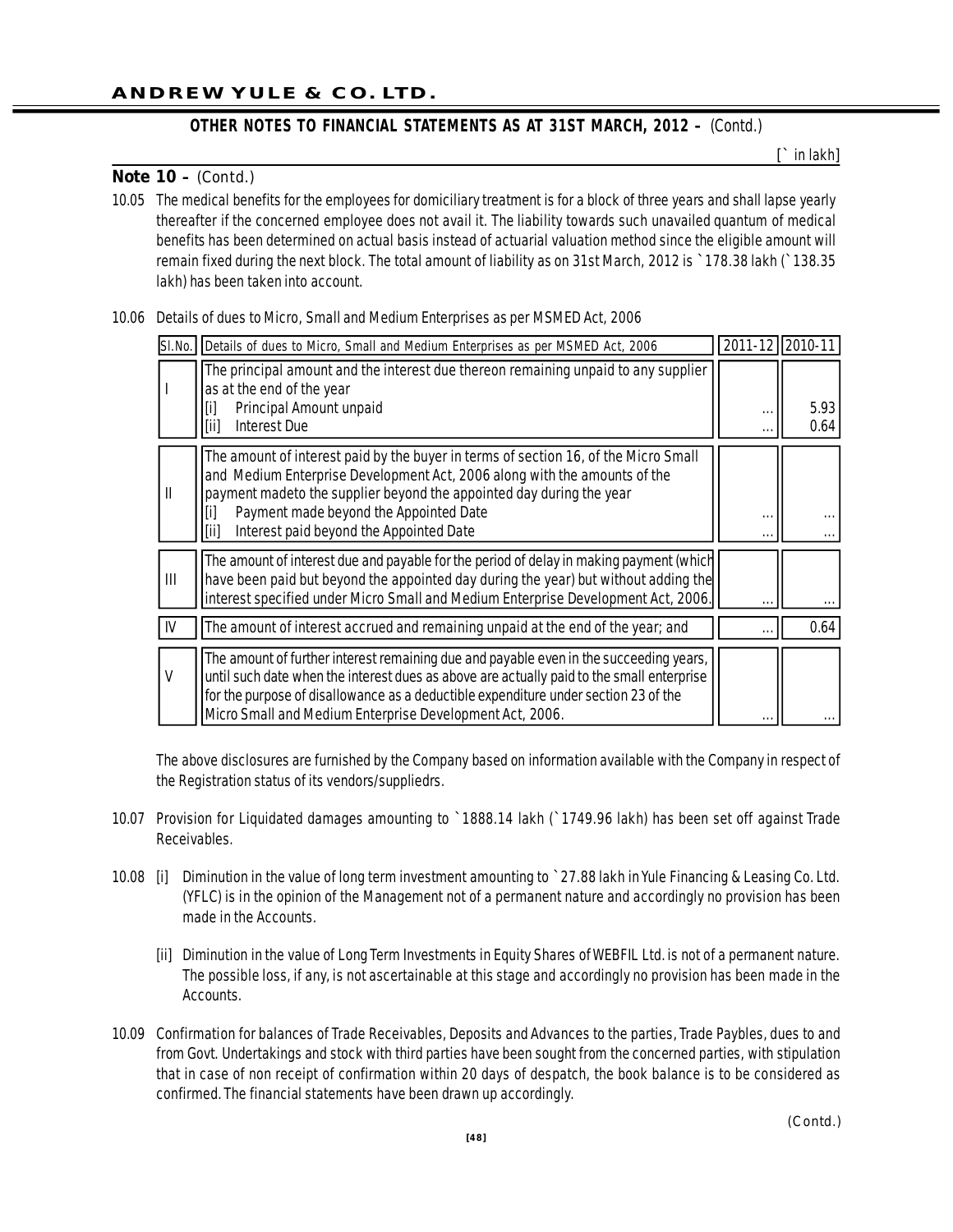**[**` in lakh**]**

#### **OTHER NOTES TO FINANCIAL STATEMENTS AS AT 31ST MARCH, 2012 –** *(Contd.)*

#### **Note 10 –** *(Contd.)*

10.10 The major component of the respective balances of Deferred Tax Assets and Liabilities are disclosed in the Accounts. Details of Deferred Tax Liability as on 31st March, 2012 are given below :–

| [a] | Timing difference :                               | 31st March, 2012   31st March, 2011 |                       |
|-----|---------------------------------------------------|-------------------------------------|-----------------------|
|     | $\lceil i \rceil$<br>Depreciation as per Tax Laws | ` 488.57 lakh                       | $\degree$ 434.61 lakh |
|     | [iii]<br>Depreciation as per Books                | $\degree$ 426.31 lakh               | `423.11 lakh          |
|     | $\left[$ iii $\right]$<br>. Difference            | `62.26 lakh                         | `11.50 lakh           |
|     | Deferred Tax liability including Education Cess   | `19.24 lakh                         | $\hat{ }$ 3.55 lakh   |

[b] In computing deferred tax liability of the Company for the financial year 2011-12, unabsorbed depreciation, business loss, as well as disallowances u/s.43B as per Income Tax Act, 1961 has not been recognised as deferred tax assets.

10.11 Provision in respect of Income Tax (including capital gains) has not been made as the Company's application for relief/concession on various grounds based on sanction of BIFR, is still under the consideration of CBDT.

- 10.12 Consequent to acquisition of leasehold land by Govt. of Assam measuring about 9.07 hectres from Rajgarh Tea Estate for which compensation amounting to `280.37 lakh (net of charges) received by the Company consisting of `19.50 lakh for leasehold land and `260.87 lakh for loss of revenue arising out of tea bushes. The Company considered the loss of revenue as "Exceptional Item" in the Statement of Profit and Loss Account.
- 10.13 Proposal for conversion of Government of India Non-plan loan amounting to `4152.00 lakh into Equity and waiver of interest accrued thereon as on 31st March, 2012 amounting to `2622.00 lakh is under consideration of Govt. of India. However, out of aforesaid non-plan loan of `4152.00 lakh appearing as "Other Current Liabilities", four yearly instalment of `830.40 lakh each has fallen due consecutively since 2008-09 aggregating `3321.60 lakh. Final instalment of `830.40 lakh will fall due in 2012-13. The rate of interest is 14.50% p.a. and penalty of 2.75% in case of default.
- 10.14 In terms of the sanction letter/debt covenants received by the Company from the lending Banks and Financial Institutions, repayment schedule of term loan and applicable rate of interest are as set out below (other than what is stated in Note No.10.13).

| <b>From Consortium Bank</b>               | 2990.96 Lacs to be repaid in 28 equal<br>quarterly installments of `106.82 lakh<br>each commencing from 25th March, 2013.                                   | 9.25% p.a. with monthly rest.                                                       |
|-------------------------------------------|-------------------------------------------------------------------------------------------------------------------------------------------------------------|-------------------------------------------------------------------------------------|
| <b>From Bankers of Tea Division</b>       | Repayment of `723.81 lakh to be repaid<br>in 2012-13 (`251.43 Lakh), in 2013-14<br>(`251.43 lakh), in 2014-15 (`210.00 lakh)<br>& in 2015-16 (`10.95 lakh). | 9.75% p.a. with monthly rest<br>for Allahabad Bank.<br>10.75% p.a. for other Banks. |
| <b>From Central Financial Institution</b> | 29.44 lakh to be repaid in 16 equal half-<br>yearly installments of `1.84 lakh each<br>starting from 2014-15 for 8 years upto<br>$2022 - 23$                | $9.50\%$ p.a.                                                                       |
|                                           | 9.60 lakh to be repaid in 16 equal half-<br>yearly installments of `0.60 lakh each<br>starting from 2013-14 for 8 years upto<br>$2021 - 22$ .               |                                                                                     |
| From Government of India for Plan<br>Loan | 166.00 lakh to be repaid in 2012-13<br>( 98.00 lakh) & in 2013-14 ( 68.00 lakh).                                                                            | 14.50% p.a. Penalty of 2.75%<br>in case of default.                                 |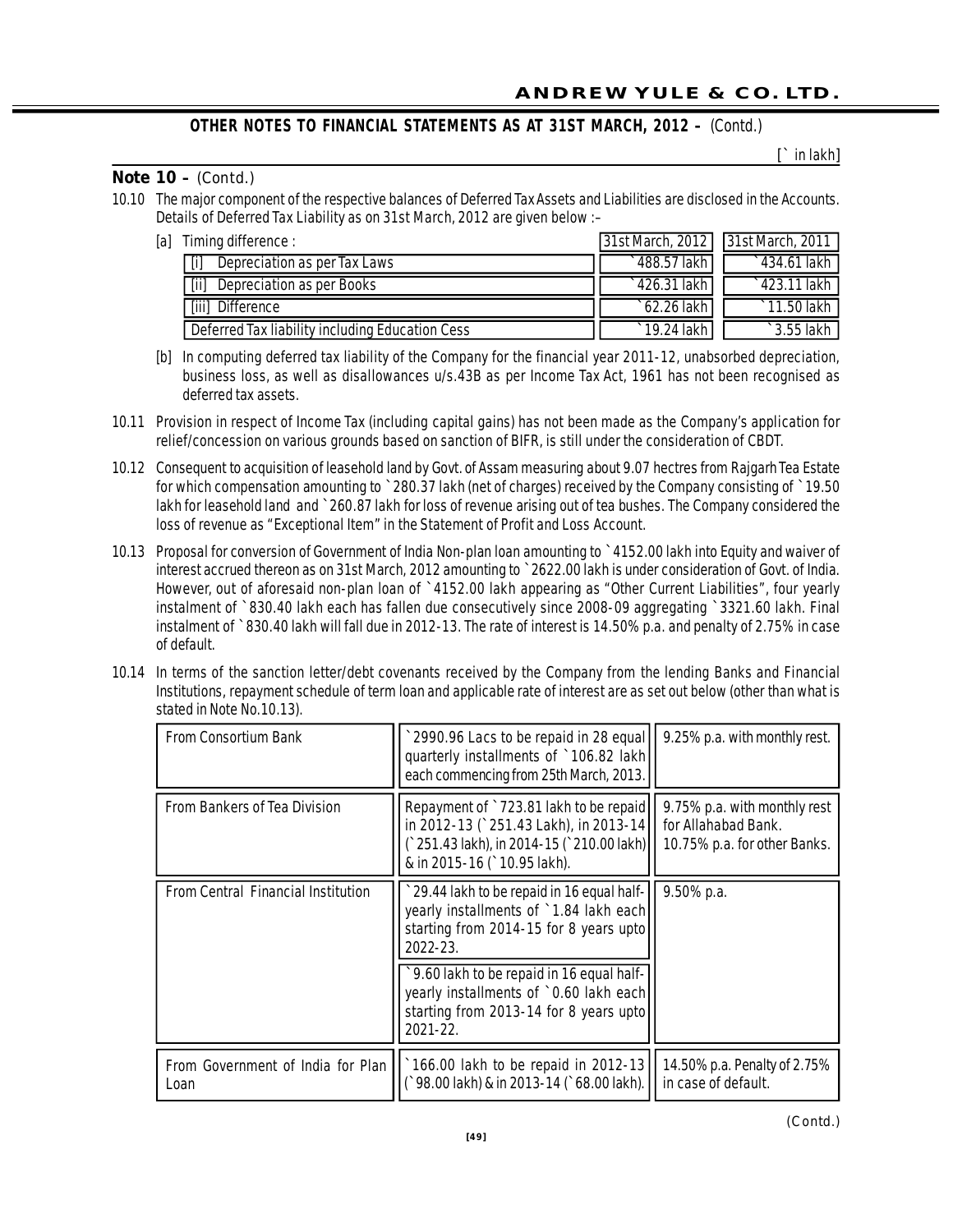#### **Note 10 –** *(Contd.)*

**[**` in lakh**]**

10.15 In view of downturn in the business of one of its Units, Company approached Consortium Bank for extension of the period of repayment of Short Term Borrowing due for the period from January, 2012 to March, 2012, amounting to `353.79 lakh. Accordingly, the said amount could not be settled as on the Balance Sheet date.

#### 10.16 Segment Reporting

The Company's segment information as at and for the year ended 31st March, 2012 are as below :–

| <b>Business Segment</b>          | Electrical            | Tea        | Engineering              | Segment<br>Total      | Elimination  | Total         |
|----------------------------------|-----------------------|------------|--------------------------|-----------------------|--------------|---------------|
| 1. Segment Revenue               |                       |            |                          |                       |              |               |
| - External sales                 | 8591.43               | 15005.24   | 3041.33                  | 26638.10              |              |               |
|                                  | [6441.45]             | [14577.89] | [2190.18]                | [23209.52]            |              |               |
|                                  | 5.79                  | 1.97       | 28.71                    | 36.47                 |              |               |
| - Inter Segment sales            |                       |            |                          | [29.04]               |              |               |
| - Inter Segment Sale of          | []                    | [1.70]     | [27.34]                  |                       |              |               |
| Capital Goods                    | 3.57                  | .          |                          | 3.57                  |              |               |
| - Total Revenue                  | $[]$                  | $[]$       | [2.18]                   | [2.18]                |              |               |
|                                  | 8600.89               | 15007.21   | 3070.04                  | 26678.14              | 36.47        | 26641.67      |
|                                  | [6441.45]             | [14579.59] | [2219.70]                | [23240.74]            | [29.04]      | [23211.70]    |
| 2. Segment Results               | $(-)303.68$           | 1608.70    | 259.51                   | 1564.53               |              | 1564.53       |
|                                  | $[(-)173.97]$         | [2176.97]  | [596.28]                 | [2599.28]             | $[]$         | [2599.28]     |
| - Unallocated Corporate expenses |                       |            |                          |                       | .            | $(-)235.58$   |
| net of unallocated income        | $[]$                  | $[]$       | $[]$                     | $[]$                  | []           | $[(-1922.83]$ |
| - Operating Profit               | $\cdots$              | .          | $\cdots$                 | $\cdots$              | $\cdots$     | 1800.11       |
|                                  | $[]$                  | $[\ldots]$ | $[ \ldots ]$             | $[]$                  | $[ \ldots ]$ | [4522.11]     |
| - Interest expenses              | $\cdots$              | .          | $\cdots$                 | $\cdots$              | $\cdots$     | 1591.14       |
|                                  | $\left[\ldots\right]$ | $[]$       | $[\dots]$                | $[]$                  | $[\dots]$    | [1673.10]     |
| - Interest/dividend income       | $\cdots$              | $\cdots$   | $\ldots$                 | $\cdots$              | $\cdots$     | 983.62        |
|                                  | $[]$                  | $[]$       | $[]$                     | $[]$                  | []           | [868.70]      |
| - Profit on sale of current      | $\ldots$              | $\cdots$   | $\ldots$                 | $\cdots$              | $\cdots$     | 7.10          |
| investments                      | $[]$                  | $[]$       | $[]$                     | $[]$                  | $[\dots]$    | [12.05]       |
| - Profit from ordinary           | $\ldots$              | $\cdots$   | $\ldots$                 | $\cdots$              | $\cdots$     | 1199.69       |
| activities                       | $[]$                  | $[]$       | []                       | $[]$                  | []           | [3729.76]     |
| - Extra Ordinary Items           | $\cdots$              | $\cdots$   | $\cdots$                 | $\cdots$              | $\cdots$     |               |
|                                  | $[]$                  | $[]$       | $[]$                     | $[]$                  | $[]$         | [409.90]      |
| - Net Profit                     | $\cdots$              | $\cdots$   | $\cdots$                 | $\cdots$              | $\cdots$     | 1199.69       |
|                                  | []                    | $[\dots]$  | $[\dots]$                | []                    | $[]$         | [4139.66]     |
| 3. Segment Assets                | 10377.60              | 21776.06   | 3509.88                  | 35663.54              | $\cdots$     | 35663.54      |
|                                  | [9193.02]             | [20979.82] | [2959.53]                | [33132.37]            | $[]$         | [33132.37]    |
| - Unallocated corporate          | $\cdots$              | $\cdots$   | $\cdots$                 | $\cdots$              | $\cdots$     | 8809.89       |
| Assets                           | $[]$                  | $[]$       | $[]$                     | $[]$                  | $[]$         | [8520.15]     |
| - Total Assets                   | $\cdots$              | .          | $\cdots$                 | $\cdots$              | $\cdots$     | 44473.43      |
|                                  | $[]$                  | []         | []                       | $\left[\ldots\right]$ | $[ \ldots ]$ | [41652.53]    |
| 4. Segment Liabilities           | 13730.73              | 9859.57    | 4377.40                  | 27967.70              | $\cdots$     | 27967.70      |
|                                  | [11937.67]            | [10108.70] | [4041.39]                | [26087.76]            | $[ \ldots ]$ | [26087.76]    |
| - Unallocated corporate          | $\cdots$              |            |                          |                       | $\cdots$     | 2888.24       |
| Liabilities                      | $[]$                  | $[]$       | $[]$                     | $[]$                  | $[ \ldots ]$ | [3151.46]     |
| - Total Liabilities              | $\cdots$              | .          | $\cdots$                 | $\cdots$              | $\ldots$     | 30855.94      |
|                                  | $[]$                  | $[]$       | $[]$                     | $[]$                  | $[\ldots]$   | [29239.22]    |
| 5. Others                        |                       |            |                          |                       |              |               |
| - Capital Expenditure            | 104.83                | 702.87     | 63.65                    | 871.35                |              |               |
|                                  | [45.27]               | [349.24]   | [35.84]                  | [430.35]              |              |               |
| - Depreciation including         | 63.94                 | 340.04     | 15.34                    | 419.32                |              |               |
| <i>impairment</i>                | [61.46]               | [342.13]   | [12.87]                  | [416.46]              |              |               |
| - Non-Cash expenses other        |                       |            |                          |                       |              |               |
| than depreciation                | 71.54                 | 24.12      |                          | 95.66                 |              |               |
|                                  |                       |            | $\cdots$<br>$[ \ldots ]$ |                       |              |               |
|                                  | $[]$                  | []         |                          | []                    |              |               |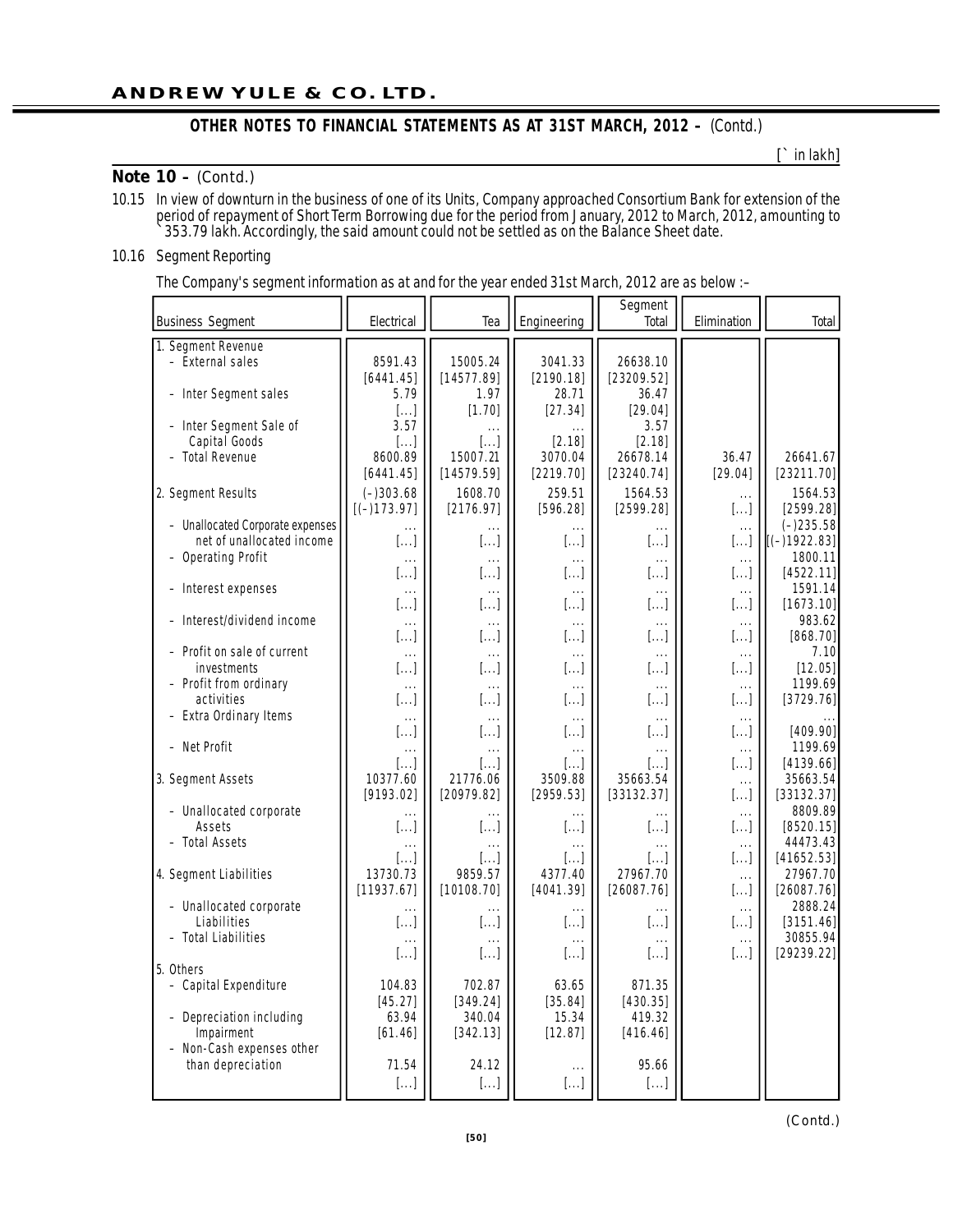## **Note 10 –** *(Contd.)*

Notes: [1] The business segments comprise of the following major product groups :-

| Engineering | Industrial Fans.<br>Air Pollution and Water Pollution Control equipments.<br>Turn-key projects involving the above products. |
|-------------|------------------------------------------------------------------------------------------------------------------------------|
| Electrical  | HT and LT Switchgears.<br><b>Transformers</b><br><b>Relay and Contactors</b><br>Turn-key projects on power distribution.     |
| Tea         | Tea growing and manufacturing.                                                                                               |

- [2] The information relating to erstwhile Belting Division has been considered as part of the corporate information for the purpose of the above reporting as the related business has been discontinued earlier.
- [3] Information relating to "Project" has been reported after being clubbed with Engineering Division.
- 10.17 Particulars relating to discontinued operations.
	- [a] Description of discontinued operations



[b] Carrying amount of Fixed Assets, Current Assets and Current Liabilities in respect of discontinued operations included in the total Assets and liabilities as shown in the Balance Sheet as on 31st March, 2012 :

| SI.<br>No.       | <b>Discontinued</b><br>operations | <b>Fixed Assets</b> | Current Assets | <b>Current liabilities</b><br>and provisions |
|------------------|-----------------------------------|---------------------|----------------|----------------------------------------------|
| .                | PEW                               | $\cdots$            | $\cdots$       | 170.70                                       |
| $\overline{2}$ . | Agency                            | $\cdots$            | $\cdots$       | 1.28                                         |
| 3.               | Project                           | 0.09                | 40.00          | 35.32                                        |
|                  | Total                             | 0.09                | 40.00          | 207.30                                       |

- [c] Revenue, Expenses and Pre-Tax, Profit/Loss and Cash Flow in respect of discontinued operations : Nil
- 10.18 Related party disclosure
	- [i] Names of Related Parties with whom Company had transactions during the year :

Associate Companies – Tide Water Oil Co. (I) Ltd.

- 
- Bengal Coal Co. Ltd.
- New Beerbhoom Coal Co. Ltd.
- Katras Jherriah Coal Co. Ltd.
- Yule Agro Industries Ltd.
- WEBFIL Ltd.
- Yule Financing and Leasing Co. Ltd.

**[**` in lakh**]**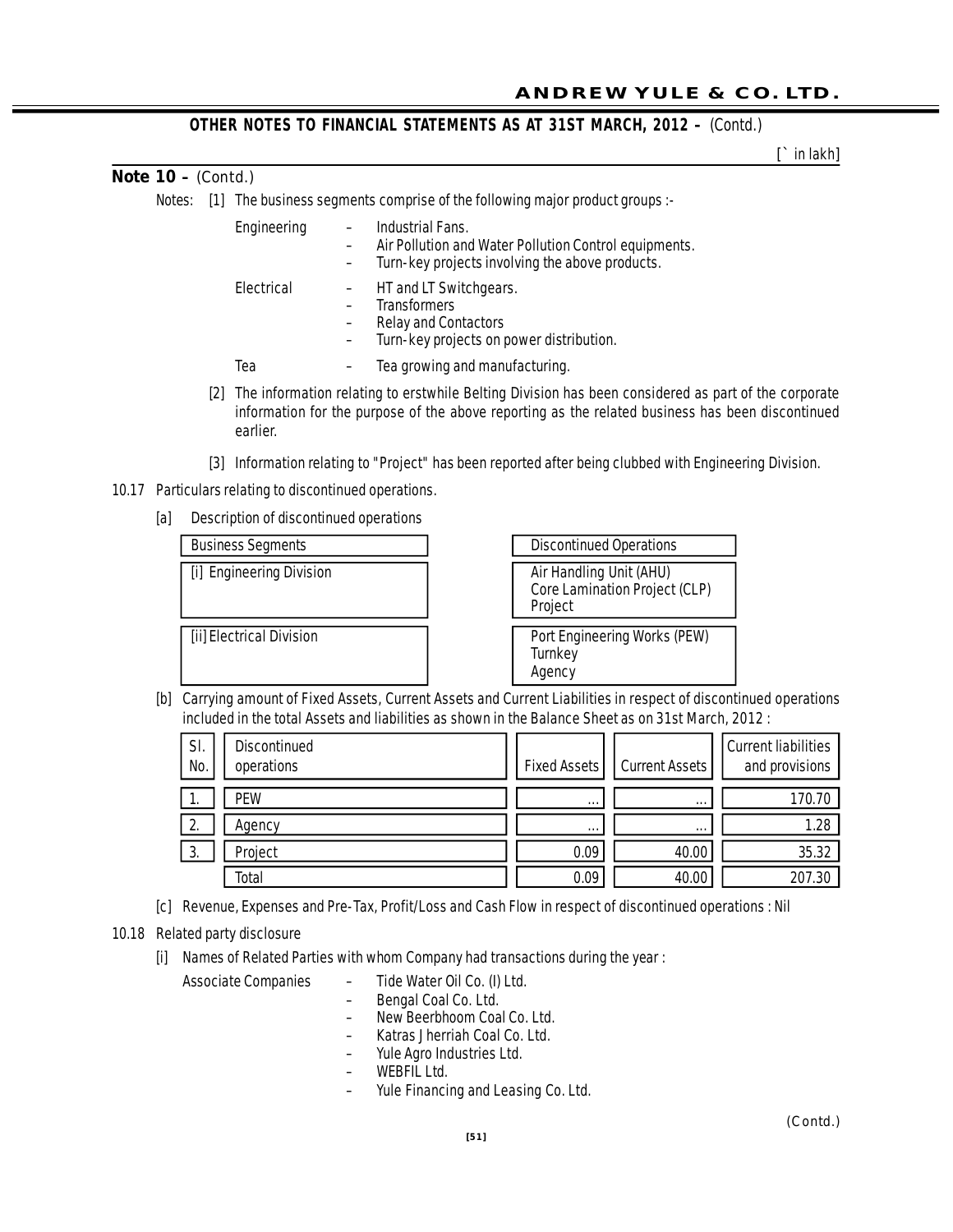**[**` in lakh**]**

#### **Note 10 –** *(Contd.)*

| [ii] Key Management Personnel : |  |
|---------------------------------|--|
|---------------------------------|--|

- (a) Kallol Datta Chairman and Managing Director
- (b) I. Sengupta Director (Personnel)
- (c) S. Swaminathan Director (Planning)
- (d) Amitava Dhar Director (Finance) (w.e.f. 20.12.2011)
- (e) Sunil Munshi Executive Director, Tea Division
- (f) Sri Prakash Kar Director (Finance) (from 01.04.2011 to 19.04.2011)
- [iii] Disclosure of transactions between the Company and related parties and the status of outstanding balance as on 31st March, 2012.

| <b>Particulars</b>                      |             | <b>Associates</b> |             | Key Management<br><b>Personnel and Relatives</b> |
|-----------------------------------------|-------------|-------------------|-------------|--------------------------------------------------|
|                                         | $2011 - 12$ | 2010-11           | $2011 - 12$ | 2010-11                                          |
| Purchase of goods                       | 3.78        | 28.99             |             |                                                  |
| Purchase of service                     | 19.14       | 4.54              |             | $\cdots$                                         |
| Sale of goods                           | 185.02      | 433.72            |             |                                                  |
| Sale of services                        | 400.22      | 400.22            |             |                                                  |
| Interest income                         | 30.00       | 30.08             |             |                                                  |
| Dividend income                         | 137.03      | 114.19            |             |                                                  |
| Rent / Hire charges received            | 140.00      | 139.67            |             |                                                  |
| Reimbursement of Contractual employment | 4.32        |                   |             |                                                  |
| Miscellaneous Receipt                   | 2.64        | 2.40              | 0.02        | 0.02                                             |
| <b>Remuneration to Directors</b>        | $\cdots$    | $\cdots$          | 43.82       | 37.20                                            |
| <b>Remuneration to Others</b>           |             |                   | 10.12       | 7.87                                             |
| Royalty receipt                         | 252.87      | 225.00            |             |                                                  |
| <b>Advance Adjusted</b>                 | 57.79       | $\cdots$          |             |                                                  |
| Balances as on 31st March, 2012         |             |                   |             |                                                  |
| Trade Receivable                        | 149.72      | 134.23            |             |                                                  |
| <b>Trade Payable</b>                    | 11.81       | 7.54              |             |                                                  |
| <b>Long Term Loans and Advances</b>     | 502.05      | 500.00            |             | .                                                |
| <b>Short Term Loans and Advances</b>    | 278.60      | 353.33            |             |                                                  |
| <b>Other Long Term Liability</b>        | 28.80       | 148.80            |             | .                                                |
| <b>Other Current Liability</b>          | 120.00      |                   |             |                                                  |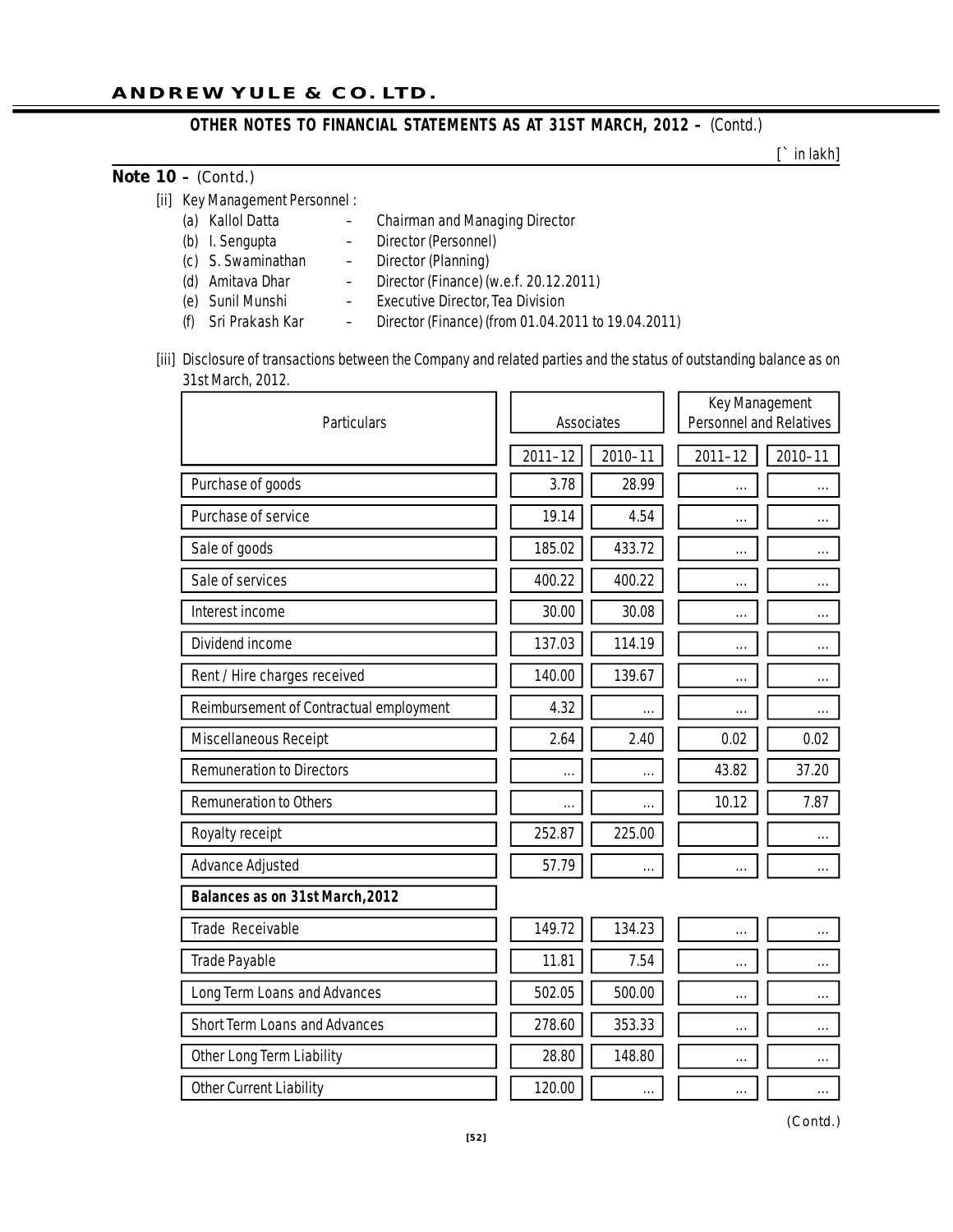**[**` **in lakh]**

٠.

## **Note 10 –** *(Contd.)*

10.19 Disclosure of Material transaction with related parties.

|                                                                                                                                  | $2011 - 12$                             | 2010-11                           |
|----------------------------------------------------------------------------------------------------------------------------------|-----------------------------------------|-----------------------------------|
| <b>Purchase of Goods</b><br>Tide Water Oil Co. (I) Ltd.<br><b>WEBFIL Ltd.</b>                                                    | 2.28<br>1.50                            | 18.54<br>10.45                    |
| <b>Purchase of Service</b><br>Yule Financing & Leasing Co. Ltd.<br><b>WEBFIL Ltd.</b>                                            | 2.00<br>17.14                           | 2.78<br>1.76                      |
| Sale of goods<br>Tide Water Oil Co. (I) Ltd.<br>Yule Financing & Leasing Co. Ltd.<br><b>Coal Companies</b><br><b>WEBFIL Ltd.</b> | 183.22<br>0.06<br>1.74                  | 433.04<br>0.27<br>0.11<br>0.30    |
| Sale of service<br>Tide Water Oil Co. (I) Ltd.<br><b>WEBFIL Ltd.</b><br><b>Coal Companies</b>                                    | 346.00<br>33.43<br>20.79                | 346.00<br>33.43<br>20.79          |
| <b>Interest income</b><br>Yule Financing & Leasing Co. Ltd.<br>Tide Water Oil Co. (I) Ltd.                                       | 30.00                                   | 30.00<br>0.08                     |
| <b>Dividend income</b><br>Tide Water Oil Co. (I) Ltd.                                                                            | 137.03                                  | 114.19                            |
| Rent and Hire charge received<br>Tide Water Oil Co. (I) Ltd.<br><b>WEBFII Ltd.</b><br><b>Coal Companies</b>                      | 123.21<br>15.58<br>1.21                 | 122.89<br>15.57<br>1.21           |
| <b>Miscellaneous Receipts</b><br><b>WEBFIL Ltd.</b><br>Tide Water Oil Co. (I) Ltd.                                               | 0.28<br>2.36                            | 0.21<br>2.40                      |
| <b>Royalty Receipts</b><br>Tide Water Oil Co. (I) Ltd.                                                                           | 252.87                                  | 225.00                            |
| <b>Key Management Personnel</b>                                                                                                  |                                         |                                   |
| [a]<br><b>Remuneration to Directors</b><br><b>Kallol Datta</b><br>I. Sengupta<br>S. P. Kar<br>S. Swaminathan<br>Amitava Dhar     | 14.53<br>12.40<br>0.56<br>11.27<br>5.06 | 9.51<br>8.66<br>11.05<br>7.95<br> |
| <b>Remuneration to others</b><br>[b]<br>S. Munshi                                                                                | 10.12                                   | 7.87                              |
| [c]<br><b>Miscellaneous Receipts</b><br><b>Kallol Datta</b>                                                                      | 0.02                                    | 0.02                              |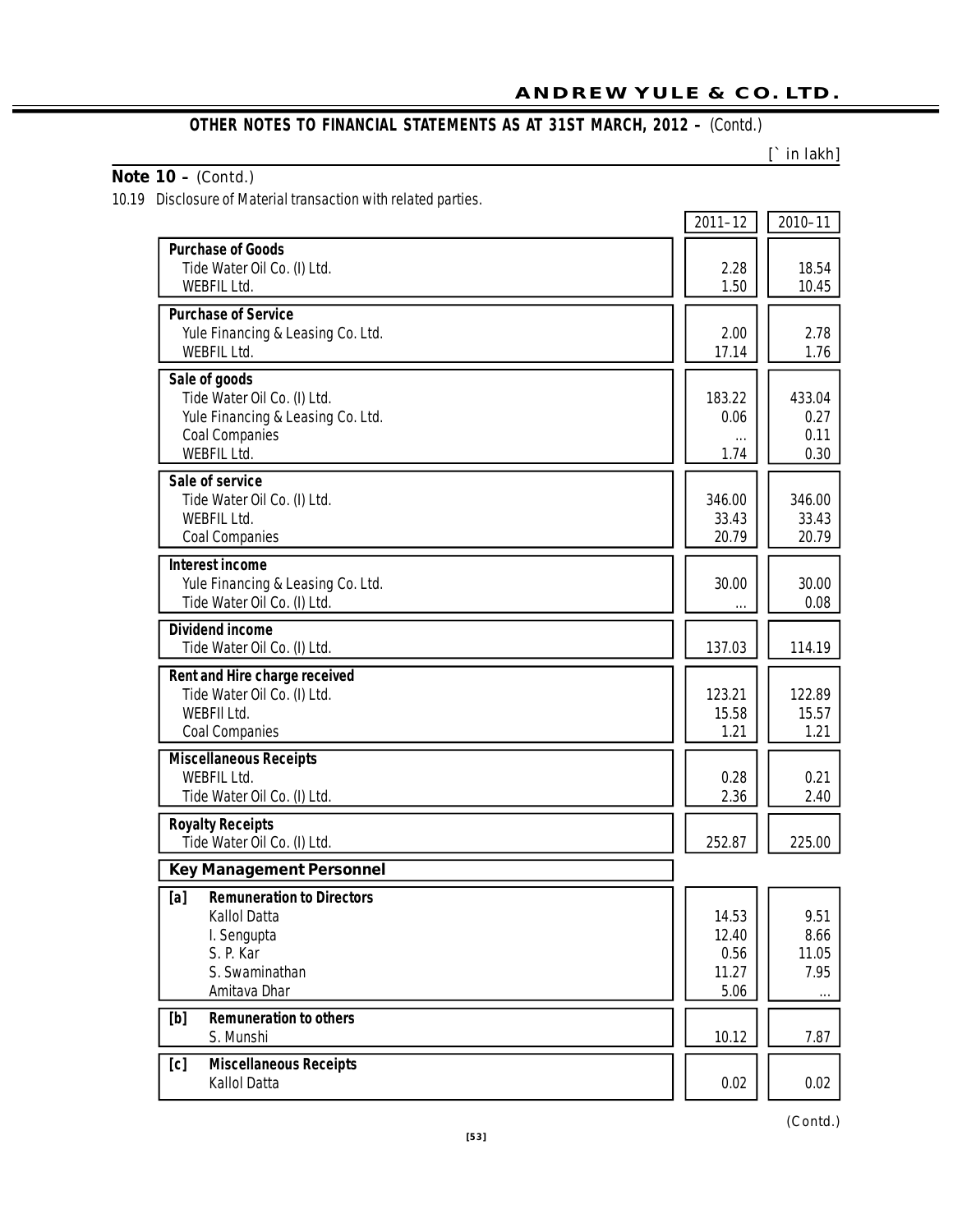**[**` in lakh**]**

| For the year ended | For the year ended                 |
|--------------------|------------------------------------|
|                    | 31st March, 2011                   |
|                    |                                    |
| 31,86,38,478       | 29,63,28,478                       |
| 32,61,38,478       | 31,86,38,478                       |
|                    |                                    |
| 32, 34, 13, 068    | 30, 32, 12, 725                    |
| $\degree$ 2.00     | $\degree$ 2.00                     |
|                    |                                    |
| 1184.63            | 3722.41                            |
|                    |                                    |
| 1184.63            | 4132.31                            |
| $\hat{0.37}$       | $.1.23$                            |
| $\hat{0.37}$       | $\degree{1.36}$                    |
|                    | 31st March, 2012<br>$\blacksquare$ |

Note: There was no change in basic structure of Paid-up Share Capital during the year. Hence dilulated earning per share is not applicable also refer Note No.10.03(a)

#### 10.21 Details of Expenses under Item relating to previous year are as under :–

| <b>Particulars</b>                      | $2011 - 12$ | 2010-11  |
|-----------------------------------------|-------------|----------|
| <b>Interest on Green Leaf Cess</b>      | 3.25        | 2.47     |
| Interest (Others)                       | 36.56       | $\cdots$ |
| Insurance                               | 0.31        | 3.58     |
| <b>Travelling expenses</b>              | 2.49        | 0.03     |
| <b>Excise Duty</b>                      | $\cdots$    | 2.45     |
| Legal expenses                          | 0.03        | $\cdots$ |
| <b>Bonus</b>                            | 7.19        | 0.02     |
| <b>Land Rent</b>                        | 0.36        | 7.71     |
| Central sales tax/West Bengal sales tax | $\cdots$    | 15.14    |
| Provident Fund/E.P.F./Inspection Charge | 4.80        | 5.09     |
| <b>Works Contract Tax</b>               | 1.16        |          |
| Miscellaneous expenses                  | 11.04       | 11.67    |
| Arrear salary of Executive/Asstt./Staff | 3.99        | 9.94     |
| <b>Stores</b>                           | 9.27        | 33.32    |
| <b>Food Stuff</b>                       | 2.66        | 0.48     |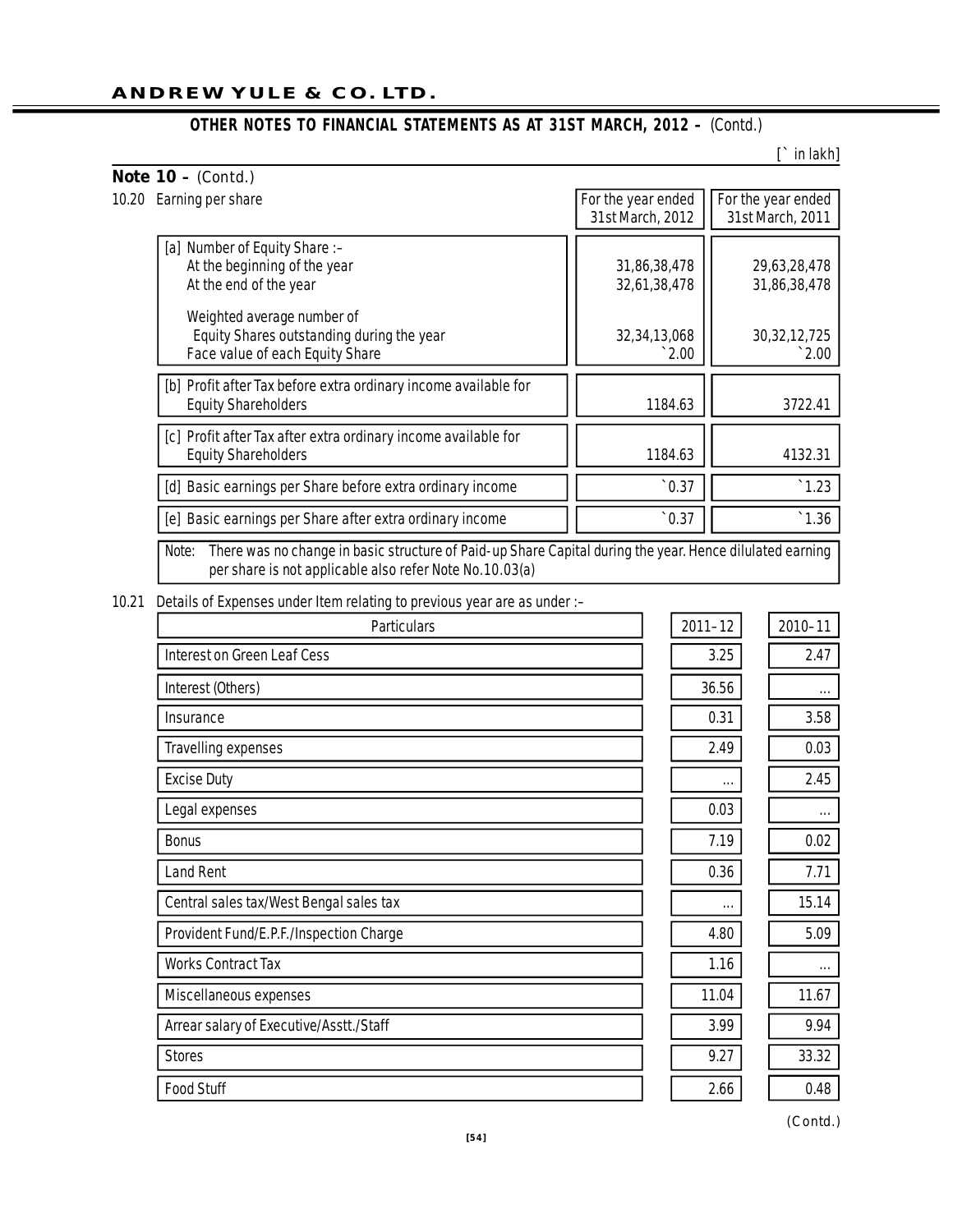**[**` in lakh**]**

## **Note 10 –** *(Contd.)*

| <b>Particulars</b>              | $2011 - 12$ | 2010-11  |
|---------------------------------|-------------|----------|
| Warehouse                       | 2.06        | 0.37     |
| Repair                          | 4.89        | 20.07    |
| Gas                             | 11.03       | 2.50     |
| <b>CENVAT/Service tax</b>       | 0.01        | $\cdots$ |
| Air and Water Pollution Charges | 14.44       | $\cdots$ |
| <b>Power and Fuel</b>           | $\cdots$    | 1.60     |
| <b>One Time Settlement</b>      | 14.28       | $\cdots$ |
| Packing material                | 3.33        | 4.84     |
| Freight                         | 0.17        | 1.19     |
| <b>Settlement Money</b>         | 5.29        | $\cdots$ |
| <b>Cultivation expenses</b>     | 0.72        | 21.49    |
| Total                           | 139.33      | 143.96   |

10.22 [a] Previous year's figures have been re-arranged and/or re-grouped wherever necessary.

[b] The figures in these accounts have been rounded off to nearest lakhs of rupees and, as such, the balances in certain heads of account amounting to `500 or less, although maintained in the Books of Accounts of the Company, do not appear in these Accounts.

- 10.23 [a] Particulars of Sales and Raw Materials consumed
	-

| <b>Class of Goods</b>       |
|-----------------------------|
| <b>Black and Packet Tea</b> |
| <b>Transformers</b>         |
| <b>Industrial Fans</b>      |
| LT and HT Switchgears       |
| Spares                      |
| <b>Others</b>               |
| Total                       |
| Raw Materials consumed      |

| $[$ i] | <b>Sales</b>                | Year ended 31st | Year ended 31st |
|--------|-----------------------------|-----------------|-----------------|
|        | <b>Class of Goods</b>       | March, 2012     | March, 2011     |
|        | <b>Black and Packet Tea</b> | 15005.34        | 14577.89        |
|        | <b>Transformers</b>         | 5927.89         | 2996.04         |
|        | Industrial Fans             | 2361.67         | 898.77          |
|        | LT and HT Switchgears       | 2537.59         | 1865.94         |
|        | <b>Spares</b>               | 1395.53         | 3275.33         |
|        | <b>Others</b>               | 752.44          | 561.89          |
|        | Total                       | 27980.46        | 24175.86        |
|        | [ii] Raw Materials consumed | Year ended 31st | Year ended 31st |
|        | <b>Class of Goods</b>       | March, 2012     | March, 2011     |
|        | <b>Steel</b>                | 1115.72         | 540.40          |
|        | Copper                      | 1461.21         | 838.39          |
|        | <b>Green Leaf</b>           | 1449.44         | 1360.91         |
|        | Oil, Chemical etc.          | 1382.43         | 974.06          |
|        | <b>Others</b>               | 5539.98         | 4675.93         |
|        | Total                       | 10948.78        | 8389.69         |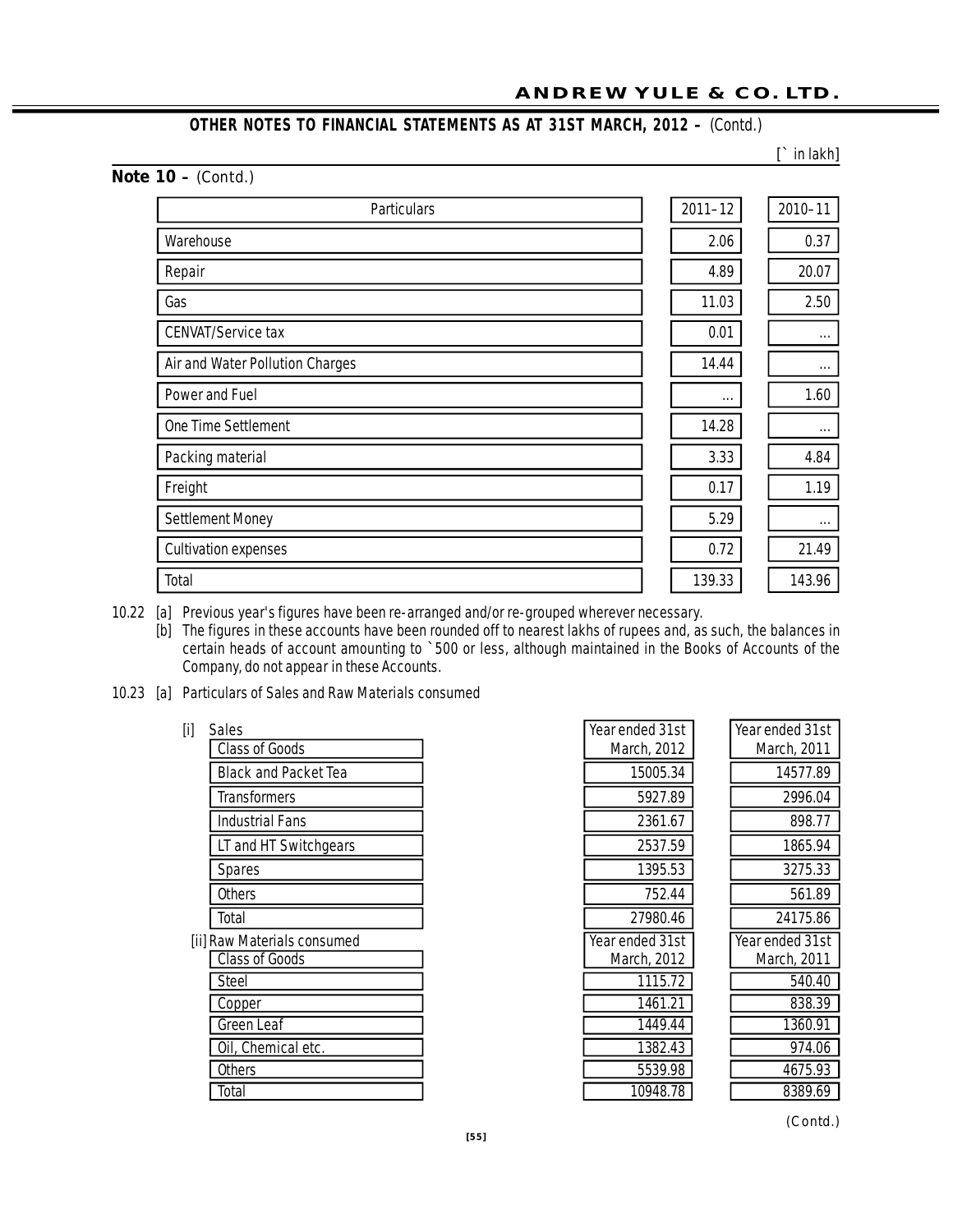**[**` in lakh**]**

#### **Note 10 –** *(Contd.)*

[b] Value of Imported and Indigenous Raw Materials, Components, Stores and Spare parts consumed (excluding items consumed for Capital and Repair jobs etc.)

|            | Raw Materials and Components         |                      | Stores and Spare Parts |       |
|------------|--------------------------------------|----------------------|------------------------|-------|
|            | %<br>%<br>2011-12<br>2010-11         | %<br>2011-12         | 2010-11                | %     |
| Imported   | 27.77<br>2.071<br>0.301<br>150.71    | $\cdots$<br>$\cdots$ | 7.54                   | 0.67  |
| Indigenous | 97.93<br>99.70<br>9325.88<br>7116.20 | 100.00<br>1595.13    | 1115.24                | 99.33 |
|            | 9353.65 1100.001<br>7266.91   100.00 | 100.001<br>1595.13   |                        |       |

| Raw Materials and Components |       |                  | Stores and Spare Parts                |
|------------------------------|-------|------------------|---------------------------------------|
| 2011-12                      | %     | %<br>2010-11     | 2011-12<br>%<br>%<br>2010-11          |
| 27.77                        | 0.301 | 150.71<br>2.071  | 0.67<br>7.54<br>$\cdots$              |
| 9325.88                      | 99.70 | 97.93<br>7116.20 | 1595.13<br>99.33<br>100.00<br>1115.24 |
| 9353.65   100.00             |       | 7266.91 100.00   | 1122.78 100.00<br>1595.13<br>100.00   |

[c] Value of Imports on C.I.F. basis (excluding canalised imports) :–

| .   | value of imports on only pasts (excluding canalised imports) is |          |         |
|-----|-----------------------------------------------------------------|----------|---------|
|     |                                                                 | 2011-12  | 2010-11 |
|     | Raw Materials and Components                                    | 34.11    | 139.73  |
|     | Stores and Spare Parts                                          | $\cdots$ | 3.32    |
|     |                                                                 | 34.11    | 143.05  |
| [d] | Earnings in Foreign Exchange:                                   |          |         |
|     | Export on F.O.B. basis                                          | 119.10   | 194.55  |
| [e] | Expenditure in Foreign Currencies (on Accrual basis) :          |          |         |
|     | Others (Foreign Tour Expenses)                                  | 6.97     | 3.95    |

- 10.24 The Annual Accounts for the year ended 31st March, 2012 have been approved by the Board of Directors in the meeting held on 29th June, 2012.
- 10.25 The Ministry of Corporate Affairs, Government of India, vide General Circular No.2 and 3 dated 8th February, 2011 and 21st February, 2011 respectively has granted a general exemption from compliance with Section 212 of the Companies Act, 1956, subject to fulfilment of conditions stipulated in the Circular. The Company has satisfied the conditions stipulated in the Circular and hence is entitled to the exemption. Necessary information relating to the subsidiaries has been included in the Consolidated Financial Statements.
- 10.26 Consequent to the notification of Revised Schedule VI under the Companies Act, 1956, the Financial Statements for the year ended 31st March, 2012 are prepared as per Revised Schedule VI. Accordingly, previous year figures have also been reclassified to conform to this year's classification and also have been regrouped, recast and rearranged wherever necessary to make it comparable with the current year figures. The adoption of Revised Schedule VI for the previous year figures does not impact recognition and measurement principles followed for preparation of Financial Statements.
- 10.27 Pending transfer of Assets and Liabilities of Engineering and Electrical Divisions to two 100% subsidiaries incorporated in the name of Yule Engineering Ltd. and Yule Electrical Ltd. as per Sanctioned Rehabilitation Scheme (SRS) all transactions for the year ended 31st March, 2012 relating to aforesaid Divisions entered into by the Company in the name of Andrew Yule & Co. Ltd. (AYCL) have been accounted for in the Books of Accounts of AYCL.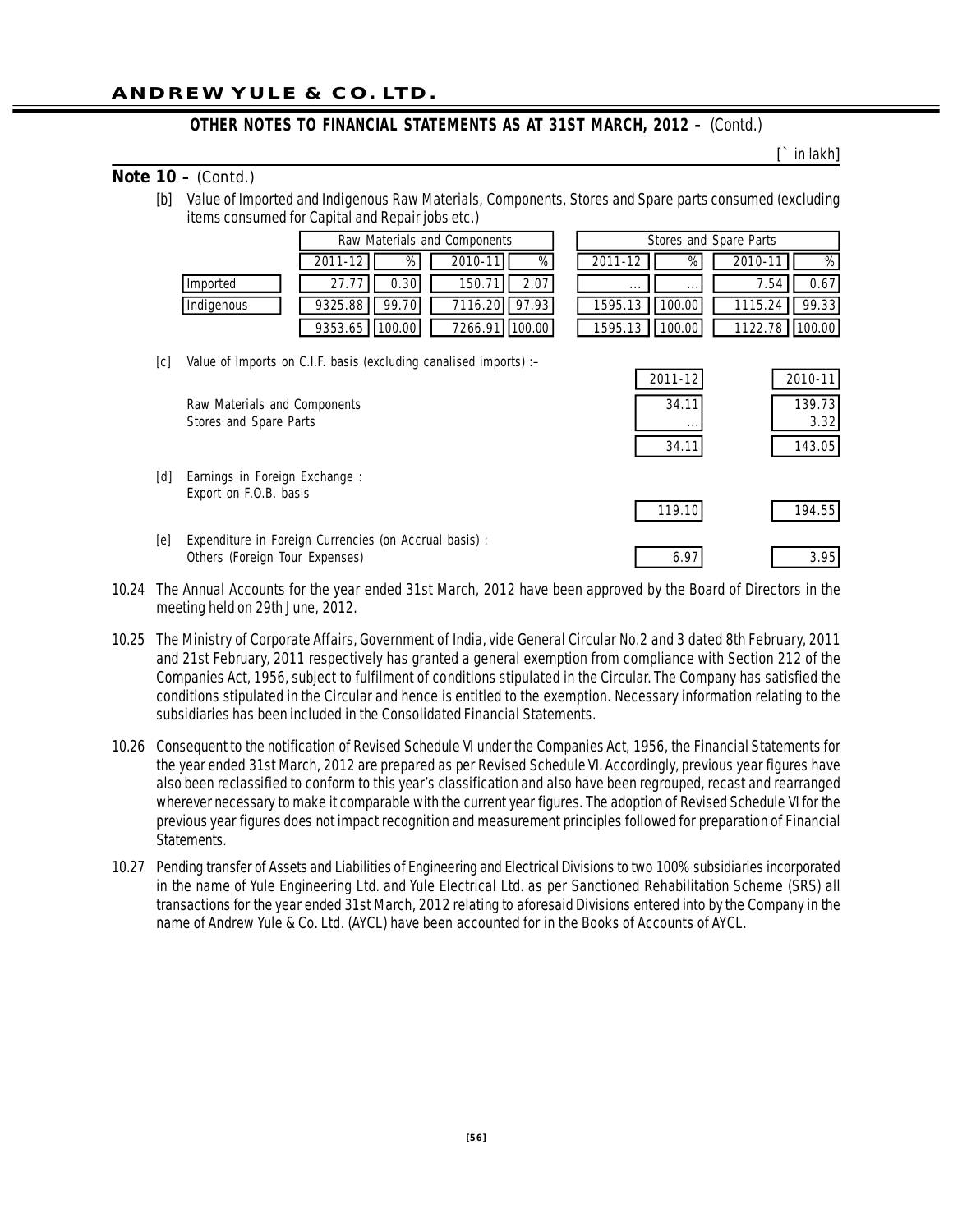## **STATEMENT UNDER SECTION 212(3) OF THE COMPANIES ACT, 1956**

#### [1] Name of the Subsidiary Company **Hooght COMPANY LIMITED** HOOGHLY PRINTING COMPANY LIMITED YULE ENGINEERING LIMITED YULE ELECTRICAL LIMITED

- [2] Holding Company's Interest :
	- [A] Hooghly Printing Co. Ltd. Entire issued Share Capital of 10,27,128 Ordinary Shares of `10 each, fully paid.
	- [B] Yule Engineering Ltd. Entire issued Share Capital of 50,000 Ordinary Shares of `10 each, fully paid.
	- [C] Yule Electrical Ltd. Entire issued Share Capital of 50,000 Ordinary Shares of `10 each, fully paid.
- [3] Net aggregate amount of Subsidiary's profit not dealt with the Holding Company's accounts :

(` in lakhs)

| Name of the Subsidiary    |
|---------------------------|
| Hooghly Printing Co. Ltd. |
| Yule Engineering Ltd.     |
| Yule Electrical Ltd.      |

|                           | Profit for the<br>Financial year ended | Profit for the<br>previous year ended |
|---------------------------|----------------------------------------|---------------------------------------|
| Name of the Subsidiary    | 31st March, 2012                       | 31st March, 2011                      |
| Hooghly Printing Co. Ltd. | 46.62                                  | 28.18                                 |
| Yule Engineering Ltd.     | (–) 0.36                               | 2.40                                  |
| Yule Electrical Ltd.      | (–) 0.20                               | (–) 0.09                              |

(4) Net aggregate amount of Subsidiarys' profit dealt within the Holding Company's accounts :

| Name of the Subsidiary      |
|-----------------------------|
| Hooghly Printing Co. Ltd.   |
| Vule Engineering Ltd.       |
| <b>Yule Electrical Ltd.</b> |

| Name of the Subsidiary    | Profit for the<br>Financial year ended<br>31st March, 2012 | Profit for the<br>previous year ended<br>31st March, 2011 |
|---------------------------|------------------------------------------------------------|-----------------------------------------------------------|
| Hooghly Printing Co. Ltd. | Nil                                                        | Ni                                                        |
| Yule Engineering Ltd.     | Nil                                                        | Nil                                                       |
| Yule Electrical Ltd.      | Nil                                                        | Nil                                                       |

**D. BANDYOPADHYAY,** *Financial Controller & Company Secretary.* **KOLKATA – 2nd July, 2012. But all the secretary. Example 2012. ROLKATA – 2nd July, 2012.** *ROLKATA – 2nd July, 2012.* 

#### **On behalf of the Board,**

**K. DATTA,** *Chairman and Managing Director.* **S. SWAMINATHAN AMITAVA DHAR** *Directors.*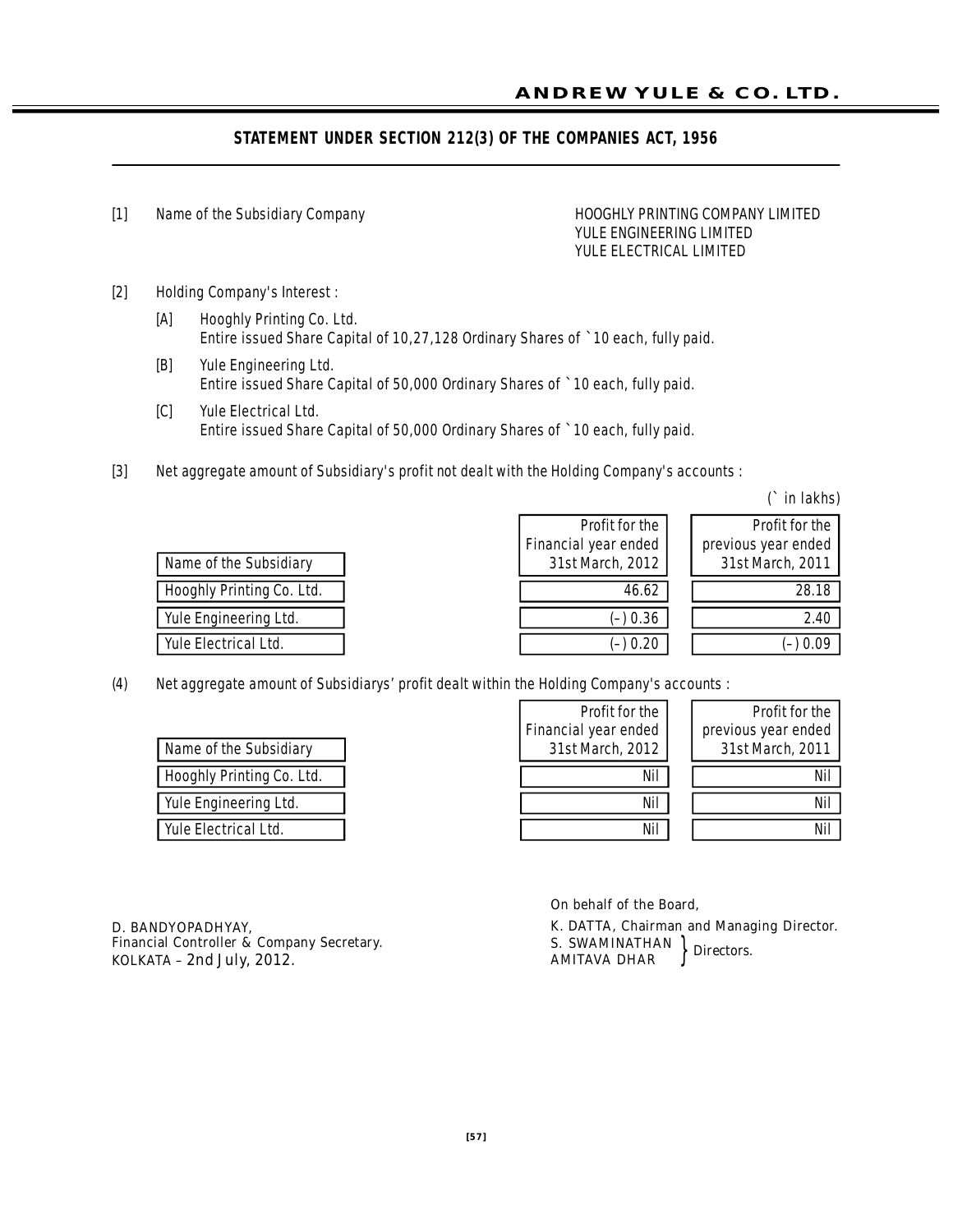# **CONSOLIDATED ACCOUNTS**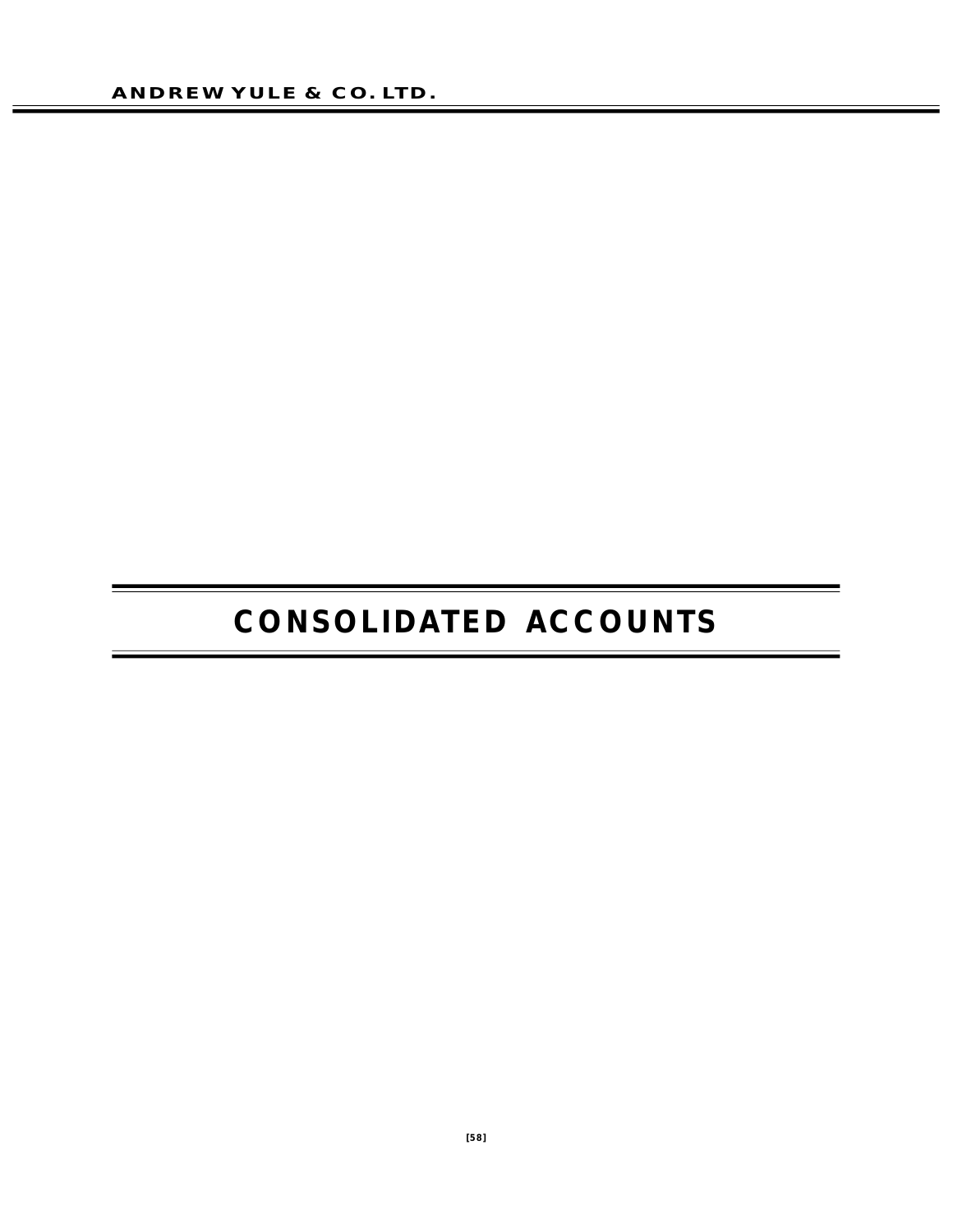## **Statement of Significant Accounting Policies forming part of the Consolidated Financial Statements for the year ended 31st March, 2012.**

The financial statements have been prepared under the historic cost convention on accrual basis adjusted by revaluation of certain fixed assets in compliance with all material aspect of applicable Accounting Standards in India and the relevant provisions of The Companies Act, 1956 and on the Accounting Principles of going concern.

#### **1.** Reserves :

- (a) Central and State Subsidies received by the Company are retained in Special Reserve until the conditions stipulated in the respective schemes are complied with, and the same are credited to Profit and Loss Account or Capital Reserve after the expiry of the specified period depending upon the nature of the subsidy.
- (b) Sales value of fixed assets and investments to the extent it exceeds the original cost of the relevant asset is credited to Profit and Loss Account. Provided, however, loss/diminution in value of assets acquired through amalgamation/merger are adjusted against the Capital Reserve created out of the same.

## **2 . F ix ed As s ets :**

- (a) The Physical verification of fixed assets is carried out in a phased manner so as to cover each item of the fixed assets over a period of 3 years.
- (b) Machinery manufactured by one Unit/Division for use of another Unit/Division are accounted for at Works/Factory cost of the Transferor Unit.
- (c) The gross fixed assets are valued at acquisition cost and other related expenses incurred to bring them to their present condition. The gross amount of interest on loans utilised for various expansion/ diversification schemes is capitalised till the commissioning of the projects. Further, no interest for inter-unit transfer of funds on Capital Account is considered for the above purpose.

In case of Tide Water Oil Co. (India) Ltd.,

- [i] Certain land, buildings, blending plants and laboratory equipment and grease plant are stated on the basis of their revaluation being inclusive of resultant write-ups. Other fixed assets are stated at cost.
- [ii] [a] For assets acquired under operating lease, rental payable are charged to Profit and Loss Account. Assets acquired under finance lease are capitalised at lower of the fair value and present value of minimum lease payment.
- [b] On revalued assets depreciation is calculated on the revalued book value at the rates considered appropriate by the valuer on a straight line basis and thereafter adjusted to the extent chargeable on written down value method at the rates prescribed under Schedule-XIV to the Companies Act, 1956.
- [c] On other fixed assets depreciation is calculated on written down value method at the rate prescribed under Schedule-XIV to the Companies Act, 1956, except on leasehold land which is calculated on straight line basis over the period of lease.
- [d] Items costing not more than `5000 are fully depreciated during the year of addition.
- [e] Intangible assets expected to provide future enduring economic benefit are stated at cost less amortisation. Cost comprises purchase price and directly attributable expenditure on making the assets ready for its intended use.
- [f] Intangible assets are amortised over their best estimated useful life ranging upto 3 years on straight line method.
- [g] After impairment, depreciation is provided on the revised carrying amount of the assets over its remaining useful life.
- [h] A previously recognised impairment loss is increased or reversed depending on changes in circumstances. However, the carrying value after reversal is not incresed beyond the carrying value that would have prevailed by charging usual depreciation if there was no impairment.

In case of New Beerbhoom Coal Co. Ltd. the Company has some properties (let out to third parties on rental basis) which not being related to any coal mines have not vested in the Central Government as a result of nationalisation of its coal mines. In the absence of any information as regards the original cost and depreciation if any, provided thereon, the book value of the said properties are considered to be nil for the purpose of these accounts.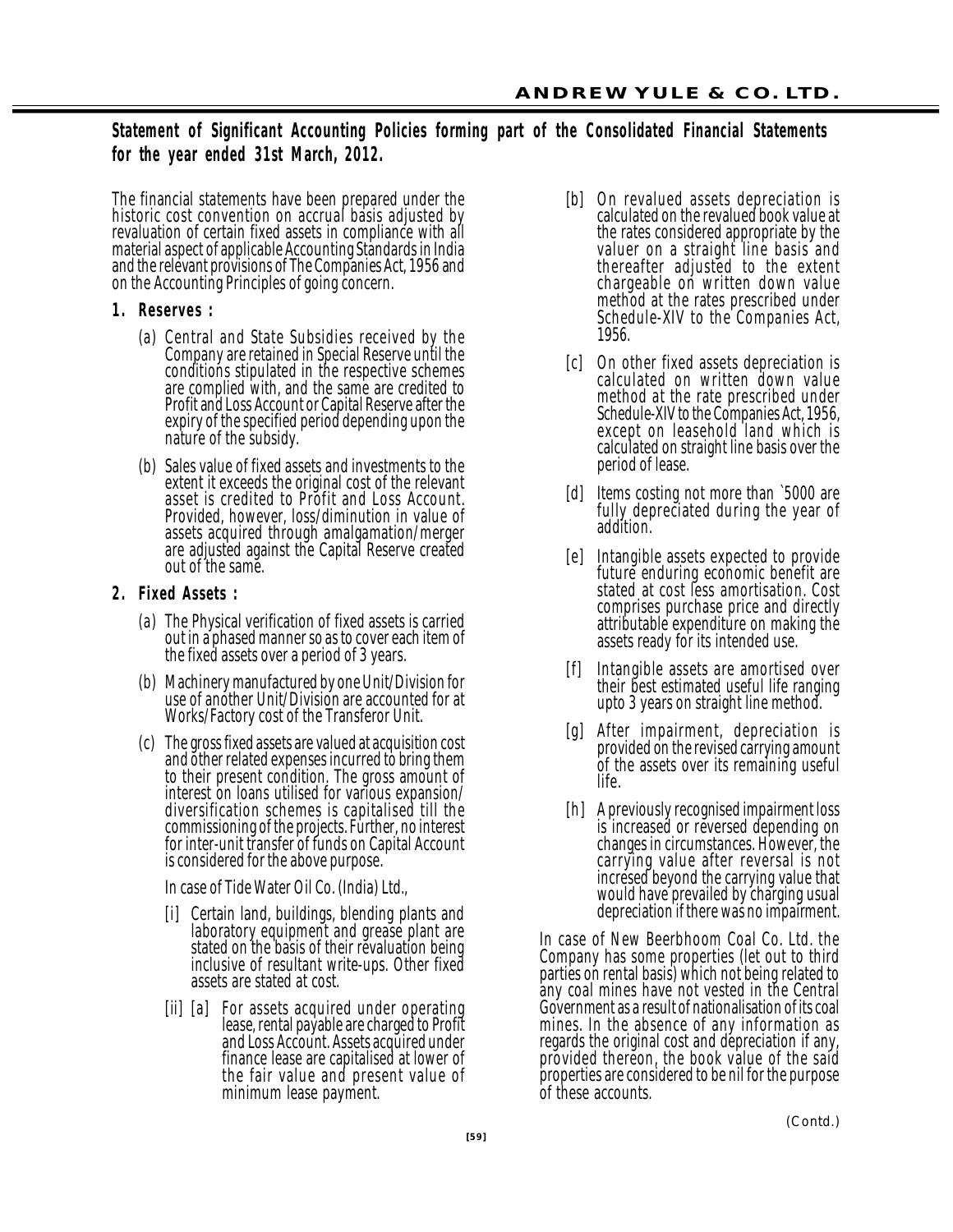- (d) (i) Depreciation is provided on the Assets other than Estate on straightline method in accordance with the provisions of Section 205(2)(b) read with Schedule XIV of the Companies Act, 1956 from the date the assets are put to use.
	- (ii) In case of Hooghly Printing Co. Ltd. depreciation on assets has been calculated on written down value method in accordance with the rates and in the manner prescribed in Schedule–XIV of the Companies Act, 1956.
- (e) In case of Hooghly Printing Co. Ltd. Profit on Sale of Fixed Assets including Capital Profit is taken into Profit and Loss Account, if it is realised.
- (f) No amortisation of cost of long-term leasehold land is done. However, fee payable for renewal of lease of land is charged as expenditure in the Profit and Loss Account as and when the payment is due.
- (g) Liquidated damages received by the Company for delayed construction and delayed supply of equipment are set-off against the capital expenditure to which it relates.
- (h) Grant/Subsidy in respect of capital expenditure is accounted for as per applicable Accounting Standard and depreciations on the Assets acquired out of such subsidy is adjusted thereagainst.
- (i) Expenditure incurred/capitalised in respect of projects abandoned/to be abandoned are accounted for in compliance of relevant Accounting Standard.
- (j) The carrying amount of assets are reviewed at each Balance Sheet date if there is any indication of impairment based on internal/external factors. An asset is treated as impaired when the carrying cost of assets exceeds its recoverable value. An impairment loss is recognised in the profit and loss account where the carrying amount of an asset exceeds its recoverable amount. The impairment loss recognised in prior accounting periods is reversed if there has been a change in the estimate of recoverable amount.
- **3 . I n v e n to r ie s :**
	- (a) Stocks of stores, spares, raw materials etc., are valued at lower of cost or net realisable value. However, materials and other items held for use in production of inventories are not written down below cost if the finished products in which those will be incorporated are expected to be sold at or above cost. Cost is determined at weighted average cost basis.

In case of Hooghly Printing Co. Ltd. raw materials and stores and spares are valued at cost.

- (b) Provisions for slow and non moving stores lying for more than three years but less than five years are made at 15% of Book Value for such stores remaining more than 5 years, provision @ 36.25% of Book Value are made. Provision for obsolate stores are made at 100% of Book Value.
- (c) Work-in-Progress is valued at Works Cost. Works cost includes direct materials, labour and manufacturing overhead. All losses on Work-in-Progress incurred upto the end of the year and losses estimated for further Works Cost to be incurred on such jobs are taken into account and duly provided for.

While valuing the contract jobs in progress (excluding systems and turnkey jobs) at the close of the year, future estimated losses are considered only in respect of jobs valued at `25.00 lakhs or more and/or physical progress whereof as per technical estimate, is minimum 50%.

- (d) Royalty liabilities calculated with reference to Sales as per the collaboration agreements are considered as selling expenses and thus, have not been considered for the purpose of valuation of stocks of Work-in-Progress and finished goods.
- (e) Inter-Unit transfers of own manufactured stores, spares, raw materials etc., if lying in stock at the close of the year, are valued at estimated Works/ Factory cost of the Transferror Unit.
- (f) Excise Duty, Insurance and Freight outward in connection with transfer of finished goods from factories to branches have been considered for valuation of branch stock at the close of the year.
- (g) Stocks of finished goods including Finished goodsin-transit are valued at garden cost/estimated total cost or net realisable value, whichever is lower. Estimated total cost covers all costs excluding interest, general administration overheads and selling and distribution expenses. In case of Packet Tea, all expenses relating to packeting including freight are also considered.

In case of Hooghly Printing Co. Ltd. estimated liabilities, if any, for expenses are not taken into the account for the purpose of stock valuation.

In case of Tide Water Oil Co. (India) Ltd. cost is determined under first in first out method.

(h) Imported materials lying in bonded warehouse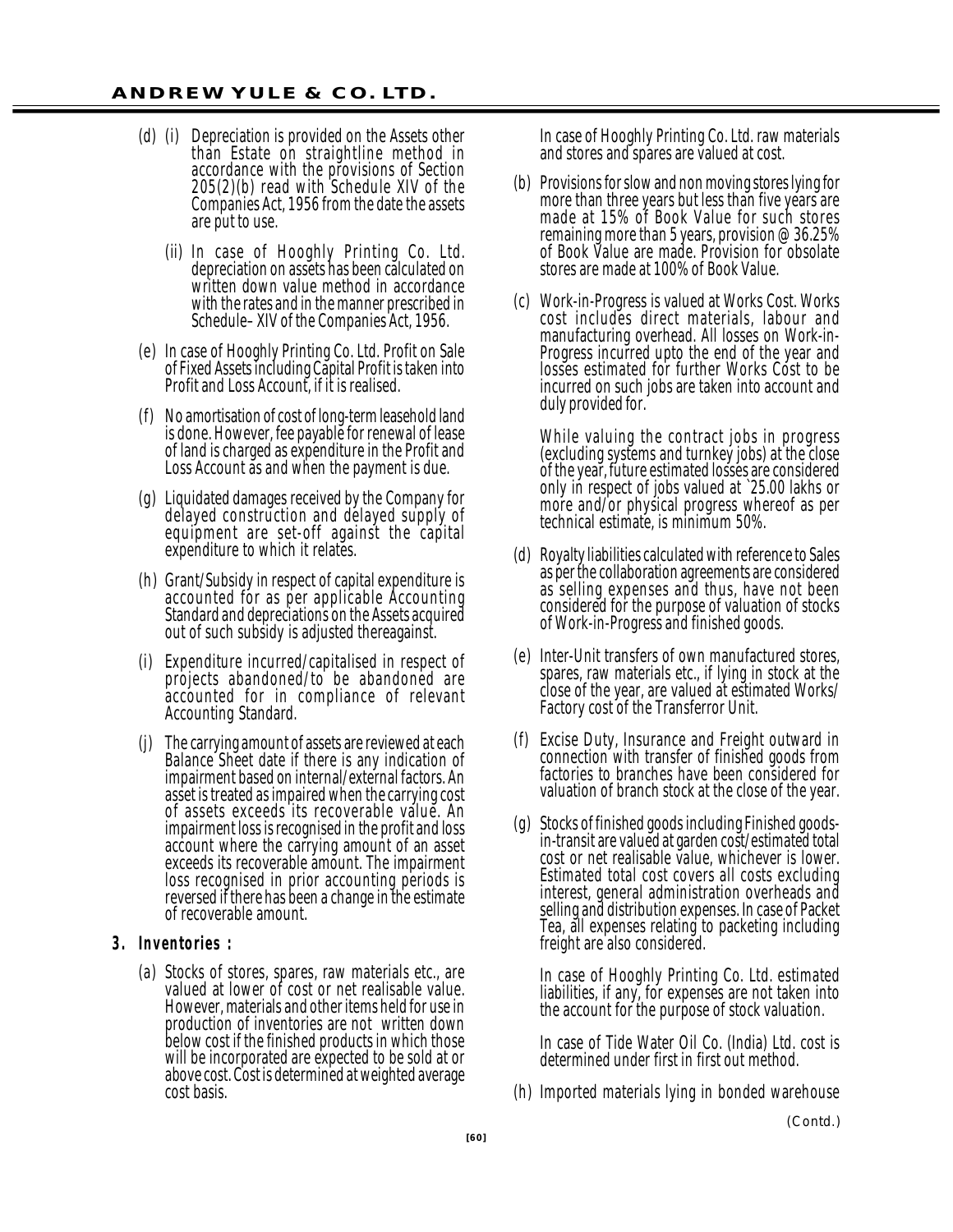and at Port are valued at cost including Customs Duty, Port Charges etc.

- (i) Loose Tools are amortised over a period of 5 years.
- (j) Stock of scrap as per stock records, is valued on the basis of estimated realisable value. However, tea waste is not valued.
- (k) Export benefits against Advance Licences are considered at the time of actual consumption of the imported materials. Advance Licences in hand at the close of the year are not accounted for.

#### **4 . I n v e s tm e n ts :**

Investments are stated at cost. Provision for diminution in the value of long term investment is made only if such a decline is other than temporary nature in the opinion of the Management.

#### **5 . Sa le s :**

- (a) (i) Sales against Ex-Works/FOR Contracts are booked on the basis of deliveries to transport carriers upto 31st March, irrespective of whether the goods have been received by the customers by 31st March or not. Sales in respect of transactions against FOR destination contracts are booked for the goods actually received by customers by 31st March.
	- (ii) Despatches against FOR destination contracts not reaching the customers within the close of the year, are shown as Finished goods-in-transit.
	- (iii) In case of Hooghly Printing Co. Ltd.; sales are accounted for on the basis of receipted challans in respect of goods received by the customers by 31st March.
	- (iv) In case of Tide Water Oil Co. (I) Ltd., sales are recognised when goods are supplied and are recorded net of sales tax/VAT and inclusive of excise duty. Revenue is recognised to the extent it is probable that economic benefit will flow to the Company and the revenue can be reliably measured.
- (b) Partial deliveries are accounted for in accordance with the billing schedule as per the terms of sales contract.
- (c) Tea sales against contracts are accounted for on the basis of delivery orders and on completion of sale in auction centres in accordance with the norms of tea trade.
- (d) Sales returns, if any, upto the cut-off date i.e. 30th April, are accounted for.
- (e) In case of Tide Water Oil Co. (I) Ltd. sales are recorded net of Sales Tax/VAT and inclusive of Excise Duty.
- (f) Except in disputed cases, escalation/de-escalation claim bills are accounted for on the basis of the terms of the relevant contracts.
- (g) Export sales are accounted for with reference to the date of Bill of Lading.

#### **6.** Dividend Receipts :

Dividends declared and received within the close of the accounting year only are accounted for in respect of investments held by the Company.

#### **7 . Oth er In c om e :**

- (a) (i) Insurance and other claims are accounted for on the basis of amounts admitted;
	- (ii) Sales Tax, Excise Duty and Customs Duty refunds are accounted for on the basis of assessment/refund orders received;
	- (iii) Central/State Subsidies from Government and Tea Board are accounted for on the receipt of intimation of grant.
- (b) Interest receivable from customers as per stipulation of the Sales Contract on account of late receipt of full/proportionate payments are accounted for to the extent of such interest is ascertainable with respect to the payment so far received.
- (c) Liquidated Damages received by the Company for delayed execution and delayed supply of equipment/spares are treated as other income.
- (d) Export/Deemed Export benefits are accounted for on completion of despatches in terms of the contract.
- (e) In case of Hooghly Printing Co. Ltd. credit of scrap is taken in miscellaneous receipts when dispossed off.
- (f) In case of Katras Jherriah Coal Co. Ltd. interest income and income from debentures are accounted for on accrual basis.
- (g) In case of New Beerbhoom Coal Co. Ltd. interest income and income from debentures are accounted for on accrual basis.

#### 8. Purchases :

(a) Insurance charges incurred in relation to the incoming goods where materials are directly relatable are accounted for in respect of individual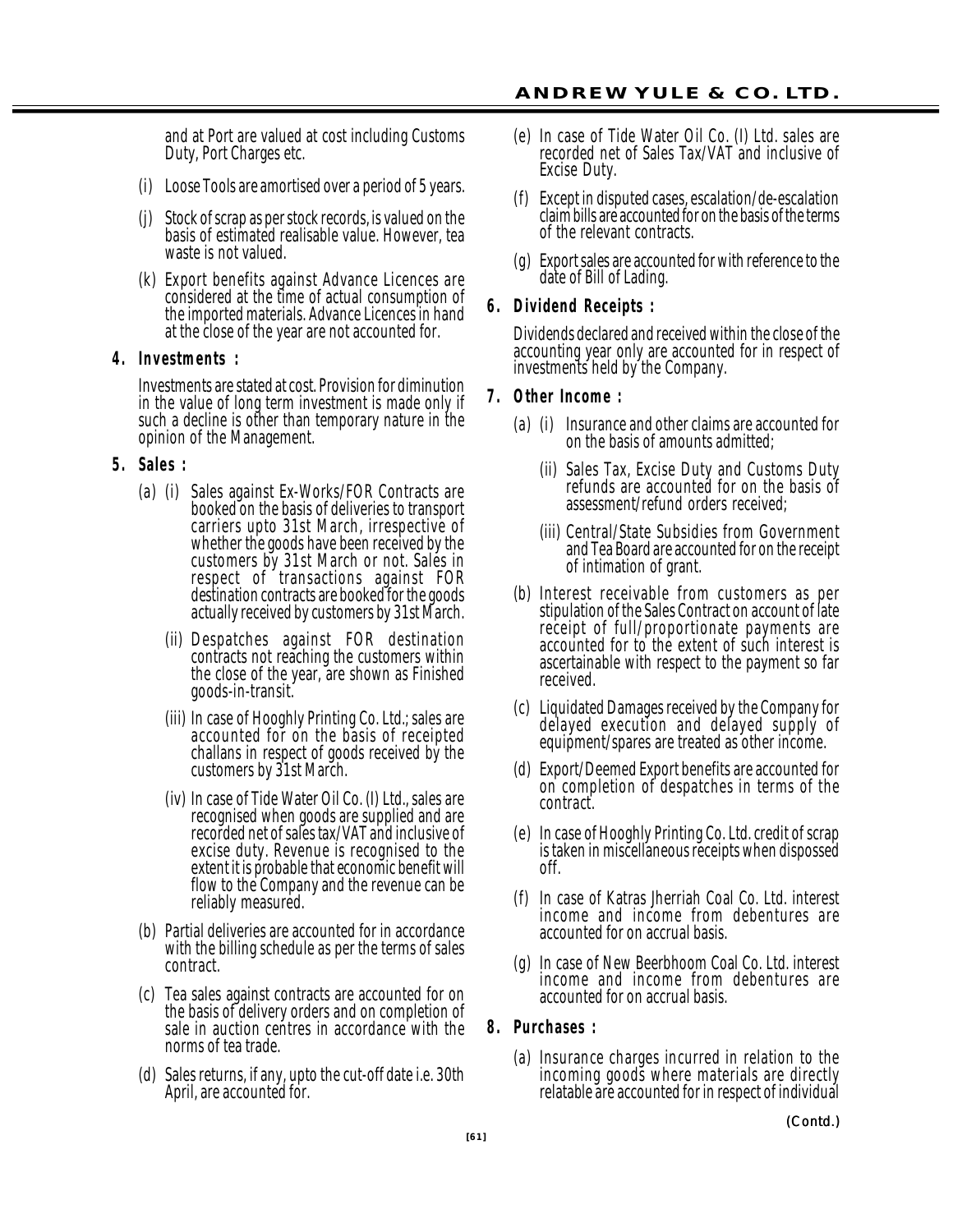items' otherwise, such insurance premium is charged off to Profit and Loss Account.

- (b) In case of goods purchased from overseas, the shipment is treated as goods-in-transit (import) :
	- (i) in case of both CIF and C&F Contracts, from the date of intimation received from bank;
	- (ii) in case of FOB Contracts, from the date of actual shipment as per Bill of Lading.

Customs Duty is charged on the basis of the date of arrival in port.

#### **9.** Other Revenue Expenses :

- (a) Issue of materials/components as free replacements during the guarantee period which can not be provided being unknown, is accounted for on actual despatches. Known free replacements upto the close of the accounting year are provided for.
- (b) Liability in respect of rectification work/ replacement involving estimated value above `0.25 lakh per case is booked on the basis of claims from the customers admitted by the Company wherever it is possible to estimate.
- (c) Liabilities in respect of Liquidated Damages are provided if and to the extent, not disputed by the Company. Liquidated Damages disputed by the Company are treated as contingent liability. The amount of liability/contingent liability is estimated on the basis of contracted terms and the facts of each case to the extent of revenue recognised.
- (d) Liability in respect of commission is provided in proportion to sales.
- (e) Interest on delayed payments of Income Tax/ Agricultural Income Tax is accounted for on the basis of assessment orders of the Tax Authorities, if not disputed by the Company or actual payment effected, as the case may be.
- (g) Payment of Technical Know how Fees is accounted for in compliance with the relevant Accounting Standard.
- (h) Provision for unrealised profit is made in respect of partially completed composite/turnkey contracts on basis of proportionate direct cost on the revenue recognised.
- (i) Medicine purchased for Tea Estates are all charged out as per consistent practice.
- Guarangee commission is taken in the year of Guarantees issued/renewed.

#### **1 0 . T a x a t io n :**

- (a) Taxation comprises of Income Tax, Agricultural Income Tax (both Assam and West Bengal), Deferred Tax and Wealth Tax. These taxes other than Deferred Taxes are measured as the amount expected to be paid to the Tax Authorities in accordance with the Indian Income Tax Act, 1961, West Bengal Agricultural Income Tax Act, 1944, Assam Agricultural Income Tax Act, 1939 and Wealth Tax Act, 1957 respectively.
- (b) Deferred Tax is measured based on the tax rates and the tax laws enacted or substantively enacted at the Balance Sheet date. Deferred Tax assets/ liabilities is recognised, subject to the consideration of prudence, on timing differences, being the difference between taxable income and accounting income that originate in one period and are capable of reversal in one or more subsequent periods in the Profit and Loss Account and the cumulative effect thereof is reflected in the Balance Sheet.
- (c) In respect of proceedings pending before the various Income Tax/Agricultural Income Tax Authorities on account of Appeal/Rectification filed by the Company, adjustments are made on final settlement of such proceedings.

#### **11. Contingent Liabilities/Capital Losses and Contingent Assets:**

Disputed liabilities and claims against the Company including claims by Tax Authorities (for example, Income-tax, Sales tax etc.) pending in appeal, are treated as contingent liabilities. Contingent assets are not accounted for.

Contingent liabilities are considered by using a substantial degree of estimates in compliance with Accounting Standard-29.

#### **12. Booking/Writing Back of Liabilities :**

- (a) For providing liabilities, cut-off date is 30th April (For Hooghly Printing Co. Ltd. 15th April,) but all known liabilities, if material, are booked as far as practicable.
- (b) Liabilities which are more than 5 years old and not likely to materialise are written back except government debts. In case of extraordinary items only, separate disclosure is given in the Accounts.

#### **1 3 . C o nv e r sio n of F or e ig n C u r re n c ie s :**

(a) Foreign currency loans to finance fixed assets including technical know-how fees are converted either at the exchange parity rate ruling at the close of the accounting year or at the fixed rate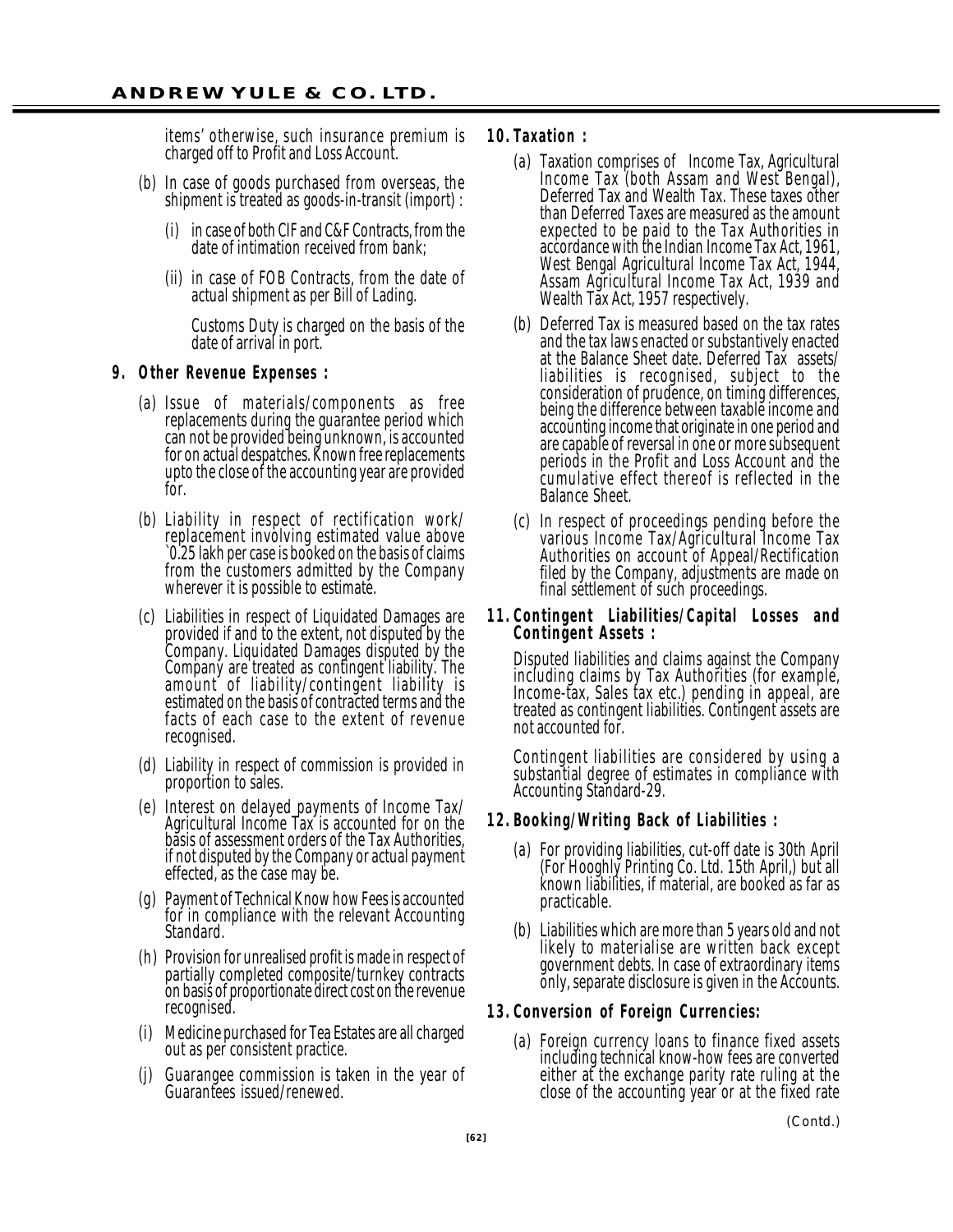when the exchange is booked in advance, as the case may be. Necessary adjustments with regard to such exchange rate difference are made to secured loans, fixed assets and depreciation.

- (b) In respect of any import of materials both under CIF, FOB and C&F Contracts, purchases are booked at the exchange rates ruling on the date of Bill of Entry. The exchange difference, if any, arising from the difference between the above rate and the rate at which the actual payment is made or at the rate prevailing on 31st March, whichever is earlier, is accounted for in the Profit and Loss Account.
- (c) Exports/Overseas Sales are booked at the rates ruling on the date of bill of lading. Exchange difference, if any, relating to such bills arising either on realisation of the proceeds or on conversion thereof at the exchange rate ruling at the close of the year, whichever is earlier, is accounted for in Profit and Loss Account.
- (d) Receivables and Payables in foreign currency are reported in the Balance Sheet at the parity rate ruling at the close of the financial year. The exchange difference arising on the settlement of such receivables/payable or on reporting such receivables/payables at rates different from those at which those are initially recorded during the period or reported in previous Balance Sheet is accounted for in Profit and Loss Account.
- (e) Wherein contract for import or export is covered by forward exchange contract any premium or discount at inception of such contract and any other gain or loss arising out of exchange differences between the forward contract rate and the rate on the day of reporting are treated in compliance with Accounting Standard-11.

#### **14. Research and Development Costs:**

Expenditure in relation to Research and Development activities are treated in accordance with the relevant provision of AS-26.

In case of Tide Water Oil Co. (I) Ltd. revenue expenditure for Research and Development are charged to the Profit and Loss Account in the year in which these are incurred.

#### **1 5 . E m p lo y e e B e n e f its :**

- (a) Defined Contribution Schemes (DCS) : Company's contribution towards Provident Fund paid/payable during the year to the Provident Fund Authority are charged to the Profit and Loss Account.
- (b) Company's liabilities towards Defined Benefit Schemes for Gratuity, Superannuation and Pension, value of Plan Assets of the Trustee managed Funds maintained for meeting such liabilities, contribution to those Funds and benefits paid out of such Funds are ascertained and accounted for on the basis of independent actuarial valuation as per the requirement of Accounting Standard-15 (Revised 2005) on "Employee Benefit".

In respect of a section of employees, the Company's liability towards Defined Benefit for Provident Fund is determined and accounted for on the basis of prescribed contributions to the respective Trustee managed Funds and shortfall, if any, in plan assets as per Audited Accounts of such Fund.

In respect of post retirement Defined Benefit Scheme of Leave Encashment, the Company's liability is determined and accounted for on the basis of independent actuarial valuation as required by Accounting Standard-15 (Revised 2005) though there is no funding for such liability.

(c) Leave encashment and Pension fund is unfunded but benefits have been determined and accounted for in accordance with Accounting Standard-15 (Revised 2005).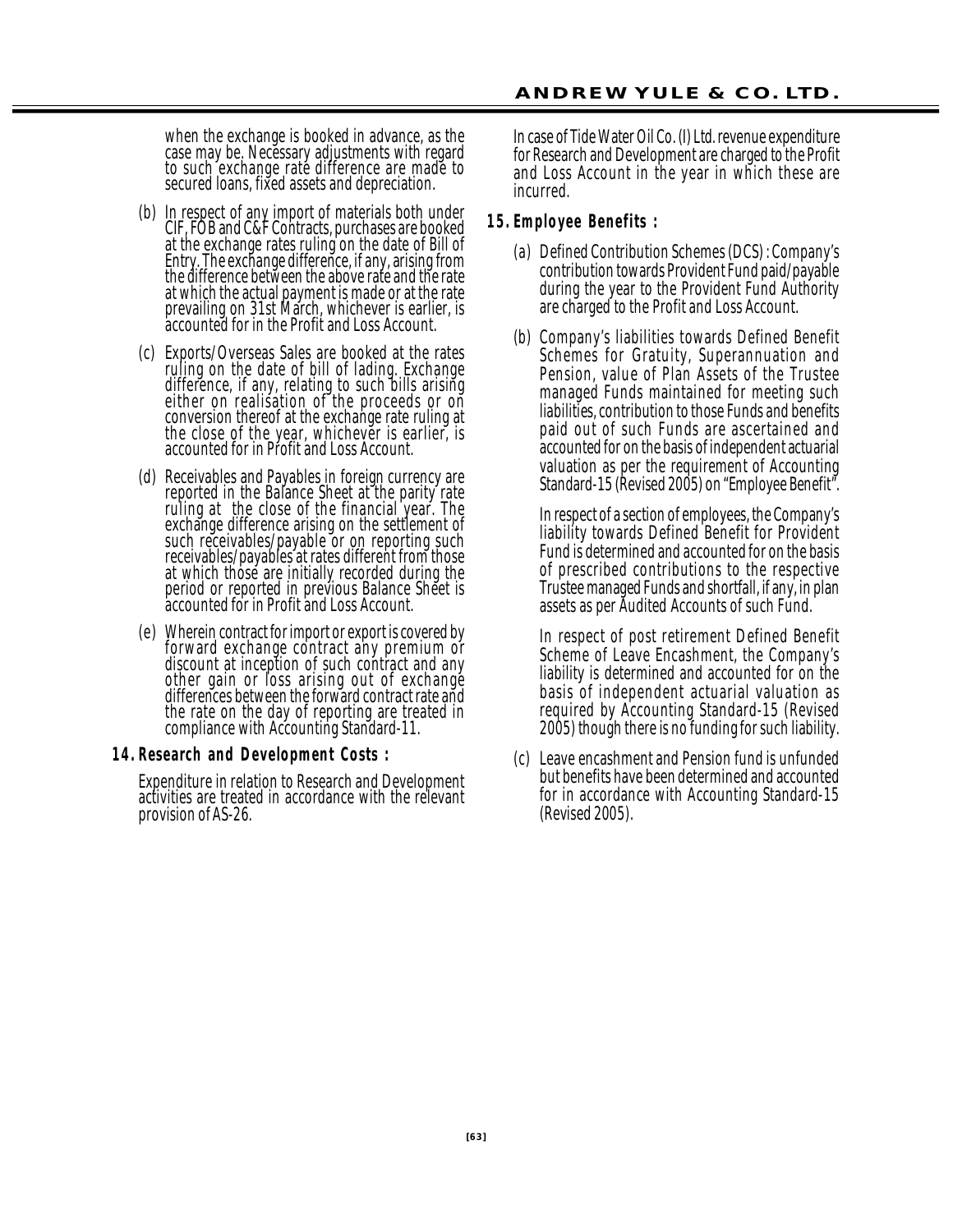## **AUDITOR'S REPORT TO THE BOARD OF DIRECTORS OF ANDREW YULE & COMPANY LIMITED ON THE CONSOLIDATED FINANCIAL STATEMENTS**

- 1. We have audited the attached consolidated Balance Sheet of Andrew Yule & Company Limited (The Company) and its Subsidiaries and Associates, hereinafter referred to as the "Group" (refer note 10.02 to the Consolidated Financial Statements) as at 31st March, 2012, the related Consolidated Statement of Profit and Loss and the Consolidated Cash Flow Statement for the year ended on that date annexed thereto, which we have signed under reference to this report. These financial statements are the responsibility of the Company's Management. Our responsibility is to express an opinion on these financial statements based on our audit.
- 2. We conducted our audit in accordance with generally accepted auditing standards in India. Those Standards require that we plan and perform the audit to obtain reasonable assurance about whether the financial statements are free from material misstatements. An audit includes examining, on a test basis, evidences supporting the amounts and disclosures in the financial statements. An audit also includes assessing the accounting principles used and significant estimates made by Management, as well as evaluating the overall financial statement presentation. We believe that our audit provides a reasonable basis for our opinion.
- 3. We did not audit the financial statements of any of the subsidiaries & the associates. The financial statements of the subsidiaries reflect total assets of `907.74 lakhs as at 31st March, 2012, the total revenue of `1,581.69 lakhs for the year ended on that date, and cash flows amounting to `70.19 lakhs for the year ended on that date. The financial statements of the associates reflect the group's share of profit upto 31st March, 2012 of `6422.36 lakhs and the group's share of profit of `1334.92 lakhs for the year ended on that date as considered in the Consolidated Financial Statements. These financial statements and other financial information have been audited by other auditors whose reports have been furnished to us, and our opinion, in so far as it relates to the amounts included in respect of these subsidiaries and associates, is based solely on the reports of other auditors.
- 4. We report that the Consolidated Financial Statements have been prepared by the Company's Management in accordance with the requirements of Accounting Standard (AS) 21- Consolidated Financial Statements & Accounting Standard 23, Accounting for Investments in Associates in Consolidated Financial Statements as notified under the Companies (Accounting Standard) Rules, 2006.
- 5. Without qualifying our report we draw attention to Note No.10.05 that in the proceedings of hearing held on 30th October, 2007 before the Board for Industrial and Financial Reconstruction (BIFR). Rehabilitation Schedule of the Company with cut off date as 31st March, 2006 has been sanctioned which is in the process of implementation. The accounts for the year have been prepared on the principle applicable to a going concern after giving due consideration to the rehabilitation package. However, net worth of the Company has become positive at the year end.
- 6. Further, to our comments referred in paragraph 5 above, we report that:
	- [i] Note 10.09(i) regarding non provision against diminution in the value of investment in Yule Financing & Leasing Co. Limited amounting `27.88 lakhs.
	- [ii] Again, Note. 10.09(ii) regarding non provision against diminution in the value of investment in equity shares of WEBFIL Limited which is not ascertainable at this stage.
- 7. In the accounts of Tide Water Oil (India) Company Limited :
	- [i] No provision has been made in the accounts in respect of advance given to a company towards purchase of shares for `348 lakhs which is doubtful in nature with consequential impact on Profit & Net Assets position at the end of the year. Group share in consolidated accounts is  $\frac{5}{3}$ 91.25 lakhs. Refer note 10.18.
	- [ii] Investments in quoted equity shares made by the company have suffered diminution in value (amount not ascertained) for which no provision has been made in the accounts with consequential impact on Profit & Net assets position at the end of the year. Group share in the consolidated accounts cannot be ascertained. Refer note 10.09(iii).
- 8. In the accounts of New Beerbhoom Coal Company Limited :
	- [i] Non provision for diminution in value of investments in Yule Financing & Leasing Co. Ltd. amounting to 1.42 lakhs. Group share in consolidated accounts is `0.46 lacs. Refer para 10.24(a).
	- [ii] Non provision against non realisability of the principal on maturity amounting to  $\cdot$  4.50 lakhs due from a body corporate. Group share in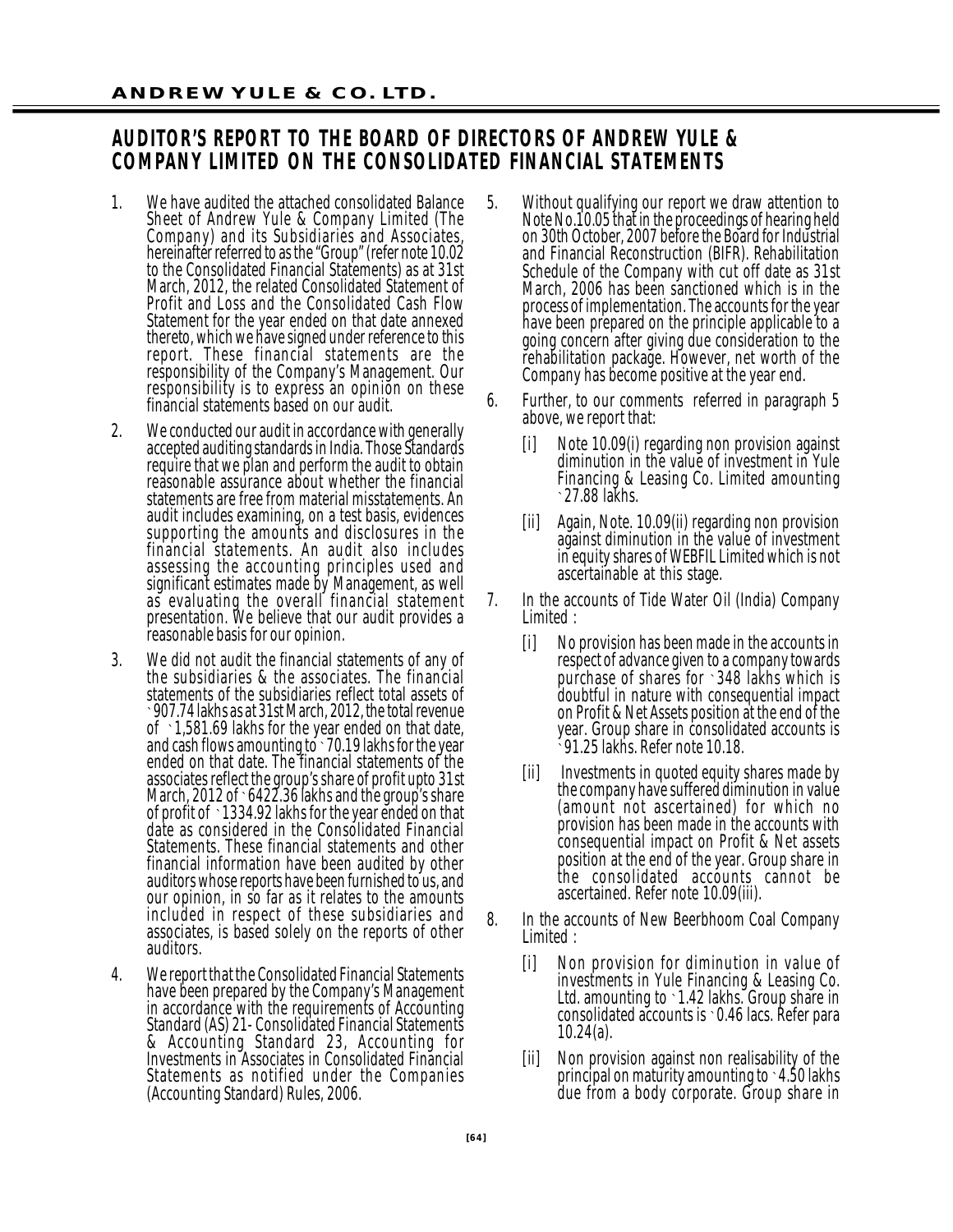consolidated accounts is `1.48 lacs. Refer para 10.24(c).

- 9. In the accounts of Katras Jherriah Coal Co Limited:
	- [i] Only those claims in relation to Coking/non coking coal mines which have been admitted by the respective Commissioner of payments or are subject to appeals filed by the claimants & still pending with the appellate courts have been included in Trade Payables and therefore adjustments may be required in these accounts in respect of the appeals. Further as the orders of the Commissioner of Payments admitting / rejecting the claims of the creditors against the company were not available in all cases, representations made by the company in this regard has been relied upon. Group share in consolidated accounts cannot be ascertained. Refer note no 10.17(a).
	- [ii] From the available records and information it has not been possible to ascertain the extent of realisability of `1.79 lakhs. Group share in consolidated accounts is `0.57 lakhs. Refer note 10.24(d).
	- [iii] Provision against non realisability of the principal on maturity amounting to  $\zeta$  2 lakhs due from a body Corporate has not been made. Group share in consolidated accounts is `0.63 lakhs. Refer note10.24(e).
	- [iv] Non provision against diminution in value of Investments in Yule Agro Industries Ltd. and in The New Beerbhoom Coal Co. Ltd. amounting to `4.73 lakhs. Group share in consolidated accounts is `1.52 lakhs. Refer note no10.24(b).

10. Had the observations made under item No. 6(i), 7(i),8(i), 8(ii), 9(ii), 9(iii) and 9(iv) above been considered, the profit for the year after provision for taxation would have been `2441.82lakhs as against the reported profit of `2565.61 lakhs, Reserves & Surplus would have been `13,510.04 lakhs as against the reported Reserves & Surplus of `13,633.83 lakhs and the value of non-current investments would have been `7048.71 lakhs as against the reported value of  $\cdot$  7172.50 lakhs.

Further, the impact of our comments in para 6(ii), 7(ii) and 9(i) on profit for the year after provision for taxation, Reserves and Surplus, Non Current Investments and Trade Payables could not be ascertained at this stage.

- 11. Based on our audit and on consideration of reports of other auditors on separate financial statements and on the other financial information of the components of the Group as referred to above, and to the best of our information and according to the explanations given to us, in our opinion , the attached Consolidated Financial Statements read with the accounting policies and notes on accounts together with our observations in paragraph 5 to 9 above give a true and fair view in conformity with the accounting principles generally accepted in India:
	- [i] in the case of the Consolidated Balance Sheet, of the state of affairs of the Group as at 31st March, 2012;
	- [ii] in the case of the Consolidated Statement of Profit and Loss, of the "profit" of the Group for the year ended on that date, and
	- [iii] in the case of the Consolidated Cash Flow Statement, of the cash flows of the Group for the year ended on that date.

For Gupta & Co. Chartered Accountants Firm's Registration No. 301028E (CA ARNAB DEB)<br>Partner Place: Kolkata Partner Date: 17th August, 2012 **Membership No.062018** Membership No.062018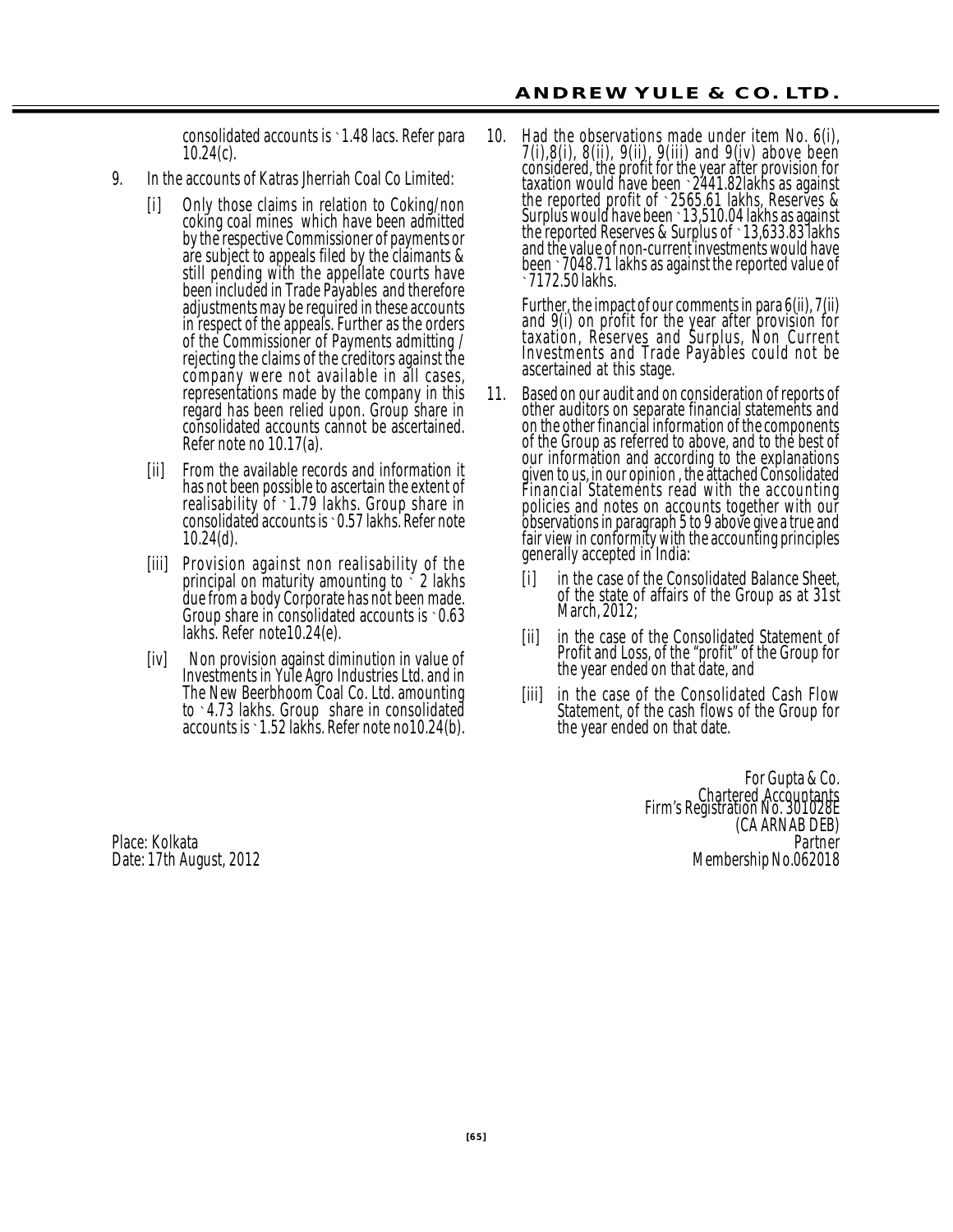|    |                                                                                                                                                                                                                                                                              |                                                                                       |                                                             | $\Gamma$ in lakh]                                           |
|----|------------------------------------------------------------------------------------------------------------------------------------------------------------------------------------------------------------------------------------------------------------------------------|---------------------------------------------------------------------------------------|-------------------------------------------------------------|-------------------------------------------------------------|
|    |                                                                                                                                                                                                                                                                              |                                                                                       | As at 31st                                                  | As at 31st                                                  |
|    | <b>Particulars</b>                                                                                                                                                                                                                                                           | Note No.                                                                              | March, 2012                                                 | March, 2011                                                 |
| I. | <b>EQUITY AND LIABILTY</b>                                                                                                                                                                                                                                                   |                                                                                       |                                                             |                                                             |
|    | [1] Shareholder's Funds<br>[a] Share Capital<br>[b] Reserves and Surplus<br>[2] Share application money pending allotment<br>[3] Non-Current Liabilities                                                                                                                     | 1<br>1.1<br>1.2<br>$\sqrt{2}$<br>$\frac{3}{3.1}$                                      | 6522.77<br>13633.84<br>150.00<br>6952.83<br>376.46          | 6372.77<br>11057.65<br>300.00<br>9132.55<br>360.25          |
|    | Tal Long Term Borrowings<br>[a] Long Term Borrowings<br>[b] Deferred Tax Liabilities<br>[c] Other Long Term Liabilities<br>[d] Long Term Provisions                                                                                                                          | $3.2$<br>$3.3$                                                                        | 94.82<br>1153.56                                            | 218.59<br>1097.24                                           |
|    | [4] Current Liabilities<br>[a] Short Term Borrowing<br>[b] Trade Payables<br>[c] Other_current Liabilities<br>[d] Short Term Provisions<br>Total:                                                                                                                            | 4<br>$4.1$<br>$4.2$<br>$4.3$<br>$4.4$                                                 | 2605.89<br>6172.69<br>13256.15<br>700.59<br>51619.60        | 941.19<br>5418.81<br>13087.06<br>418.08<br>48404.19         |
|    | II. ASSETS                                                                                                                                                                                                                                                                   |                                                                                       |                                                             |                                                             |
|    | [1] Non-Current Assets<br>[a] Fixed Assets<br><sup>La</sup> [i] Tangible Assets<br>[ii] Intangible Assets<br>[iii] Capital Work-in-Progress<br>[b] Non-Current Investments<br><b>Community</b><br><b>Community</b> Loans and Advances<br><b>[d]</b> Other Non-Current Assets | 5<br>5<br>5<br>5<br>5<br>5<br>5<br>5<br>5<br>5<br>5<br>5<br>5<br>5<br>5<br><br>5<br>5 | 17772.24<br>13.94<br>332.67<br>7172.50<br>1853.99<br>528.70 | 17398.38<br>14.73<br>313.90<br>5835.39<br>2157.69<br>361.31 |
|    | [2] Current Assets<br>[a] Current Investments<br>[b] Inventories<br>c] Trade Receivables<br>d] Cash and bank Balances<br>e] Short Term Loans and Advances<br><b>Other Current Assets</b><br>[f]                                                                              | 6<br>$6.1$<br>$6.2$<br>$6.3$<br>6.4<br>6.5<br>$6.\overline{6}$                        | 1.55<br>3404.33<br>7809.78<br>10261.78<br>2044.71<br>423.41 | 2.19<br>3730.80<br>4680.23<br>10916.26<br>2824.25<br>169.06 |
|    | Total:                                                                                                                                                                                                                                                                       |                                                                                       | 51619.60                                                    | 48404.19                                                    |
|    | <b>Significant Accounting Policies</b>                                                                                                                                                                                                                                       | 9                                                                                     |                                                             |                                                             |
|    | <b>Other Notes to Financial Statements</b>                                                                                                                                                                                                                                   | 10                                                                                    |                                                             |                                                             |

## **CONSOLIDATED BALANCE SHEET AS AT 31ST MARCH, 2012**

D. BANDYOPADHYAY, *Financial Controller & Company Secretary.* KOLKATA – 17th August, 2012. }

On behalf of the Board,

K. DATTA, *Chairman and Managing Director.* S. SWAMINATHAN AMITAVA DHAR *Directors.*

In terms of our attached Report of even date.

For GUPTA & CO., *Chartered Accountants, Firm Registration No.301028E* (CA ARNAB DEB ) Partner,<br>Membership No.62018

Kolkata – 17th August, 2012.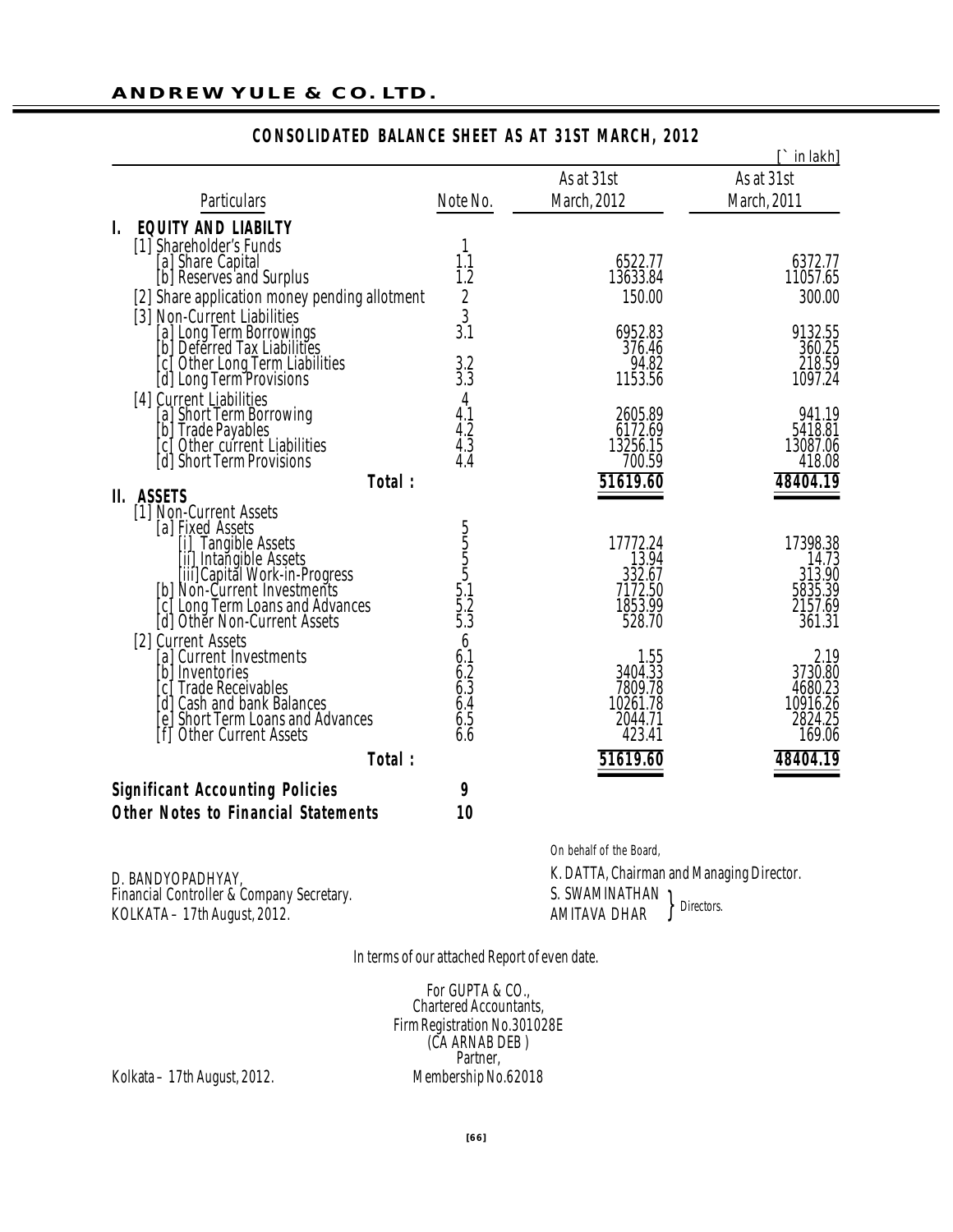|                                                                                      |                |                         | $\Gamma$ in lakh]                         |
|--------------------------------------------------------------------------------------|----------------|-------------------------|-------------------------------------------|
|                                                                                      |                | For the year ended      | For the year ended                        |
| Particulars                                                                          | Note No.       | 31st March, 2012        | 31st March, 2011                          |
| I. INCOME                                                                            | $\overline{1}$ |                         |                                           |
| <b>Revenue from Operations</b><br>Other Income                                       | 7.1<br>7.2     | 30607.83<br>1174.89     | 26145.96<br>3672.81                       |
| <b>Total Revenue [A]</b>                                                             |                | 31782.72                | 29818.77                                  |
|                                                                                      |                |                         |                                           |
| <b>II. EXPENSES</b><br><b>Cost of Materials Consumed</b>                             | 8<br>8.1       | 11741.57                | 8902.64                                   |
| <b>Changes in Inventories of Finished Goods</b>                                      | 8.2            | 516.37                  | $(-) 149.32$                              |
| Employee Benefit Expenses                                                            | 8.3            | 10272.98                | 9753.96                                   |
| Finance Cost                                                                         | 8.4            | 1682.55                 | 1777.00                                   |
| Depreciation and Amortisation Expenses                                               | 8.5            | 464.34                  | 465.07                                    |
| <b>Other Expenses</b>                                                                | 8.6            | 6113.17                 | 5308.64                                   |
| <b>Total Expenses [B]</b>                                                            |                | 30790.88                | 26057.99                                  |
| Profit before Exceptional and Extraordinary                                          |                |                         |                                           |
| Items and Tax [A-B]                                                                  |                | 991.74                  | 3760.78                                   |
| Add: Exceptional Item [Refer to Note No.10.13]                                       |                | 260.87                  |                                           |
| Profit before Extraordinary Itmes and Tax                                            |                | 1252.61                 | 3760.78<br>409.90                         |
| Add: Extraordinary Items                                                             |                |                         |                                           |
| Profit Before Tax [PBT]<br><b>Tax Expenses:</b>                                      |                | 1252.61                 | 4170.68                                   |
| Fringe Benefit Tax                                                                   |                | $(-)$ 4.18              |                                           |
| Deferred Tax                                                                         |                | 16.21                   | 0.97                                      |
| <b>Taxation</b>                                                                      |                | 9.89                    | 6.91                                      |
|                                                                                      |                | 21.92                   | 7.88                                      |
| Profit for the Year                                                                  |                | 1230.69                 | 4162.80                                   |
| Add: Group Share of Profit from Associates                                           |                | 1334.92                 | 1542.17                                   |
|                                                                                      |                | 2565.61                 | 5704.97                                   |
| Basic & Diluted earnings per share before extraordinary                              |                |                         |                                           |
| income [Note No.10.22]                                                               |                | .0.79                   | $^{\degree}1.75$                          |
| Basic & Diluted earnings per share after extraordinary<br>income [Note No.10.22]     |                | $\cdot$ 0.79            | $\hat{}$ 1.88                             |
| <b>Significant Accounting Policies</b><br><b>Other Notes to Financial Statements</b> | 9<br>10        |                         |                                           |
|                                                                                      |                | On behalf of the Board, |                                           |
| D. BANDYOPADHYAY,                                                                    |                |                         | K. DATTA, Chairman and Managing Director. |
| Financial Controller & Company Secretary.                                            |                | S. SWAMINATHAN          |                                           |
| KOLKATA - 17th August, 2012.                                                         |                | AMITAVA DHAR            | Directors.                                |

## **CONSOLIDATED STATEMENT OF PROFIT AND LOSS FOR THE YEAR ENDED 31ST MARCH, 2012**

In terms of our attached Report of even date.

For GUPTA & CO., *Chartered Accountants, Firm Registration No.301028E* (CA ARNAB DEB ) *Partner,* Kolkata – 17th August, 2012. Membership No.62018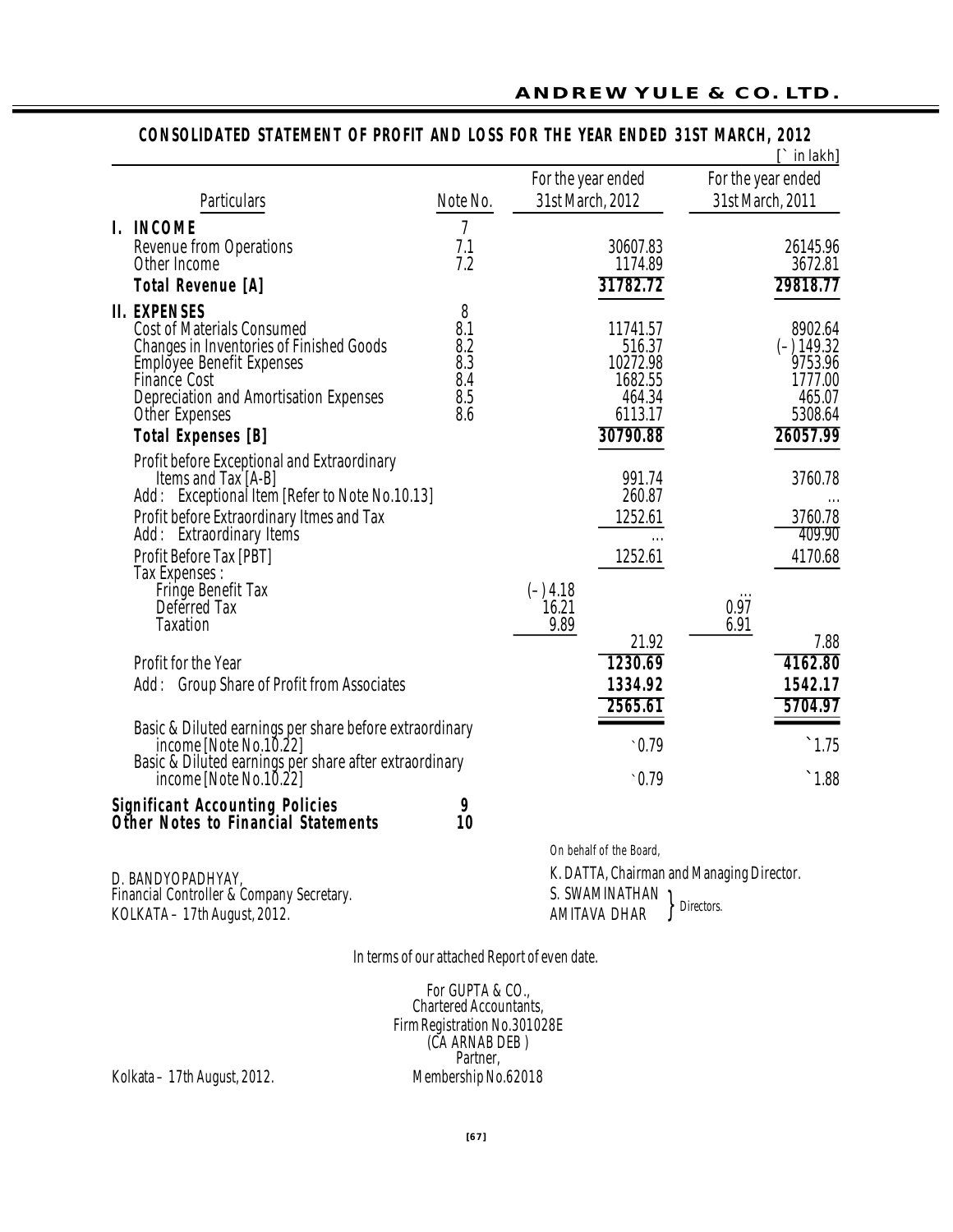#### **ANDREW YULE & CO. LTD.**

# As at 31st As at 31st March, 2012 March, 2011 **[A] CASH FLOW FROM OPERATING ACTIVITIES :** Net Profit before Tax and extraordinary items 2587.53 5306.74 Adjustment for : Deprecitaion/Impaiment of Assets 464.34 465.07 Interest Charged 1624.18 1711.25 Investment Income (990.56) (880.75) Subsidy Credited to Profit and Loss Account 1.64 1.64 (59.01) *Profit on sale of Fixed Assets* ... (0.27) **Operating profit before changes in amount of current Liabilties and Current Assets** 3687.13 6543.03 Adjustment for : Trade Receivables **Trade Receivables** (1766.17) 1518.07 Inventories 326.48 (614.50) Trade Payble 2241.22 (1544.82) **Cash generated from operations 4488.66 5901.78** Wealth tax paid (3.76) (3.76) Income Tax(Paid)/Refund in the contract of the contract of the contract of the contract of the contract of the contract of the contract of the contract of the contract of the contract of the contract of the contract of the **Cash flow before Extraordinary Items 4483.69 5898.02** *Extraordinary Income* ... 409.90 **NET CASH FROM OPERATING ACTIVITIES [A] 4483.69 6307.92 [B] CASH FLOW FROM INVESTMENT ACTIVITIES :** Purchase of Fixed Assets(Including Capital WIP and Pre-operative Expenditure (856.62) (579.81) Loans 183.81 (145.91) *Sale of Fixed Assets* ... 0.27 Subsidy credited to Profit and Loss Account 12.89 67.93 *Capital Advance* ... 135.98 Received from other Investment 1000 and 1016.00 and 1016.00 and 1016.00 and 1016.00 and 1016.00 and 1016.00 and 1016.00 and 1016.00 and 1016.00 and 1016.00 and 1016.00 and 1016.00 and 1016.00 and 1016.00 and 1016.00 and 10 Increae in Long Term Investment (1334.92) (1542.17) **NET CASH FROM INVESTMENT ACTIVITIES [B] (1257.99) (1047.71) [**` in lakh**]**

#### **CONSOLIDATED STATEMENT OF CASH FLOW FOR THE YEAR ENDED 31ST MARCH, 2012**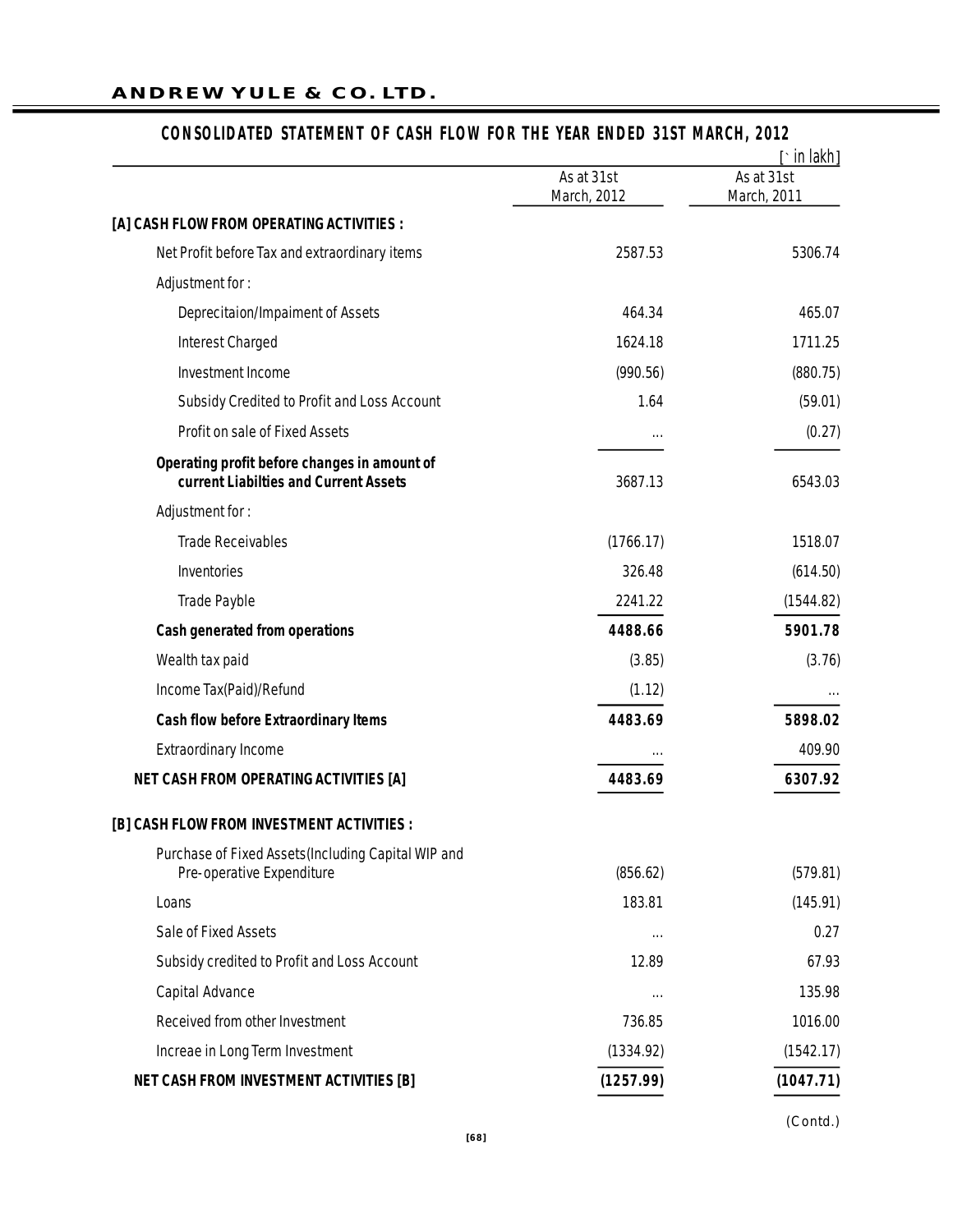|                                                                                     | As at 31st<br>March, 2012 | As at 31st<br>March, 2011 |
|-------------------------------------------------------------------------------------|---------------------------|---------------------------|
| [C] CASH FLOW FROM FINANCING ACTIVITIES :                                           |                           |                           |
| Net Profit from borrowings                                                          | (2252.50)                 | (1920.35)                 |
| Interest paid                                                                       | (954.08)                  | (2200.97)                 |
| Advance against equity                                                              |                           | (547.00)                  |
| Proceeds from equity                                                                |                           | 446.20                    |
| <b>NET CASH USED IN FINANCING ACTIVITIES [C]</b>                                    | (3206.58)                 | (4222.12)                 |
| <b>NET CHANGES IN CASH AND CASH EQUIVALENT [A+B+C]</b>                              | 19.12                     | 1038.09                   |
| CASH AND CASH EQUIVALENT Opening Balance as on 1st April, 2011                      | 3926.86                   | 2888.77                   |
| CASH AND CASH EQUIVALENT Closing Balance as on 1st April, 2012                      | 3945.98                   | 3926.86                   |
| Cash Flow Statement has ben prepared by following method mentioned in AS-3<br>$[1]$ |                           |                           |
| Break-up of cash and Cash Equivalent:<br>$[2]$                                      |                           |                           |
| Cash in hand                                                                        | 19.84                     | 43.14                     |
| Postage and stamps in hand                                                          |                           | 0.03                      |
| Cheques in hand                                                                     | 11.89                     | 23.04                     |
| Remittance in transit                                                               | 2.52                      | 2.99                      |
| <b>Balance with scheduled banks:</b>                                                |                           |                           |
| On current account                                                                  | 622.14                    | 1107.77                   |
| Fixed Deposit with Banks maturing withing 3 months                                  | 3289.59                   | 2749.89                   |
|                                                                                     | 3945.98                   | 3926.86                   |

D. BANDYOPADHYAY, *Financial Controller & Company Secretary.* KOLKATA – 17th August, 2012. }

On behalf of the Board, K. DATTA, *Chairman and Managing Director.* S. SWAMINATHAN

AMITAVA DHAR *Directors.*

In terms of our attached Report of even date.

For GUPTA & CO., *Chartered Accountants, Firm Registration No.301028E* (CA ARNAB DEB ) *Partner,*<br>Membership No.62018

Kolkata – 17th August, 2012.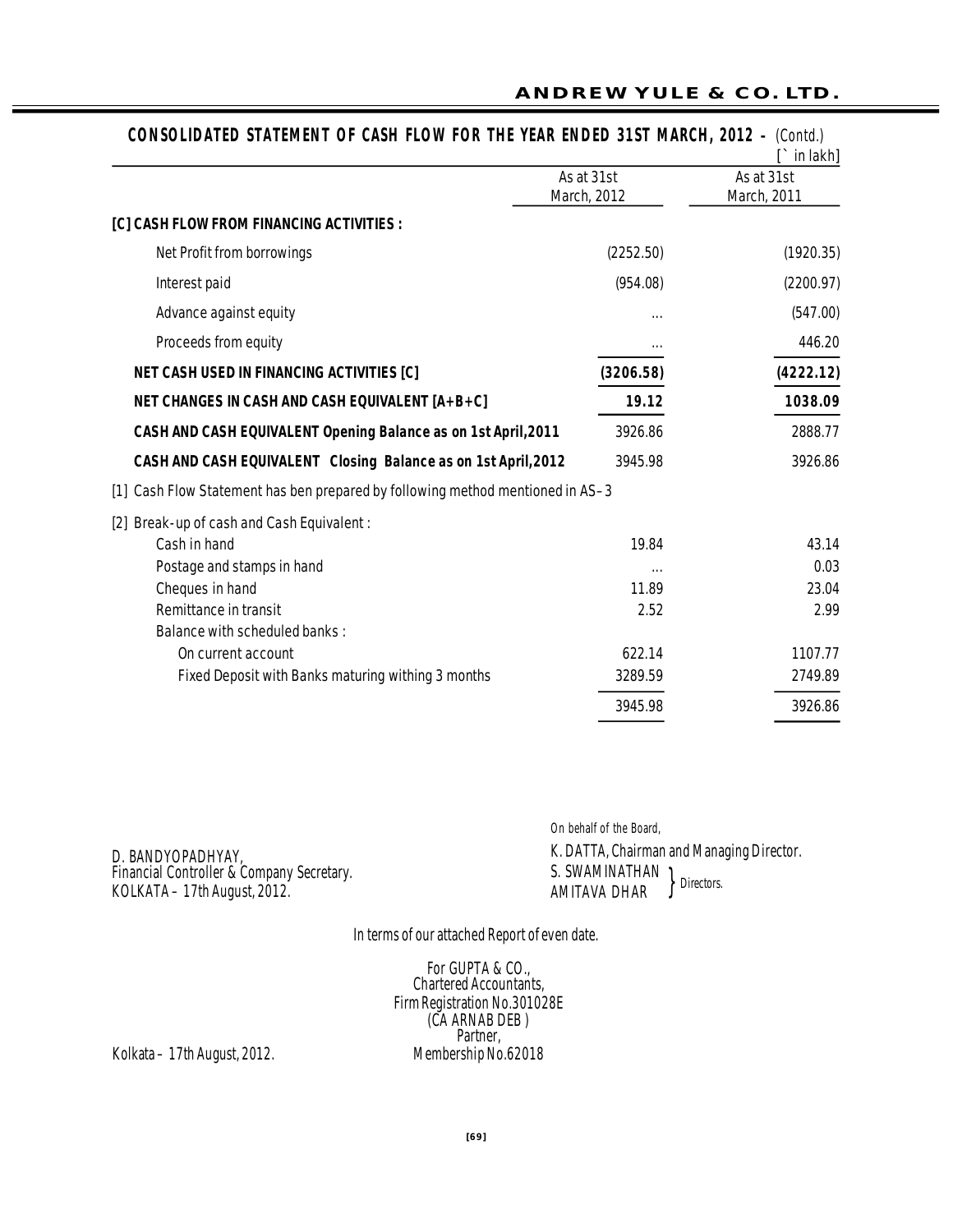|                                                                                                                                                                                                                                                                                                                                                                                                                                                                                      |                           | $\Gamma$ in lakh]         |  |
|--------------------------------------------------------------------------------------------------------------------------------------------------------------------------------------------------------------------------------------------------------------------------------------------------------------------------------------------------------------------------------------------------------------------------------------------------------------------------------------|---------------------------|---------------------------|--|
|                                                                                                                                                                                                                                                                                                                                                                                                                                                                                      | As at 31st<br>March, 2012 | As at 31st<br>March, 2011 |  |
| Note 1.1 - SHARE CAPITAL<br>Authorised:<br><b>Equity Shares</b><br>37,50,00,000 (Previous year 37,50,00,000) of `2/-each                                                                                                                                                                                                                                                                                                                                                             | 7500.00                   | 7500.00                   |  |
| Issued, Subscribed and Fully Paid-up:                                                                                                                                                                                                                                                                                                                                                                                                                                                |                           |                           |  |
| <b>Equity Shares</b><br>32,61,38,478 (Previous year 31,86,38,478) of `2/-each<br>[Out of above 600000 shares issued as Bonus Shares<br>by Capitalisation of General Reserve, 2135344 shares<br>issued pursuant to a contract without payment being<br>received in cash and 1157600 shares issued to Govt.<br>of India in the name of President of India pursuant<br>to Transformer & Switchgear Ltd. and Brentford<br>Electric India Ltd. against compensatio money paid<br>by them] | 6522.77                   | 6372.77                   |  |
|                                                                                                                                                                                                                                                                                                                                                                                                                                                                                      | 6522.77                   | 6372.77                   |  |
| <b>Particulars</b>                                                                                                                                                                                                                                                                                                                                                                                                                                                                   | As at 31st<br>March, 2012 | As at 31st<br>March, 2011 |  |
| Authorised:<br>37,50,00,000 (Previous year 37,50,00,000) Equity<br>Shares of $\cdot$ 2/-each                                                                                                                                                                                                                                                                                                                                                                                         | 7500.00                   | 7500.00                   |  |
| <b>Issued, Subscribed and Paid-up:</b><br>32,61,38,478 (Previous year 31,86,38,478) Equity<br>Shares of $\frac{1}{2}$ /-each                                                                                                                                                                                                                                                                                                                                                         | 6522.77                   | 6372.77                   |  |

## **NOTES TO CONSOLIDATED FINANCIAL STATEMENT AS AT 31ST MARCH, 2012**

#### The details of Shareholder holding more than 5% shares as at 31st March set out below :

|                            | 31st March, 2012 |       | 31st March, 2011 |       |
|----------------------------|------------------|-------|------------------|-------|
| Nature of the Shareholders | No. of<br>shares | %age  | No. of<br>shares | %age  |
| President of India         | 30,42,89,706     | 93.30 | 29,67,89,706     | 93.14 |

## The reconciliation of the number of shares outstanding as at 31st March :

|                                            | 31st March, 2012        |         | 31st March, 2011        |         |
|--------------------------------------------|-------------------------|---------|-------------------------|---------|
|                                            | No. of<br><b>Shares</b> | Value   | No. of<br><b>Shares</b> | Value   |
| Equity shares at the beginning of the year | 31,86,38,478            | 6372.77 | 29,63,28,478            | 5926.57 |
| Issued during the year                     | 75,00,000               | 150.00  | 2,23,10,000             | 446.20  |
| Equity shares at the end of the year       | 32,61,38,478            | 6522.77 | 31,86,38,478            | 6372.77 |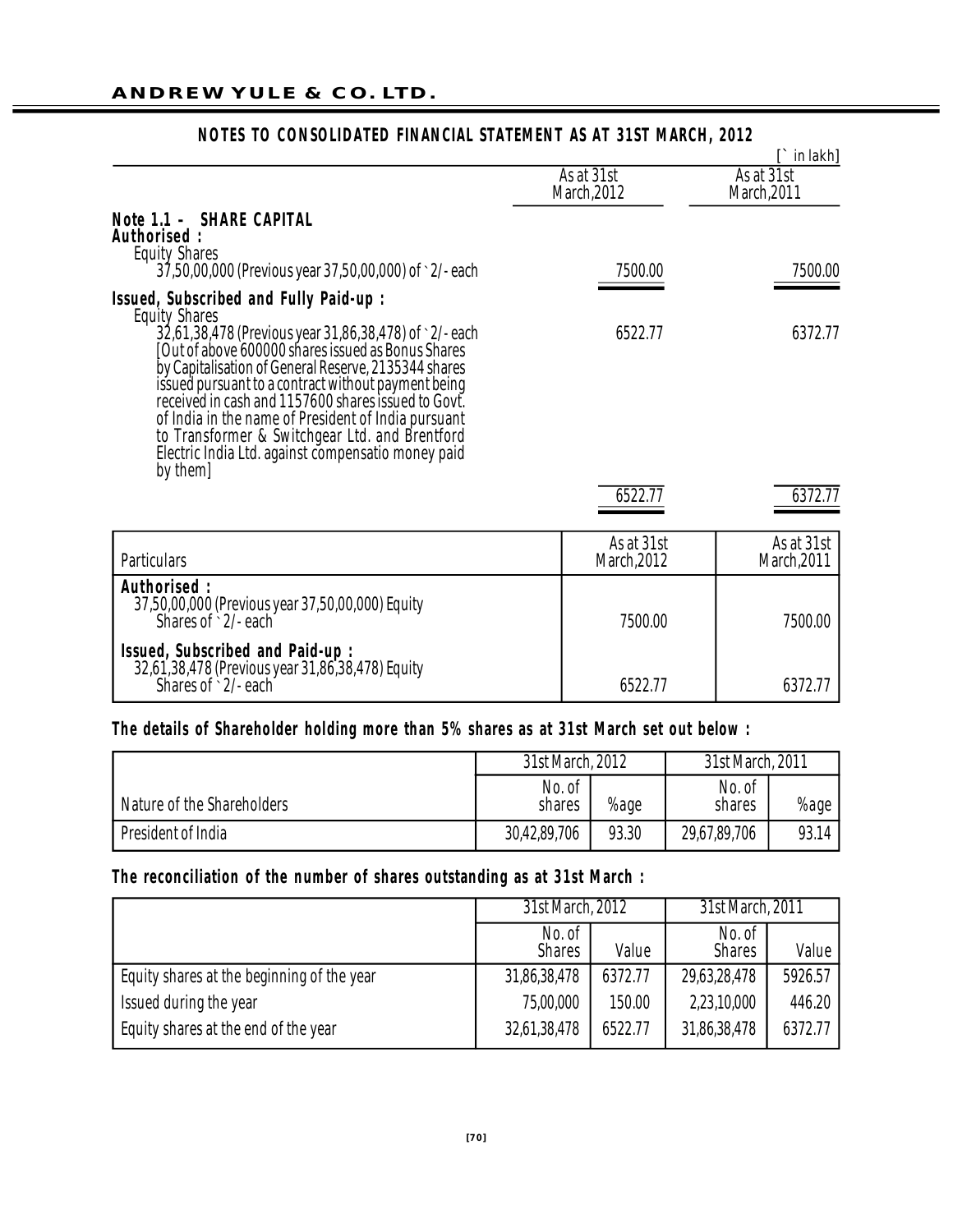|                                                                                                                                                                                                                                                                                                                                                                                                                     |                                                        | As at 31st              |                                                              | $\Gamma$ in lakh]<br>As at 31st |
|---------------------------------------------------------------------------------------------------------------------------------------------------------------------------------------------------------------------------------------------------------------------------------------------------------------------------------------------------------------------------------------------------------------------|--------------------------------------------------------|-------------------------|--------------------------------------------------------------|---------------------------------|
|                                                                                                                                                                                                                                                                                                                                                                                                                     |                                                        | March, 2012             | March, 2011                                                  |                                 |
| Note 1.2 - RESERVE AND SURPLUS<br><b>Capital Reserve:</b><br>General :<br>Balance as per Last Account<br>Preference Share Capital Redemption Reserve :<br>General :<br>Balance as per Last Account                                                                                                                                                                                                                  | 84.69                                                  | 402.55                  | 84.69                                                        | 402.55                          |
| Less: Transfer to Profit & Loss Account                                                                                                                                                                                                                                                                                                                                                                             | 84.69                                                  |                         | $\cdots$                                                     | 84.69                           |
| <b>Revaluation Reserve:</b><br>General :<br><b>Balance as per Last Account</b>                                                                                                                                                                                                                                                                                                                                      |                                                        | 10332.52                |                                                              | 10332.52                        |
| <b>Other Reserves:</b><br>Special:<br><b>Central/State Subsidy for Capital Assets:</b><br>Balance as per Last Account<br>Tea Board Subsidy for Capital Assets :<br>Balance as per Last Account<br>Add: During the Year<br>Less: Transfer to Profit and Loss Account<br><b>State Housing Subsidy</b><br>Balance of Profit & Loss Account as per Last Account<br>Less: Adjustment for difference in net assets of PYL | 101.43<br>23.09<br>124.52<br>12.51<br>309.53<br>188.53 | 11.40<br>112.01<br>4.06 | 110.69<br>1.18<br>111.87<br>10.44<br>$(-)$ 5395.44<br>188.53 | 11.40<br>101.43<br>4.06         |
| <b>Transfer from Preference Shar Capital</b><br>Add:<br><b>Redemption Reserve</b><br>Add: Profit During the Year                                                                                                                                                                                                                                                                                                    | 121.00<br>84.69<br>$\overline{205.69}$<br>2565.61      | 2771.30<br>13633.84     | $\overline{(-)}$ 5583.97<br>$\sqrt{-15583.97}$<br>5704.97    | 121.00<br>11057.65              |
| Note 2 - SHARE APPLICATION MONEY PENDING ALLOTMENT<br>State Bank of India<br>Government of India                                                                                                                                                                                                                                                                                                                    |                                                        | 150.00<br>150.00        |                                                              | 150.00<br>150.00<br>300.00      |

# **NOTES TO CONSOLIDATED FINANCIAL STATEMENT AS AT 31ST MARCH, 2012**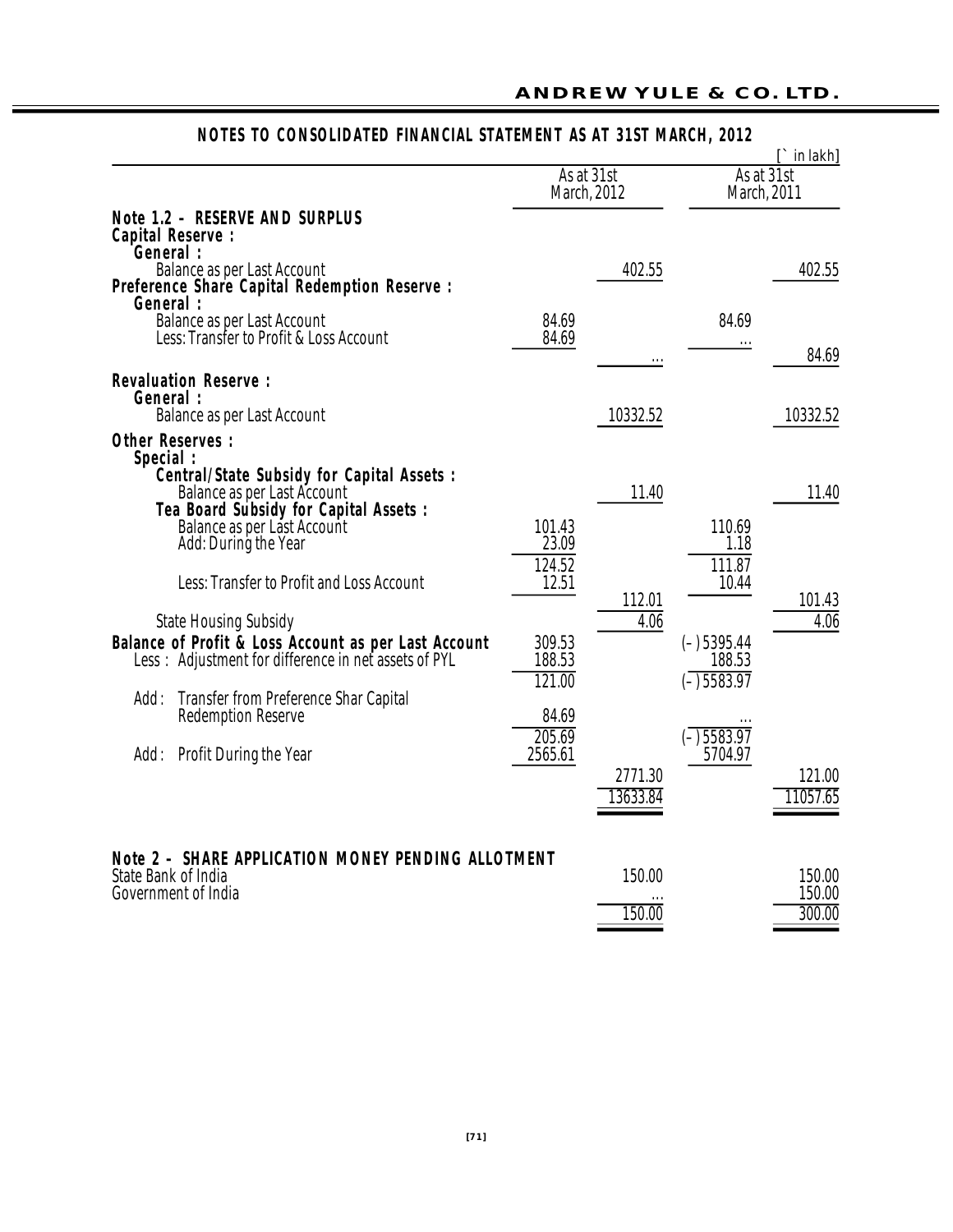| As at 31st<br>March, 2012                                                                                                                                                                                                                                                                                                                                                                                                                                                                                                                                                                                                                                                                                                                                                                                                                                                                                                                                                                                                                                                                                                                                                                                                     |                |                   | $\Gamma$ in lakh]<br>As at 31st<br>March, 2011 |                    |
|-------------------------------------------------------------------------------------------------------------------------------------------------------------------------------------------------------------------------------------------------------------------------------------------------------------------------------------------------------------------------------------------------------------------------------------------------------------------------------------------------------------------------------------------------------------------------------------------------------------------------------------------------------------------------------------------------------------------------------------------------------------------------------------------------------------------------------------------------------------------------------------------------------------------------------------------------------------------------------------------------------------------------------------------------------------------------------------------------------------------------------------------------------------------------------------------------------------------------------|----------------|-------------------|------------------------------------------------|--------------------|
| <b>Note 3.1 - LONG TERM BORROWINGS</b><br><b>Secured Loans:</b>                                                                                                                                                                                                                                                                                                                                                                                                                                                                                                                                                                                                                                                                                                                                                                                                                                                                                                                                                                                                                                                                                                                                                               |                |                   |                                                |                    |
| Bonds:                                                                                                                                                                                                                                                                                                                                                                                                                                                                                                                                                                                                                                                                                                                                                                                                                                                                                                                                                                                                                                                                                                                                                                                                                        |                |                   |                                                |                    |
| 9.1% Secured Redeemable Non-Convertible 10 Years Bond<br>(To be redeemed on 22nd February in the years                                                                                                                                                                                                                                                                                                                                                                                                                                                                                                                                                                                                                                                                                                                                                                                                                                                                                                                                                                                                                                                                                                                        | 2000.00        |                   | 2000.00                                        |                    |
| 2015, 2016 and 2017 in three equal instalment)<br>9% Secured Redeembale Non-Convertible 12 Years Bond<br>(Secured by creation of 2nd charge on Mortgage                                                                                                                                                                                                                                                                                                                                                                                                                                                                                                                                                                                                                                                                                                                                                                                                                                                                                                                                                                                                                                                                       |                |                   | 500.00                                         |                    |
| of Banarhat and Karballa Tea Estates)                                                                                                                                                                                                                                                                                                                                                                                                                                                                                                                                                                                                                                                                                                                                                                                                                                                                                                                                                                                                                                                                                                                                                                                         |                |                   |                                                |                    |
|                                                                                                                                                                                                                                                                                                                                                                                                                                                                                                                                                                                                                                                                                                                                                                                                                                                                                                                                                                                                                                                                                                                                                                                                                               |                | 2000.00           |                                                | 2500.00            |
| Term Loans from Scheduled Banks [Refer Note No.10.15]<br>(The above loans comprising State Bank of India<br>(SBI) ` 716.00 lakh, Bank of Baroda (BOB) ` 2884.18<br>lakh, Allahabad Bank `279.47 lakh, United Bank of<br>India (UBI) ` 151.48 lakh, Union Bank of India ` 41.43<br>lakh, United Bank of India (HPCL) 101.55 lakh, out<br>of the above loans from SBI and BOB are secured by<br>whole of the Company's present and future stock of<br>raw materials, Work in Progress, Finished goods and<br>manufactured goods and articles, stores,<br>components and spares, other movable properties<br>wherever situated, book debts and all other curret<br>assets, claims, rights to movable properties by way<br>of first charge ranking pari-passu inter-se without<br>any preference to one over the other and loans from<br>Allahabad Bank, UBI and Union Bank of India are<br>secured by hypothecation of the whole of crops, book<br>debts and all other movable assets both present and<br>future and by equitable mortgage of all immovable<br>properties of the designated Tea Estates, in case of<br>UBI (HPCL) loan is secured by hypothecation of plant<br>and machinery and other fixed assets both present |                | 4174.11           |                                                | 4869.18            |
| and future and quaranteed by AYCL)<br><b>Other Loans</b>                                                                                                                                                                                                                                                                                                                                                                                                                                                                                                                                                                                                                                                                                                                                                                                                                                                                                                                                                                                                                                                                                                                                                                      | 620.80         |                   | 587.41                                         |                    |
| (Secured by a charge on certain movable and<br>immovable Assets of Banarhat, Hoolungooree and<br>Khowang Tea Estate ranking subsequent to the<br>charge in favour of Bank on these assets for 39.10<br>lakh for Tea Board Special purpose Tea Fund Loan<br>and `581.70 lakh from West Bengal Govt. Sales Tax<br>loan to be secured by residuary charge of certain<br>immovable properties ranking next only to charges<br>in favour of the Bank)                                                                                                                                                                                                                                                                                                                                                                                                                                                                                                                                                                                                                                                                                                                                                                              |                |                   |                                                |                    |
|                                                                                                                                                                                                                                                                                                                                                                                                                                                                                                                                                                                                                                                                                                                                                                                                                                                                                                                                                                                                                                                                                                                                                                                                                               |                | 6794.91           |                                                | 7956.59            |
| <b>Unsecured Loans:</b><br>West Bengal Industrial Development Corporation Ltd.<br>Government of India                                                                                                                                                                                                                                                                                                                                                                                                                                                                                                                                                                                                                                                                                                                                                                                                                                                                                                                                                                                                                                                                                                                         | 89.92<br>68.00 |                   | 179.56<br>996.40                               |                    |
|                                                                                                                                                                                                                                                                                                                                                                                                                                                                                                                                                                                                                                                                                                                                                                                                                                                                                                                                                                                                                                                                                                                                                                                                                               |                | 157.92<br>6952.83 |                                                | 1175.96<br>9132.55 |

## **NOTES TO CONSOLIDATED FINANCIAL STATEMENT AS AT 31ST MARCH, 2012**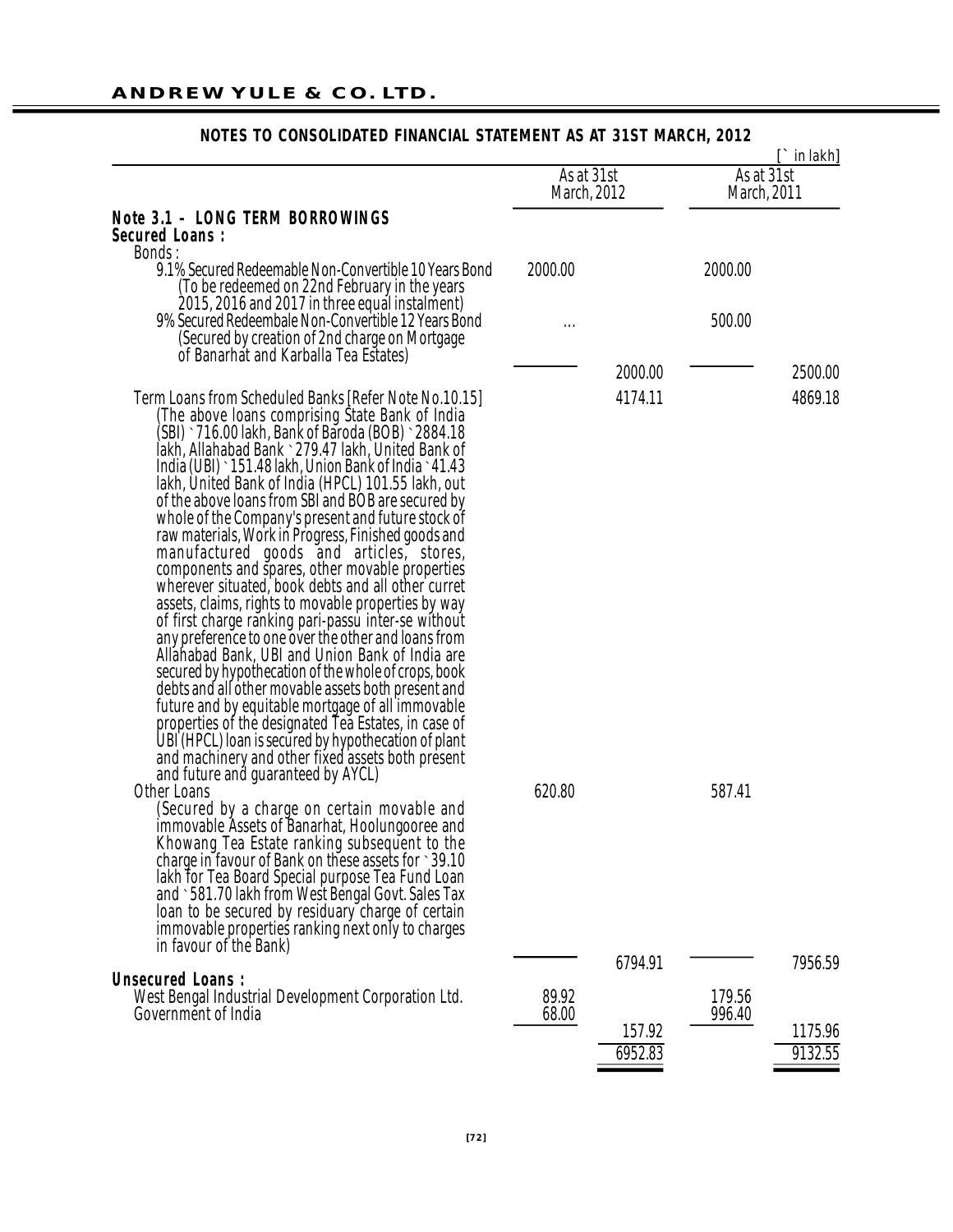#### As at 31st<br>March, 2012 March, 2011 March, 2011 **Note 3.2 - OTHER LONG TERM LIABILITIES** Security deposit from Related Parties 28.80 28.80 28.80 28.80 28.80 28.80 28.80 28.80 28.80 28.80 28.80 28.80 2 Others (Security Deposit,Earnest Money Deposit) 66.02<br>
94.82 218.59 **Note 3.3 – LONG TERM PROVIIONS** Provision for Employee Benefit (Gratuity) 512.70 394.80 Provision for Tax (Income Tax, Wealth Tax, FBT) 310.83 403.81 Provision for Contingencies 11.23 11.23 Others (Provision for Employee Benefit, Capital WIP)  $\frac{318.80}{1153.56}$  287.40 1153.56 **Note 4.1 – SHORT TERM BORROWINGS** Secures :<br>From Banks From Banks 2605.89 941.19 (Comprising of Union Bank of India `6.37 lakh, Allahabad Bank `1211.51 lakh, State Bank of India `241.00 lakh, Bank of Baroda `1147.01 lakh secured by hypothecation of inventories, book debts and certain movable and immovable properties) 2605.89 941.19 Note 4.2 - TRADE PAYABLE For Goods and Services 6172.69 5418.81 6172.69 5418.81 **Note 4.3 - OTHER CURRENT LIABILITIES Cu rr ent Matu rity on Lo ng Te rm de bt :** Government of India 4250.00 3419.60 Others 561.37 747.11 (Comprising of Bank of Baroda `106.82 lakh, Allahabad Bank `135.00 lakh, United Bank of India `75.00 lakh, Union Bank of India `41.43 lakh and WBIDC `179.24 lakh) 4811.37 4166.71 **Interst accured but not due on borrowings :** Government of India 258.18 536.81<br>Others 258.18 19.40 258.18 258.18 536.81 Others 30.04  $277.58$   $566.85$ **Interst accured and due on borrowings:** Government of India 2364.69 1487.13<br>Others 2016 1487.13 114.75 Others 796.31 714.75 (Comprising of W.B. Housing Loan `0.68 lakh, State Bank of India `706.50 lakh and Bank of Baroda `87.34 lakh) 3161.00 2201.88 Advance and Deposit received from Customers 655.65 431.92 Related Parties 201.39 194.78<br>211.39 194.78 Others Paybale (Employee's dues,other contactual obligation)  $\frac{4139.16}{13256.15}$  5524.92 13256.15 **Note 4.4 – SHORT TERM PROVISIONS** Others (Stock Obsolescene,Contngencies,Food Stuff) 700.59 418.08 700.59 418.08 **[**` in lakh**]**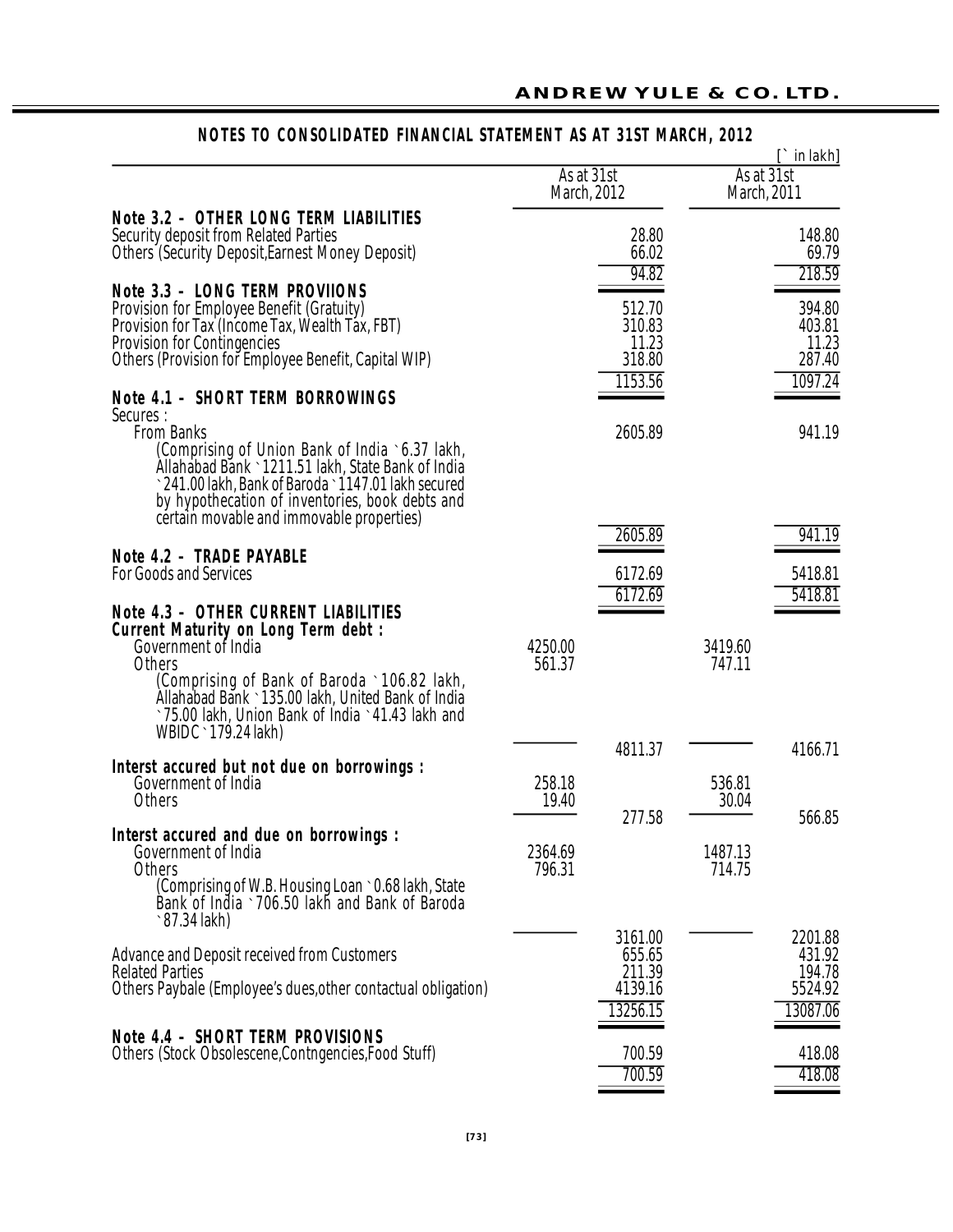| Note 5 - FIXED ASSETS |                                                 | <b>NOTE</b>                                     |                                                  |                                                |                                  |                 | S TO CONSOLIDATED FINANCIAL STATEMENTS AS AT 31ST MARCH, 2012 |                                     |                               |                            |                                 | $\ln  \text{akh} $              |
|-----------------------|-------------------------------------------------|-------------------------------------------------|--------------------------------------------------|------------------------------------------------|----------------------------------|-----------------|---------------------------------------------------------------|-------------------------------------|-------------------------------|----------------------------|---------------------------------|---------------------------------|
|                       |                                                 | GROSS BI                                        | <b>LOCK</b>                                      |                                                |                                  |                 | DEPRECIATION                                                  |                                     |                               | IMPAIRMENT<br>OF ASSETS    | <b>NET BLOCK</b>                |                                 |
|                       | 31st March,<br>Value as at<br>Cost/Book<br>2011 | Adjustments<br>during the<br>Additions/<br>year | Adjustments<br>ess: Sales/<br>during the<br>year | 31st March<br>Value as at<br>Cost/Book<br>2012 | March, 2011<br>31st<br>i<br>Doto | For the<br>year | during the yea<br>Adjustments<br>Less: On<br>Sales            | March, 2012<br>$31$ st<br>Upto<br>B | March<br>Upto<br>2011<br>31st | During<br>the<br>year      | March, 2012<br>$31$ st<br>As at | March, 2011<br>$31$ st<br>As at |
|                       |                                                 |                                                 |                                                  |                                                |                                  |                 |                                                               |                                     |                               |                            |                                 |                                 |
|                       | 323.38                                          | $\vdots$                                        | $\vdots$                                         | 323.38                                         | 0.71                             | 1.50            | $\vdots$                                                      | 2.21                                | $\vdots$                      | $\vdots$                   | 321.17                          | 322.67                          |
|                       | 12469.46                                        | 4.15                                            | 19.50                                            | 12454.11                                       | 255.47                           | 5.78            | 0.01                                                          | 261.24                              | $\vdots$                      | ÷                          | 12192.87                        | 12213.99                        |
|                       | 3025.23                                         | 195.59                                          | 0.41                                             | 3220.41                                        | 1262.07                          | 58.54           | 1.65                                                          | 1318.96                             | 5.78                          | $\vdots$                   | 1895.67                         | 1757.38                         |
|                       | 53.75                                           | 11.21                                           |                                                  | 64.96                                          | 16.71                            | 1.10            |                                                               | 17.81                               |                               | ÷                          | 47.15                           | 37.04                           |
|                       | 5335.47                                         | 398.17                                          | 34.34                                            | 5699.30                                        | 3240.68                          | 262.99          | $(-) 1.58$                                                    | 3505.25                             | 96.41                         | ÷                          | 2097.64                         | 1998.38                         |
|                       | 74.99                                           |                                                 |                                                  | 74.99                                          | 40.91                            |                 | 0.01                                                          | 40.90                               | 34.09                         |                            |                                 | $(-) 0.01$                      |
|                       | 892.72                                          | 74.28                                           | $\vdots$<br>$\vdots$                             | 967.00                                         | 461.03                           | 35.73           | $(-) 0.01$                                                    | 496.77                              | $\vdots$                      | $\ddot{\cdot}$<br>$\vdots$ | 470.23                          | 431.69                          |
|                       | 499.03                                          | 47.20                                           | 0.24                                             | 545.99                                         | 253.32                           | 20.83           | 0.22                                                          | 273.93                              |                               | ÷                          | 272.06                          | 245.71                          |
|                       | 382.36                                          | 7.63                                            | 69.19                                            | 320.80                                         | 295.03                           | 11.99           | 46.76                                                         | 260.26                              | 0.01                          | ÷                          | 60.53                           | 87.32                           |
|                       | 681.20                                          | 163.79<br>17.94                                 | 16.05                                            | 17.94<br>828.94                                | 376.99                           | 1.49<br>57.41   | 5.10<br>$(-) 11.17$                                           | 12.66<br>419.30                     | $\vdots$                      | ÷                          | 5.28<br>409.64                  | 304.21                          |
|                       | 23737.59                                        | 919.96                                          | 139.73                                           | 24517.82                                       | 6202.92                          | 457.36          | 50.99                                                         | 6609.29                             | 136.29                        | $\vdots$                   | 17772.24                        | 17398.38                        |
|                       | 35.07                                           | 6.31                                            |                                                  | 41.38                                          | 20.34                            | 6.99            | $(-) 0.11$                                                    | 27.44                               | $\vdots$                      |                            | 13.94                           | 14.73                           |
|                       | 23772.66                                        | 926.27                                          | 139.73                                           | 24559.20                                       | 6223.26                          | 464.35          | 50.88                                                         | 6636.73                             | 136.29                        | ÷                          | 17786.18                        | 17413.11                        |
|                       | 366.43                                          | 237.54                                          | 218.77                                           | 385.20                                         |                                  |                 | $\vdots$                                                      |                                     | 52.53                         | ÷                          | 332.67                          | 313.90                          |
|                       | 24139.09                                        | 1163.81                                         | 358.50                                           | 24944.40                                       | 6223.26                          | 464.35          | 50.88                                                         | 6636.73                             | 188.82                        | $\vdots$                   | 18118.85                        | 17727.01                        |
|                       | 23717.10                                        | 716.06                                          | 294.07                                           | 24139.09                                       | 5916.01                          | 465.07          | 157.82                                                        | 6223.26                             | 188.82                        | $\vdots$                   | 17727.01                        |                                 |
|                       |                                                 |                                                 |                                                  |                                                |                                  |                 |                                                               |                                     |                               |                            |                                 |                                 |

ANDREW YULE & CO. LTD. **ANDREW YULE & CO. LTD.**

#### **ANDREW YULE & CO. LTD.**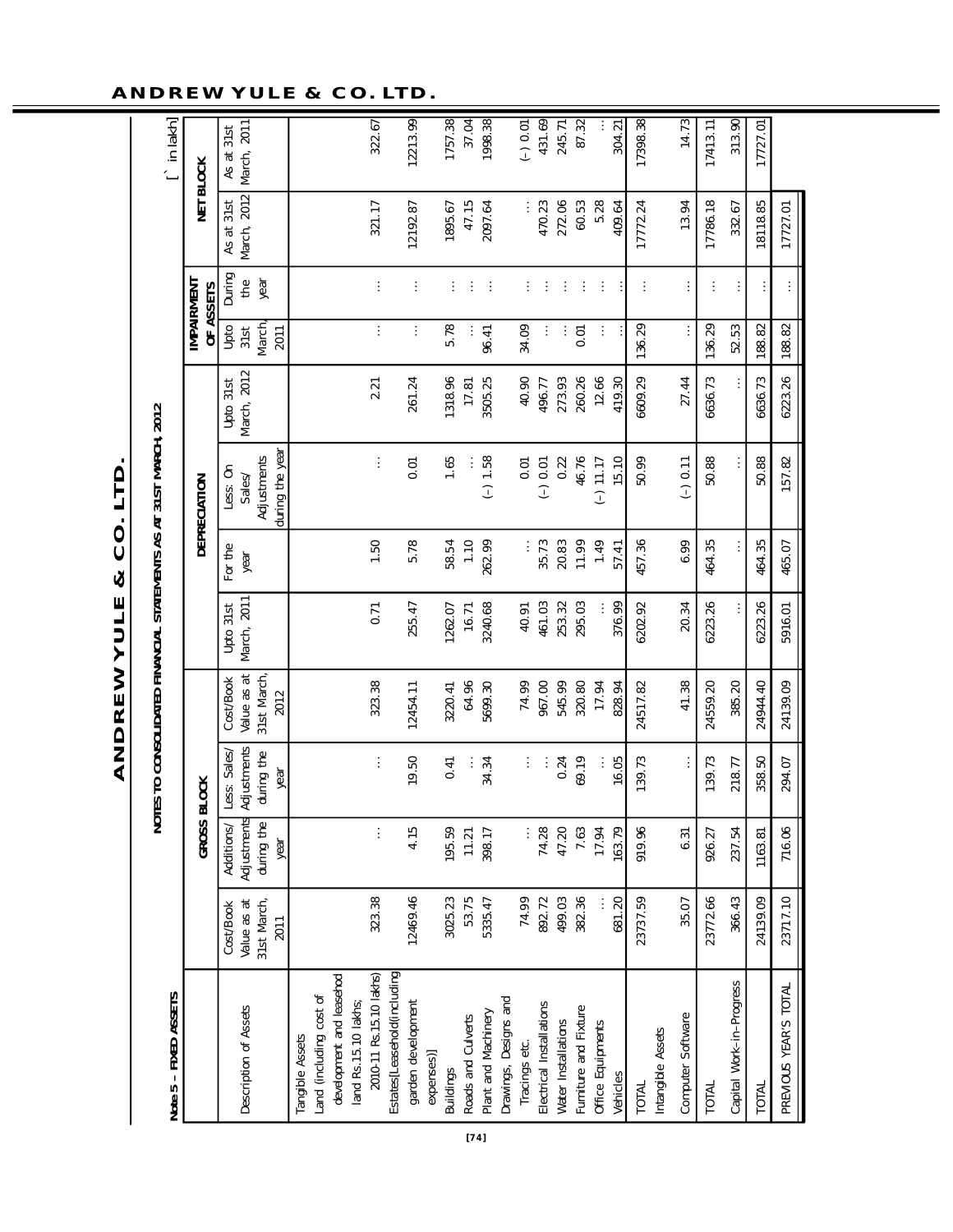|                                                                   |                  |                    |            | in lakh]                    |
|-------------------------------------------------------------------|------------------|--------------------|------------|-----------------------------|
|                                                                   | No. of           | <b>Face Value</b>  |            | <b>Book Value</b>           |
| <b>Note 5.1 - NON-CURRENT INVESTMENTS</b>                         | Shares/<br>Units | per Share/<br>Unit |            | As at 31.3.12 As at 31.3.11 |
| In Associates - Non-Trade Investments :<br>1. [A]                 |                  |                    |            |                             |
| <b>Equity Shares (Fully Paid):</b>                                |                  |                    |            |                             |
| Quoted:                                                           |                  |                    |            |                             |
|                                                                   |                  | 10                 | 141.07     | 141.07                      |
| Tide Water Oil Co. (India) Ltd.                                   | 2,28,390         |                    |            |                             |
| Add/Less: Group Share of Profit as on 31st March, 2012            |                  |                    | 6429.32    | 5092.26                     |
|                                                                   |                  |                    | 6570.39    | 5233.33                     |
| Unquoted :                                                        |                  |                    |            |                             |
| New Beerbhoom Coal Co. Ltd.                                       | 1,05,355         | 10                 | 12.27      | 12.27                       |
| Add/Less: Group Share of Profit upto 31st March, 2012             |                  |                    | $(-)$ 2.98 | $(-) 2.72$                  |
|                                                                   |                  |                    | 9.29       | 9.55                        |
| Katras Jherriah Coal Co. Ltd.                                     | 60,260           | 10                 | 6.95       | 6.95                        |
| Add/Less: Group Share of Profit upto 31st March, 2012             |                  |                    |            | $(-)$ 2.10                  |
|                                                                   |                  |                    | $(-)3.98$  |                             |
|                                                                   |                  |                    | 2.97       | 4.85                        |
| In Other Companies - Non-Trade Investments :<br>[B]               |                  |                    |            |                             |
| Equity Shares (Fully Paid) :                                      |                  |                    |            |                             |
| Quoted:                                                           |                  |                    |            |                             |
| Yule Financing & Leasing Co. Ltd.                                 | 3,00,000         | 10                 | 27.88      | 27.88                       |
| DPSC Ltd.                                                         | 34,500           | $\mathbf{1}$       | 0.01       | 0.01                        |
| <b>WEBFIL Ltd.</b>                                                | 1,45,000         | 10                 | 14.50      | 14.50                       |
| Fort Gloster Industries Ltd.                                      | 1,040            | 10                 | 0.13       | 0.13                        |
| Gloster Jute Mills Ltd.                                           | 416              | 10                 | $\cdots$   | $\cdots$                    |
| Exide Industries Ltd.                                             | 2,12,714         | $\mathbf{1}$       | 4.22       | 4.22                        |
| The Gillapukri Tea and Industries Ltd.                            | 26               | 10                 | $\cdots$   | $\cdots$                    |
| Unquoted:<br>* The Bengal Coal Co. Ltd.                           |                  | 100                | 0.51       | 0.51                        |
| The Statesman Ltd.                                                | 10,305<br>9,966  | 100                | 4.70       | 4.70                        |
| ABC Tea Workers Welfare Services                                  | 750              | 10                 | 0.08       | 0.08                        |
| 6% Cumulative Redeemable Preference                               |                  |                    |            |                             |
| Shares-WEBFIL Ltd.                                                | 20,44,000        | 10                 | 204.40     | 204.40                      |
| Woodlands Multispeciality Hospital Ltd.                           | 23,450           | 10                 | 0.69       | 0.69                        |
| Bonds (Fully Paid) :                                              |                  |                    |            |                             |
| Unquoted:                                                         |                  |                    |            |                             |
| **WEBFIL Ltd. Zero Rate Unsecured Redeemable Bond                 |                  | 305 100000         | 305.00     | 305.00                      |
| 2. Units (Fully Paid) :                                           |                  |                    |            |                             |
| Quoted:                                                           |                  |                    |            |                             |
| Unit Trust of India                                               |                  |                    |            |                             |
| <b>Balance Fund</b>                                               |                  | 10                 | 32.94      | 30.75                       |
|                                                                   | 1,63,261         |                    |            |                             |
|                                                                   | (1, 55, 400)     |                    |            |                             |
|                                                                   |                  |                    | 7177.71    | 5840.60                     |
| Less: Provision for diminution in value for long term investments |                  |                    | 5.21       | 5.21                        |
|                                                                   |                  |                    | 7172.50    | 5835.39                     |
|                                                                   |                  |                    |            |                             |
| Market value of quoted investments                                |                  |                    | 17379.04   | 14987.04                    |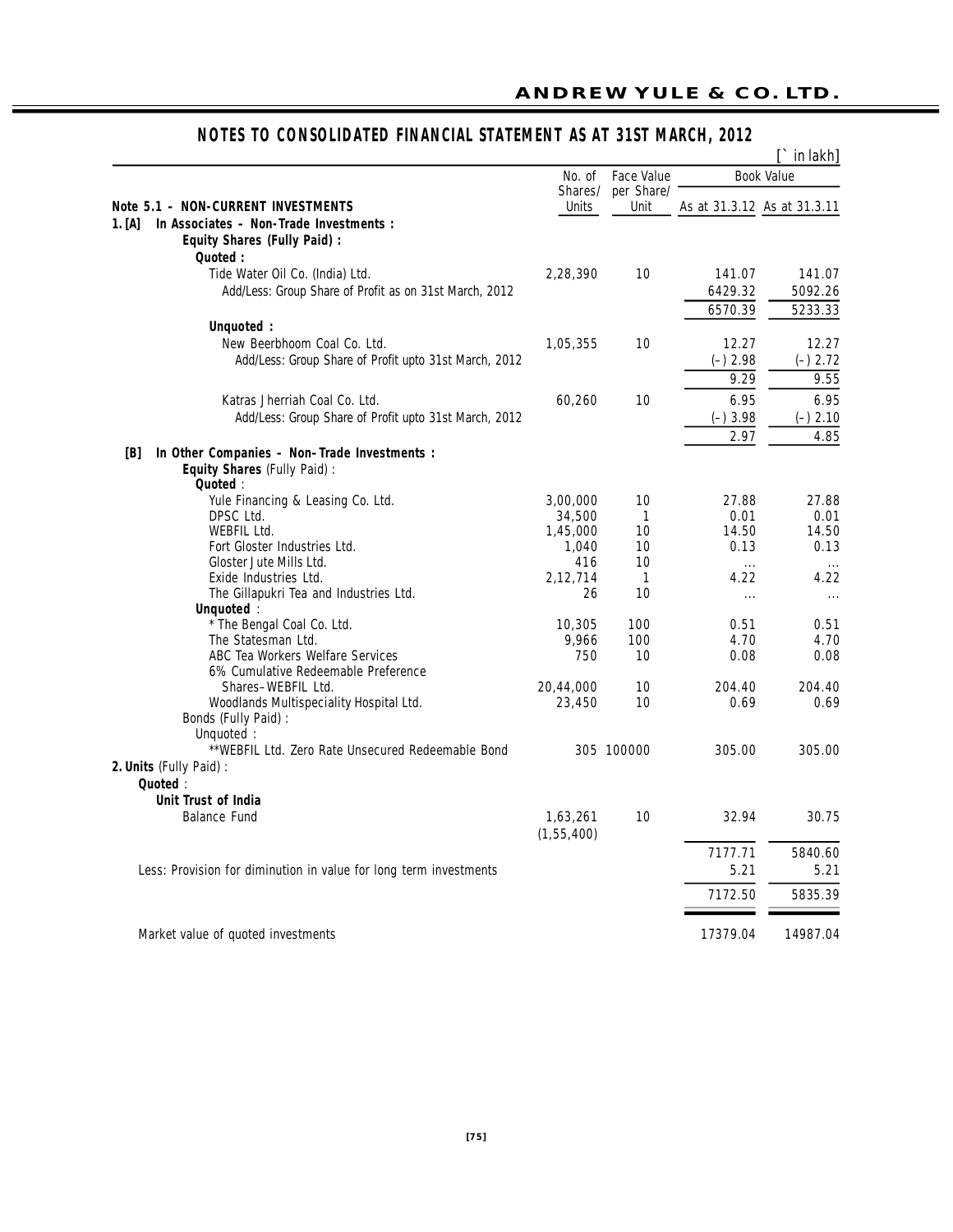|                                                                                                        | As at 31st<br>March, 2012 | $\Gamma$ in lakh]<br>As at 31st<br>March, 2011 |
|--------------------------------------------------------------------------------------------------------|---------------------------|------------------------------------------------|
| Note 5.2 - LONG TERM LOANS AND ADVANCES                                                                |                           |                                                |
| Capital Advance                                                                                        | 22.38                     | 6.78                                           |
| <b>Security Deposit</b>                                                                                | 140.61                    | 260.13                                         |
| Advance Income Tax and other Tax                                                                       | 928.39                    | 972.80<br>500.00                               |
| Loans and Advances to related parties<br><b>Other Loans and Advances</b>                               | 502.05<br>260.56          | 417.98                                         |
|                                                                                                        | 1853.99                   | 2157.69                                        |
| <b>Classification:</b>                                                                                 |                           |                                                |
| Unsecured - Considered Good                                                                            | 1853.99                   | 2157.69                                        |
| - Considered doubtful                                                                                  | 1809.14<br>3663.13        | 1865.76<br>4023.45                             |
| Less: Provisions for Doubtful Advance                                                                  | 1809.14                   | 1865.76                                        |
|                                                                                                        | 1853.99                   | 2157.69                                        |
| Note 5.3 - OTHER NON-CURRENT ASSETS                                                                    |                           |                                                |
| Others (Plan Assets for superannuation Fund & Retention Money)                                         | 528.70                    | 361.31                                         |
|                                                                                                        | 528.70                    | 361.31                                         |
| Note 6.1 - CURRENT INVESTMENT                                                                          |                           |                                                |
| Quoted:                                                                                                |                           |                                                |
| Unit Trust of India                                                                                    |                           |                                                |
| <b>Balance Fund</b>                                                                                    | 1.55                      | 2.19                                           |
|                                                                                                        | 1.55                      | 2.19                                           |
| <b>Note 6.2 - INVENTORIES</b><br>Raw Materials, components & Packing Material                          | 1127.14                   | 1124.59                                        |
| <b>Work in Progress</b>                                                                                | 853.53                    | 1012.50                                        |
| <b>Finished Goods</b>                                                                                  | 364.80                    | 710.80                                         |
| <b>Stores and Spare Parts</b>                                                                          | 1024.57                   | 823.02                                         |
| Loose Tools<br><b>Food Stuff</b>                                                                       | 9.26<br>11.38             | 9.13<br>25.71                                  |
| Scrap                                                                                                  | 13.65                     | 25.05                                          |
|                                                                                                        | 3404.33                   | 3730.80                                        |
| Note 6.3 - TRADE RECEIVABLES [<br>Trade Receivale [Unsecured] :<br>Debts outstanding over six months : |                           |                                                |
|                                                                                                        |                           |                                                |
| Considered Good                                                                                        | 1108.89                   | 495.06                                         |
| <b>Considered Doubtful</b>                                                                             | 4273.24                   | 4230.54                                        |
|                                                                                                        | 5382.13                   | 4725.60                                        |
| Less: Provision for Doubtful Debts                                                                     | 4273.24                   | 4230.54                                        |
| <b>Other Debts:</b>                                                                                    | 1108.89                   | 495.06                                         |
| <b>Considered Good</b>                                                                                 | 6700.89                   | 4185.17                                        |
|                                                                                                        | 7809.78                   | 4680.23                                        |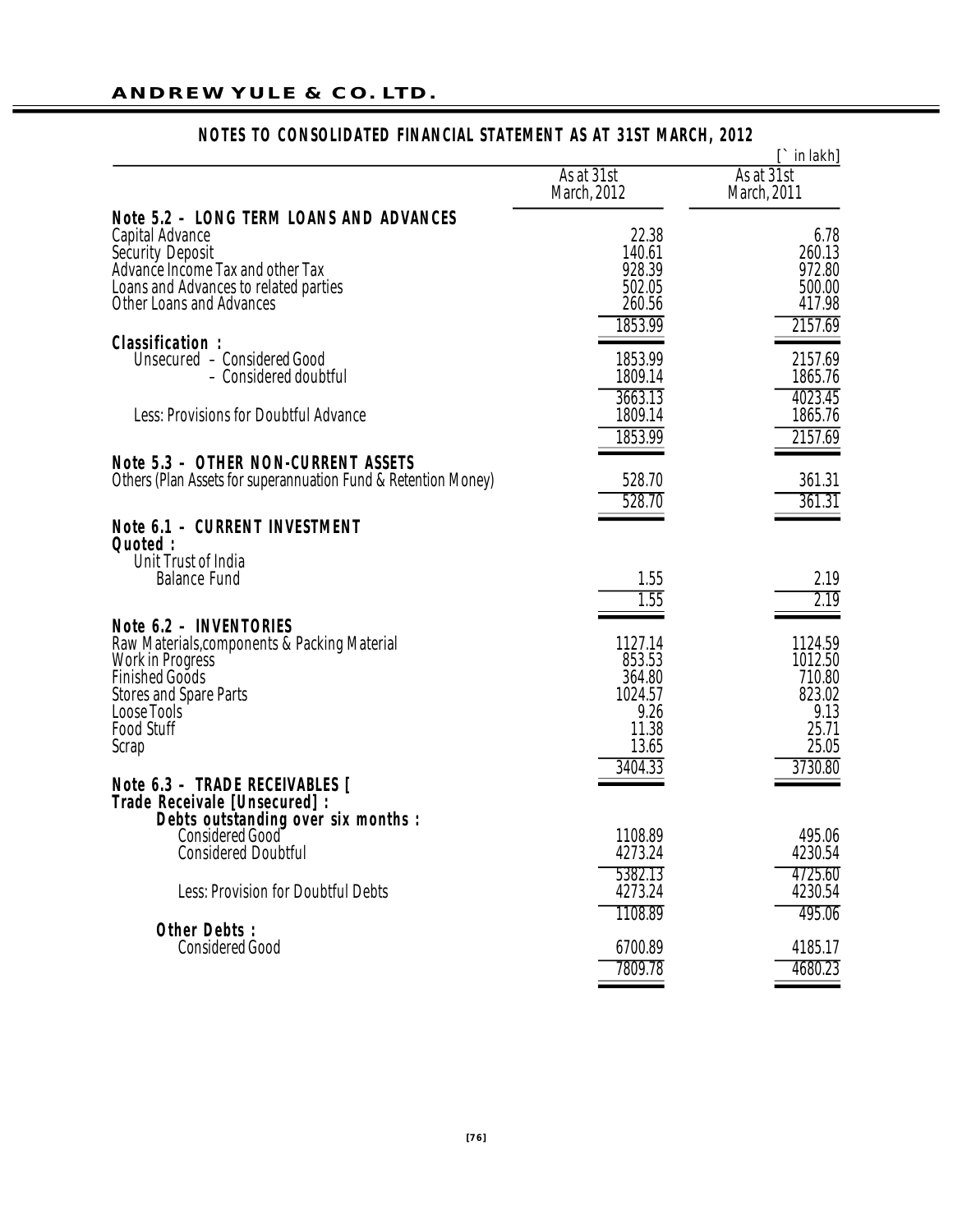|                                                                                                                                                                                                    |                           |                                                |                                   | $\lceil \cdot \rceil$ in lakh]                   |
|----------------------------------------------------------------------------------------------------------------------------------------------------------------------------------------------------|---------------------------|------------------------------------------------|-----------------------------------|--------------------------------------------------|
|                                                                                                                                                                                                    | As at 31st<br>March, 2012 |                                                | As at 31st<br>March, 2011         |                                                  |
| <b>Note 6.4 - CASH AND BANK BALANCES</b><br><b>Cash and Cash Equivalents:</b>                                                                                                                      |                           |                                                |                                   |                                                  |
| <b>Balance with Bank</b><br><b>Cheques in Hand</b><br>Cash in Hand                                                                                                                                 | 622.14<br>11.89<br>19.84  |                                                | 1107.77<br>23.04<br>43.14<br>0.03 |                                                  |
| Postage and Stamps in Hand<br>Remittance in Transit<br>Deposit with Bank maturing within 3 months                                                                                                  | 2.52<br>3289.59           | 3945.98                                        | 2.99<br>2749.89                   | 3926.86                                          |
| <b>Other Bank Balances:</b><br>Deposit with Bank maturing after 3 months<br>Margin money with Bank                                                                                                 | 4220.55<br>2095.25        | 6315.80                                        | 4211.83<br>2776.77                | 6988.60                                          |
| <b>Unclaimed Preference Share Redemption Account</b>                                                                                                                                               |                           | 10261.78                                       |                                   | 0.80<br>10916.26                                 |
| Note 6.5 - SHORT TERM LOANS AND ADVANCES<br>Loans and Advances to related parties<br><b>Balance with Customs &amp; Central Excise</b><br><b>Deposits</b><br>Advance recoverable in cash or in kind |                           | 278.60<br>86.03<br>29.01<br>1651.07<br>2044.71 |                                   | 353.33<br>111.93<br>259.09<br>2099.90<br>2824.25 |
| <b>Classification:</b><br>- Considered Good<br>Secured<br>Unsecured - Considered Good<br>- Considered Doubtful                                                                                     |                           | 13.73<br>2030.98<br>0.28<br>2031.26            |                                   | 19.09<br>2805.16<br>2805.16                      |
| <b>Less: Provision for Doubtful Debts</b>                                                                                                                                                          |                           | 0.28<br>2030.98<br>2044.71                     |                                   | 2805.16<br>2824.25                               |
| Note 6.6 - OTHER CURRENT ASSETS<br>Others (Interest accured on deposits)                                                                                                                           |                           | 423.41<br>423.41                               |                                   | 169.06<br>169.06                                 |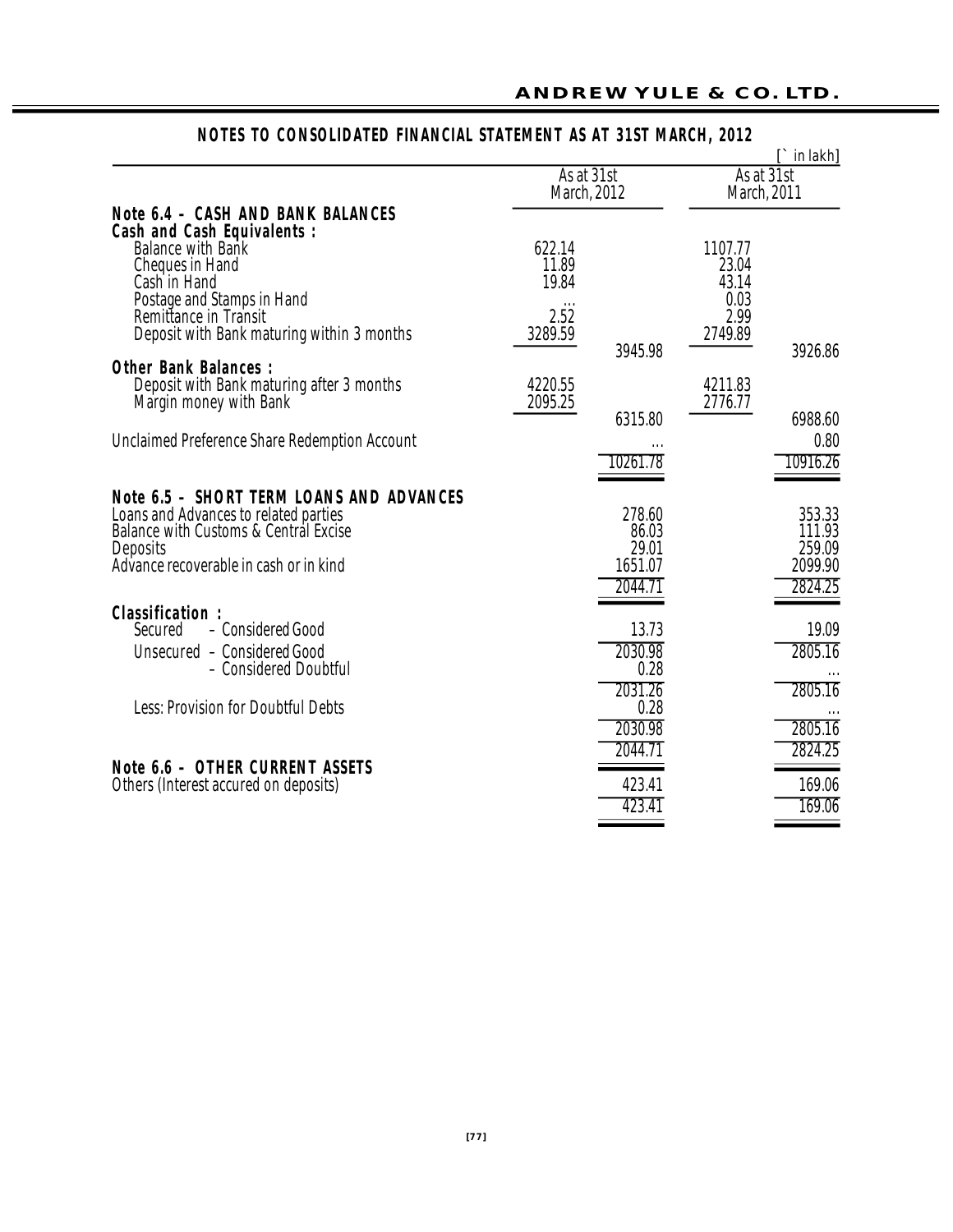|                                                                                                                                                                                                                                                                             |                                        |                                           |                                        | $\Gamma$ in lakh]                       |
|-----------------------------------------------------------------------------------------------------------------------------------------------------------------------------------------------------------------------------------------------------------------------------|----------------------------------------|-------------------------------------------|----------------------------------------|-----------------------------------------|
|                                                                                                                                                                                                                                                                             | For the year ended<br>31st March, 2012 |                                           | For the year ended<br>31st Márch, 2011 |                                         |
| <b>INCOME</b><br><b>Note 7.1- REVENURE FROM OPERATIONS</b><br>Sale of Products<br>Sale of Service<br><b>Other Operational Income</b>                                                                                                                                        | 29548.51<br>427.22<br>1970.79          |                                           | 25330.52<br>458.66<br>1320.94          |                                         |
| Less: Trade and Other Discount                                                                                                                                                                                                                                              |                                        | 31946.52<br>212.46                        |                                        | 27110.12<br>229.81                      |
| Less: Excise Duty                                                                                                                                                                                                                                                           |                                        | 31734.06<br>1126.23<br>30607.83           |                                        | 26880.31<br>734.35<br>26145.96          |
| Note 7.2 - OTHER INCOME<br>Interest Income<br>Dividend Income on Long Term Investment<br>Net gain on sale of current investments<br>Other non-operating Income (Tea Board Subsidy,<br>Exchange Gains, Items relating to Previous year,<br>Provision no longer required W/B) |                                        | 842.72<br>141.29<br>7.10<br>183.78        |                                        | 750.24<br>118.46<br>12.05<br>2792.06    |
|                                                                                                                                                                                                                                                                             |                                        | 1174.89                                   |                                        | 3672.81                                 |
| Note 8.1 - COST OF MATERIAL CONSUMED<br>Opening Stock as at 1st April 2011 :<br>Raw Materials, Components and Packing Material<br><b>Stores and Spare Parts</b><br><b>Loose Tools</b><br>Less : Book value of Stocks sold/adjusted/written off                              | 1124.59<br>823.02<br>9.13<br>1956.74   |                                           | 924.24<br>571.45<br>8.06<br>1503.75    |                                         |
| Purchase during the year :<br>Raw Materials, Components and Packing Material<br><b>Stores and Spare Parts</b><br><b>Loose Tools</b>                                                                                                                                         | 10404.62<br>1912.22<br>6.97            | 1956.74<br>12323.81                       | 7992.38<br>1689.53<br>6.32             | 1503.75<br>9688.23                      |
| Less: Closing Stock as at 31st March 2012:<br>Raw Materials, Components and Packing Material<br><b>Stores and Spare Parts</b><br><b>Loose Tools</b>                                                                                                                         | 1127.13<br>1024.57<br>9.26             | 14280.55                                  | 1124.59<br>823.02<br>9.13              | 11191.98                                |
| Less: Raw Materials and Stores used on various jobs                                                                                                                                                                                                                         |                                        | 2160.96<br>12119.59<br>378.02<br>11741.57 |                                        | 1956.74<br>9235.24<br>328.38<br>8906.86 |

# **NOTES TO CONSOLIDATED FINANCIAL STATEMENTS FOR THE YEAR ENDED 31ST MARCH, 2012**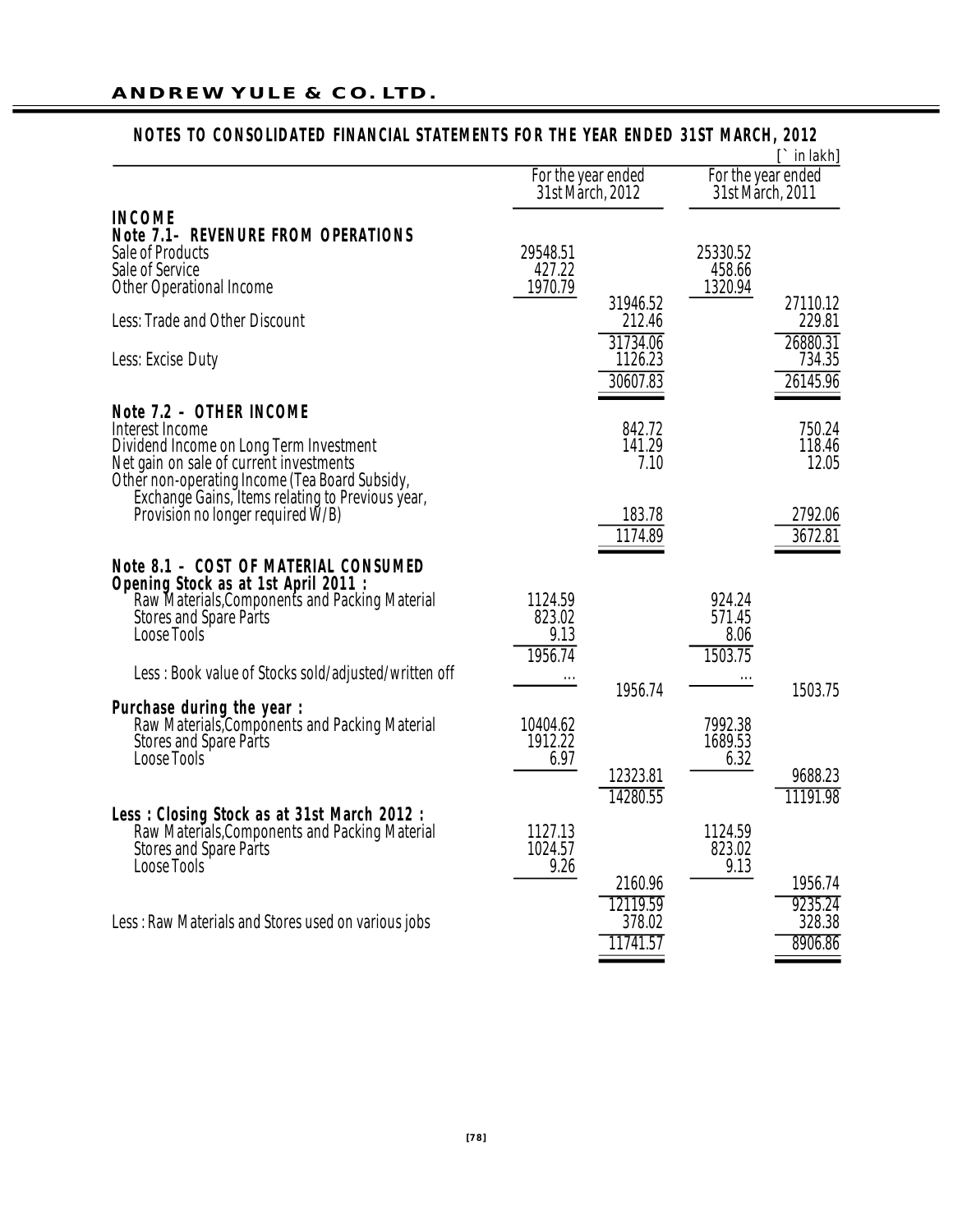|                                                                                                                                                |                                        |                                         |                            | $\Gamma$ in lakh]                         |
|------------------------------------------------------------------------------------------------------------------------------------------------|----------------------------------------|-----------------------------------------|----------------------------|-------------------------------------------|
|                                                                                                                                                | For the year ended<br>31st March, 2012 |                                         |                            | For the year ended<br>31st Márch, 2011    |
| <b>Note 8.2 - CHANGES IN INVENTORIIES OF FINISHED</b><br><b>GOODS, WORK-IN-PROGRESS AND</b><br><b>STOCK IN TRADE</b>                           |                                        |                                         |                            |                                           |
| Inventories (at close) :<br><b>Finished Goods</b><br>Work-in-Progress<br>Scrap                                                                 | 364.80<br>853.53<br>13.65              | 1231.98                                 | 710.80<br>1012.50<br>25.05 | 1748.35                                   |
| Inventories (at commencement) :<br><b>Finished Goods</b><br>Work-in-Progress<br>Scrap                                                          | 710.80<br>1012.50<br>25.05             |                                         | 543.22<br>1034.09<br>18.89 |                                           |
| Add: Excise duty on Acc/decc on Finsished Goods                                                                                                |                                        | 1748.35<br>516.37<br>516.37             |                            | 1596.20<br>$(-) 152.15$<br>2.84<br>149.31 |
| Note 8.3 - EMPLOYEE BENEFIT EXPENSES<br><b>Salaries and Wages</b><br>Contribution of Provident and Other Fund<br><b>Staff Welfare Expenses</b> |                                        | 8338.20<br>1163.49<br>993.98            |                            | 7941.14<br>1090.71<br>919.77              |
| Less: Incurred on Capital Jobs, Repair Jobs, etc.                                                                                              |                                        | 10495.67<br>222.69                      |                            | 9953.62<br>197.66                         |
| Note 8.4 - FINANCE COST<br>Interest Expenses<br><b>Other Borrowing Costs</b>                                                                   |                                        | 10272.98<br>1619.31<br>63.24<br>1682.55 |                            | 9753.96<br>1708.49<br>68.51<br>1777.00    |
| <b>Note 8.5 - DEPRECIATION AND AMORTISATION</b><br><b>EXPENSES</b>                                                                             |                                        |                                         |                            |                                           |
| Depreciation on Tangible Assets<br>Amortisation of Intangible Assets                                                                           |                                        | 455.99<br>8.35<br>464.34                |                            | 456.99<br>8.08<br>465.07                  |

## NOTES TO CONSOLIDATED FINANCIAL STATEMENTS FOR THE YEAR ENDED 31ST MARCH, 2012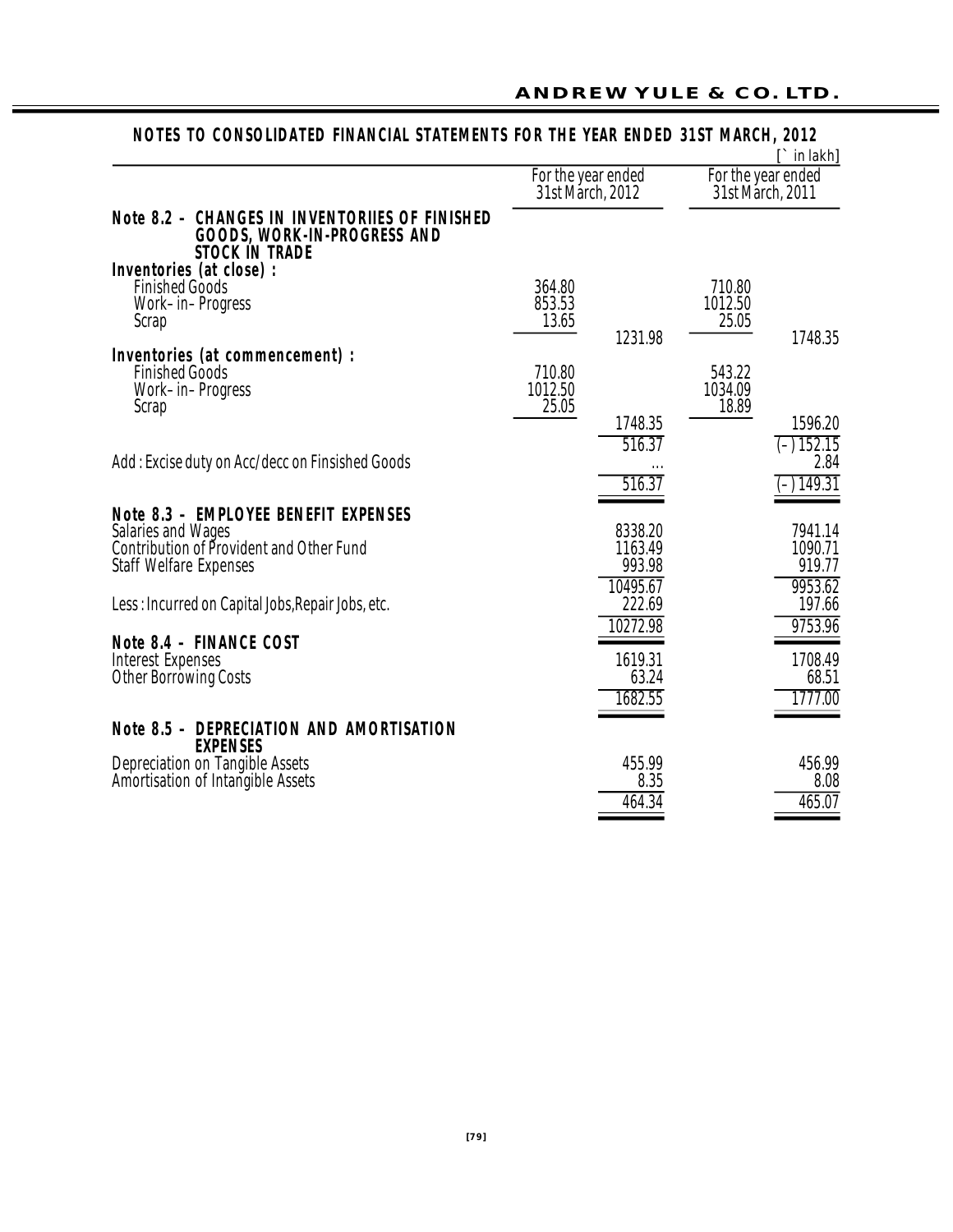|                                                                                                                                                                                                           |                                        |                                                              |                                        | $\Gamma$ in lakh]                                                     |
|-----------------------------------------------------------------------------------------------------------------------------------------------------------------------------------------------------------|----------------------------------------|--------------------------------------------------------------|----------------------------------------|-----------------------------------------------------------------------|
|                                                                                                                                                                                                           | For the year ended<br>31st March, 2012 |                                                              | For the year ended<br>31st March, 2011 |                                                                       |
| Note 8.6 - OTHER EXPENSES<br>Power and Fuel<br>Tea Cultivation and manufacturing Expenses<br>Research and Development Expenses                                                                            |                                        | 1674.70<br>409.56<br>6.57                                    |                                        | 1698.61<br>299.45                                                     |
| Directors' Salaries and Fees<br>Rent (Net)<br>Rates and Taxes<br><b>Repairs and Maintenance:</b>                                                                                                          |                                        | 33.05<br>36.15<br>41.06                                      |                                        | 31.99<br>30.35<br>40.20                                               |
| Building<br>Plant & Machinery<br><b>Others</b>                                                                                                                                                            | 247.02<br>303.57<br>69.41              |                                                              | 212.50<br>275.60<br>42.39              |                                                                       |
| <b>Travelling Expenses and Upkeep of Vehicles</b><br>Insurance<br><b>Borker's Commsion</b><br><b>Selling Expenses:</b>                                                                                    |                                        | 620.00<br>561.50<br>36.85<br>173.07                          |                                        | 530.49<br>481.01<br>32.08<br>188.13                                   |
| Selling Agent's Commission<br>Others                                                                                                                                                                      | 59.06<br>563.12                        |                                                              | 31.85<br>467.58                        |                                                                       |
| <b>Miscellaneous Expenses</b><br>Sub-Contractors charges<br>Delivery/Forwarding charges<br>Common Expenses (HO)<br><b>Bank Charges</b><br>Excise Duty<br>Assam Entry tax                                  |                                        | 622.18<br>897.51<br>245.10<br>53.91<br>9.00<br>16.06<br>3.30 |                                        | 499.43<br>771.13<br>180.87<br>27.65<br>30.44<br>24.69<br>7.81<br>4.72 |
| Assam Cess on Green Leaf<br>West Bengal Primary and Rural Education Cess<br>Tea Cess<br><b>Education Cess</b><br>Net loss on Foreign Currenncy                                                            |                                        | 97.91<br>17.84<br>49.99<br>1.01<br>0.86                      |                                        | $\cdots$<br>32.74<br>0.97<br>2.35                                     |
| Auditor's Remuneration:<br>As Auditor<br><b>For Taxation Matter</b><br>For other Servises<br>For Reimbursement Expenses                                                                                   | 2.33<br>0.83<br>0.88<br>0.29           | 4.33                                                         | 2.33<br>0.60<br>1.48<br>0.15           | 4.56                                                                  |
| Item relating to previous year [Refer to Note No.10.23]<br>Loss on sale/write off of stores<br>Loss on sale/write off of Fixed Assets<br>Liquidated Damages and Penalty etc.<br>Rectification/Replacement |                                        | 141.47<br>208.17<br>57.32                                    |                                        | 144.15<br>2.72<br>19.48<br>114.77<br>54.26                            |
| Provision for :<br><b>Doubtful Debts</b><br>Doubtful Loans, Advances and Deposits<br><b>Food Stuff</b><br>Stock/Stores Obsolescene                                                                        | 46.22<br>24.57<br>26.93                |                                                              | 55.54<br>1.10<br>$\ldots$              |                                                                       |
| Less: Amount transferred to Capital Jobs etc.                                                                                                                                                             |                                        | 97.72<br>6116.19<br>3.02<br>6113.17                          |                                        | 56.64<br>5311.69<br>3.05<br>5308.64                                   |

# NOTES TO CONSOLIDATED FINANCIAL STATEMENTS FOR THE YEAR ENDED 31ST MARCH, 2012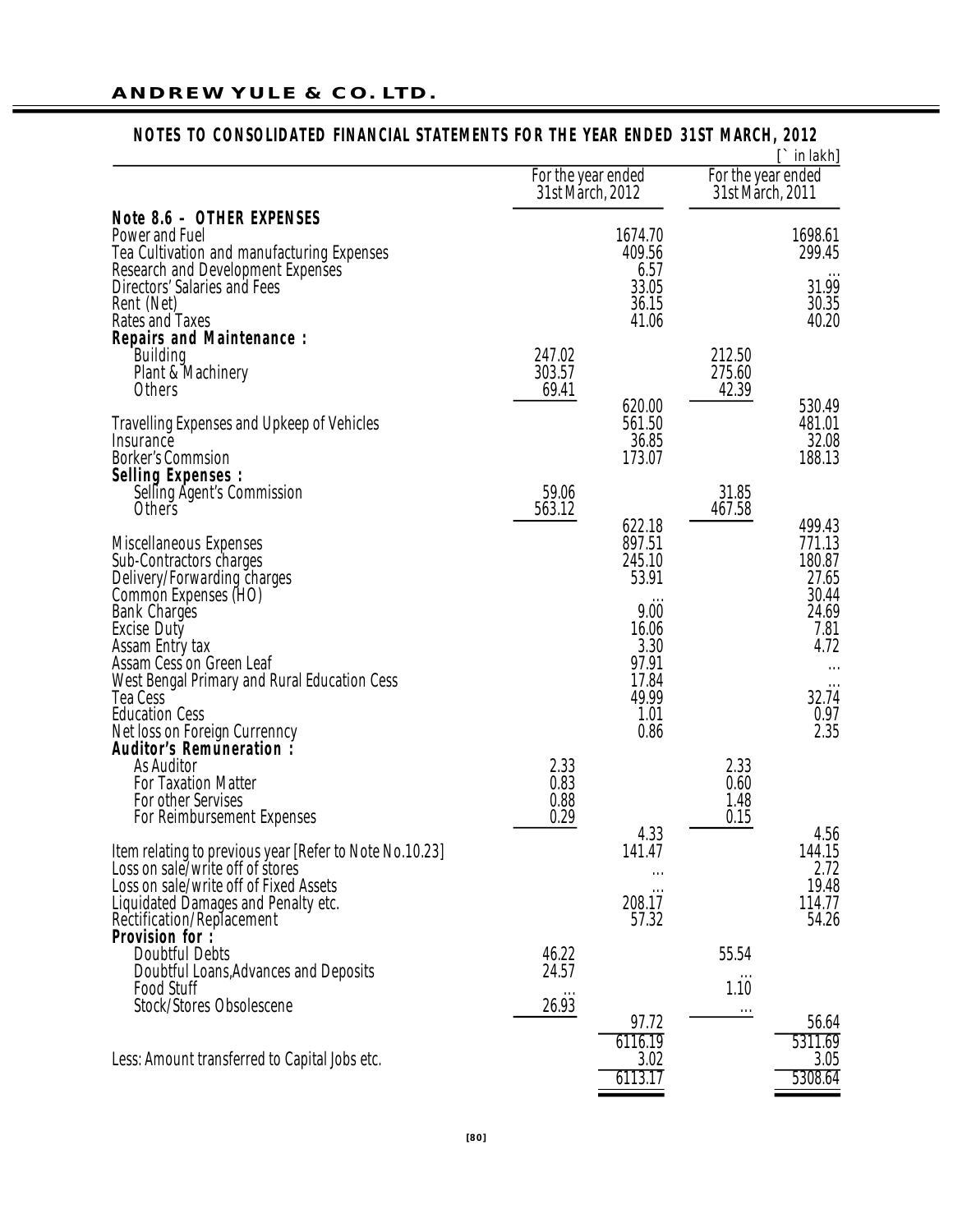## **OTHER NOTES TO CONSOLIDATED FINANCIAL STATEMENTS AS AT 31ST MARCH, 2012**

**[**` in lakh**]**

## **N ote 1 0**

10.01 Principles of Consolidation :

The Consolidated Financial Statements (CFS) relate to Andrew Yule & Co. Ltd. (the Company), its Subsidiary Company and its Associates. The Consolidated Financial Statements have been prepared on the following basis :

- [i] The financial statements of the Company and its subsidiary company are combined on a line-by-line basis by adding together the book values of like items of assets, liabilities, income and expenses, after fully eliminating intra-group balances and intra-group transactions resulting in unrealized profits or losses in accordance with Accounting Standard (AS-21) – "Consolidated Financial Statements" issued by the Institute of Chartered Accountants of India.
- [ii] In case of Associates where the Company holds 20% or more of equity, investments in Associates are accounted for using equity method in accordance with Accounting Standard (AS-23) – "Accounting for Investments in Associates in Consolidated Financial Statements" issued by the Institute of Chartered Accountants of India.
- 10.02 Ownership Interest in Subsidiaries and Associates :
	- [i] The Subsidiary (which alongwith "Andrew Yule & Co. Ltd., (AY) the parent, constitute the Group) considered in the preparation of these Consolidated Financial Statements are :

| Name                      | Country of Incorporation | Percentage of voting power<br>as at 31st March, 2012 |
|---------------------------|--------------------------|------------------------------------------------------|
| Hooghly Printing Co. Ltd. | India                    | 100                                                  |
| Yule Engineering Co. Ltd. | India                    | 100                                                  |
| Yule Electrical Co. Ltd.  | India                    | 100                                                  |

The financial statements of the Subsidiaries are drawn upto 31st March every year.

[ii] Ownership interest of the Company in the Associates considered in the CFS are as follows :–

| Name of the Company             | Country of<br>Incorporation | Ownership Interest<br>as at 31st March, 2012 | Ownership interest<br>as at 31st March, 2011 |
|---------------------------------|-----------------------------|----------------------------------------------|----------------------------------------------|
| Tide Water Oil Co. (India) Ltd. | India                       | 26.22%                                       | 26.22%                                       |
| New Beerbhoom Coal Co. Ltd.     | India                       | 32.95%                                       | 32.95%                                       |
| Katras Jherriah Coal Co. Ltd.   | ndia                        | $31.88\%$                                    | 31.88%                                       |

These investments have been accounted for using the equity method whereby the investment is initially recorded at cost and adjusted thereafter for the post acquisition change in the Group's share of net assets. During the year, the Group has received dividend aggregating `137.03 lakh in respect of the investments in Associates.

Financial Statements of all the Associates are drawn upto 31st March. The Group's investment in Associates were reported as long term investments as on 31st March, 2012 (Note No.5.1) as per AS-23.

10.03 Estimated amount of contracts remaining to be executed on Capital Account `70.64 lakh (net of advances) (`342.01 lakh) and Other Commitments  $\cdot$  Nil ( $\cdot$  Nil) not provided for.

In case of Tide Water Oil Co. (I) Ltd. estimated amount of contracts remaining to be executed on Capital Account and not provided for (net of advance) amounting to `243.00 lakh (`358.00 lakh) where Group Companies Share is `63.71 lakh (`94.00 lakh).

- 10.04 Contingent liabilities not provided for in respect of :
	- [a] Claims against the Company not acknowledged as debts :
		- [i] Accrued interest of `555.96 lakh upto 31st March,2007 being the difference between `2728.96 lakh, the interest including penal interest due upto 31st March,2007 as per books of DHI and the interest waived amounting to `2173.00 lakh. The proposal for waiver of `555.96 lakh based on the principle of sanction by BIFR is under consideration of the GOI.
		- [ii] Others `68.77 lakhs (`416.98 lakh)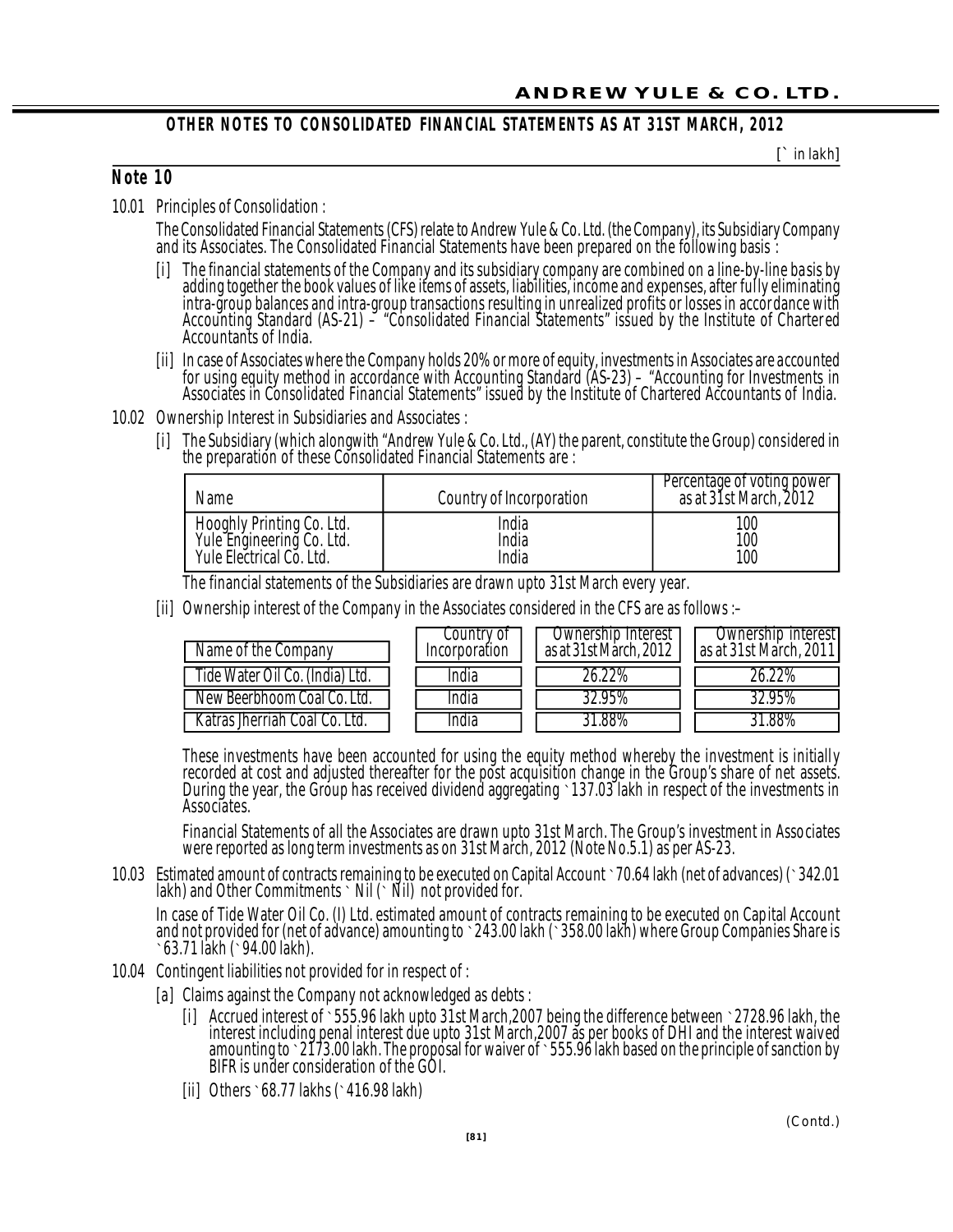#### **OTHER NOTES TO CONSOLIDATED FINANCIAL STATEMENTS AS AT 31ST MARCH, 2012 –** *(Contd.)*

**[**` in lakh**]**

#### **Note 10 –** *(Contd.)*

- [b] Guarantees and Indemnities given to various Institutions and Authorities in connection with Company's operations amounting to `1932.23 lakh (`1909.23 lakh).
- [c] Guarantees given to Banks on behalf of other Group and/or Associate Companies :

\*India Paper Pulp Co. Ltd.  $\cdot$  265.00 lakh ( $\cdot$  265.00 lakhs).

\*In respect of above, although the notice of invocation of guarantees has been received neither any payment nor any provision has been made as the matter is sub-judice.

- [d] Disputed Sales Tax aggregating to `4231.24 lakh (`6699.98 lakh). The demand under the WBST, CST, AGST and OST Acts are according to the opinion of the Company, erroneously raised for which appeals have been preferred at higher Forums of Sales Tax Authority.
- [e] Aggregate Income Tax demands including penalty amounting to `183.27 lakh (`50.53 lakh) excluding interest not admitted, against which appeals have been preferred by the Company.
- [f] Disputed Excise/Customs Duty claims `551.81 lakh (`538.95 lakh) excluding interest against which appeal have been preferred by the Company.
- [g] Unexpired Letter of Credit opened by the Company's Bankers `1392.80 lakh (`828.18 lakh).
- [h] In case of Tide Water Oil Co. (I) Ltd. contingent liability towards Bill Discounting, Income Tax and Sales Tax, Excise demand, other disputed claim and Bank Guarantees amounting to `5471.00 lakh (`3831.00 lakh) Group Company's share of liability  $\cdot$  1433.97 lakh ( $\cdot$  1004.00 lakh).
- [i] In Katras Jherriah Coal Co. Ltd. claims against the Company by Income Tax Authorities not acknowledged as debts and contested in appeals `1.78 lakh (`1.78 lakh). The group interest in the said amount is `0.57 lakh  $($  0.57 lakh).
- [j] In the New Beerbhoom Coal Company Ltd., claims against the Company by Income Tax Authorities not acknowledged as debts and contested in appeals `0.73 lakh (`0.73 lakh). The Group interest in the said amount is `0.24 lakh (`0.24 lakh).

#### 10.05 **San ctione d Reha bilita tion Scheme appro ved by Board for I ndustr ial a nd Fin ancial Recon struction** (BIFR) vide Order dated 30th October, 2007 with the cut-off date of 31st March, 2006.

Pursuant to Sanctioned Rehabilitation Scheme (hereinafter SRS) of BIFR stated above, the necessary effects have been given during the year in the Accounts as under :–

- [a] `150.00 lakh appearing in the Accounts as Share Pending Allotment represents 20% of funded interest upto cut off date i.e. 31st March, 2006 amounting to `748.00 lakh which was sanctioned by State Bank of India (SBI) as per terms of Sanctioned Rehabilitation Scheme dated 30th October, 2007 for conversion into Equity. Allotment of 7500000 Shares at Face Value of `2/- each aggregating to `150.00 lakh will be made on receipt of Sanction Letter from SBI and approval of the same by Company's Competent Authority.
- [b] In terms of the aforesaid order 46% of unsecured creditors amounting to `113.93 lakh (`110.21 lakh) except sub-judice matters has been written back during the year.
- 10.06 [a] Employee Benefits

The Company's contribution to Defined Contribution Plans aggregated to `824.36 lakhs (`813.21 lakhs) for the year ended 31st March, 2012, which has been recognised under the line item Contribution to Provident and Other Funds on Note No.8.3 above.

|                                                | 2011<br>$\overline{\phantom{a}}$ | $2010 -$ |
|------------------------------------------------|----------------------------------|----------|
| <b>Contribution to Provident Fund</b>          | 815.41                           | 805.01   |
| Contribution to Employees State Insurance Fund | 8.95                             | 8.20     |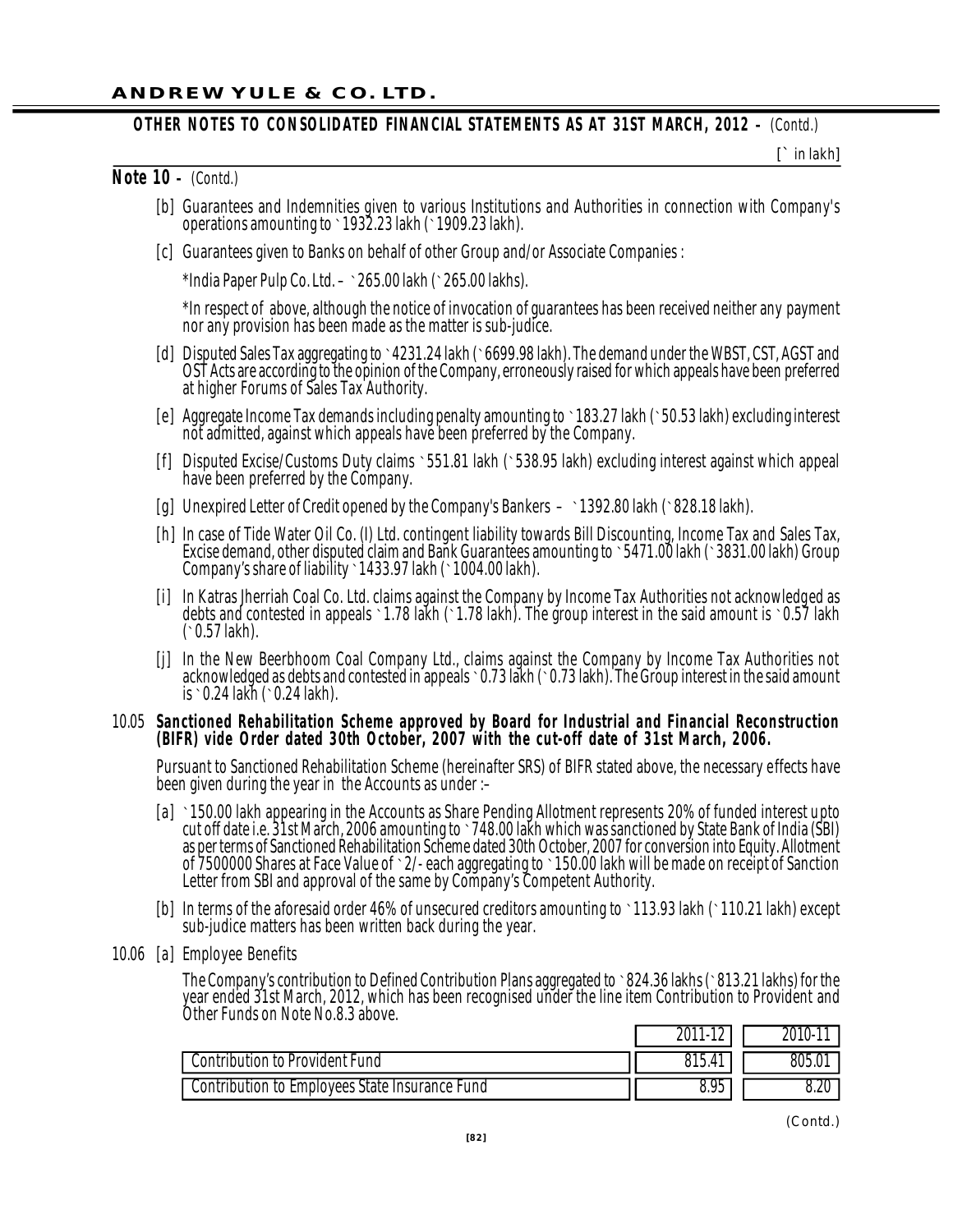#### **OTHER NOTES TO CONSOLIDATED FINANCIAL STATEMENTS AS AT 31ST MARCH, 2012 - (Contd.)**

**[**` in lakh**]**

**Note 10 –** *(Contd.)*

[b] The Group has adopted Accounting Standard-15 (AS-15) (Revised 2005) on "employee benefits". These Consolidated Financial Statements include the obligations as per requirement of this Sťandard.

|                                                                                                                                                                                                                                                                                                    |                                                                    |                                             | J                                                    | 2011-12                                              |                                 | 2010-11                                                        |                                                          |                          |                                                   |                                       |
|----------------------------------------------------------------------------------------------------------------------------------------------------------------------------------------------------------------------------------------------------------------------------------------------------|--------------------------------------------------------------------|---------------------------------------------|------------------------------------------------------|------------------------------------------------------|---------------------------------|----------------------------------------------------------------|----------------------------------------------------------|--------------------------|---------------------------------------------------|---------------------------------------|
|                                                                                                                                                                                                                                                                                                    | Gratuity                                                           | Leave en-<br>cashment                       |                                                      | Super-<br>Pension   annuation   Medical   Gratuity   |                                 |                                                                | Leave en-<br>cashment                                    |                          | Super-<br><b>Pension Jannuation   Medical</b>     |                                       |
| Defined benefit plans/<br>Long term compensated<br>absences. As per actuarial<br>valuation as on<br>31st March, 2012<br>D                                                                                                                                                                          |                                                                    |                                             |                                                      |                                                      |                                 |                                                                |                                                          |                          |                                                   |                                       |
| Change in present value of<br>Defined Benefit Obligations<br>during the year ended<br>3.1st March, 2012<br>[1] Present value of DBO at<br>beginning of period<br>Current Service cost<br>كامنطاق ولكا<br>Interest cost<br>Curtailment cost/(credit)<br>Settlement cost/(credit)<br>Plan amendments | 3607.37<br>182.22<br>287.04<br><br>                                | 607.42<br>$\frac{36.14}{46.95}$<br><br><br> | 1.87<br>0.14<br><br><br>                             | 234.95<br>16.40<br>18.36<br><br>                     | 0.00<br>0.61<br><br><br>        | 7.68 3593.36<br>179.36<br>276.88<br>$\ddot{\phantom{0}}$       | 662.47<br>$\frac{35.16}{50.63}$<br><br><br>              | 2.58<br>0.20<br><br><br> | 230.28<br>8.71<br>18.34                           | 7.83<br>0.00<br>0.62<br><br>          |
| 17 Acquisitions<br>8 Actuarial (Gains)/Losses<br>9 Benefits paid<br>10 Present Value of DBO                                                                                                                                                                                                        | 281.15<br>(342.80)                                                 | 218.09<br>(91.10)                           | $(0.20)$<br>$(0.31)$                                 | 148.89<br>(30.16)                                    | 0.38<br>(0.22)                  | 40.92<br>(483.15)                                              | (42.02)<br>(98.22)                                       | $(0.53)$<br>$(0.38)$     | $(6.46)$<br>(15.92)                               | (0.53)<br>(0.24)                      |
| at the end of period<br>Change in Fair value of Assets<br>during the year ended<br>31st March, 2012<br>M                                                                                                                                                                                           | 4014.98                                                            | 817.50                                      | 1.50                                                 | 388.44                                               |                                 | 8.45 3607.37                                                   | 607.42                                                   | 1.87                     | 234.95                                            | 7.68                                  |
| Ĭ1<br>Plan assets at beginning<br>of period<br>actuarial Gain/(Loss)<br>Actual return on plan assets<br>Actual company contribution<br>Benefits paid<br>Benefits paid<br>$\frac{2}{3}$<br>$\begin{bmatrix} 5 \\ 6 \end{bmatrix}$<br>Plan assets at the end<br>of the period                        | 3212.58<br>$\frac{93.16}{266.16}$<br>277.40<br>(342.80)<br>3506.50 | 14.30<br>1.48<br>94.80<br>(91.10)<br>19.48  | $\cdots$<br><br>$0.3\ddot{1}$<br>(0.31)<br>$\ddotsc$ | 546.85<br>182.07<br>62.71<br>(30.16)<br>761.47       | <br>$0.2\overline{2}$<br>(0.22) | 3226.41<br>(162.60)<br>262.59<br>369.34<br>(483.15)<br>3212.58 | 11.54<br>1.28<br>$100.\overline{30}$<br>(98.82)<br>14.30 | <br><br>0.38<br>(0.38)   | 548.68<br>$(43.84)$<br>57.93<br>(15.92)<br>546.85 | $0.24$<br>(0.24)<br>                  |
| Net assets/(liability) recognised<br>in Balance Sheet as at<br>[III]                                                                                                                                                                                                                               |                                                                    |                                             |                                                      |                                                      |                                 |                                                                |                                                          |                          |                                                   |                                       |
| 31st March, 2012<br>Present value of Defined<br>$[1]$<br>Present Value of<br>Benefit Obligation<br>Fair value of plan assets<br>Funded status (Surplus/(Deficit)]<br>Unrecognised past service cost<br>Net assets/(liability) recognised<br>in Balance Sheet<br><u>   ازن جاری</u>                 | 4014.98<br>3506.50<br>(508.48)<br>(508.48)                         | 817.50<br>19.48<br>(798.03)<br>(798.03)     | 1.50<br>(1.50)<br>(1.50)                             | 388.44<br>761.47<br>373.03<br>373.03                 | (8.45)<br>(8.45)                | 8.45 3607.36<br>(394.78)<br>(394.78)                           | 607.42<br>14.30<br>(593.12)<br>(593.12)                  | 1.87<br>(1.87)<br>(1.87) | 234.95<br>546.85<br>311.90<br>311.90              | 7.68<br>(7.68)<br>(7.68)              |
| Components of employer<br>Expenses recognised in Profit<br>& Loss Account for the year<br>ended 31st March, 2012<br>IIVI<br>Current Service Cost<br>كانتخان<br>Expected return on plan assets<br>Curtailment cost/credit)<br>Settlement cost/(credit)                                              | 182.22<br>287.03<br>(266.15)<br>                                   | 36.14<br>46.95<br>(1.48)<br>$\cdots$        | $0.1\ddot{4}$<br><br><br>$\cdots$                    | 16.40<br>18.36<br>(62.71)<br>                        | $0.6\ddot{1}$<br><br><br>       | 179.35<br>276.88<br>(262.59)<br>$\ddotsc$                      | 35.16<br>(1.28)<br><br>$\cdots$                          | 0.20<br><br><br>$\cdots$ | $8.71$<br>$18.34$<br>(15.22)                      | $0.6\overline{2}$<br><br><br>$\cdots$ |
| Past Service Cost<br>10<br>Actuarial Losses/(Gains)<br>Total expenses recognized in the<br>statement of Profit & Loss Account<br>tét                                                                                                                                                               | 187.99                                                             | 218.09                                      | 0.20                                                 | (33.18)                                              | 0.38                            | 203.52                                                         | (42.02)                                                  | (0.53)                   | (5.33)                                            | (0.53)                                |
| under the head Salaries & Wages                                                                                                                                                                                                                                                                    | 391.09                                                             | 299.70                                      | (0.06)                                               | (61.13)                                              | 0.99                            | 397.17                                                         | 42.49                                                    | (0.33)                   | 6.50                                              | 0.09                                  |
| <b>Actuarial Assumptions</b><br>IM<br>Discount Rate<br>$\frac{1}{2}$ $\frac{2}{3}$ $\frac{1}{4}$<br>Expected refurn on plan assets<br>Salary escalation<br>Expected Average remaining<br>working lives of employees                                                                                | 8.38%<br>8.35%<br>5.00%                                            | 8.38%<br>ŅĄ<br>4.50%                        | 8.75%<br>ŅĄ<br>NА                                    | 8.75%<br>ŅÃ<br>5.00%                                 | 8.00%<br>ŅĄ<br>NA               | 8.38%<br>8.35%<br>5.00%                                        | 8.38%<br>NA<br>4.50%                                     | 8.35%<br>ŅA<br>NA        | 8.35%<br>ŅĄ<br>5.00%                              | 8.00%<br>ŅĀ<br>NÄ.                    |
| (years)<br>Method of valuation<br>[5]                                                                                                                                                                                                                                                              | 18.45                                                              | 11.38                                       | NA                                                   | 4.26<br>Projected Unit Credit (PUC) Actuarial Method | ΝA                              | 18.44                                                          | 10.22                                                    | ΝA                       | 2.85                                              | ΝA                                    |

*(Contd.)*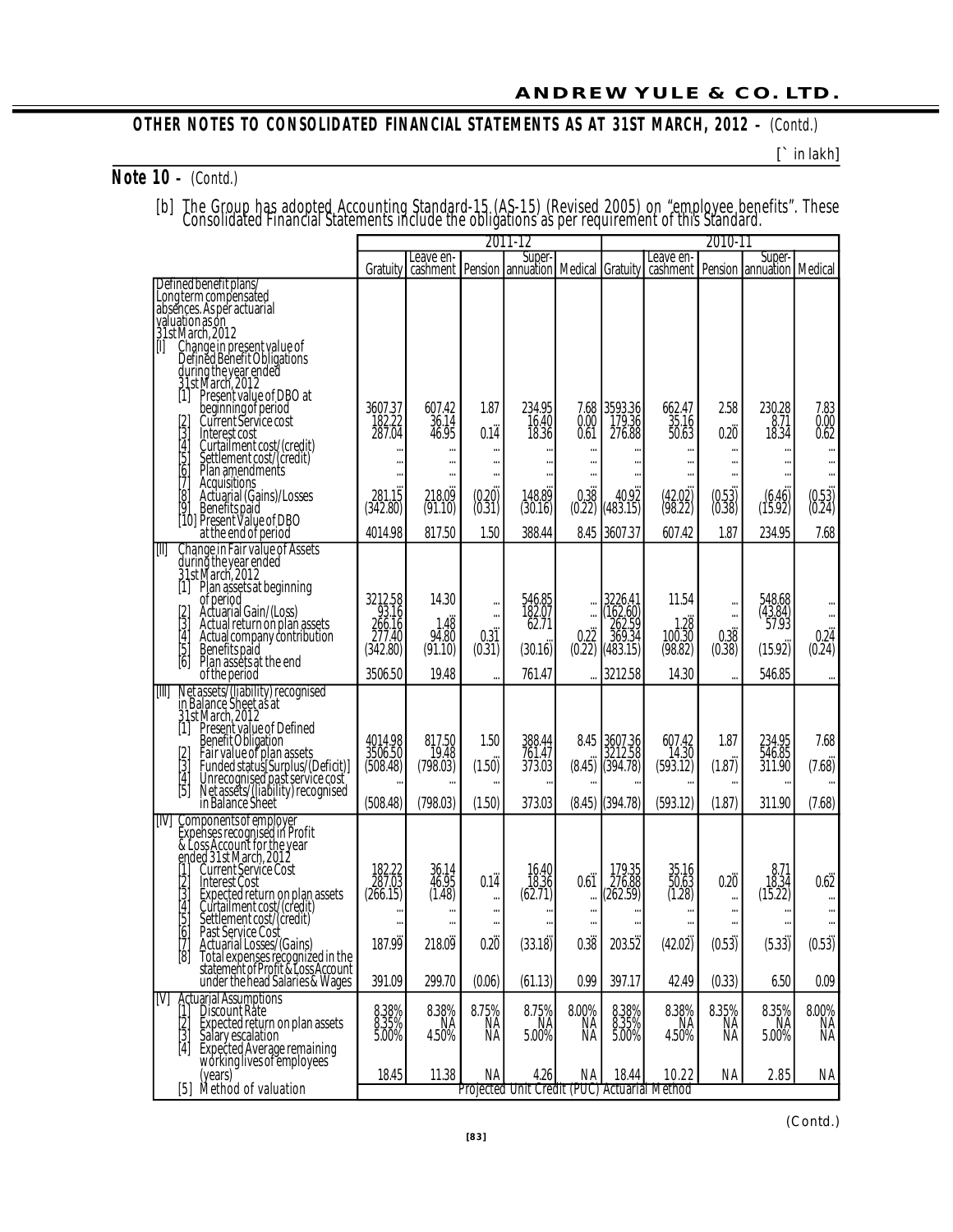## **OTHER NOTES TO CONSOLIDATED FINANCIAL STATEMENTS AS AT 31ST MARCH, 2012 –** *(Contd.)*

**[**` in lakh**]**

#### **Note 10 –** *(Contd.)*

- 10.07 The medical benefits for the employees for domiciliary treatment is for a block of three years and shall lapse yearly thereafter if the concerned employee does not avail it. The liability towards such unavailed quantum of medical benefits has been determined on actual basis instead of actuarial valuation method since the eligible amount will remain fixed during the next block. The total amount of liability as on 31st March, 2012 is `178.38 lakh (`138.35 lakh) has been taken into account.
- 10.08 Provision for Liquidated damages amounting to `1888.14 lakh (`1749.96 lakh) has been set off against Trade Receivables.
- 10.09 [i] Diminution in the value of long term investment amounting to `27.88 lakh in Yule Financing & Leasing Co. Ltd. (YFLC) is in the opinion of the Management not of a permanent nature and accordingly no provision has been made in the Accounts.
	- [ii] Diminution in the value of Long Term Investments in Equity Shares of WEBFIL Ltd. is not of a permanent nature. The possible loss, if any, is not ascertainable at this stage and accordingly no provision has been made in the Accounts.
	- [iii] In Tide Water Oil Co. (India) Ltd. diminution in value of long term investments amounting to `60.09 lakh (`60.09 lakh) is in the opinion of the management not of a permanent nature and accordingly no provision has been made. The Group interest in the same amount is `15.75 lakh (`15.75 lakh).
- 10.10 Confirmation for balances of Trade Receivables, Deposits and Advances to the parties, Trade Paybles, dues to and from Govt. Undertakings and stock with third parties have been sought from the concerned parties, with stipulation that in case of non receipt of confirmation within 20 days of despatch, the book balance is to be considered as confirmed. The financial statements have been drawn up accordingly.
- 10.11 In computing Deferred Tax Liability of the Company for the Financial Year 2011-12, unabsorbed depreciation, business loss as well as disallowances u/s.43B as per Income Tax Act, 1961 has not been recognised as Deferred Tax Assets. The balance of Deferred Tax Liability net of Deferred Tax Assets as on 31st March, 2012 stood at `376.46 lakh (`360.25 lakh).
- 10.12 Provision in respect of Income Tax (including capital gains) has not been made as the Company's application for relief/concession on various grounds based on sanction of BIFR, is still under the consideration of CBDT.
- 10.13 Consequent to acquisition of leasehold land by Govt. of Assam measuring about 9.07 hectres from Rajgarh Tea Estate for which compensation amounting to  $\cdot$  280.37 lakh (net of charges) received by the Company consisting of `19.50 lakh for leasehold land and `260.87 lakh for loss of revenue arising out of tea bushes. The Company considered the loss of revenue as "Exceptional Item" in the Statement of Profit and Loss Account.
- 10.14 Proposal for conversion of Government of India Non-plan loan amounting to `4152.00 lakh into Equity and waiver of interest accrued thereon as on 31st March, 2012 amounting to `2622.00 lakh is under consideration of Govt. of India. However, out of aforesaid non-plan loan of `4152.00 lakh appearing as "Other Current Liabilities", four yearly instalment of `830.40 lakh each has fallen due consecutively since 2008-09 aggregating `3321.60 lakh. Final instalment of `830.40 lakh will fall due in 2012-13. The rate of interest is 14.50% p.a. and penalty of 2.75% in case of default.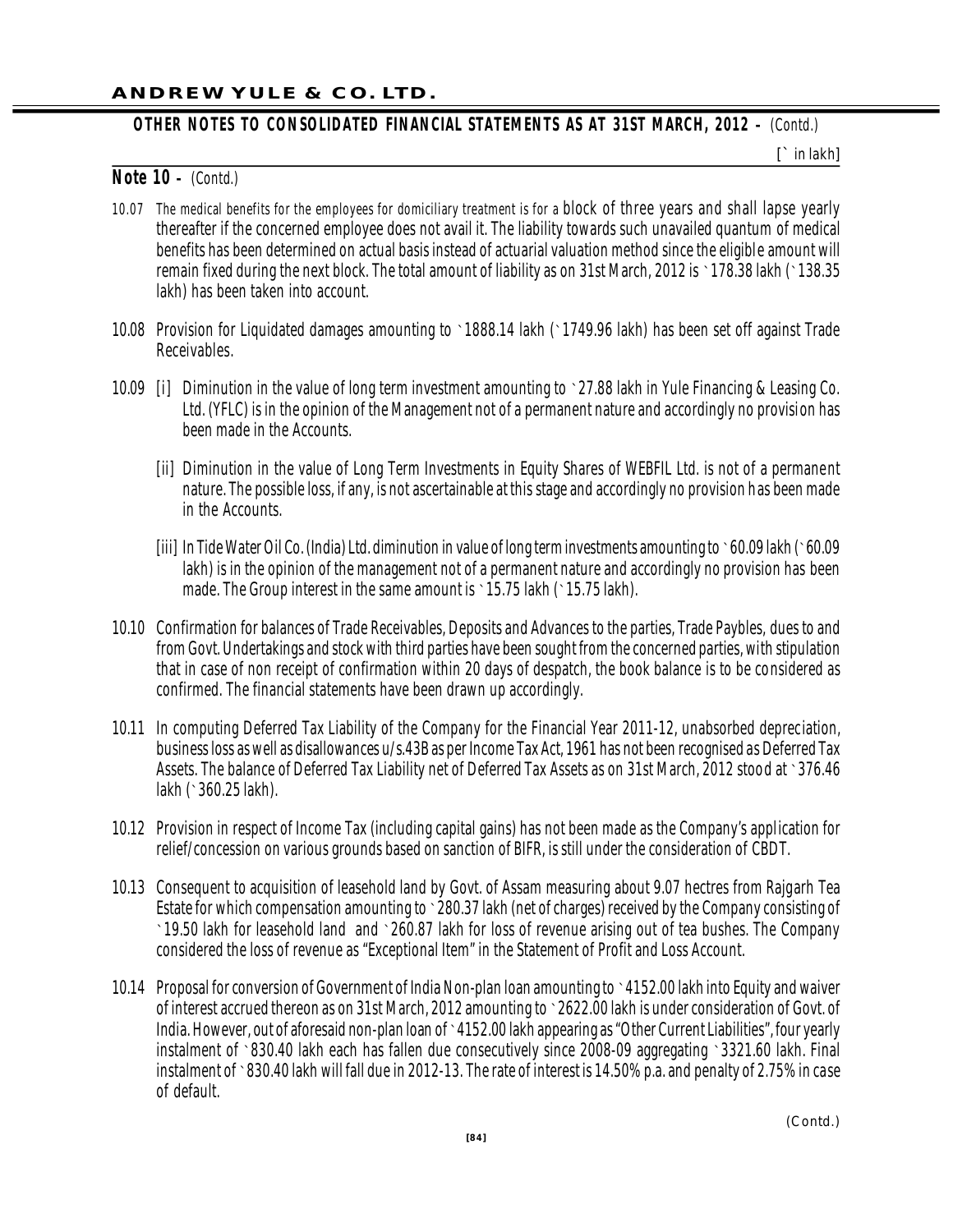## **OTHER NOTES TO CON SOLIDATED FI NANCIAL STAT EMENTS AS AT 31ST MARCH, 2012 –** *(Contd.)*

**[**` in lakh**]**

#### **Note 10 –** *(Contd.)*

10.15 In terms of the sanction letter/debt covenants received by the Company from the lending Banks and Financial Institutions, repayment schedule of term loan and applicable rate of interest are as set out below (other than what is stated in Note No.10.16).

| <b>From Consortium Bank</b>                                          | 2990.96 Lacs to be repaid in 28 equal<br>quarterly installments of 106.82 lakh<br>each commencing from 25th March, 2013.                                 | 9.25% p.a. with monthly rest.                                                       |
|----------------------------------------------------------------------|----------------------------------------------------------------------------------------------------------------------------------------------------------|-------------------------------------------------------------------------------------|
| <b>From Bankers of Tea Division</b>                                  | Repayment of >723.81 lakh to be repaid in<br>2012-13 (251.43 Lakh), in 2013-14<br>251.43 làkh), in 2014-15 (^ 210.00 lakh)<br>& in 2015-16 (10.95 lakh). | 9.75% p.a. with monthly rest<br>for Allahabad Bank.<br>10.75% p.a. for other Banks. |
| Term Loan from United Bank of India<br>for Hooghly Printing Co. Ltd. | Repayment of thirty quarterly<br>instalments of 5.97 lakh each and one<br>instalment 6.03 lakh commencing from<br>2009-10.                               | Base Rate plus 5.5%                                                                 |
| <b>From Central Financial Institution</b>                            | 29.44 lakh to be repaid in 16 equal half-<br>yearly installments of 21.84 lakh each<br>starting from 2014-15 for 8 years upto<br>2022-23.                | 9.50% p.a.                                                                          |
|                                                                      | 60 Y 9.60 lakh to be repaid in 16 equal half-<br>yearly installments of 10.60 lakh each<br>starting from 2013-14 for 8 years upto<br>2021-22.            |                                                                                     |
| From Government of India for Plan<br>Loan                            | 166.00 lakh to be repaid in 2012-13<br>(`98.00 lakh) & in 2013-14 (`68.00 lakh).                                                                         | 14.50% p.a. Penalty of 2.75%<br>in case of default.                                 |

- 10.16 In view of downturn in the business of one of its Units, Company approached Consortium Bank for extension of the period of repayment of Short Term Borrowing due for the period from January, 2012 to March, 2012, amounting to `353.79 lakh. Accordingly, the said amount could not be settled as on the Balance Sheet date.
- 10.17 [a] In case of Katras Jherriah Coal Co. Ltd., only those claims in relation to cooking/non-coking coal mines which have been admitted by the respective Commissioner of Payments or are subject to appeal filed by the claimants and still pending with the appellate courts have been included in "Trade Payables". Accordingly, the extent of adjustments as may be required in respect of claims under appeals still pending with the Appellate Courts is not ascertainable at this stage.
	- [b] Amounts receivable from Central Government aggregating `1,78,572 as shown in the Balance Sheet are after adjustments of `62,98,861 being payments made by the Commissioners of Payments, Dhanbad and Calcutta upto 31st March, 2012 against admitted claims of the Company's bankers and other creditors, and `42,96,359 received by the Company in November, 1992 and April, 1998 and December, 2002 from the Office of the Commissioner of Payments, Calcutta. Necessary communication/confirmation from appropriate authorities substantiating recoverability of otherwise of the aforesaid year end balance is awaited.
- 10.18 In Tide Water Oil Co. (India) Ltd. `348.00 lakh has been given as advance towards proposed issue of shares by Yule Agro Industries Limited (YAIL). In view of the present status of activities of YAIL, shares have not been issued. Hence the status of the recoverability of the aforesaid advance of `348.00 lakh and the corresponding provision as may be required is not ascertainable at this stage. The Group interest in the same amount is `91.25 lakh (`91.25 lakh).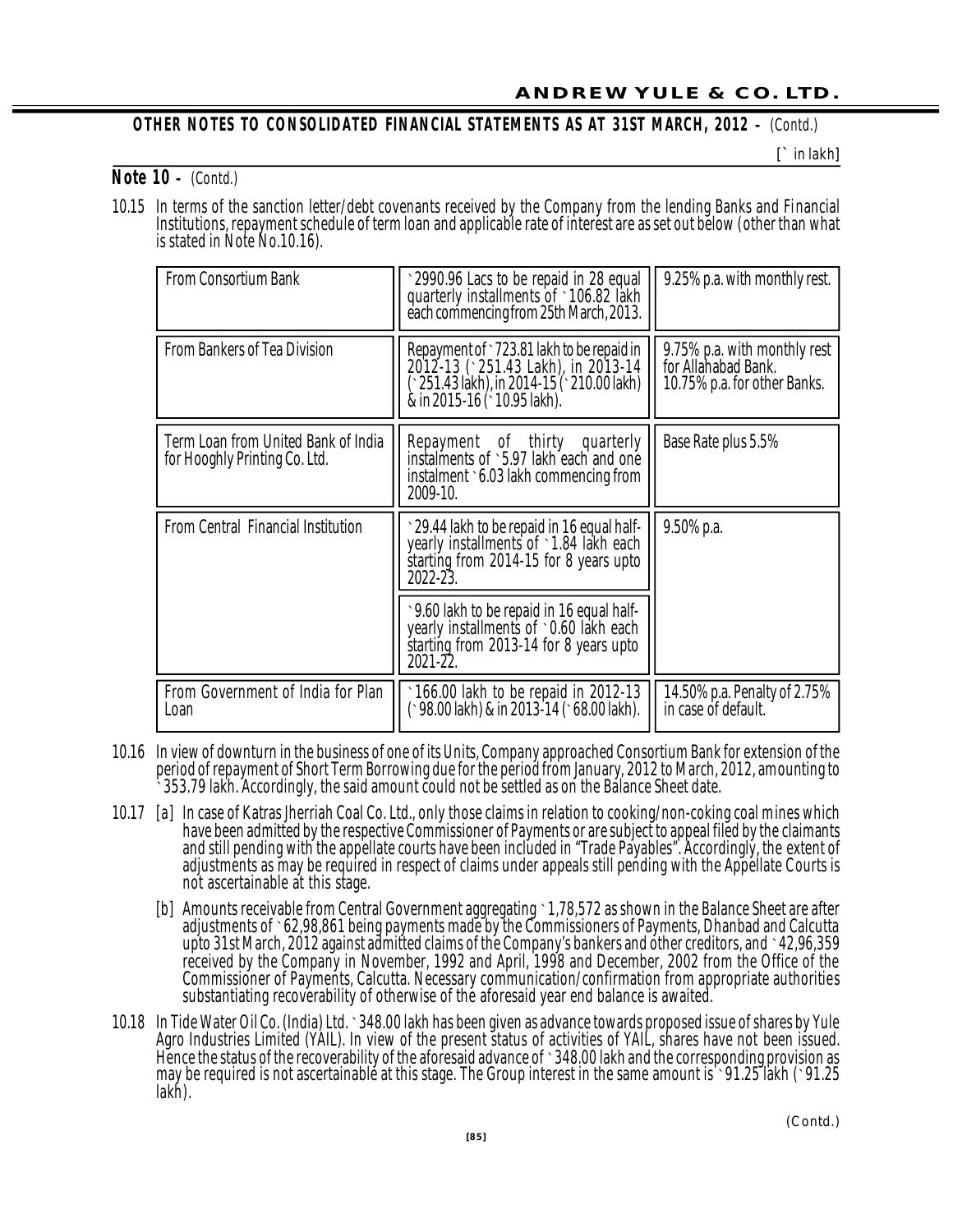#### **ANDREW YULE & CO. LTD.**

## **OTHER NOTES TO CONSOLIDATED FINANCIAL STATEMENTS AS AT 31ST MARCH, 2012** - *(Contd.)*

**[**` in lakh**]**

## **Note 10 –** *(Contd.)*

10.19 Consolidated Segment Reporting :

The Group's segment information as at and for the yer ended 31st March, 2012 are as below :–

|          |                                                                                                                                                                                                                                                                                                                                                                                                                                                                                                                                                                                                                            |                       | $2011 - 12$            |                      |
|----------|----------------------------------------------------------------------------------------------------------------------------------------------------------------------------------------------------------------------------------------------------------------------------------------------------------------------------------------------------------------------------------------------------------------------------------------------------------------------------------------------------------------------------------------------------------------------------------------------------------------------------|-----------------------|------------------------|----------------------|
|          |                                                                                                                                                                                                                                                                                                                                                                                                                                                                                                                                                                                                                            | <b>External Sales</b> | Inter Segment<br>Sales | Total                |
| 1.<br>2. | <b>Segment Revenue</b><br>Electrical<br>Tea<br>Engineering<br>Printing<br>Yule Engineering<br>Segment Total<br><b>IUT Sale of Capital Goods</b><br>Eleminations<br><b>Consolidated Total</b><br>Segment Results<br>Electrical<br>Tea<br>Engineering<br>Printing<br>Yule Engineering<br><b>Yule Electrical</b><br>Segment Total<br>Unallocated Corporate Expenses (Net of Unallocated Income)<br>Profit before Interest and Taxation<br>Interest etc. paid<br>Interest/Dividend Income<br>Profit from ordinary activity<br>Extra ordinary Income (Net)<br><b>Net Profit</b><br>Provision for Taxation (Net of written back) | [24364.18]            | 47.42<br>[29.04]       | [4162.80]            |
| 3.       | Profit after taxation before share of results of Associates                                                                                                                                                                                                                                                                                                                                                                                                                                                                                                                                                                |                       |                        |                      |
|          | <b>Share of Profit of Associates</b>                                                                                                                                                                                                                                                                                                                                                                                                                                                                                                                                                                                       |                       |                        |                      |
| 4.       | Profit after taxation                                                                                                                                                                                                                                                                                                                                                                                                                                                                                                                                                                                                      |                       |                        | 2605.92<br>[5704.97] |

*(Contd.)*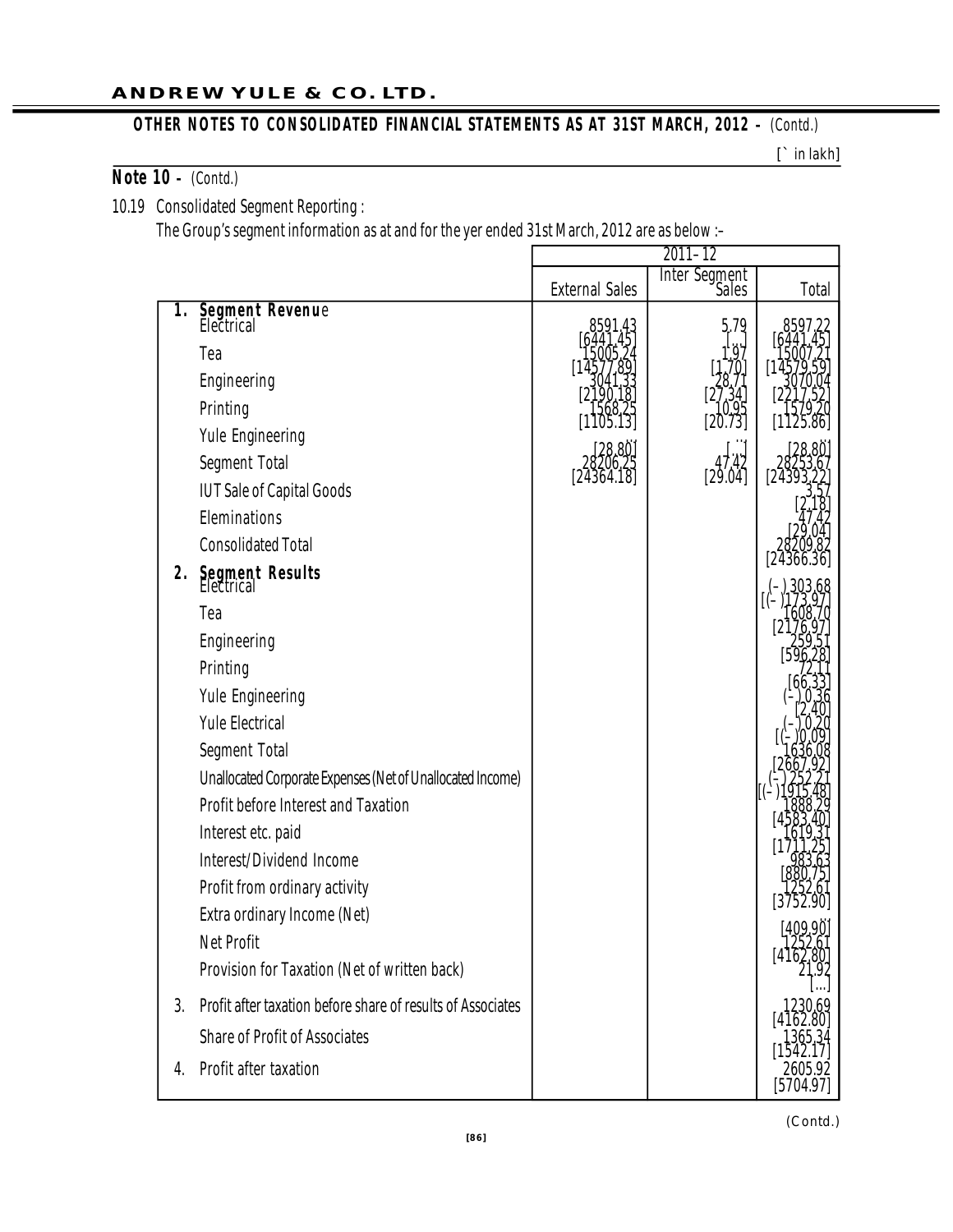# **OTHER NOTES TO CONSOLIDATED FINANCIAL STATEMENTS AS AT 31ST MARCH, 2012** – *(Contd.)*

**[**` in lakh**]**

|  | Note $10 - (Cond.)$ |  |
|--|---------------------|--|
|  |                     |  |

| Other Information                               |  |                                    | Segment Assets                 |       | Segment Liabilities        |  |  |
|-------------------------------------------------|--|------------------------------------|--------------------------------|-------|----------------------------|--|--|
| Electrical                                      |  |                                    | 10377.60<br>[9193.02]          |       | 13730.73<br>[5861.90]      |  |  |
| Tea                                             |  |                                    | 21776.06<br>[20979.82]         |       | 9859.57                    |  |  |
| Engineering                                     |  |                                    | 3509.88                        |       | [4508.77]<br>4377.40       |  |  |
| Printing                                        |  |                                    | [2959.53]<br>880.77            |       | [1923.49]<br>516.92        |  |  |
| <b>Yule Engineering</b>                         |  |                                    | [957.75]<br>16.63              |       | [392.75]<br>12.52          |  |  |
| <b>Yule Electrical</b>                          |  | [17.90]<br>[13.08]<br>4.36<br>8.70 |                                |       |                            |  |  |
|                                                 |  |                                    | [0.06]<br>36569.64<br>28501.50 |       |                            |  |  |
| Segment Total                                   |  |                                    | [34108.03]                     |       | [12700.05]                 |  |  |
| <b>Unallocated Corporate Assets/Liabilities</b> |  |                                    | 15150.02<br>[13506.54]         |       | 2888.26<br>[1318.84]       |  |  |
| <b>Total</b>                                    |  |                                    | 51719.66<br>[47614.57]         |       | 31389.76<br>[14018.89]     |  |  |
|                                                 |  |                                    | Depreciation                   |       | Non-Cash<br>Expenditure    |  |  |
|                                                 |  | Capital<br>Expenditure             | including<br>Impairment        |       | Other than<br>Depreciation |  |  |
| Electrical                                      |  | 104.83                             |                                | 63.94 | 71.54                      |  |  |
| Tea                                             |  | [45.27]<br>702.87                  | [61.46]<br>340.04              |       | []<br>24.12                |  |  |
| Engineering                                     |  | [349.24]<br>63.65                  | [342.13]                       | 15.34 | []                         |  |  |
| Printing                                        |  | [35.84]<br>1.79                    | [12.87]                        | 38.03 | $[]$<br>0.42               |  |  |
| Segment Total                                   |  | [19.75]<br>873.14<br>[450.10]      | [41.96]<br>457.35<br>[458.42]  |       | []<br>95.66<br>[…]         |  |  |

Notes: [1] The business groups comprise the following segments :-

| Engineering | - Industrial Fans.<br>- Tea Machinery.<br>- Air Pollution and Water Pollution Control equipments.<br>- Turn-key projects involving the above products. |
|-------------|--------------------------------------------------------------------------------------------------------------------------------------------------------|
| Electrical  | - HT and LT Switchgears.<br>- Transformers<br>- Relay and Contactors<br>- Turn-key projects on power distribution.                                     |
| Tea         | - Tea growing and manufacturing.                                                                                                                       |
| Printing    | - Printing of books, periodicals & publicity materials.                                                                                                |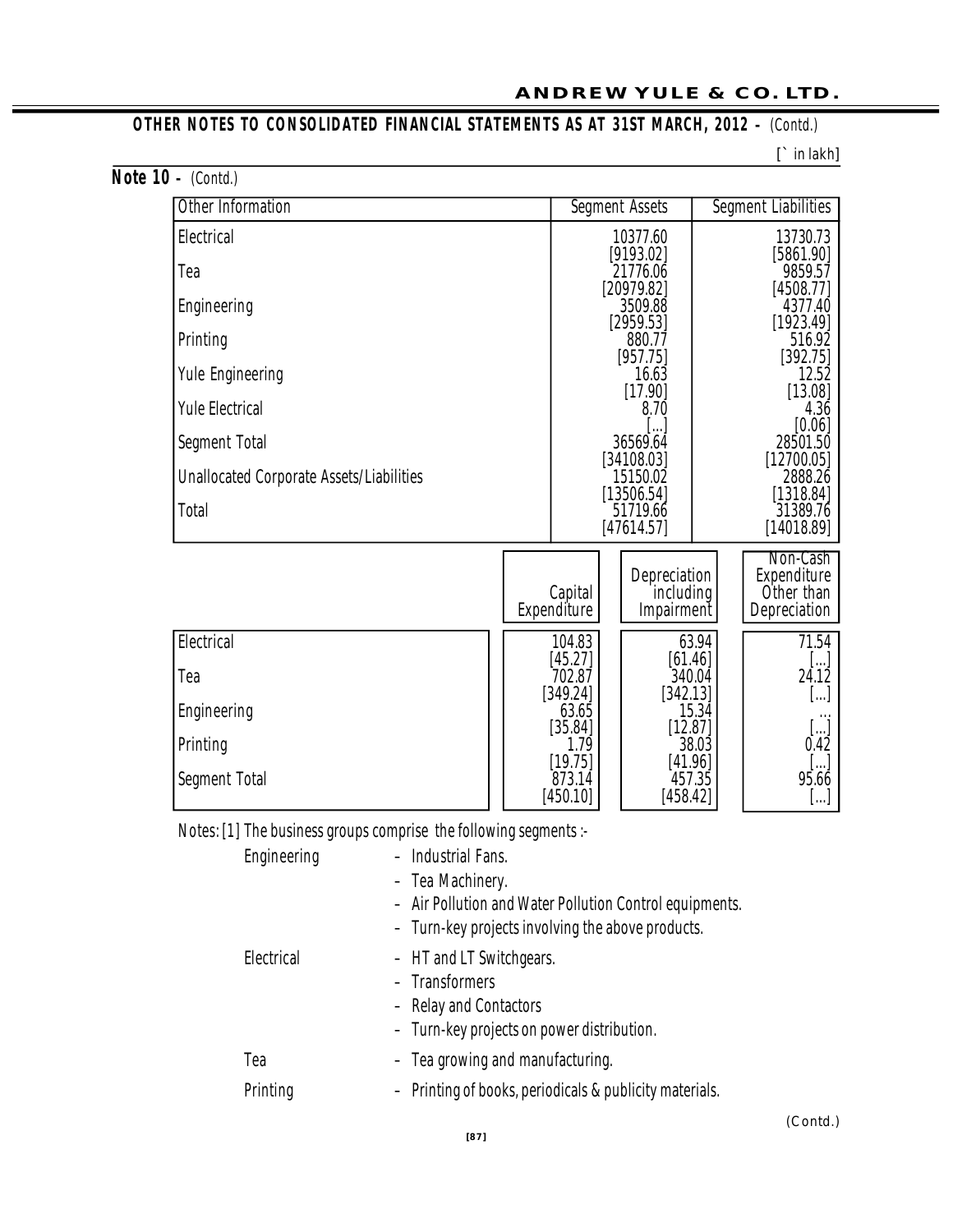## **OTHER NOTES TO CONSOLIDATED FINANCIAL STATEMENTS AS AT 31ST MARCH, 2012 - (Contd.)**

**[**` in lakh**]**

**Note 10 –** *(Contd.)*

- 10.20 Particulars relating to discontinued operations.
	- [a] Description of discontinued operations

| <b>Business Segments</b>         | <b>Discontinued Operations</b>      |
|----------------------------------|-------------------------------------|
| <b>Engineering Division</b><br>Ш | Air Handling Unit (AHU)             |
|                                  | Core Lamination Project (CLP)       |
|                                  | Project                             |
| [ii] Electrical Division         | <b>Port Engineering Works (PEW)</b> |
|                                  | Turnkey                             |
|                                  | Agency                              |

[b] Carrying amount of fixed Assets, Current Assets and Current Liabilities in respect of discontinued operations included in the total Assets and liabilities as shown in the Balance Sheet as on 31st March, 2012 :

| Discontinued<br>SI.<br>No<br>operations |          | Fixed Assets    Current Assets | <b>Current liabilities</b><br>and provisions |
|-----------------------------------------|----------|--------------------------------|----------------------------------------------|
| UI.                                     | $\cdots$ | $\cdots$                       |                                              |
| Aqency<br>UZ.                           | $\cdots$ | $\cdots$                       | 1.28                                         |
| roject<br>U3.                           | 0.09     | 40.UU                          | JJ.JZ                                        |
| otal                                    | 0.09     | 40.00                          | .30                                          |

- [c] Revenue, Expenses and Pre-Tax, Profit/Loss and Cash Flow in respect of discontinued operations : Nil
- 10.21 Related party disclosure
	- [i] Names of Related Parties with whom Company had transactions during the year :
		- Associate Companies Tide Water Oil Co. (I) Ltd.
			- Bengal Coal Co. Ltd.
			- New Beerbhoom Coal Co. Ltd.
			- Katras Jherriah Coal Co. Ltd.
			- Yule Agro Industries Ltd.
			- WEBFIL Ltd.
			- Yule Financing and Leasing Co. Ltd.

### [ii] Key Management Personnel :

- [a] Kallol Datta Chairman and Managing Director
- [b] I. Sengupta Director (Personnel)
- [c] S. Swaminathan Director (Planning)
- [d] Amitava Dhar Director (Finance) (w.e.f. 20.12.2011)
- [e] Sunil Munshi Executive Director, Tea Division
- [f] Sri Prakash Kar Director (Finance) (from 01.04.2011 to 19.04.2011)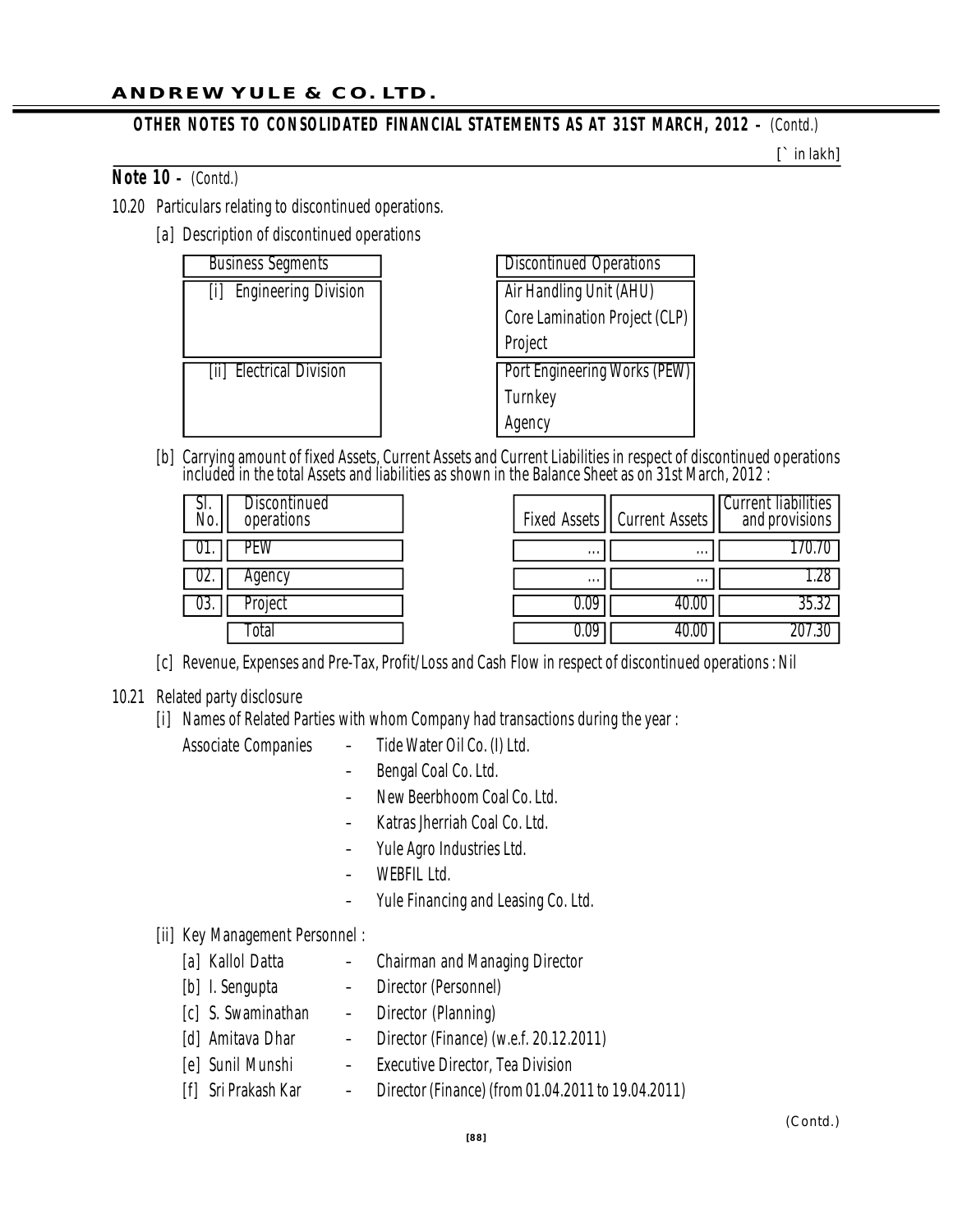#### **ANDREW YULE & CO. LTD.**

## **OTHER NOTES TO CONSOLIDATED FINANCIAL STATEMENTS AS AT 31ST MARCH, 2012 - (Contd.)**

**[**` in lakh**]**

# **Note 10 –** *(Contd.)*

[iii] Disclosure of transactions between the Group and related parties and the status of outstanding balance as on 31st March, 2012.

|                                         | Associates            | Key Management<br>Personnel and Relatives |
|-----------------------------------------|-----------------------|-------------------------------------------|
| Purchase of goods                       | 3.78                  |                                           |
|                                         | [28.99]               | $\left[\ldots\right]$                     |
| Purchase of services                    | 19.14                 |                                           |
|                                         | [4.54]                | []                                        |
| Sale of goods                           | 212.02                |                                           |
| Sale of services                        | [458.09]<br>400.22    | []                                        |
|                                         | [400.22]              | []                                        |
| Interest income                         | 30.00                 |                                           |
|                                         | [30.08]               | […]                                       |
| Dividend Income                         | 137.03                |                                           |
|                                         | [114.19]              | []                                        |
| Rent / Hire charges received            | 140.00                |                                           |
| Reimbursement of contractual employment | [139.67]<br>4.32      | []                                        |
|                                         | $\left[\ldots\right]$ | […]                                       |
| Miscellaneous Receipt                   | 2.64                  | 0.02                                      |
|                                         | $[2.40]$              | [0.02]                                    |
| <b>Remuneration to Directors</b>        |                       | 43.82                                     |
|                                         | $\left[\ldots\right]$ | [37.20]                                   |
| <b>Remuneration to Others</b>           |                       | 10.12                                     |
|                                         | $[]$                  | [7.87]                                    |
| <b>Royalty Receipt</b>                  | 252.87<br>[225.00]    |                                           |
| <b>Sales Promotion Expenses</b>         | 10.77                 | []                                        |
|                                         | $\left[\ldots\right]$ | []                                        |
| Advances adjusted                       | 57.79                 |                                           |
|                                         | $\left[\ldots\right]$ | []                                        |
| Balances as on 31st March, 2012         |                       |                                           |
| <b>Trade Receivable</b>                 | 150.95                |                                           |
|                                         | [157.15]<br>11.81     | []                                        |
| <b>Trade Payable</b>                    | [7.54]                | []                                        |
| Long Term Loans and Advances            | 502.05                | $\cdots$                                  |
|                                         | [500.00]              | []                                        |
| <b>Short Term Loans and Advances</b>    | 278.60                |                                           |
|                                         | [353.33]              | []                                        |
| Other Long Term Liability               | 28.80                 |                                           |
|                                         | [148.80]              | []                                        |
| Other Current Liability                 | 213.22<br>[140.00]    |                                           |
|                                         |                       | []                                        |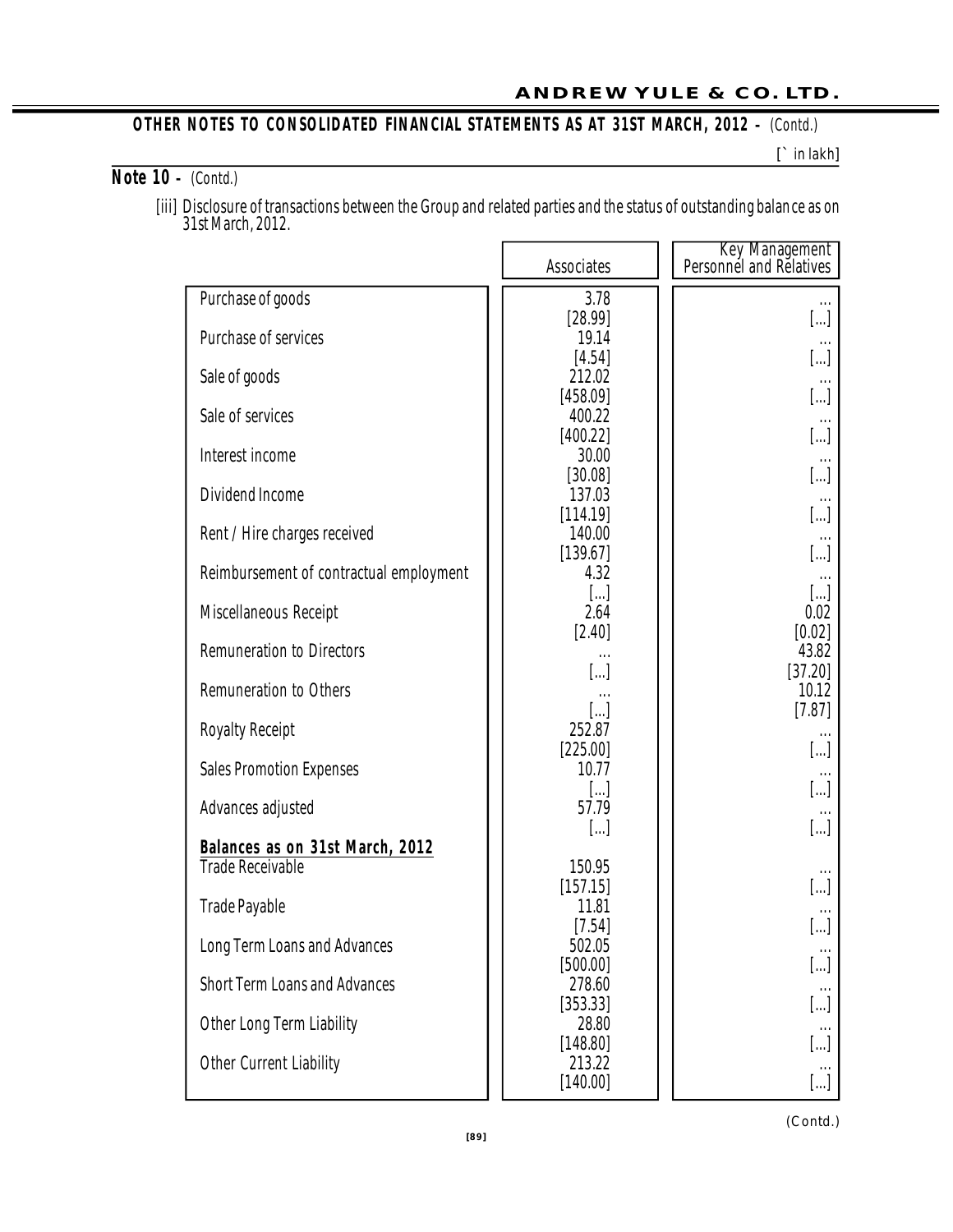## **OTHER NOTES TO CONSOLIDATED FINANCIAL STATEMENTS AS AT 31ST MARCH, 2012 - (Contd.)**

**[**` in lakh**]**

| Note $10 - (Contd.)$                                                                                       |                                        |                                        |
|------------------------------------------------------------------------------------------------------------|----------------------------------------|----------------------------------------|
| 10.22 Earning per share                                                                                    | For the year ended<br>31st March, 2012 | For the year ended<br>31st March, 2011 |
| [a] Number of Equity Share :-<br>At the beginning of the year<br>At the end of the year                    | 31,86,38,478<br>32,61,38,478           | 29,63,28,478<br>31,86,38,478           |
| Weighted average number of<br>Equity Shares outstanding during the year<br>Face value of each Equity Share | 32,34,13,068<br>$\cdot$ 2.00           | 30,32,12,725                           |
| [b] Profit after Tax before extra ordinary income available for<br><b>Equity Shareholders</b>              | 2565.61                                | 5295.07                                |
| [c] Profit after Tax after extra ordinary income available for<br><b>Equity Shareholders</b>               | 2565.61                                | 5704.97                                |
| [d] Basic earnings per Share before extra ordinary income                                                  | $\cdot$ 0.79                           | $\cdot$ 1.75                           |
| [e] Basic earnings per Share after extra ordinary income                                                   | $\cdot$ 0.79                           | $\cdot$ 1.88                           |

Note: There was no change in basic structure of Paid-up Share Capital during the year. Hence dilulated earning per share is not applicable also refer Note No.10.03(a).

10.23 Details of Expenses under Item relating to previous year are as under :-

| <b>Particulars</b>                      | 2011–12 | 2010-11  |
|-----------------------------------------|---------|----------|
| Interest on Green Leaf Cess             | 3.25    | 2.47     |
| Interest (Others)                       | 36.56   |          |
| Insurance                               | 0.31    | 3.58     |
| <b>Travelling expenses</b>              | 2.49    | 0.03     |
| <b>Excise Duty</b>                      |         | 2.45     |
| Legal expenses                          | 0.03    | $\cdots$ |
| <b>Bonus</b>                            | 7.19    | 0.02     |
| Land Rent                               | 0.36    | 7.71     |
| Central sales tax/West Bengal sales tax |         | 15.14    |
| Provident Fund/E.P.F./Inspection Charge | 4.80    | 5.09     |
| <b>Works Contract Tax</b>               | 1.16    |          |
| Miscellaneous expenses                  | 13.18   | 11.86    |
| Arrear salary of Executive/Asstt./Staff | 3.99    | 9.94     |
| <b>Stores</b>                           | 9.27    | 33.32    |
| <b>Food Stuff</b>                       | 2.66    | 0.48     |
| Warehouse                               | 2.06    | 0.37     |
| Repair                                  | 4.89    | 20.07    |
| Gas                                     | 11.03   | 2.50     |
| <b>CENVAT/Service tax</b>               | 0.01    | $\cdots$ |
| Air and Water Pollution Charges         | 14.44   |          |
| Power and Fuel                          |         | 1.60     |
| One Time Settlement                     | 14.28   |          |
| Packing material                        | 3.33    | 4.84     |
| Freight                                 | 0.17    | 1.19     |
| Settlement Money                        | 5.29    |          |
| <b>Cultivation expenses</b>             | 0.72    | 21.49    |
| Total                                   | 141.47  | 144.15   |

*(Contd.)*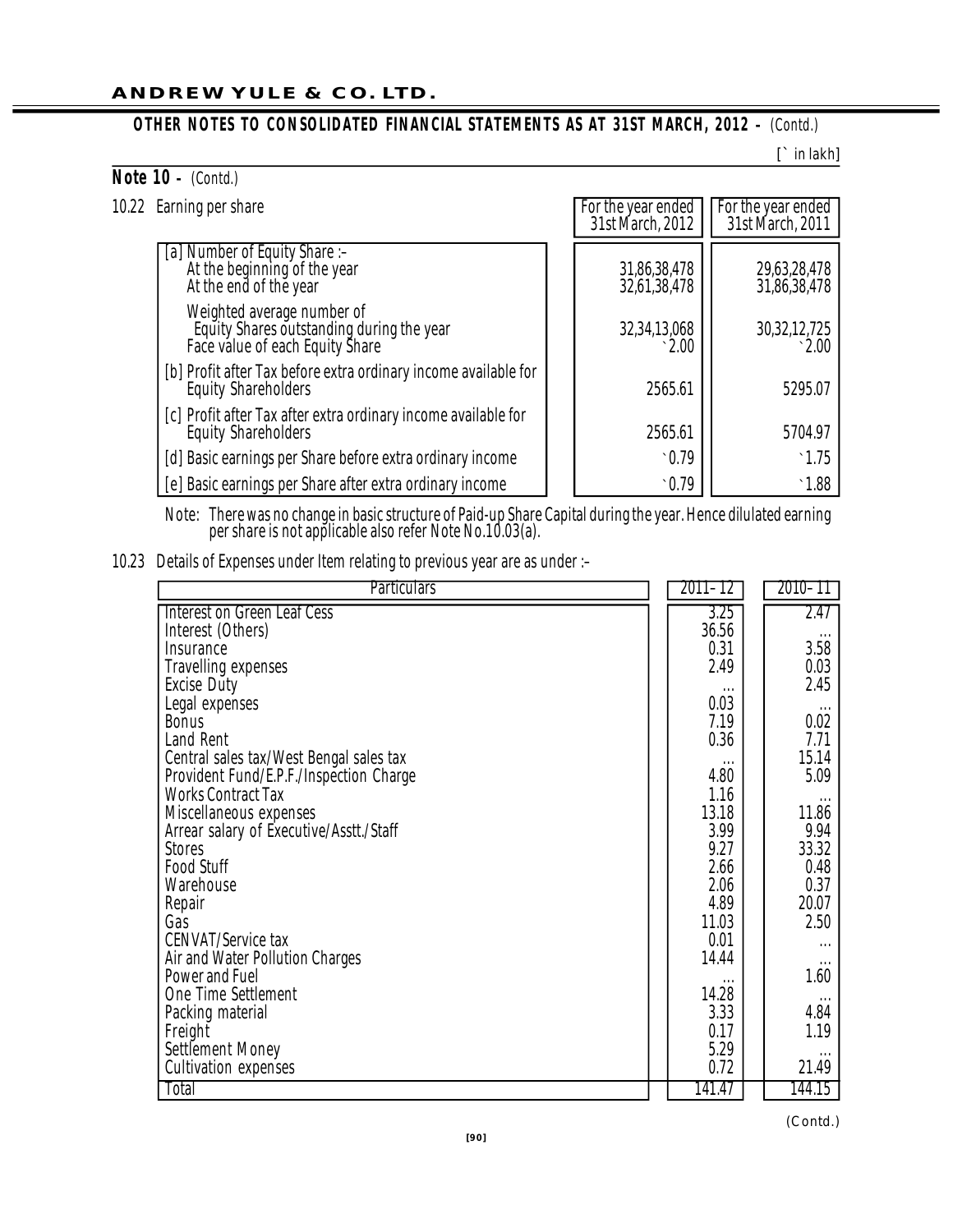#### **OTHER NOTES TO CON SOLIDATED FI NANCIAL STAT EMENTS AS AT 31ST MARCH, 2012 –** *(Contd.)*

**[**` in lakh**]**

#### **Note 10 –** *(Contd.)*

- 10.24 [a] In New Beerbhoom Coal Co. Ltd. diminution in value of long term investment amounting to `1.42 lakh (`1.50 lakh) is in the opinion of the management not of a permanent nature and accordingly no provision has been made. The Group interest in the same amount is  $\cdot$  0.46 lakhs ( $\cdot$  0.49 lakhs).
	- [b] In Katras Jherriah Coal Co. Ltd. diminution in value of long term investment amounting to `4.73 lakhs (`2.25 lakhs) is in the opinion of the management not of a permanent nature and accordingly no provision has been made. The group interest in the same amount is `1.52 lakh (`0.81 lakh).
	- [c] New Beerbhoom Coal Co. Ltd. an Associate of the Company, the extent of realisability of a loan given to a body corporate amounting to  $\cdot$  4.50 lakhs ( $\cdot$  4.50 lakhs) is not ascertainable. Group interest in the said amount is `1.48 lakhs (`1.48 lakhs).
	- [d] In Katras Jherriah Coal Co. Ltd., the extent to which amount receivable `1.79 lakhs from Central Government is not ascertainable. Group interest in the said amount is  $\cdot$  0.57 lakh ( $\cdot$  0.57 lakh).
	- [e] In Katras Jherriah Coal Co. Ltd., an Associate of the Company, the extent of realisability of a loan given to a Body Corporate amounting to \2.00 lakhs (\2.00 lakhs) is not ascertainable. Group interest in the said amount is `0.63 lakh (`0.63 lakh).
- 10.25 In the Consolidated Financial Statements, Depreciation on Assets other than Computer Software belonging to Group has been provided under "Straight Line Method" except "Hooghly Printing Co. Ltd." one of the Subsidiary where depreciation has been provided under "Written Down Value Method". The total cost of the Assets of Hooghly Printing Co. Ltd. is `636.54 lakh (Gross Block) wherein depreciation has been provided on "Written Down Value Method".
- 10.26 Consequent to the notification of Revised Schedule VI under the Companies Act, 1956, the Financial Statements for the year ended 31st March, 2012 are prepared as per Revised Schedule VI. Accordingly, previous year figures have also been reclassified to conform to this year's classification and also have been regrouped, recast and rearranged wherever necessary to make it comparable with the current year figures. The adoption of Revised Schedule VI for the previous year figures does not impact recognition and measurement principles followed for preparation of Financial Statements.
- 10.27 Pending transfer of Assets and Liabilities of Engineering and Electrical Divisions to two 100% subsidiaries incorporated in the name of Yule Engineering Ltd. and Yule Electrical Ltd. as per Sanctioned Rehabilitation Scheme (SRS) all transactions for the year ended 31st March, 2012 relating to aforesaid Divisions entered into by the Company in the name of Andrew Yule & Co. Ltd. (AYCL) have been accounted for in the Books of Accounts of AYCL.
- 10.28 The figures in these accounts have been rounded off to nearest lakhs of rupees and, as such, the balances in certain heads of account amounting to `500 or less, although maintained in the books of accounts of the Company, do not appear in these accounts.